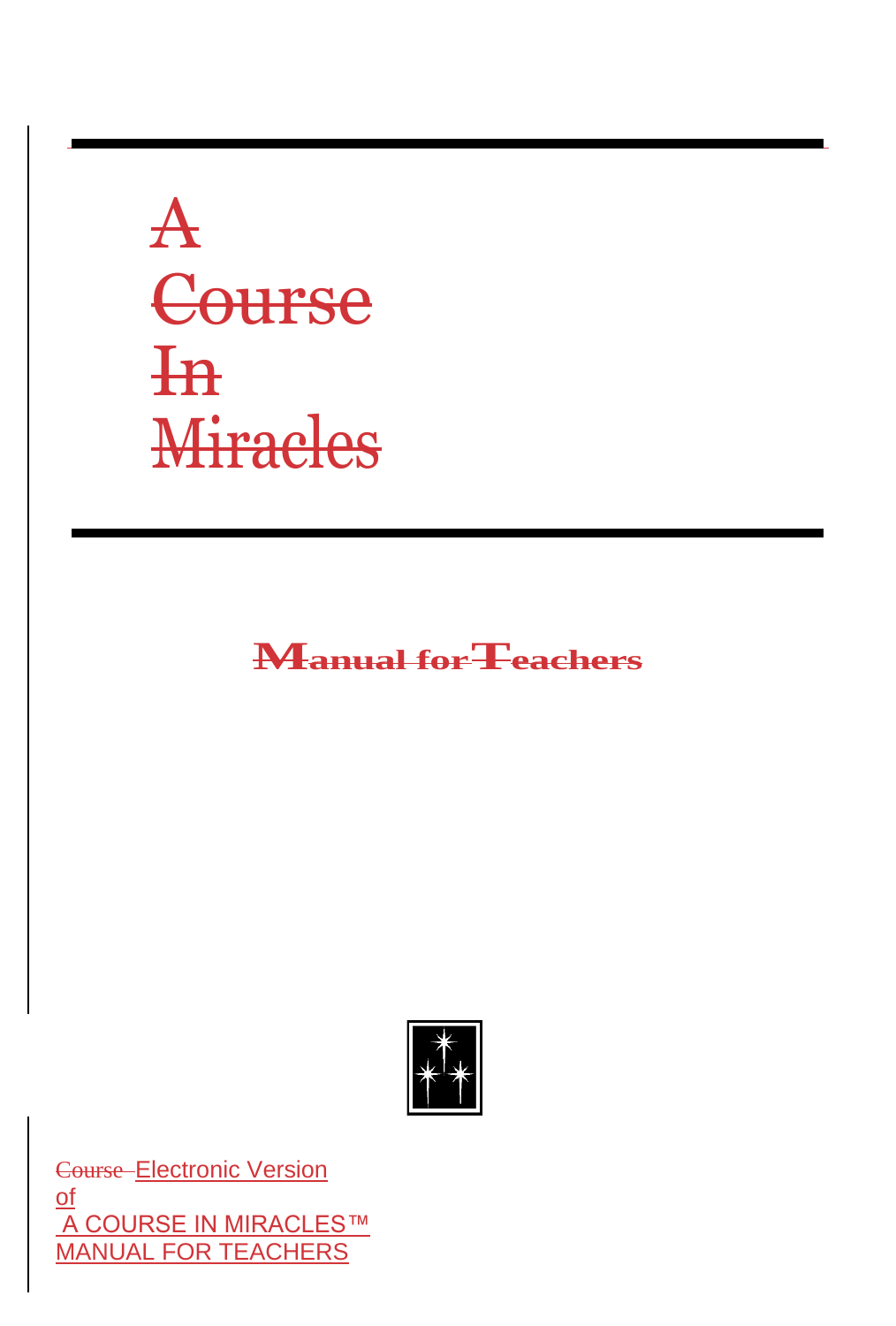Copyright©: The Foundation for Inner Peace **INTRODUCTION** 

M-in-Miracles Society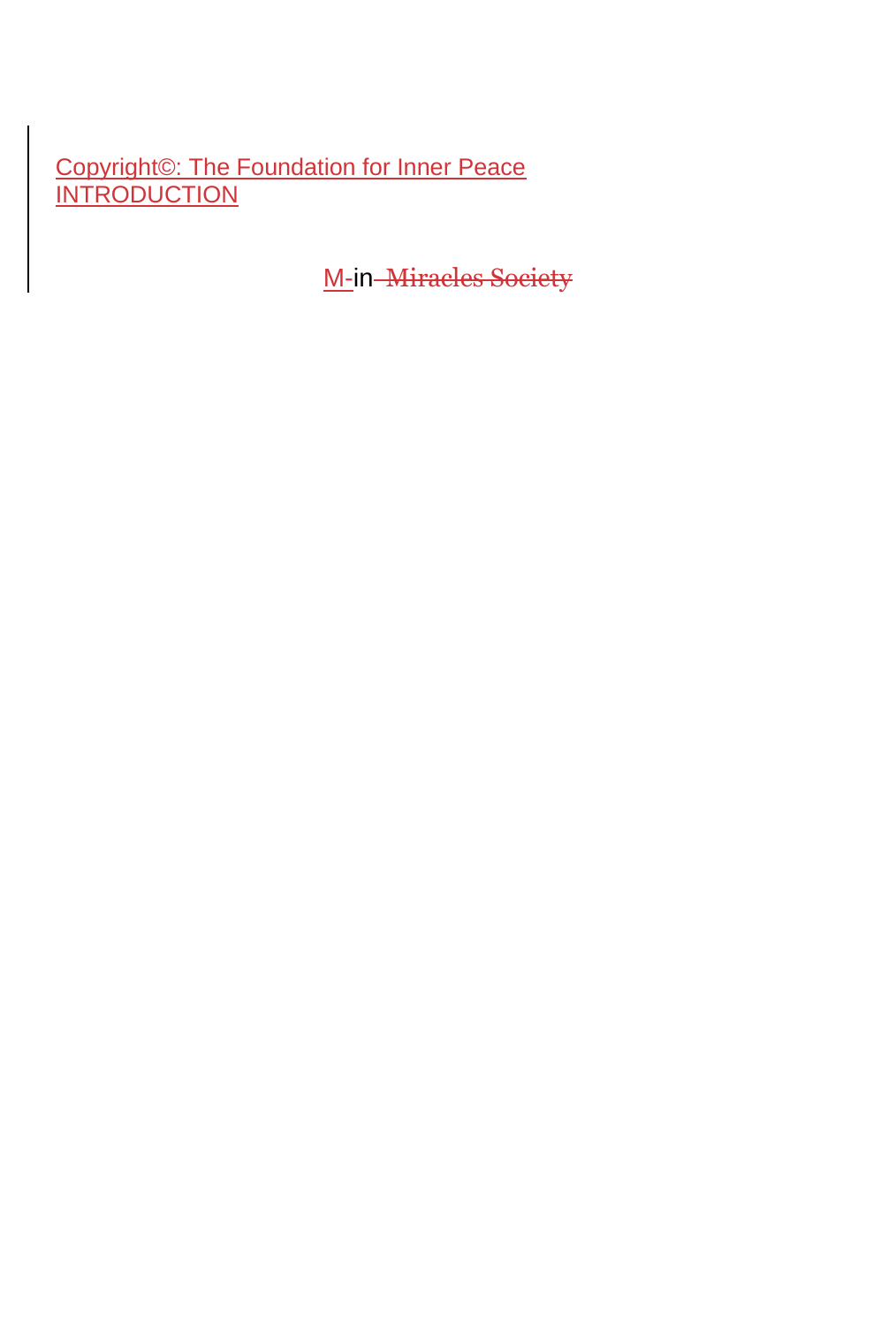$\overline{\phantom{a}}$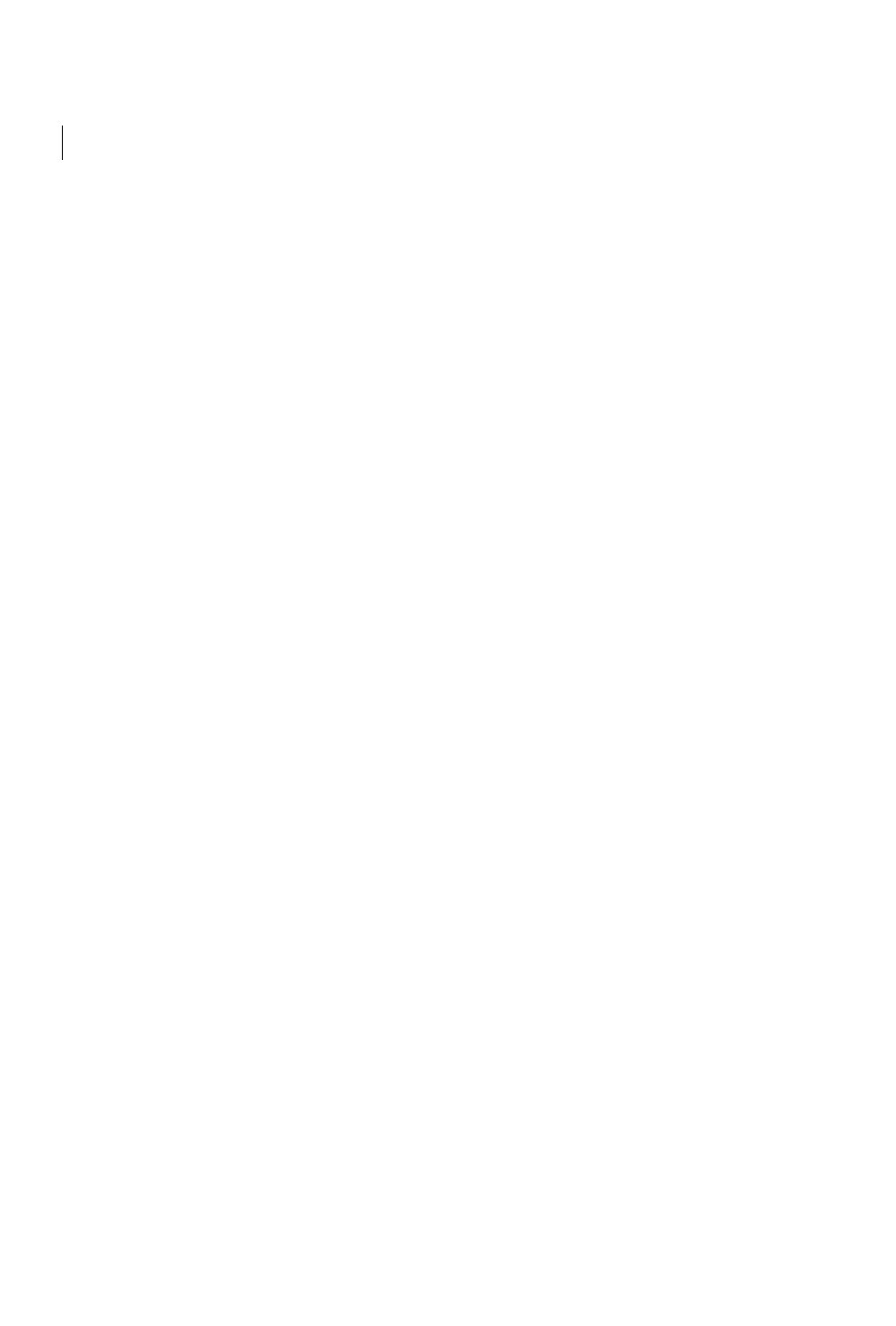| Contanta |  |
|----------|--|
|          |  |

- 1. 2. 3. 4.
- 
- 
- 5.
- 6. 7. 8.
	-
- 11. 12. 13. 14.
- 15. 16.
- 17. 18. 19.
- $\mathfrak{A}% _{0}=\mathfrak{C}_{1}\!\left( a,b\right) ,\mathfrak{C}_{2}\!\left( a,b\right)$ 21.  $\mathbf 2$ 
	-
- 25. 26.
- 27. 28. 29.

9.  $\mathfrak{m}$ 

23. 24.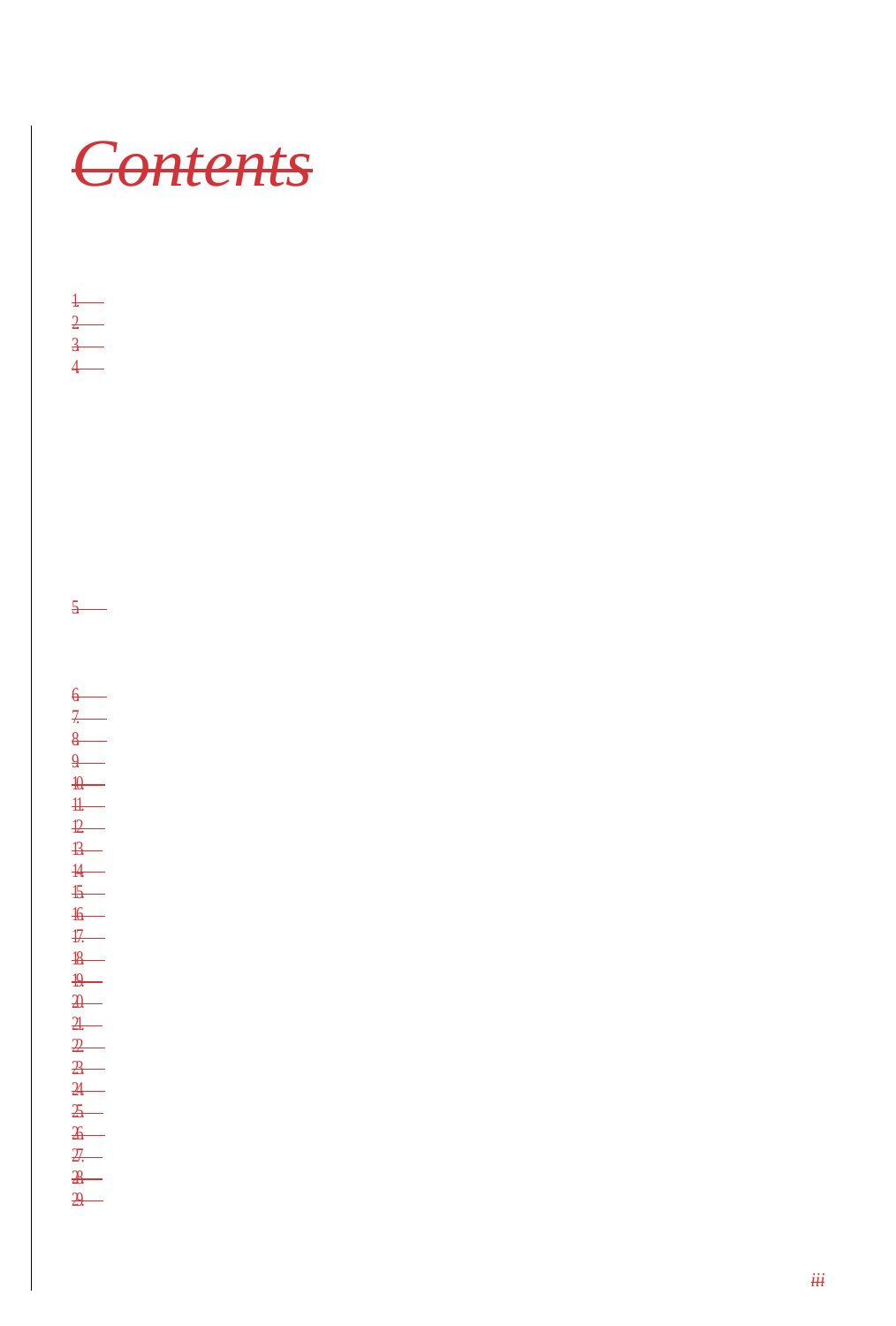$\overline{\phantom{a}}$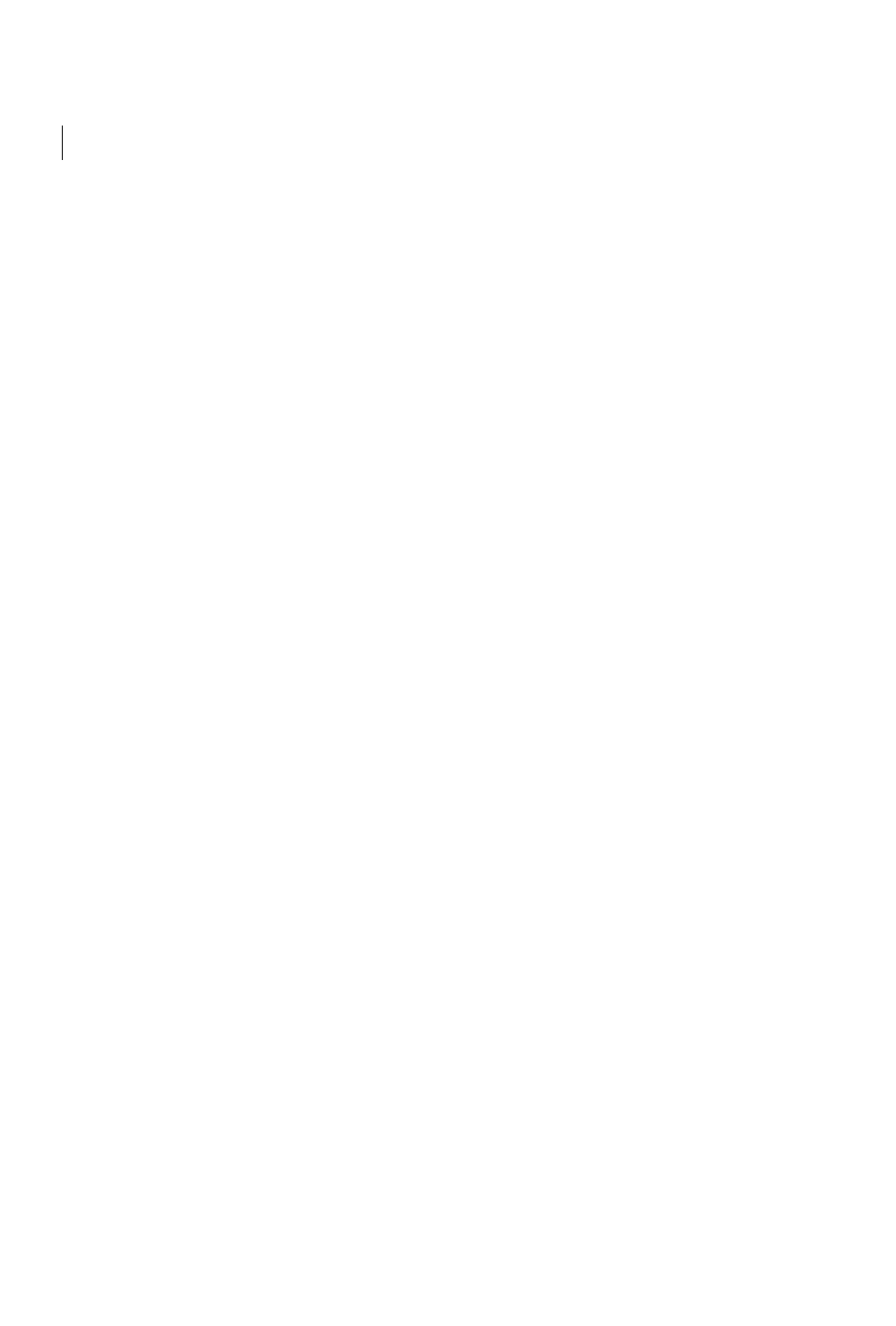## *Introduction*

*R*

The.1. The role of teaching and learning is actually<br>reversed in the thinking of the world. 2 The reversal is reversed in the thinking of the world. 2 The reversal is characteristic. 3 It seems as if the teacher and the learner are separated, the teacher giving something to the learner rather than to himself. 4 Further, the act of teaching is regarded as a special activity, in which one engages only a relatively small proportion of one'sone's time. 5 The course, on the other hand, emphasizes that to teach  $\leq$  to learn, so that teacher and learner are the same. 6 It also emphasizes that teaching is a constant process—; it goes on every moment of the day, and continues into sleeping thoughts as well. M-in.2. To teach is to demonstrate. 2 There are only two thought systems, and you demonstrate that you believe one or the other is true all the time. 3 From your demonstration, others learn, and so do you. 4 The question is not whether you will teach, for in that there is no choice.  $5$  The purpose of the course might be said  $-$ to provide you with a means of choosing what you want to teach on the basis of what you want to learn. 6 You cannot give to someone else, but only to yourself, and this you learn through teaching. 7 Teaching is but a call to witnesses to attest to what you believe.  $8$  It is a method of conversion.  $9$  This is not done by words alone. 10 Any situation must be to you a chance to teach others what you are, and what they are to you.  $11$  No more than that, but also never less.

M-in.3. The curriculum that you set up is therefore determined exclusively by what you think you are, and what you believe the relationship of others is to you. 2 In the formal teaching situation, these questions may be totally unrelated to what you think you are teaching. 3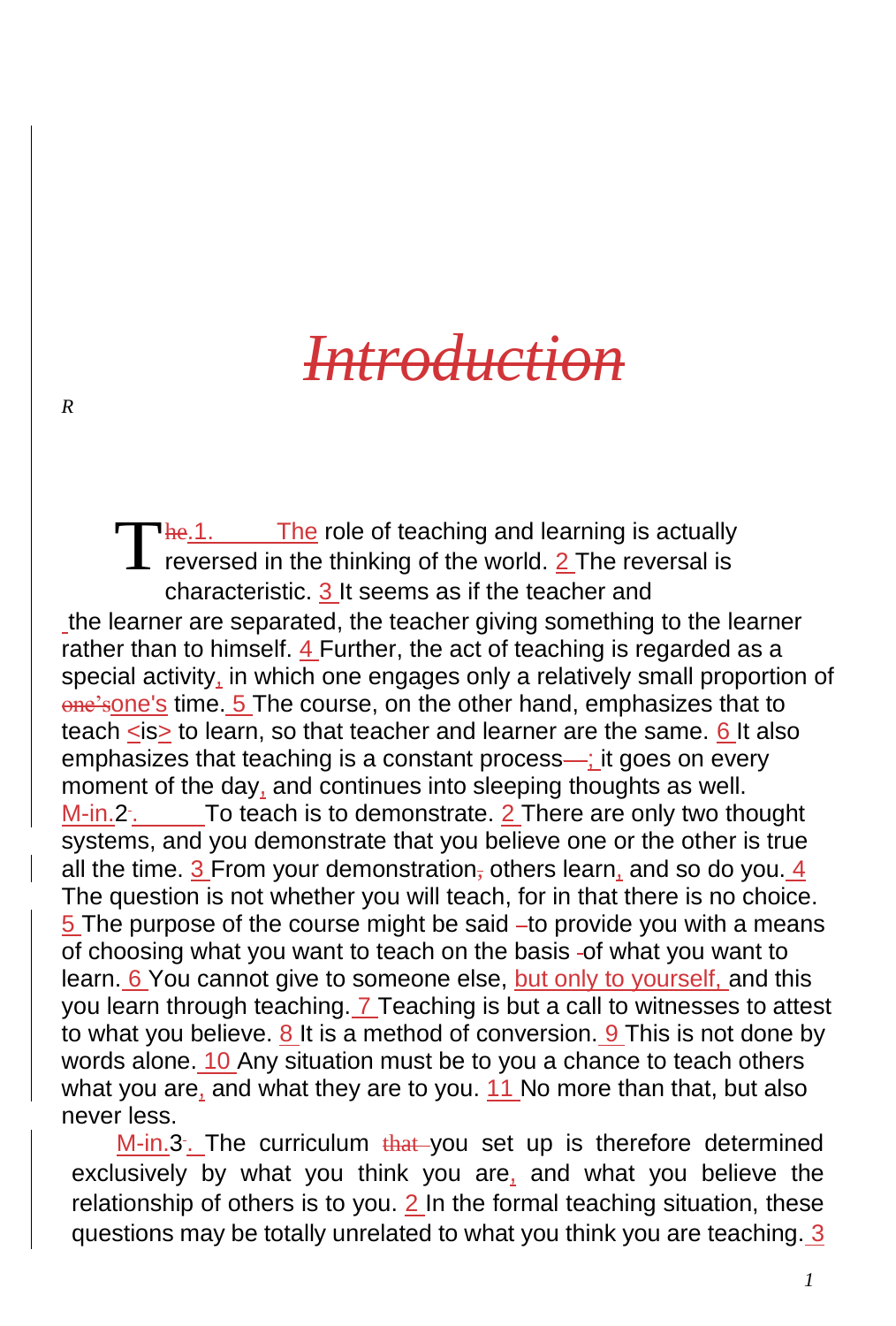Yet it is impossible not to use the content of any situation on behalf of what you really teach, and therefore really learn. 4 To this the verbal content of your teaching is quite irrelevant.  $5$  It may coincide with it, or it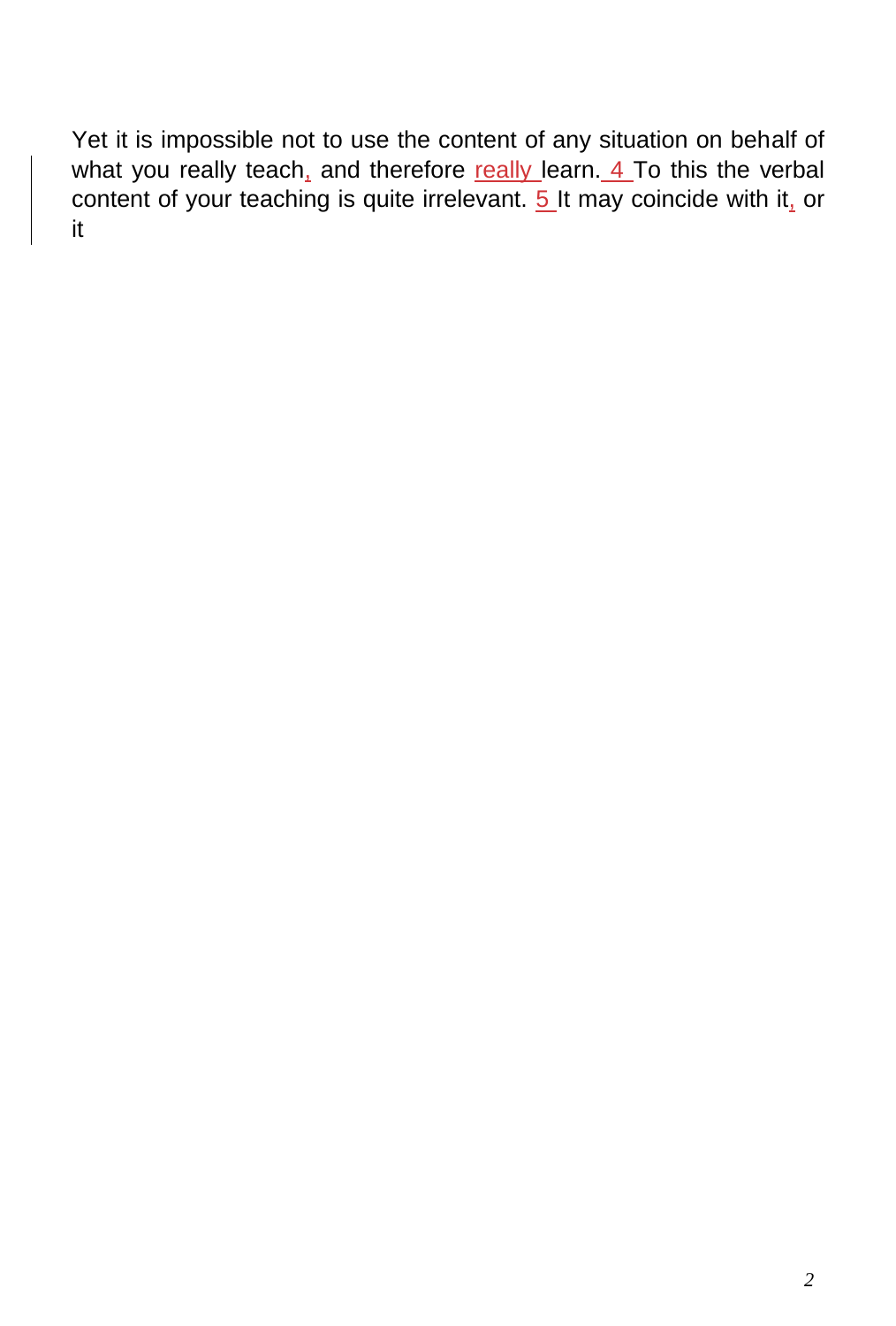may not. 6 It is the teaching underlying what you say that teaches you. 7 Teaching but reinforces what you believe about yourself. 8 Its fundamental purpose is to diminish self--doubt. 9 This does not mean that the self you are trying to protect is real. 10 But it does mean that the self you think is real is what you teach.

M-in.4. This is inevitable. 2 There is no escape from it. 3 How could it be otherwise? 4 Everyone who follows the world'sworld's curriculum, and everyone here does follow it until he changes his mind, teaches solely to convince himself that he is what he is not. 5 Herein is the purpose of the world. 6 What else, then, would its curriculum be? 7 Into this hopeless and closed learning situation, which teaches nothing but despair and death, God sends His teachers. 8 And as they teach His lessons of joy and hope, their learning finally becomes complete. M-in.5. Except for God'sGod's teachers, there would be notative hope of salvation, for the world of sin would seem forever "real.". 2 The selfdeceiving must deceive, for they must teach deception. 3 And what else is hell? 4 This is a manual for the teachers of God. 5 They are not perfect, or they would not be here.  $6$  Yet it is their mission to become perfect here, and so they teach perfection over and over, in many, many ways, until they have learned it. 7 And then they are seen no more, although their thoughts remain a source of strength and truth forever.  $8$ Who are they? 9 How are they chosen? 10 What do they do? 11 How can they work out their own salvation and the salvation of the world? 12 This manual attempts to answer these questions.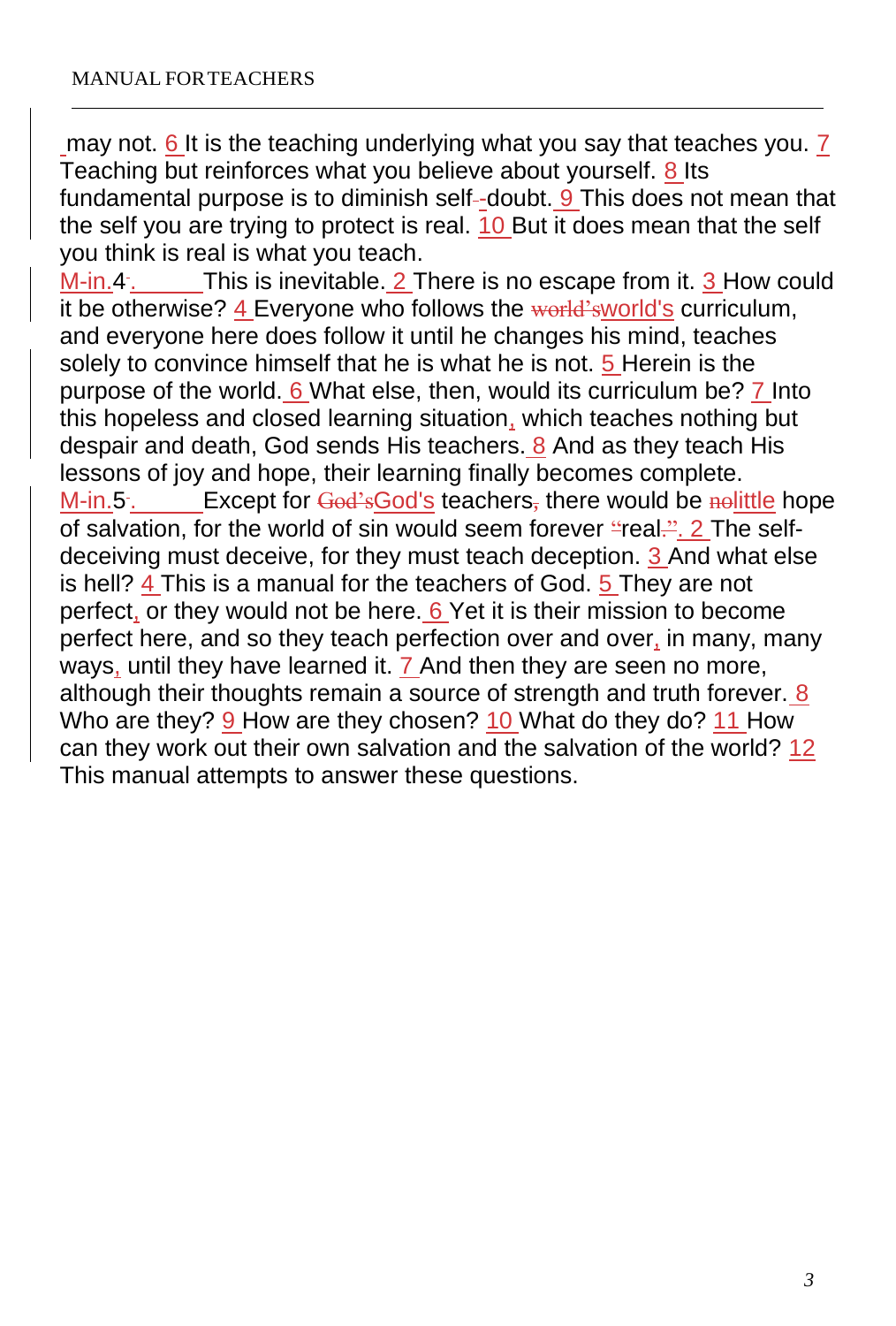## **1. Who are God' <sup>s</sup>Teachers?**

## A 1. WHO ARE GOD'S TEACHERS?

M-1.1. A teacher of God is anyone who chooses to be one. 2 His qualifications consist solely in this; somehow, somewhere he has made a deliberate

choice in which he did not see his interests as apart from someone else's else's. 3 Once he has done that, his road is established and his direction is sure. 4 A light has entered the darkness. 5 It may be a single light, but that is enough. 6 He has entered an agreement with God even if he does not yet believe in Him. 7 He has become a bringer of salvation. 8 He has become a teacher of God.

M-1.2. They come from all over the world. 2 They come from all religions and from no religion. 3 They are the ones who have answered. 4 The Call is universal.  $5$  It goes on all the time everywhere.  $6$  It calls for teachers to speak for  $\frac{1}{1}$ t and redeem the world. 7 Many hear  $\frac{1}{1}$ t, but few will answer. But<sup>8</sup> Yet it is all a matter of time. 9 Everyone will answer in the end, but the end can be a long, long way off. 10 It is because of this that the plan of the teachers was established. 11 Their function is to save time. 12 Each one begins as a single light, but with the Call at its center, it is a light that cannot be limited. 13 And each one saves a thousand years of time as the world judges it. 14 To the Call itself, Itself time has no meaning.

M-1.3. There is a course for every teacher of God. 2 The form of the course varies greatly. 3 So do the particular teaching aids involved. 4 But the content of the course never changes. 5 Its central theme is always, "God's" God's Son is guiltless, and in his innocence is his salvation.<sup>2</sup>." 6 It can be taught by actions or thoughts<sub> $\vec{i}$ </sub>, in words or soundlessly $\vec{i}$ , in any language or in no language, in any place or time or manner. 7 It does not matter who the teacher was before he heard the Call.  $8$  He has become a savior by his answering. 9 He has seen someone else as himself. 10 He has therefore found his own salvation and the salvation of the world. 11 In his rebirth is the world reborn.

M-1.4. This is a manual for a special curriculum, intended for teachers of a special form of the universal course. 2 There are many thousands of other forms, all with the same outcome.  $3$  They merely save time.  $4$  Yet it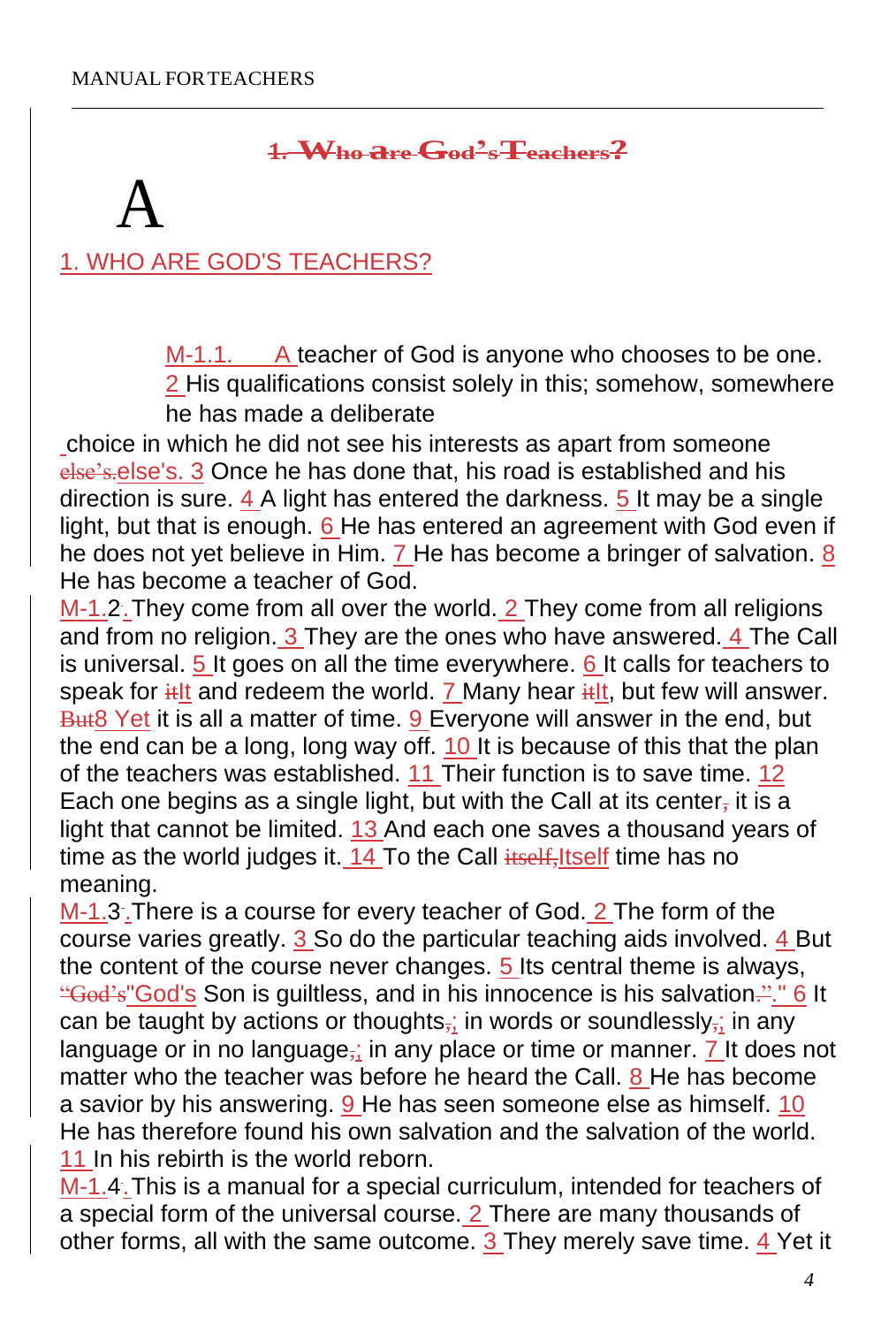is time alone that winds on wearily, and the world is very tired now.  $5$  It is old and worn and without hope. 6 There was never a question of outcome, for what can change the Will of God? 7 But time, with its illusions of change and death, wears out the world and all things in it. 8 Yet time has an ending, and it is this that the teachers of God are appointed to bring about.  $9$  For time is in their hands.  $10$  Such was their choice, and it is given them.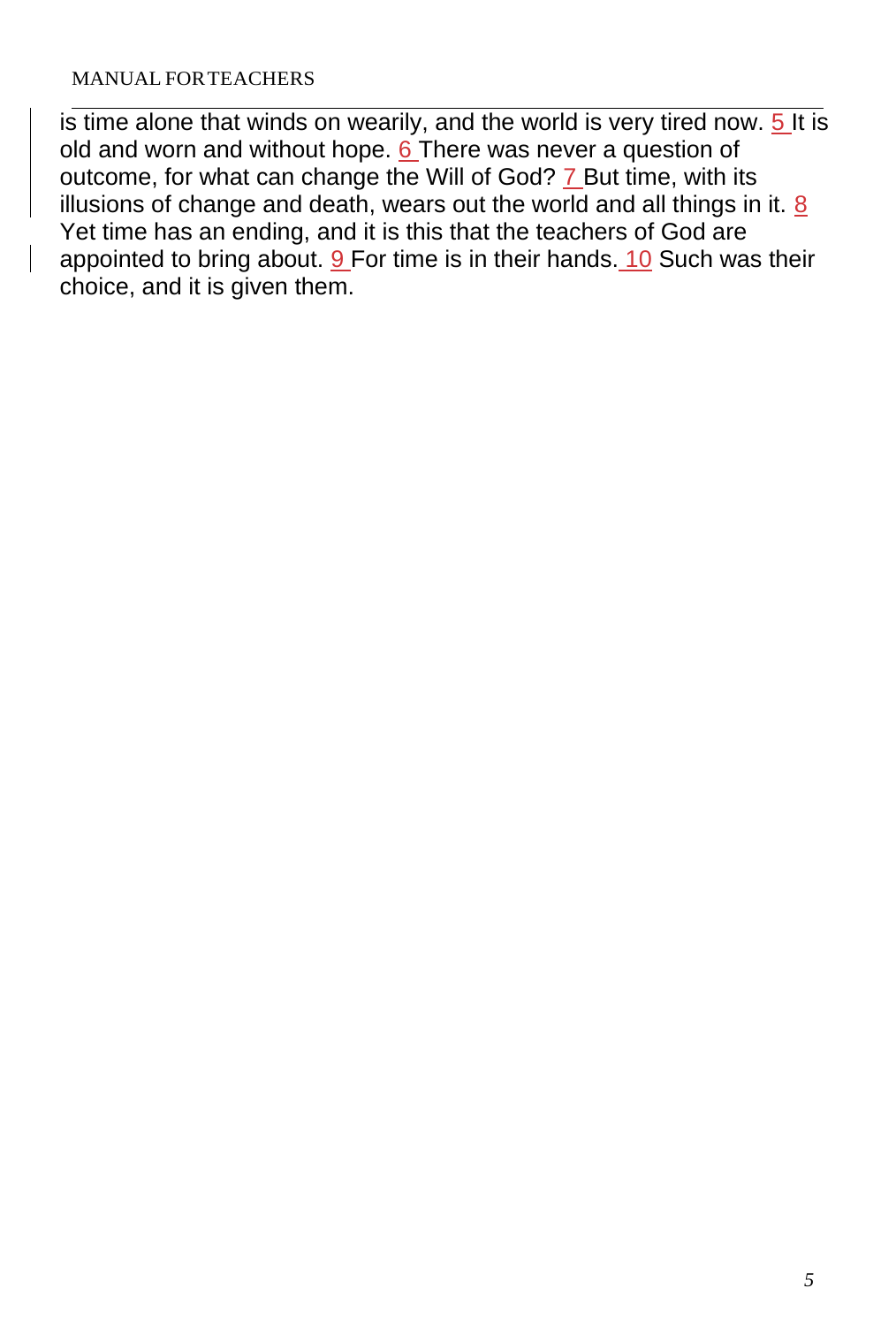ertain

#### *2.* **<sup>W</sup>ho areTheir PuPils***?*

## C 2. WHO ARE THEIR PUPILS?

M-2.1. Certain pupils have been assigned to each of God'sGod's teachers, and they will begin to look for him as soon as he has answered the Call. 2 They

were chosen for him, because the form of the universal curriculum that he will teach is best for them in view of their level of understanding. 3 His pupils have been waiting for him, for his coming is certain. 4 Again, it is only a matter of time. 5 Once he has chosen to fulfill his role, they are ready to fulfill theirs. 6 Time waits on his choice, but not on whom he will serve. 7 When he is ready to learn, the opportunities to teach will be provided for him.

M-2.2.In order to understand the teaching-learning plan of salvation, it is necessary to grasp the concept of time whichthat the course sets forth. 2 Atonement corrects illusions, not the truth. 3 Therefore, it corrects what never was. 4 Further, the plan for this correction was established and completed simultaneously, for the Will of God is entirely apart from time. 5 So is all reality, being of Him. 6 The instant the idea of separation entered the Mindmind of God'sGod's Son, in that same instant was God'sGod's Answer given. 7 In time this happened very long ago. 8 In reality it never happened at all.

M-2.3.The world of time is the world of illusion. 2 What happened long ago seems to be happening now. 3 Choices made long since appear to be open<sub>5</sub>; yet to be made. 4 What has been learned and understood and long ago passed by is looked upon as a new thought, a fresh idea, a different approach. 5 Because your will is free, you can accept what has already happened at any time you choose, and only then will you realize that it was always there. 6 As the course emphasizes, you are not free to choose the curriculum, or even the form in which you will learn it. 7 You are free, however, to decide when you want to learn it. 8 And as you accept it, it is already learned.

M-2.4. Time really, then, goes backward to an instant so ancient that it is beyond all memory, and past even the possibility of remembering. 2 Yet because it is an instant that is relived again and again and still again, it seems to be now. 3 And thus it is that pupil and teacher seem to come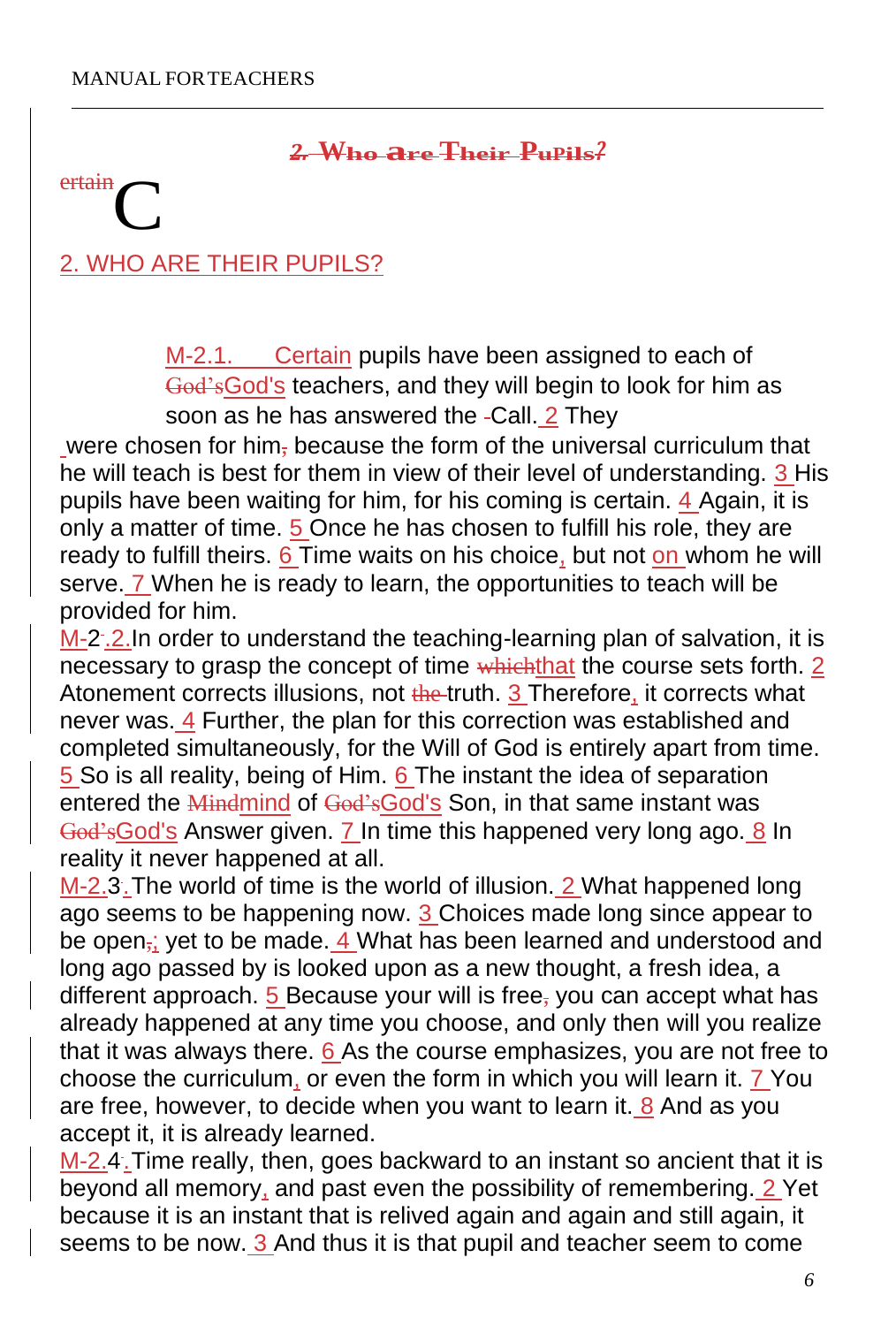together in the present, finding each other as if they had not met before. 4 The pupil comes at the right time to the right place. 5 This is inevitable, because he made the right choice in that ancient instant which he now relives.  $6$  So has the teacher, too, made an inevitable choice out of an ancient past. God's7 God's Will in everything but seems to take time in the working-out. 8 What could delay the Powerpower of eternity?

M-2.5. When pupil and teacher come together, a teaching-learning situation begins. 2 For the teacher is not really the one who does the teaching. God's3 God's Teacher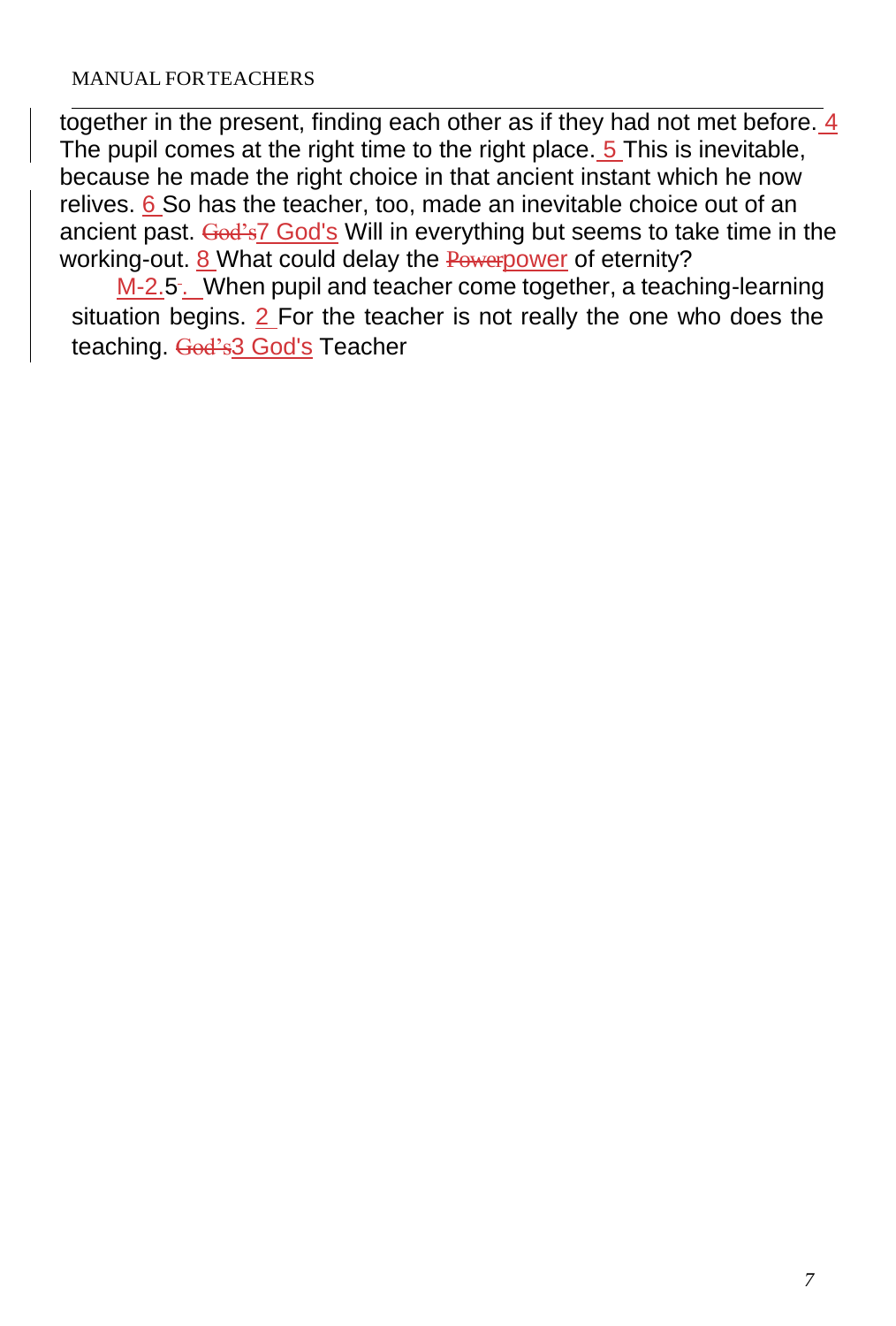he

speaks to any two who join together for learning purposes. 4 The relationship is holy because of that purpose, and God has promised to send His Spirit into any holy relationship. 5 In the teaching-learning situation, each one learns that giving and receiving are the same. 6 The demarcations they have drawn between their roles, their minds, their bodies, their needs, their interests, and all the differences they thought separated them from one another, fade and grow dim and disappear. 7 Those who would learn the same course share one interest and one goal. 8 And thus he who was the learner becomes a teacher of God himself, for he has made the one decision that gave his teacher to him. 9 He has seen in another person the same interests as his own.

#### **3. WhaTareThe levels ofTeachinG?**

## **TAT** 3. WHAT ARE THE LEVELS OF TEACHING?

M-3.1. The teachers of God have no set teaching level. 2 Each teaching-learning situation involves a different relationship at the beginning, although the

ultimate goal is always the same—; to make of the relationship a holy relationship, in which both can look upon the Son of God as sinless. 3 There is no one from whom a teacher of God cannot learn, so there is no one whom he cannot teach. 4 However, from a practical point of view, he cannot meet everyone, nor can everyone find him. 5 Therefore, the plan includes very specific contacts to be made for each teacher of God. 6 There are no accidents in salvation. 7 Those who are to meet will meet, because together they have the potential for a holy relationship. 8 They are ready for each other.

M-3.2. The simplest level of teaching appears to be quite superficial. 2 It consists of what seem to be very casual encounters—; a "chance" meeting of two apparent strangers in an elevator, a child who is not looking where he is going running into an adult "by accident," chance," two students who happen "happening" to walk home together. 3 These are not chance encounters. 4 Each of them has the potential for becoming a teaching-learning situation. 5 Perhaps the seeming strangers in the elevator will smile to one another; perhaps the manadult will not scold the child for bumping into him; perhaps the students will become friends. 6 Even at the level of the most casual encounter, it is possible for two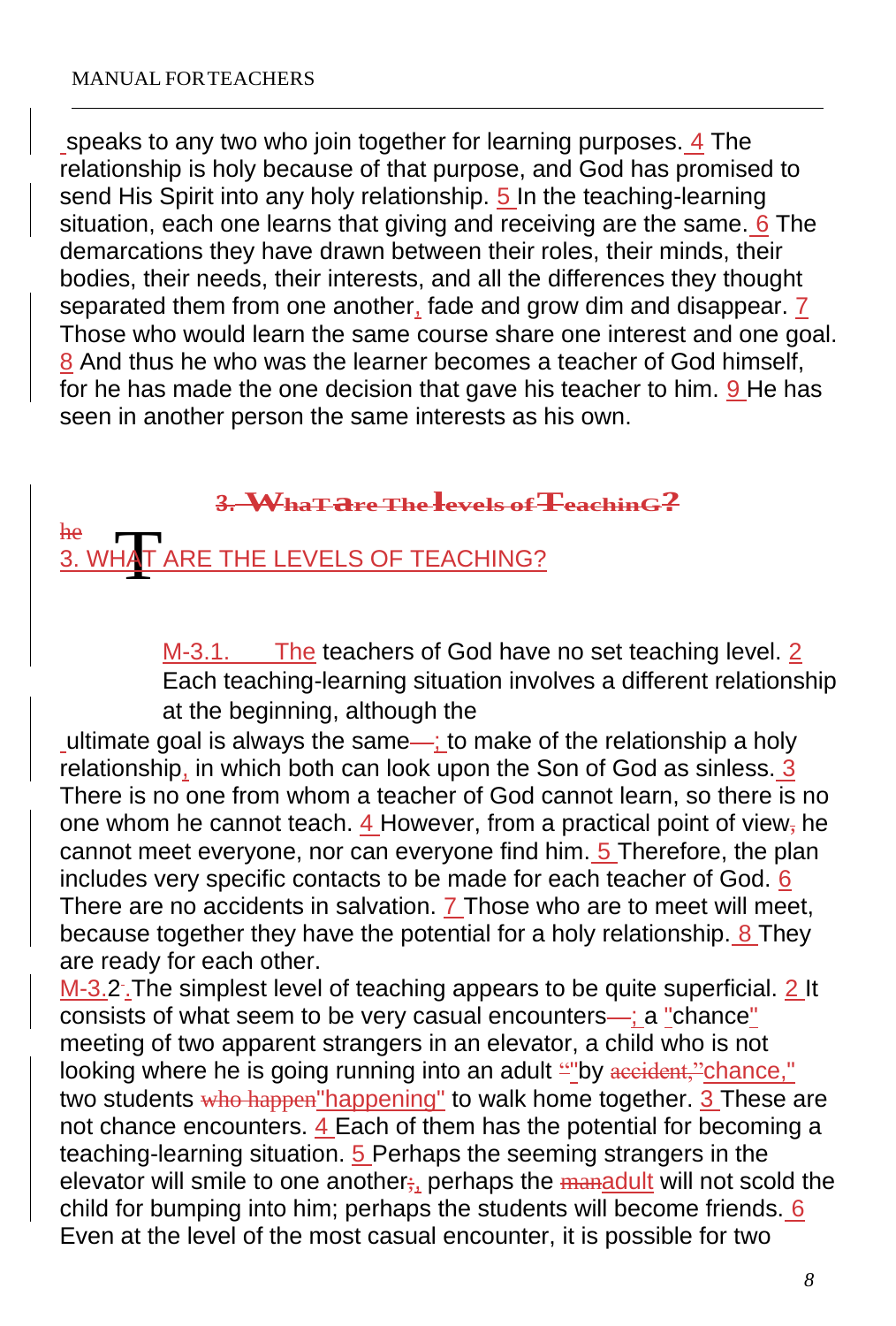MANUAL FORTEACHERS

people to lose sight of separate interests, if only for a moment. 7 That moment will be enough. 8 Salvation has come.

M-3.3. It is difficult to understand that levels of teaching the universal course is a concept as meaningless in reality as is time.  $2$  The illusion of one permits the illusion of the other.  $3$  In time, the teacher of God seems to begin to change his mind about the world with the a single decision, and then learns more and more about the new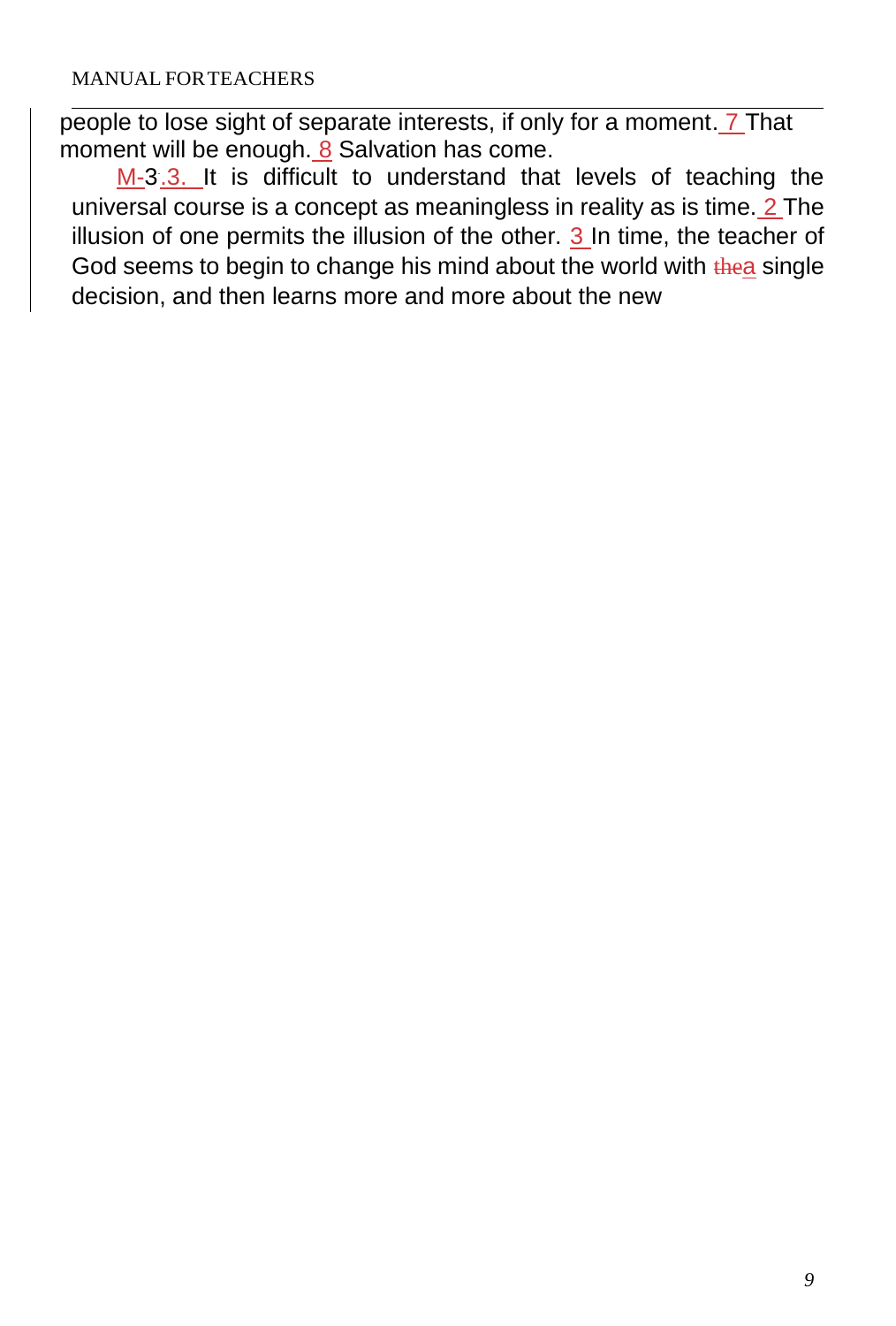direction as he teaches it. 4 We have covered the illusion of time already, but the illusion of levels of teaching seems to be something different. 5 Perhaps the best way to demonstrate that these levels cannot exist is simply to say that any level of the teaching-learning situation is part of God'sGod's plan for Atonement, and His plan can have no levels, being a reflection of His Will. 6 Salvation is always ready and always there. God's7 God's teachers work at different levels, but the result is always the same.

M-3.4. Each teaching-learning situation is maximal in the sense that each person involved will learn the most that he can from the other person at that time. 2 In this sense, and in this sense only, we can speak of levels of teaching.  $3$  Using the term in this way, the second level of teaching is a more sustained relationship-, in which, for a time, two people enter into a fairly intense teaching-learning situation and then appear to separate. 4 As with the first level, these meetings -are not accidental, nor is what appears to be the end of the relationship a real end. 5 Again, each has learned the most he can at the time.  $6$  Yet all who meet will someday meet again, for it is the destiny of all relationships to become holy. 7 God is not mistaken in His Son.

M-3.5. The third level of teaching -occurs -in -relationships -which, once they are formed, are lifelong.  $2$  These are teaching-learning situations in which each person is given a chosen learning partner who presents him with unlimited opportunities for learning. 3 These relationships are generally few, because their existence implies that those involved have reached a stage simultaneously in which the teaching-learning balance is actually perfect. 4 This does not mean that they necessarily recognize this; in fact, they generally do not. 5 They may even be quite hostile to each other for some time, and perhaps for life. 6 Yet should they decide to learn it, the perfect lesson is before them and can be learned. 7 And if they decide to learn that lesson, they become the saviors of the teachers who falter and may even seem to fail. 8 No teacher of God can fail to find the Help he needs.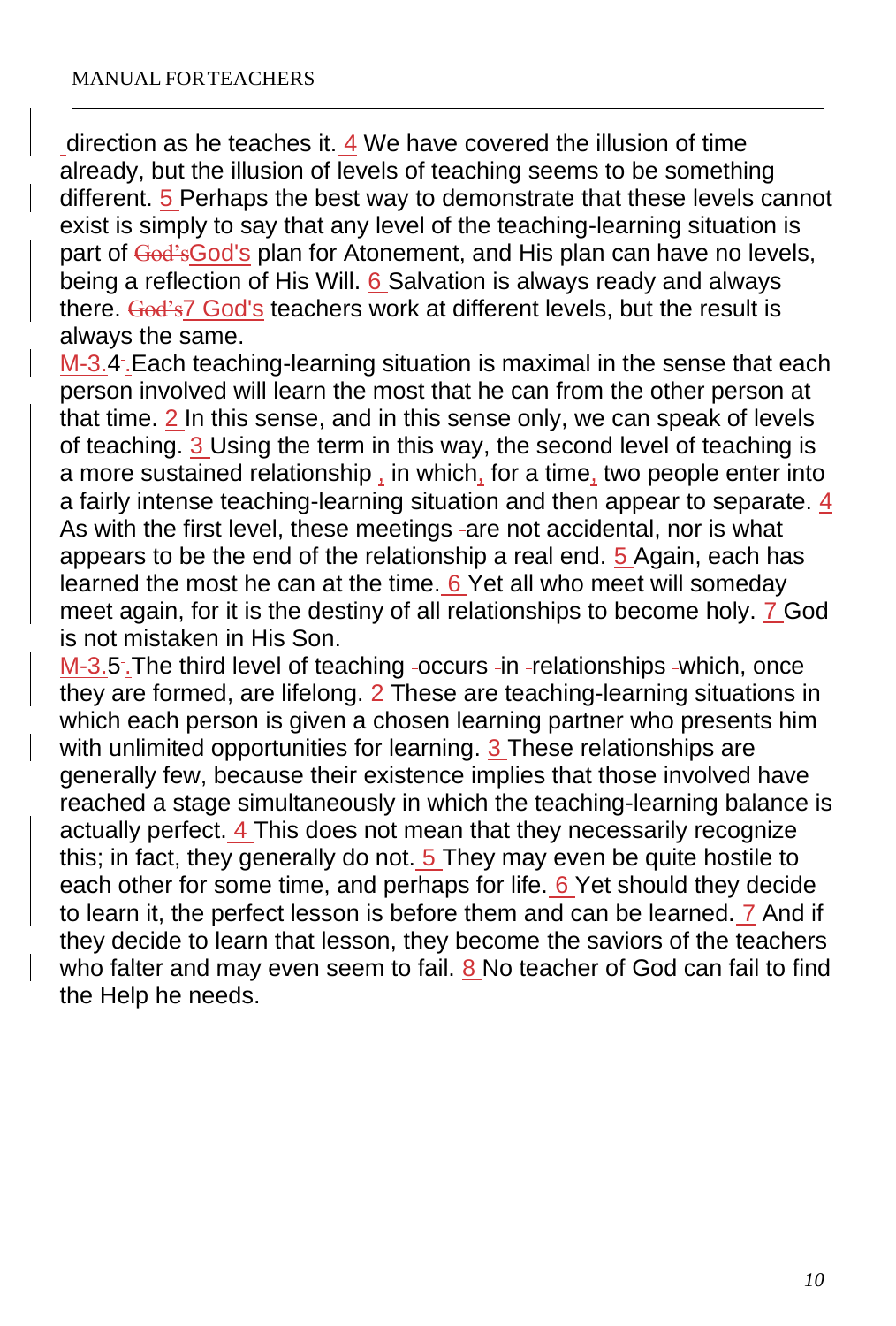#### **WhaT are**

#### 4. WHAT ARE THE CHARACTERISTICS OF GOD'S TEACHERS?

#### **4.** M-4.1. The **characTerisTics of God' <sup>s</sup>Teachers?**

The surface traits of God's God's teachers are not at all alike. 2<br>They do not look alike to the body's body's eyes, they come from The surface traits of God'sGod's teachers are not at all alike. 2 vastly different -backgrounds,

their experiences of the world vary greatly, and their superficial "" personalities" are quite distinct.  $3$  Nor, at the beginning stages of their functioning as teachers of God, have they as yet acquired the deeper characteristics that will establish them as what they are. 4 God gives special gifts to His teachers, because they have a special role in His plan for Atonement. 5 Their specialness is, of course, only temporary—; set in time as a means of leading out of time.  $6$  These special gifts, born in the holy relationship toward which the teaching-learning situation is geared, become characteristic of all teachers of God who have advanced in their own learning. 7 In this respect they are all alike.

M-4.2. All differences among the Sons of God are temporary. 2 Nevertheless, — in time it can be said that the advanced teachers of God have the following characteristics:

#### I. Trust

 $3-M-4.1.1.$  This is the foundation on which their ability to fulfill their function rests. 2 Perception is the result of learning. 3 In fact, perception <is> learning, because cause and effect are never separated. 4 The teachers of God have trust in the world, because they have learned it is not governed by the laws the world made up.  $5$  It is governed by a Power Which power that is  $\langle$ in them but not  $\langle$ of them. 6 It is this Power power that keeps all things safe.  $\overline{7}$  It is through this  $\overline{Powerpower}$  that the teachers of God look on a forgiven world.

M-4.1.2. When this Powerpower has once been experienced, it is impossible to trust one's own petty strength again. 2 Who would attempt to fly with the tiny wings of a sparrow when the mighty power of an eagle has been given him? 3 And who would place his faith in the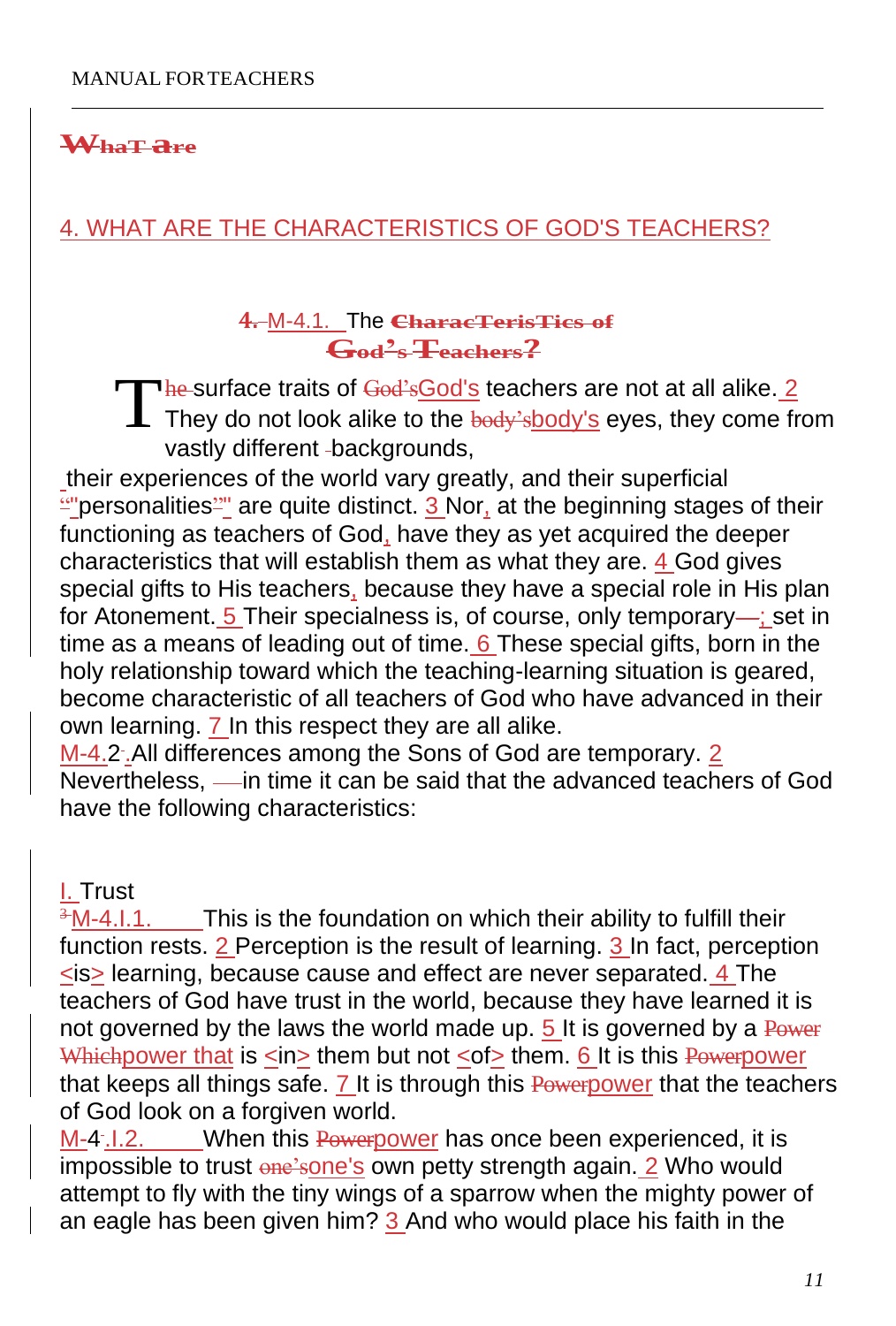shabby offerings of the ego when the gifts of God are laid before him? 4 What is it that induces them to make the shift?  $\overline{5}$ 

#### A. Development of Trust

M-4.I.A.3. First, they must go through what might be called  $\frac{1}{2}$  a period of undoing."." 2 This need not be painful, but it usually is so experienced. 3 It seems as if things are being taken away, and it is rarely understood initially that their lack of value is merely being recognized. 4 How can lack of value be perceived unless the perceiver is in a position where he must see things in a different light? 5 He is not yet at a point at which he can make the shift entirely internally.  $6$  And so the plan will sometimes call for changes in what seem to be external circumstances. 7 These changes are always helpful. 8 When the teacher of God has learned that much, he goes on to the second stage.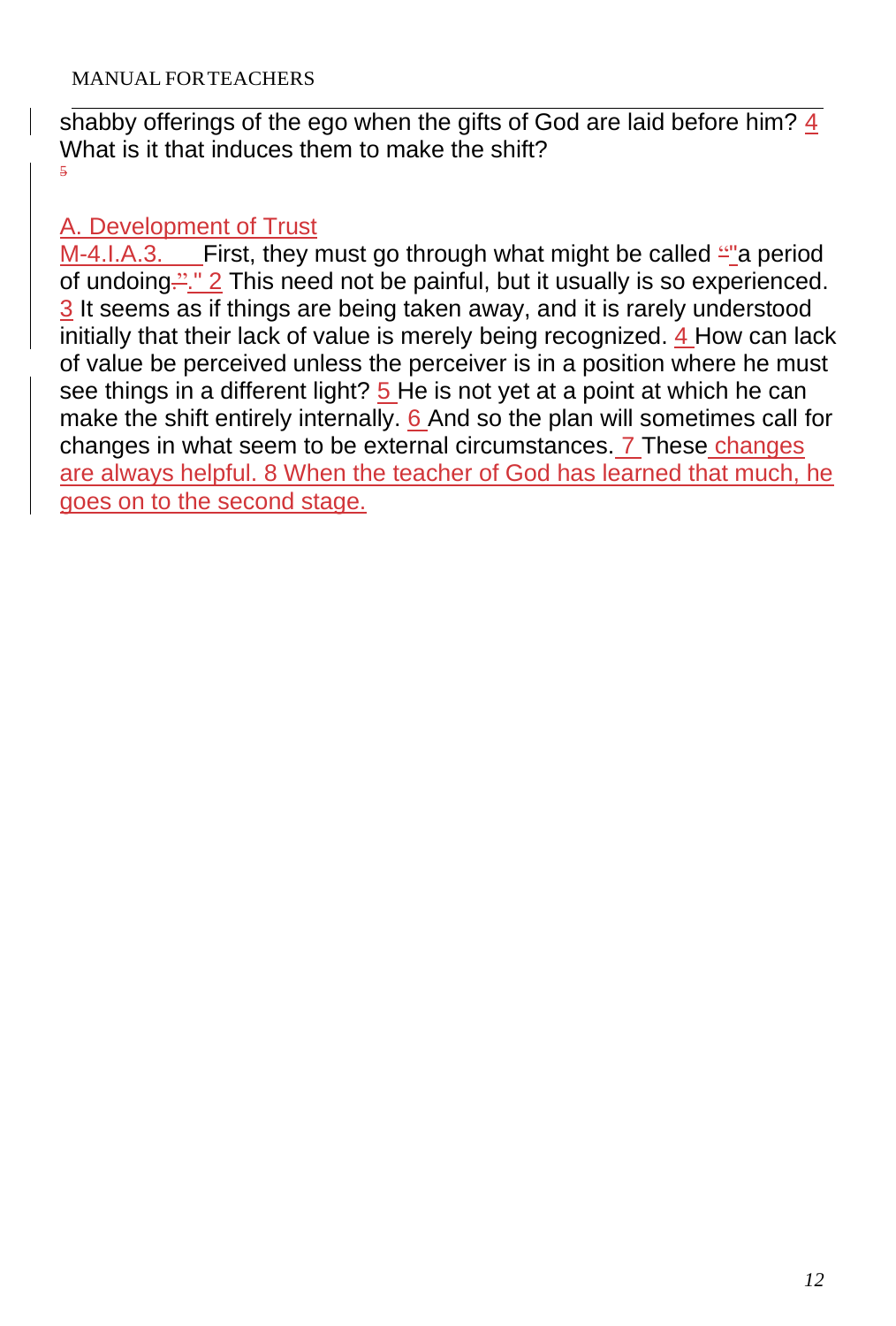#### changes are always helpful.When the teacher of God has learned that much, he goes on to the second stage.

6M-4.I.A.4. Next, the teacher of God must go through "a "period of sorting-out<sup>22</sup>.<sup>"</sup> 2 This -is always somewhat difficult, because, having learned that the changes in his life are always helpful, he must now decide all things on the basis of whether they increase the helpfulness or hamper it.  $3$  He will find that many-, if not most of-the things he valued before will merely hinder his ability to transfer what he has learned to new situations as they arise.  $4$  Because he has valued what is really valueless, he will not generalize the lesson for fear of loss and sacrifice. 5 It takes great learning to understand that all things, events, encounters, and circumstances are helpful.  $6$  It is only to the extent to which they are helpful that any degree of reality should be accorded them in this world of illusion. 7 The word  $\mathfrak{g}$  value<sup>2"</sup> can apply to nothing else.  $7M-4.1.A.\overline{5}$ . The third stage through which the teachersteacher of God must go can be called "a "period of relinquishment.".  $\frac{1}{2}$  If this is interpreted as giving up the desirable, it will engender enormous conflict. 3 Few teachers of God escape this distress entirely. 4 There is, however, no point in sorting out the valuable from the valueless unless the next obvious step is taken. The third step is rarely if ever begun until the second is complete.5 Therefore, the period of overlap is apt to be one in which the teacher of God feels called upon to sacrifice his own best interests on behalf of truth. 6 He has not realized as yet how wholly impossible such a demand would be.  $\overline{7}$  He can learn this only as he actually does give up the valueless.  $8$  Through this, he learns that where he anticipated grief, he finds a happy light-heartednesslightheartedness instead; where he thought something was asked of him, he finds a gift bestowed on him.  $8 \text{ M-4.1.A.6.}$  Now -comes "a "period of settling down.". " 2 This is a quiet time, in which -the teacher of God rests a while in reasonable peace.  $3$ Now he consolidates his learning.  $4$  Now he begins to see the transfer value of what he has learned. 5 Its potential is literally staggering, and the teacher of God is now at the point in his progress at which he sees in it his whole way out.  $6$  "Give up what you do not want, and keep what you  $do.$   $\overline{?}$  7 How simple is the obvious! 8 And how easy to do! 9 The teacher of God needs this period of respite. 10 He has not yet come as far as he thinks. 11 Yet when he is ready to go on, he goes with mighty companions beside him. 12 Now he rests a while, and gathers them before going on. 13 He will not go on from here alone.

 $9\text{M}$ -4.I.A.7. The next stage is indeed  $-$ "a "period of unsettling."." 2 Now -must- the teacher of God understand that he did not really know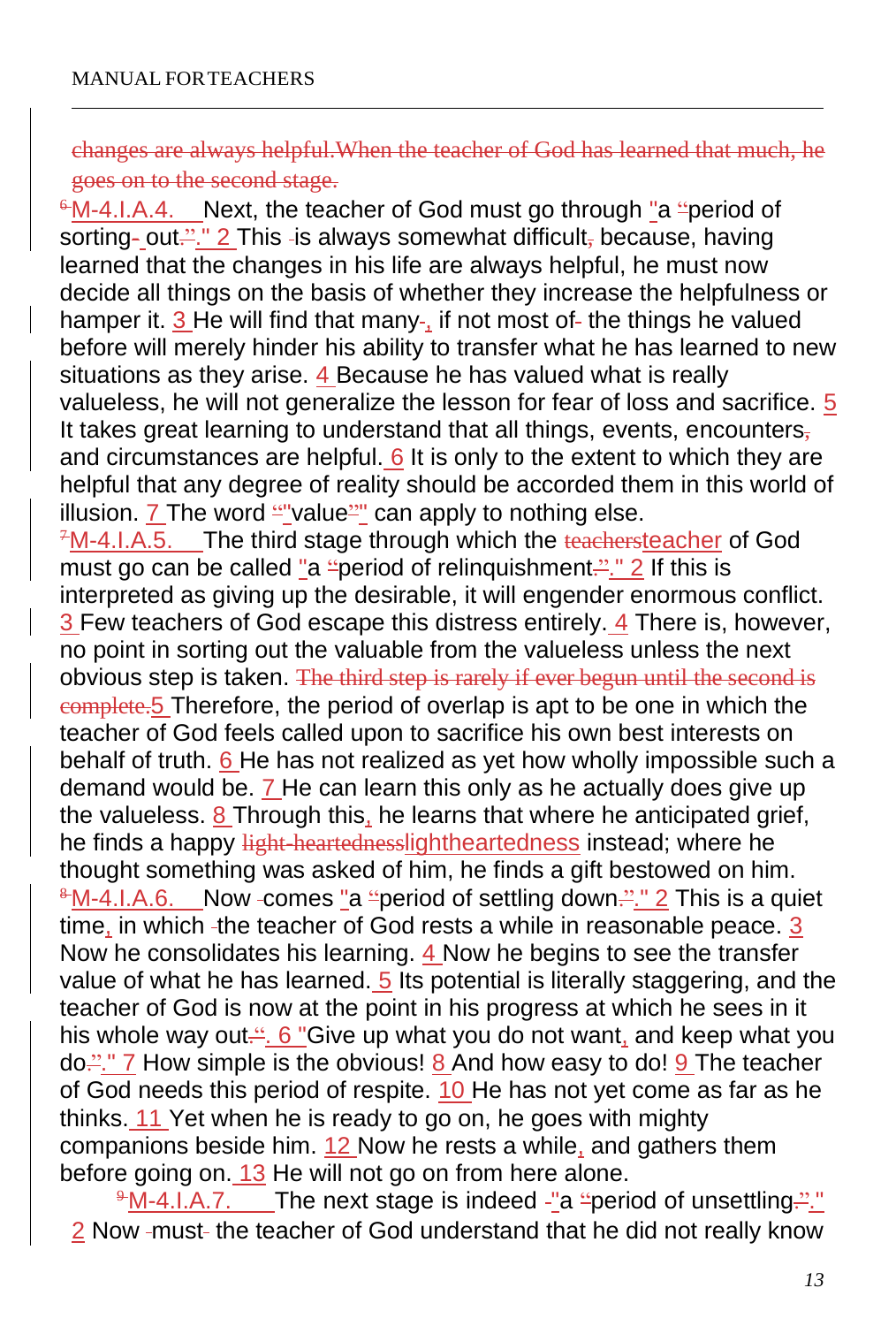MANUAL FORTEACHERS

what was valuable and what was valueless. 3 All that he really learned so far was that he did not want the valueless, and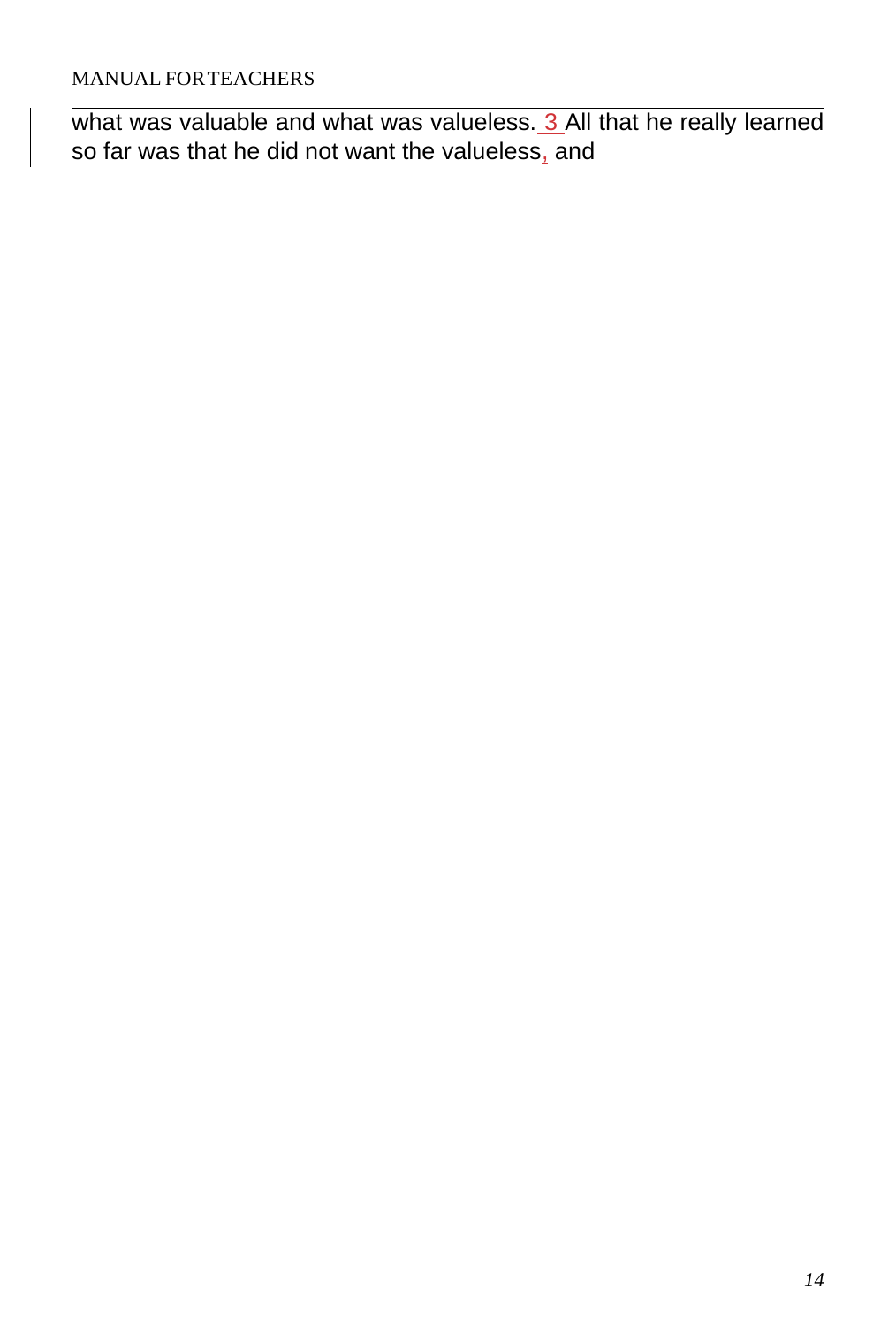that he did want the valuable. 4 Yet his own sorting- out was meaningless in teaching him the difference. 5 The idea of sacrifice, so central to his own thought system, had made it impossible for him to judge. 6 He thought he had learned willingness, but now he sees that he does not know what the willingness is for. 7 And now he must attain a state that may remain impossible to reach for a long, long time. 8 He must learn to lay all judgment aside, and ask only what he really wants in every circumstance. 9 Were not each step in this direction so heavily reinforced, it would be hard indeed!

 $^{10}$ M-4.I.A.8. And finally, there is "a "period of achievement.". " 2 It is here that learning  $-$  is consolidated. 3 Now what was seen as merely shadows before becomesbecome solid gains, to be counted on in all "" emergencies<sup> $2$ "</sup> as well as tranquil times. 4 Indeed, the tranquility is their result—; the outcome of honest learning, consistency of thought, and full transfer. 5 This is the stage of real peace, for here is Heaven's Heaven's state fully reflected. 6 From here, the way to Heaven is open and easy. 7 In fact, it is here. 8 Who would "go" anywhere, if peace of mind is already complete? 9 And who would seek to change tranquility for something more desirable? 10 What could be more desirable than this?

#### II. Honesty

 $H$ M-4.II.1. All other traits of  $God$ <sup>3</sup>sGod's teachers rest on trust. 2 Once that has been achieved, the others cannot fail to follow. 3 Only the trusting can afford honesty, for only they can see its value. 4 Honesty does not apply only to what you say. 5 The term actually means consistency. 6 There is nothing you say that contradicts what you think or do; no thought opposes any other thought; no act belies your word; and no word lacks agreement with another. 7 Such are the truly honest. 8 At no level are they in conflict with themselves. 9 Therefore it is impossible for them to be in conflict with anyone or anything.

 $12$ M-4.II.2. The peace of mind which the advanced teachers of God experience is largely due to their perfect honesty. 2 It is only the wish to deceive that makes for war. 3 No one at one with himself can even conceive of conflict. 4 Conflict is the inevitable result of self-deception, and self-deception is dishonesty. 5 There is no challenge to a teacher of God. 6 Challenge implies doubt, and the trust on which God'sGod's teachers rest secure makes doubt impossible. 7 Therefore they can only succeed. 8 In this, as in all things, they are honest. **9** They can only succeed, because they never do their will alone. 10 They choose for all mankind<sub> $\overline{5}$ </sub>; for all the world and all things in it $\overline{5}$ ; for the unchanging and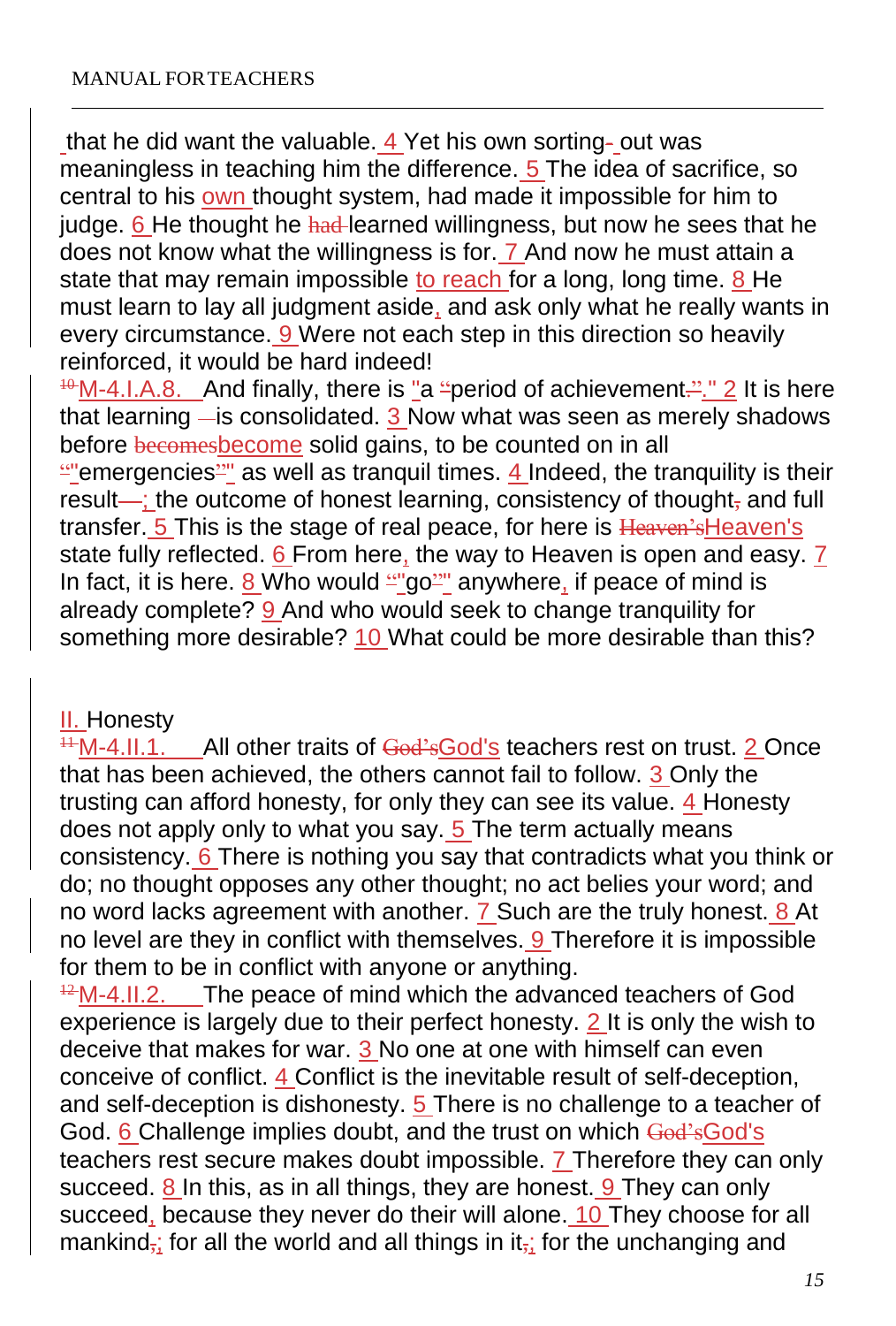MANUAL FORTEACHERS

unchangeable beyond appearances<sub></sub>, and for the Son of God and his Creator. 11 How could they not succeed? 12 They choose in perfect honesty, sure of their choice as of themselves.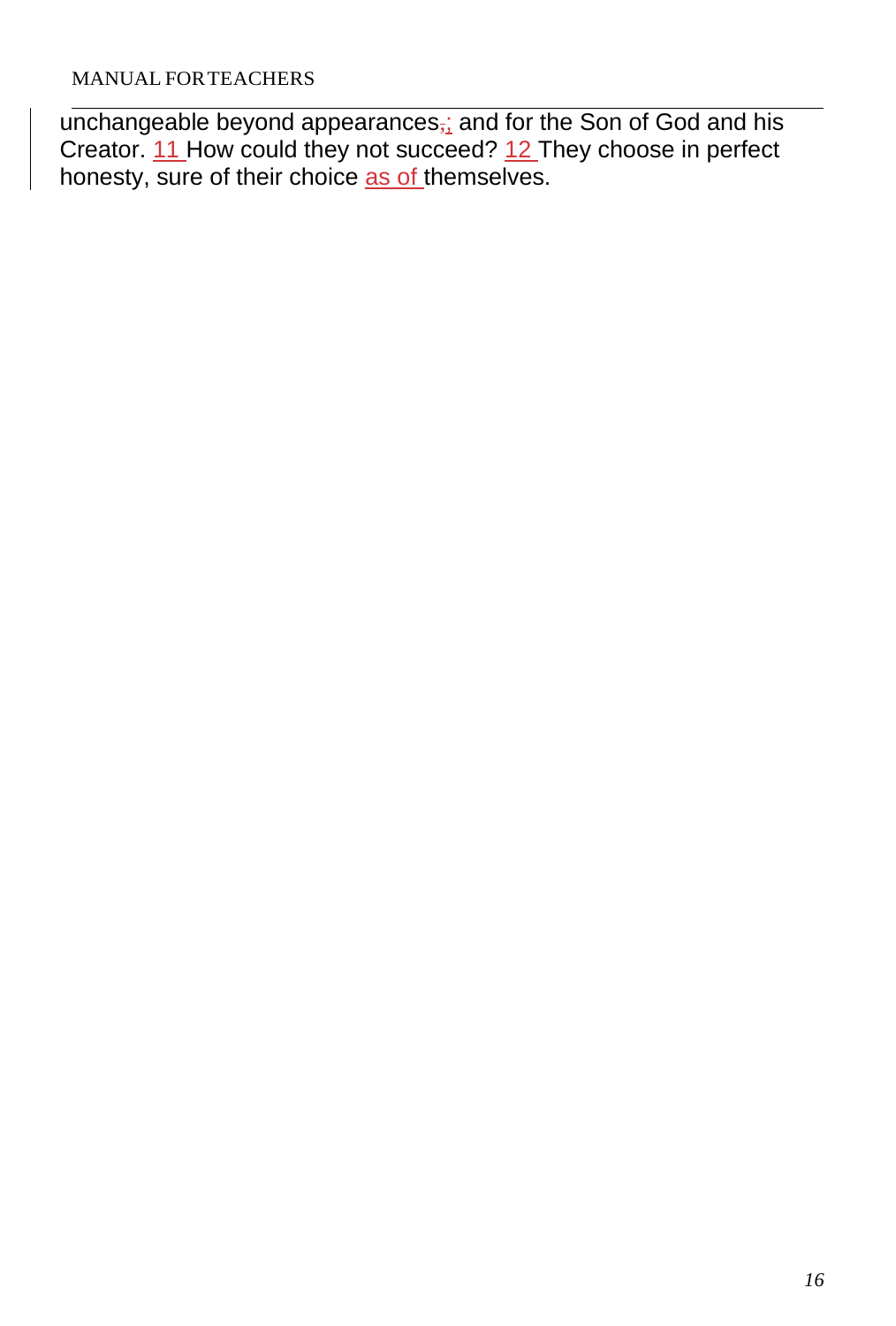#### III. Tolerance

 $^{13}$  God's M-4.III.1. God's teachers do not judge.  $2$  To -judge is to be dishonest, for to judge  $-i$ s to assume a position you do not have.  $3$ Judgment without self-deception is impossible. 4 Judgment implies that you have been deceived in your brothers. 5 How, then, could you not have been deceived in yourself? 6 Judgment implies a lack -of trust, and trust remains the bed-rockbedrock of the teacher of God'sGod's whole thought system. 7 Let this be lost, and all his learning goes. 8 Without judgment are all things equally acceptable, for who could judge otherwise? 9 Without judgment are all men brothers, for who is there who stands apart? 10 Judgment destroys honesty and shatters trust. 11 No teacher of God can judge and hope to learn.

#### IV. Gentleness

 $\frac{14 \text{W}}{14 \text{W}}$ -4.IV.1. Harm is impossible for  $\frac{\text{God's} }{\text{Sod's}}$  teachers. 2 They can neither harm nor be harmed. 3 Harm is the outcome of judgment. 4 It is the dishonest act that follows -a dishonest thought.  $5$  It is a verdict of guilt upon a brother, and therefore on one's self-oneself. 6 It is the end of peace and the denial of learning. 7 It demonstrates the absence of God'sGod's curriculum, and its replacement by insanity. 8 No teacher of God but must learn—,--and fairly early in his training—,--that harmfulness completely obliterates his function from his awareness. 9 It will make him confused, fearful, angry, and suspicious. 10 It will make the Holy Spirit'sSpirit's lessons impossible to learn. 11 Nor can God'sGod's Teacher be heard at all, except by those who realize that harm can actually achieve nothing. 12 No gain can come of it.  $^{45}$ M-4.IV.2. Therefore God's, God's teachers are wholly gentle. 2 They need the strength of gentleness, for it is in this that the function of salvation becomes easy.  $3$  To those who would do harm, it is impossible. 4 To those to whom harm has no meaning, it is merely natural. 5 What choice but this has meaning to the sane?  $6$  Who chooses hell when he perceives a way to Heaven? 7 And who would choose the weakness that must come from harm in place of the unfailing, all-encompassing, and limitless strength of gentleness? 8 The might of God'sGod's teachers lies in their gentleness, for they have understood their evil thoughts came neither from God'sGod's Son nor his Creator. 9 Thus did they join their thoughts with Him Who is their Source. 10 And so their will, which always was His  $\overline{\text{ewnO}}$ wn, is free to be itself.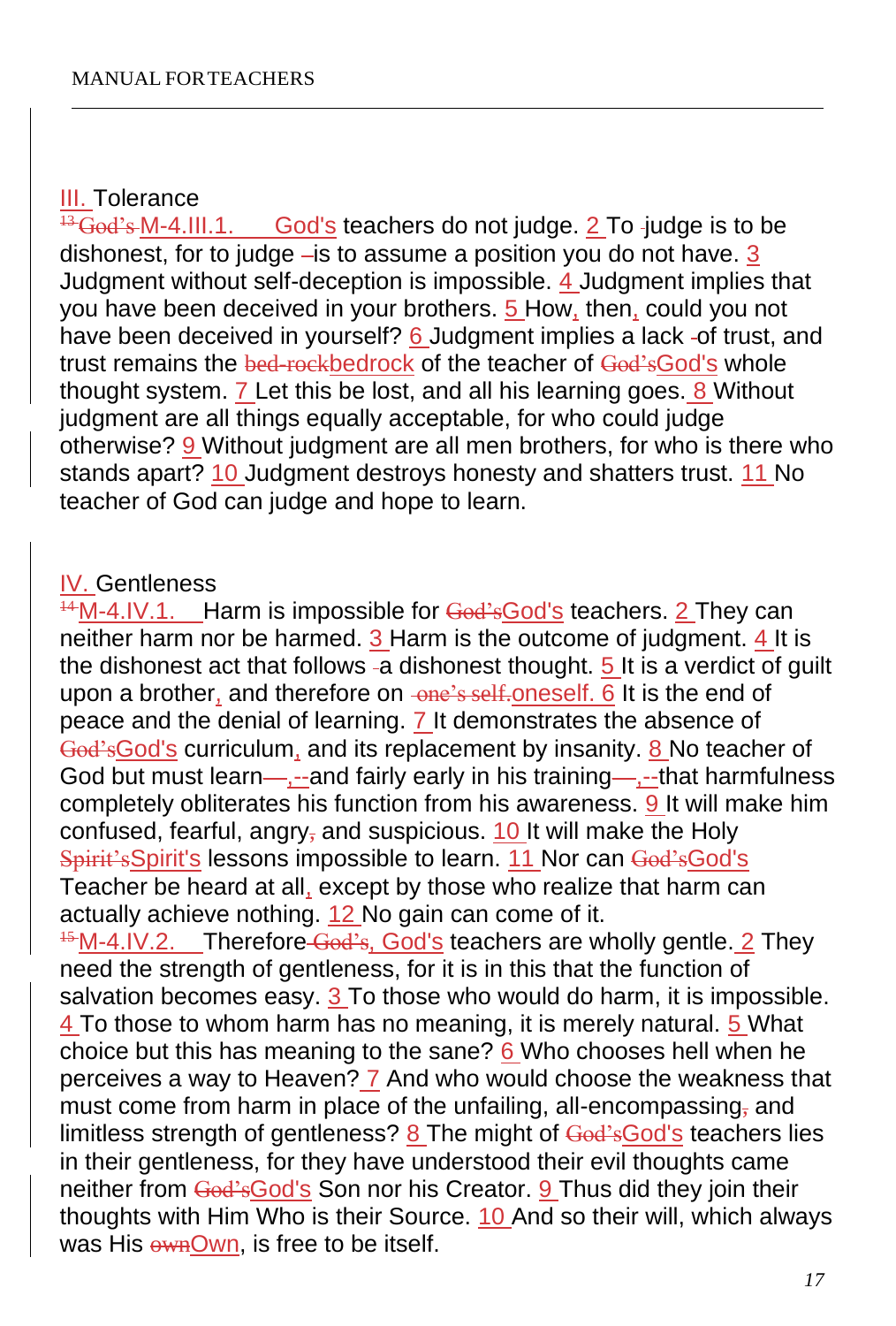#### V. Joy

 $\frac{16 \text{ M} - 4 \text{ V} \cdot 1}{2}$  Joy is the inevitable result of gentleness. 2 Gentleness means that fear is now impossible, and what could come to interfere -with joy?  $3$  The open - hands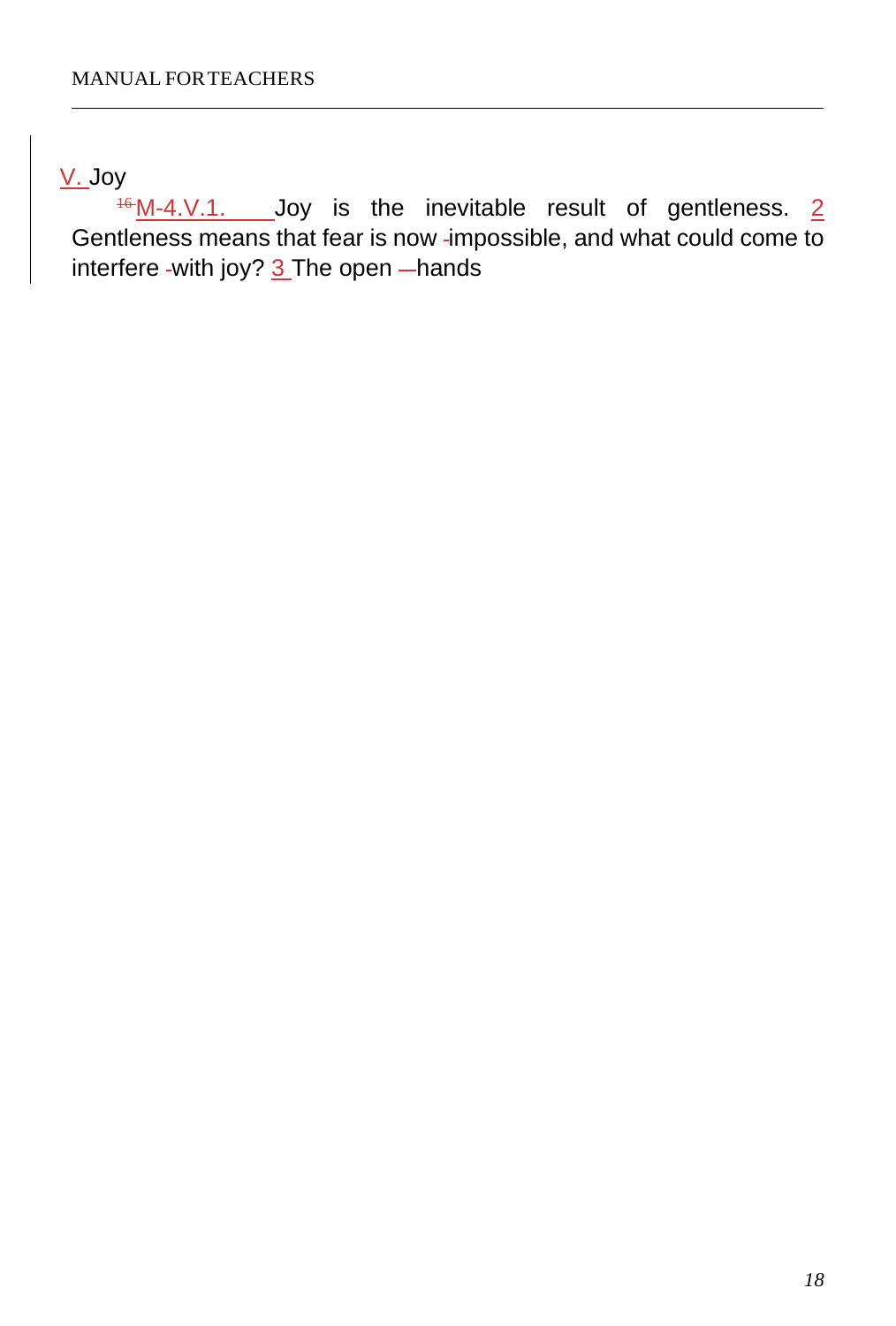of gentleness are always filled.  $4$  The gentle have no pain.  $5$  They cannot suffer.  $6$  Why would they not be joyous?  $7$  They are sure they are beloved and must be safe. 8 Joy goes with gentleness as surely as grief attends attack. God's<sup>9</sup> God's teachers trust in Him. 10 And they are sure His Teacher goes before them, making sure no harm can come to them. 11 They hold His gifts and follow in His way, because God'sGod's Voice directs them in all things. 12 Joy is their song of thanks. 13 And Christ looks down on them in thanks as well. 14 His need of them is just as great as theirs of Him.  $15$  How joyous it is to share the purpose of salvation!

#### VI. Defenselessness

 $\frac{17}{17}$ God'sM-4.VI.1. God's teachers have learned how to be simple. 2 They have no dreams that need defense against the truth. 3 They do not try to make themselves. 4 Their joy comes from their understanding Who created them. 5 And does what God created need defense? 6 No one can become an advanced teacher of God until he fully understands that defenses are but the foolish guardians of mad illusions. 7 The more grotesque the dream, the fiercer and more powerful its defenses seem to be. 8 Yet when the teacher of God finally agrees to look past them, he finds that nothing was there.  $9$  Slowly at first, he lets himself be undeceived. 10 But he learns faster as his trust increases. 11 It is not danger that comes when defenses are laid down. 12 It is safety. 13 It is peace. 14 It is joy. 15 And it is God.

#### VII. Generosity

<sup>18</sup>M-4. VII.1. The term generosity has special meaning to the teacher of God. 2 It is not the usual meaning of the word; in fact, it is a meaning that must be learned and learned very carefully. 3 Like all the other attributes of God'sGod's teachers, this one rests ultimately on trust, for without trust, no one can be generous in the true sense. 4 To the world, generosity means "giving away" in the sense of "giving up.". 5 To the teachers of God, it means "giving away" in order to keep.  $6$  This has been emphasized throughout the text and the workbook, but it is perhaps more alien to the thinking of the world than many other ideas in our curriculum. 7 Its greater strangeness lies merely in the obviousness of its reversal of the world'sworld's thinking. 8 In the clearest way possible, and at the simplest of levels, the word means the exact opposite to the teachers of God and to the world.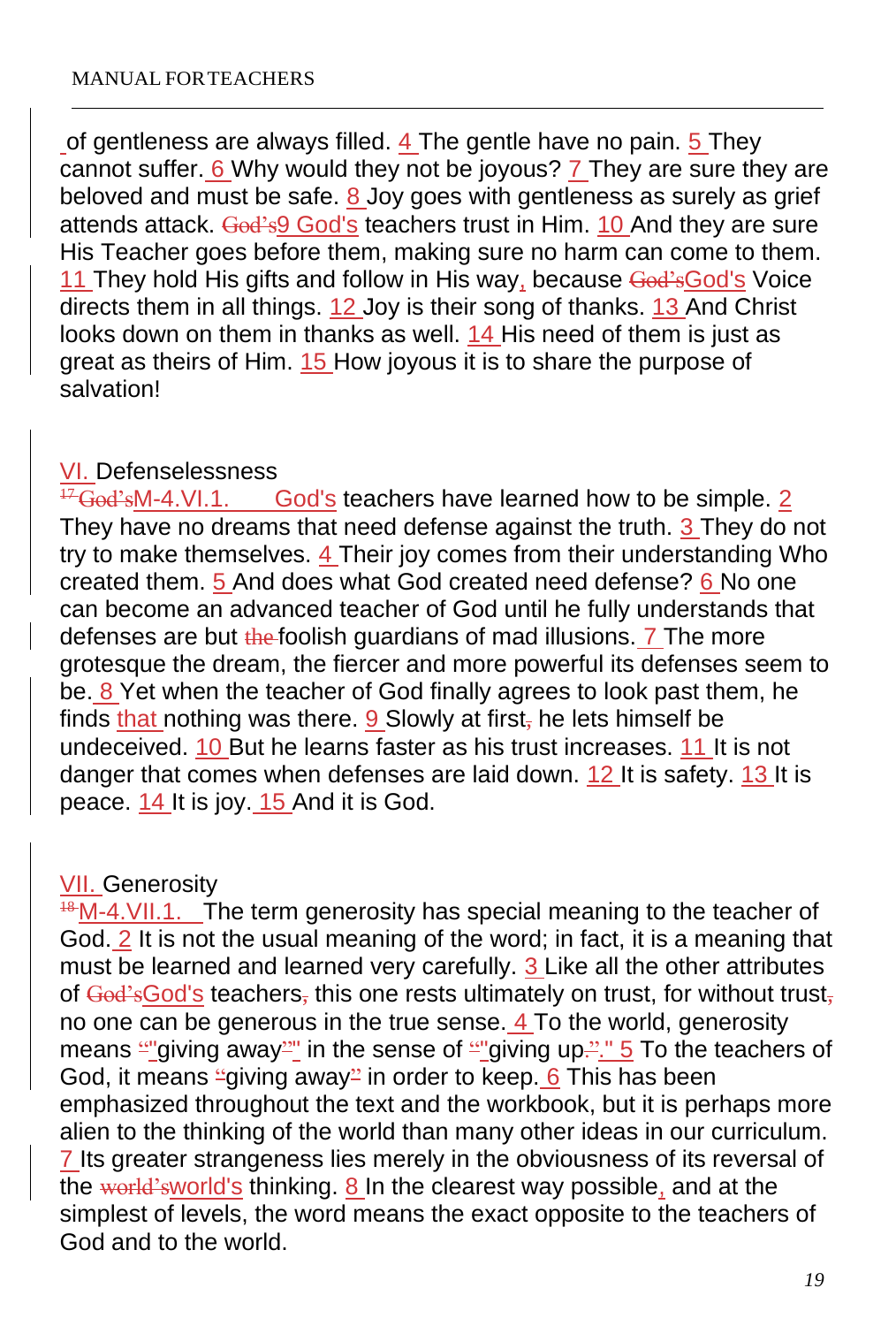#### MANUAL FORTEACHERS

<sup>19</sup>M-4. VII.2. The teacher of God is generous out of self-Self interest. 2 This does not refer, however, to the self of which the world speaks of.. 3 The teacher of God does not want anything he cannot give away, because he realizes it would be valueless to him by definition.  $\frac{4}{3}$ What would he want it  $\leq$  for $\frac{2}{5}$  He could only lose because of it. 6 He could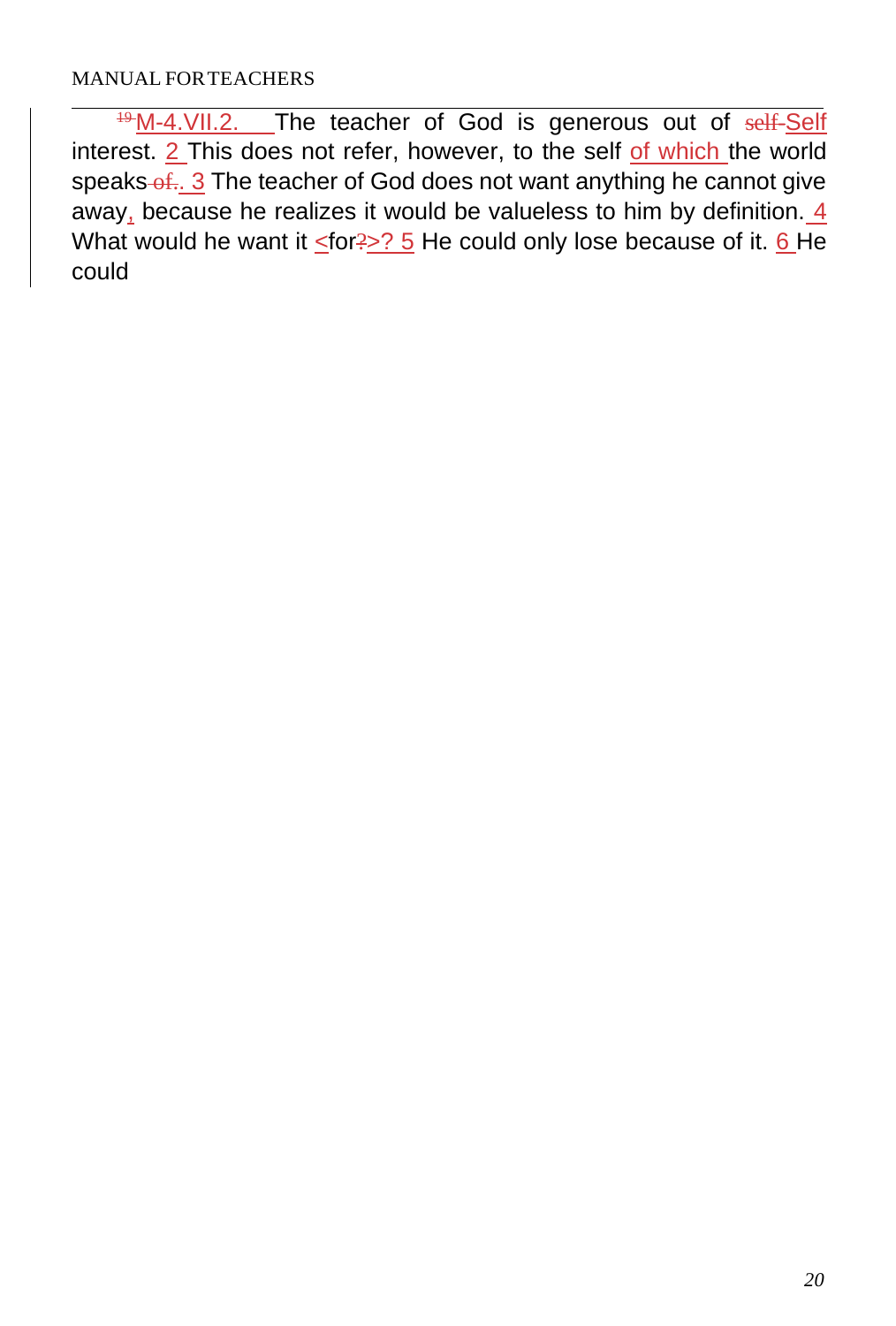not gain. 7 Therefore he does not seek what only he could keep, because that is a guarantee of loss.  $8$  He does not want to suffer.  $9$  Why should he ensure himself pain? 10 But he does want to keep for himself all things that are of God, and therefore for His Son. 11 These are the things that belong to him. 12 These he can give away in true generosity, protecting them forever for himself.

#### VIII. Patience

 $20 - 4.1$ VIII.1. Those who are certain of the outcome can afford to wait, and wait without anxiety. 2 Patience is natural to the teacher of God. 3 All he sees is certain outcome, at a time perhaps unknown to him as yet, but not in doubt. 4 The time will be as right as is the answer. 5 And this is true for everything that happens now or in the future. 6 The past as well held no mistakes—; nothing that did not serve to benefit the world, as well as him to whom it seemed to happen. 7 Perhaps it was not understood at the time. 8 Even so, the teacher of God is willing to reconsider all his past decisions, if they are causing pain to anyone. 9 Patience is natural to those who trust. 10 Sure of the ultimate interpretation of all things in time, no outcome already seen or yet to come can cause them fear.

#### IX. Faithfulness

 $^{24}$ M-4.IX.1. The extent of the teacher of  $6$   $6$   $6d$ <sup>2</sup>  $s$  God's faithfulness is the measure of his advancement in the curriculum. 2 Does he still select some aspects of his life to bring to his learning, while keeping others apart? 3 If so, his advancement is limited, and his trust not yet firmly established. 4 Faithfulness is the teacher of God'sGod's trust in the wordWord of God to set all things right—; not some, but all. 5 Generally, his faithfulness begins by resting on just some problems, remaining carefully limited for a time. 6 To give up all problems to one Answer is to reverse the thinking of the world entirely. 7 And that alone is faithfulness. 8 Nothing but that really deserves the name. 9 Yet each degree, however small, is worth achieving. 10 Readiness, as the text notes, is not mastery.  $22$ M-4.IX.2. True faithfulness, however, does not deviate. 2 Being consistent, it is wholly honest. 3 Being unswerving, it is full of trust. 4 Being based on fearlessness, it is gentle. 5 Being certain, it is joyous, and. 6 And being confident, it is tolerant. Defenselessness attendsit naturally,and joy is its condition. 7 Faithfulness, then, combines in itself the other attributes of God'sGod's teachers. 8 It implies acceptance of the wordWord of God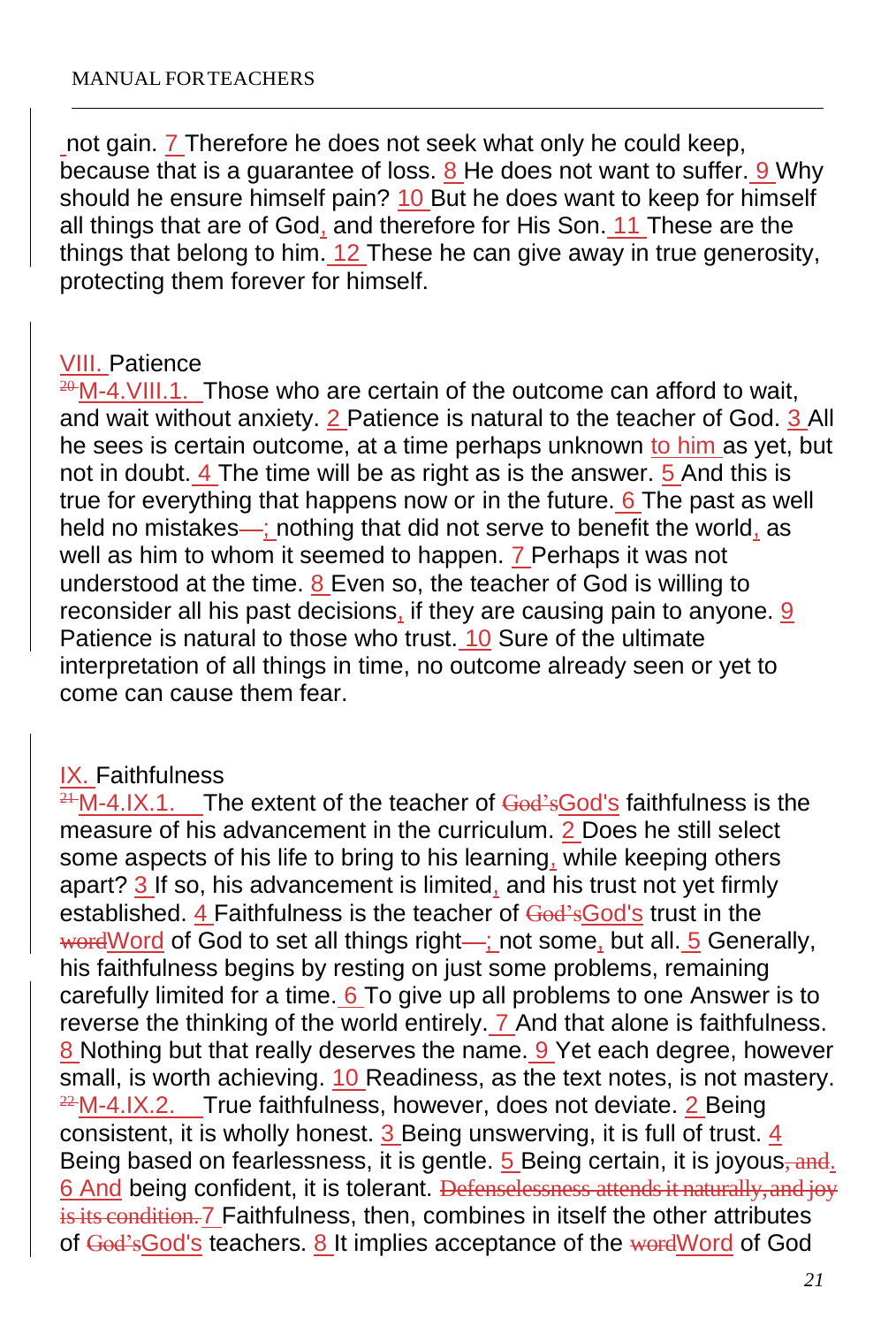MANUAL FORTEACHERS

and His definition of His Son. 9 It is to them Them that faithfulness in the true sense is always directed. 10 Toward them Them it looks, seeking until it finds. 11 Defenselessness attends it naturally, and joy is its condition. 12 And having found, it rests in quiet certainty on that alone to which all faithfulness is due.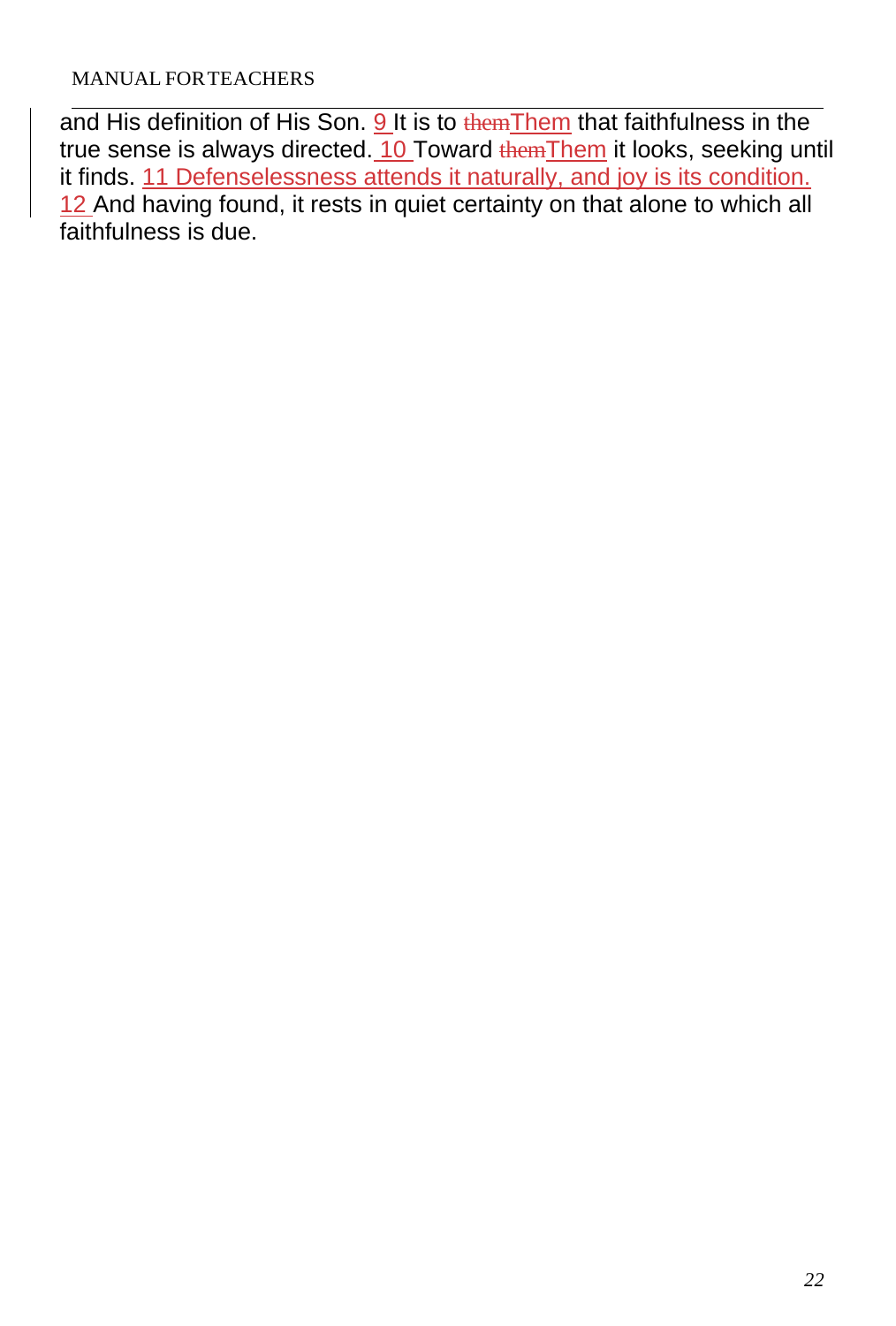#### X. Open-Mindedness

 $\frac{23 \text{ M}}{4 \cdot 4 \cdot 1}$ . The centrality of open-mindedness, perhaps the last of the attributes the teacher of God acquires, is easily understood when its relation to forgiveness is recognized. 2 Open-mindedness comes with lack of judgment. 3 As judgment shuts the mind against God's God's Teacher, so open-mindedness invites Him to come in. 4 As condemnation judges the Son of God as evil, so open-mindedness permits him to be judged by the Voice for God on His behalf. 5 As the projection of guilt upon him would send him to hell, so open-mindedness lets Christ's Christ's image be projected onextended to him. 6 Only the open-minded can be at peace, for they alone see reason for it.  $24$ M-4.X.2. How do the open-minded forgive? 2 They have let go all things -that would prevent forgiveness. 3 They have in truth abandoned the world, and let it be restored to them in newness and in joy so glorious they could never have conceived of such a change.  $4$  Nothing is now as it was formerly. 5 Nothing but sparkles now which seemed so dull and lifeless before. 6 And above all are all things welcoming, for threat is gone. 7 No clouds remain to hide the face of Christ. 8 Now is the goal achieved. 9 Forgiveness is the final goal of the curriculum. 10 It paves the way for what goes far beyond all learning. 11 The curriculum makes no effort to exceed its legitimate goal. 12 Forgiveness is its single aim, at which all learning ultimately converges. 13 It is indeed enough.

 $25 M-4.X.3.$  You may have noticed that the list of attributes of God'sGod's teachers does not include those things which that are the Son of God'sGod's inheritance. 2 Terms like love, sinlessness, perfection, knowledge, and eternal truth do not appear in this context. 3 They would be most inappropriate here. 4 What God has given is so far beyond our curriculum that learning but disappears in its presence. 5 Yet while -its presence is obscured, the focus properly belongs on the curriculum. 6 It is the function of God'sGod's teachers to bring true learning to the world.  $\overline{7}$  Properly speaking it is unlearning that they bring, for that is  $\frac{100}{100}$  true learning<sup>2"</sup> in the world. 8 It is given to the teachers of God to bring the glad tidings of complete forgiveness to the world. 9 Blessed indeed are they, for they are the bringers of salvation.

*——*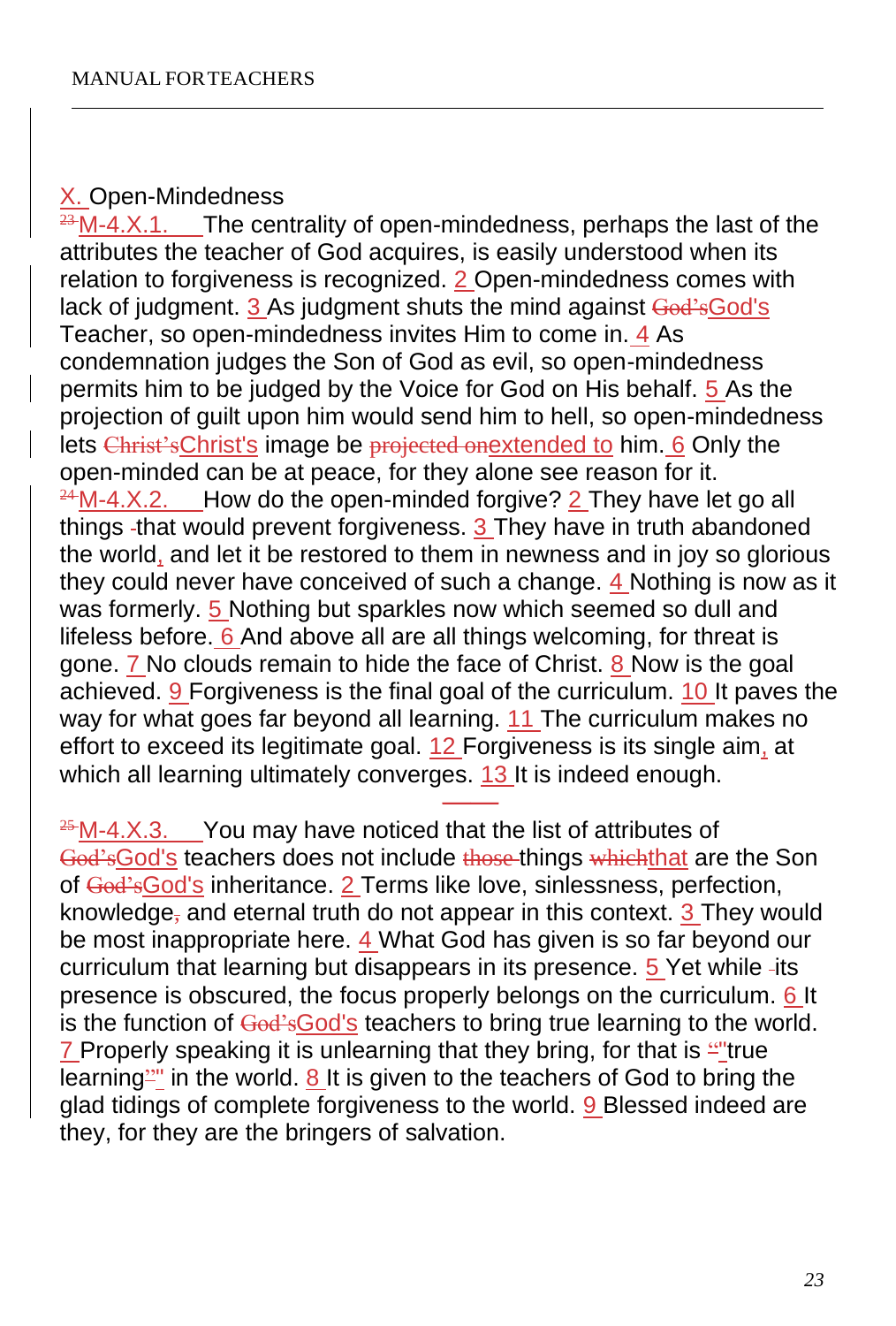#### **5. hoW i<sup>s</sup> healinG accoMPlished?**

## ealing H

#### 5. HOW IS HEALING ACCOMPLISHED?

M-5.1. Healing involves an understanding of what the illusion of sickness is for. 2 Healing is impossible without this.

#### **I.** The Perceived - Purpose of Sickness

 $2^2M-5.1.1$ . Healing is accomplished the instant the sufferer no longer sees any value in pain. 2 Who would choose suffering unless he thought it brought him something, and something of value to him? 3 He must think it is a small price to pay for something of greater worth. 4 For sickness is an election<sub> $\vec{a}$ </sub> a decision. 5 It is the choice of weakness, in the mistaken conviction that it is strength.  $6$  When this occurs, real strength is seen as threat and health as danger. 7 Sickness is a method, conceived in madness, for placing God'sGod's Son on his Father's Father's throne. 8 God is seen as outside, fierce and powerful, eager to keep all power for Himself. 9 Only by His death can He be conquered by His Son.  $3\text{M}$ -5.I.2. And what, in this insane conviction, does healing stand for? 2 It symbolizes the defeat of God'sGod's Son and the triumph of his Father over him. 3 It represents the ultimate defiance in a direct form which the Son of God is forced to recognize.  $4$  It stands for all that he would hide from himself to protect his  $\frac{1}{2}$ life..." 5 If he is healed, he is responsible for his thoughts.  $6$  And if he is responsible for his thoughts, he will be killed to prove to him how weak and pitiful he is. 7 But if he chooses death himself, his weakness is his strength. 8 Now has he given himself what God would give to him, and thus entirely usurped the throne of his Creator.

#### **II.** The Shift in Perception

 $4M-5.11.1.$  Healing must occur in exact proportion  $\frac{1}{110}$  which the valuelessness of sickness is recognized. 2 One need but say, "There is no gain to me at all to me in this, $\frac{m}{n}$  and he is healed.  $\frac{3}{3}$  But to say this, one **must-first must recognize certain facts. 4 First, it is obvious that decisions** are of the mind, not of the body. 5 If sickness is but a faulty problemsolving approach, it is a decision.  $6$  And if it is a decision, it is the mind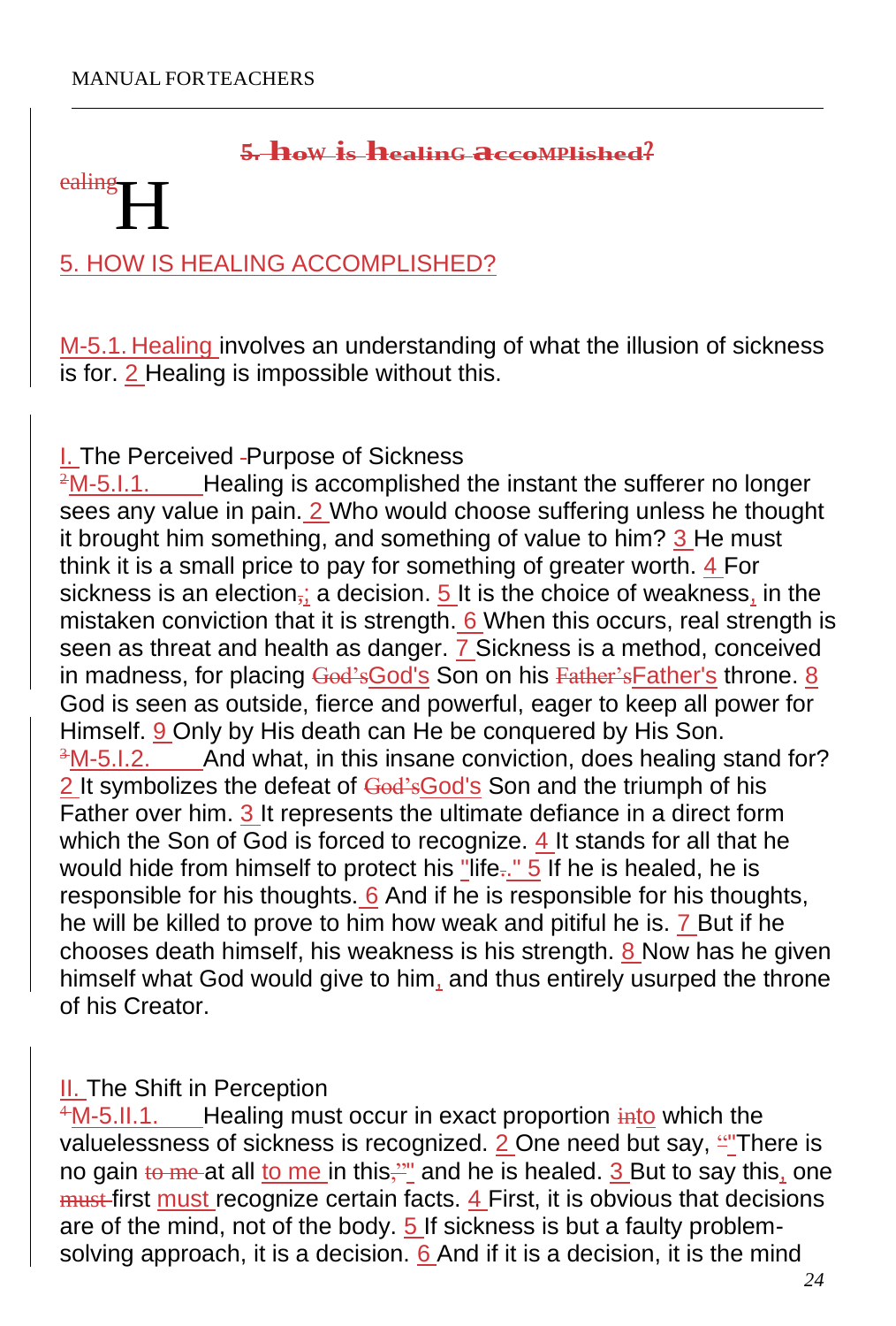and not the body that makes it. 7 The resistance to recognizing this is enormous, because the existence of the world as weyou perceive it depends on the body being the decision- maker.  $8$  Terms like "instincts," "," "reflexes<sup>2"</sup> and the like represent attempts to endow the body with non-mental motivators. 9 Actually, such terms merely state or describe the problem. 10 They do not answer it.

M-5.II.2. The acceptance of sickness as a decision of the mind, for a purpose for which it would use the body, is the basis of healing. 2 And this is so for healing in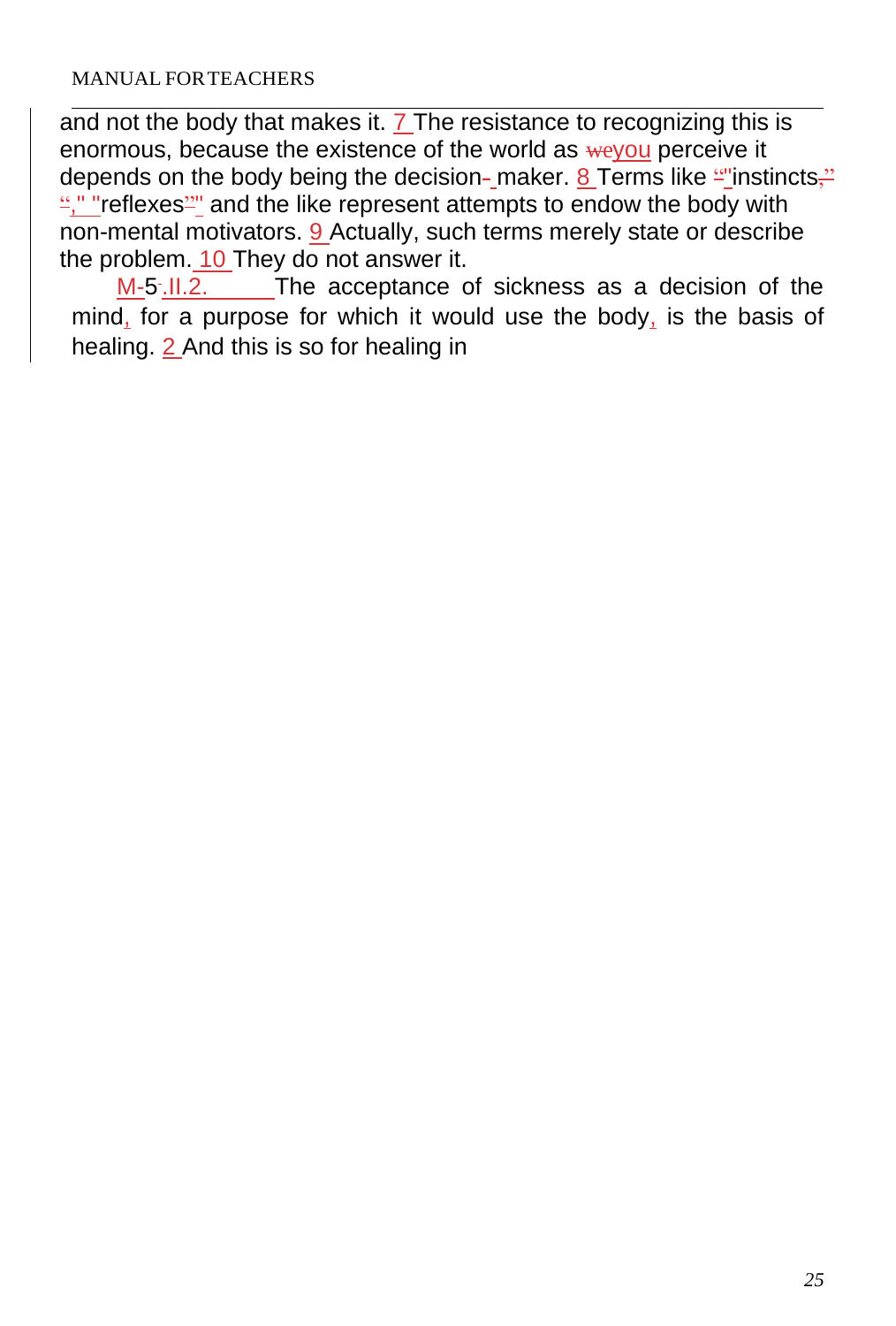all forms. 3 A patient decides that this is so, and he recovers. 4 If he decides against recovery, he will not be healed. 5 Who is the physician? 6 Only the mind of the patient himself. 7 The outcome is what he decides that it is.  $8$  Special agents seem to be ministering to him, yet they but give form to his own choice. 9 He chooses them in order to bring tangible form to his desires. 10 And it is this they do, and nothing else. 11 They are not actually needed at all. 12 The patient could merely rise up without their aid and say, "I have no use for this."." 13 There is no form of sickness that would not be cured at once.

 $6\text{M}$ -5.II.3. What is the single requisite for this shift in perception? 2 It is simply this:; the recognition that sickness is of the mind, and has nothing to do with the body. 3 What does this recognition  $\frac{u}{x}$  cost<sup>22</sup>?<sup>"</sup>? 4 It costs the whole world weyou see, for the world will never again appear to rule the mind.  $5$  For with this recognition  $-$  is responsibility placed where it belongs—; not with the world, but on him who looks on the world and sees it as it is not. 6 He looks on what he chooses to see. 7 No more and no less. 8 The world does nothing to him. 9 He only thought it did. 10 Nor does he do anything to the world, because he was mistaken about what it was. is. 11 Herein is the release from quilt and sickness both, for they are one. 12 Yet to accept this release, the insignificance of the body must be an acceptable idea.

 $7\text{M}$ -5.II.4. With this idea is pain forever gone. 2 But with this idea goes also all confusion about creation. 3 Does not this follow of necessity? 4 Place cause and effect in their true sequence in one respect, and the learning will generalize and transform the world. 5 The transfer value of one true idea has no end  $\frac{1}{100}$  heror limit. 6 The final outcome of this lesson is the remembrance of God. 7 What do guilt and sickness, pain, disaster, and all suffering mean now? 8 Having no purpose, they are gone. 9 And with them also go all the effects they seemed to cause. 10 Cause and effect but replicate creation. 11 Seen in their proper perspective, without distortion and without fear, they re-establish Heaven.

#### **III.** The Function of the Teacher of -God

 $-M-5.$ III.1. If the patient must change his mind in order to be healed, what does the teacher of God do? 2 Can he change the patient'spatient's mind for him? 3 Certainly not. 4 For those already willing to change their mindminds he has no function except to rejoice with them, for they have become teachers of God with him. 5 He has, however, a more specific function for those who do not understand what healing is. 6 These patients do not realize they have chosen sickness. 7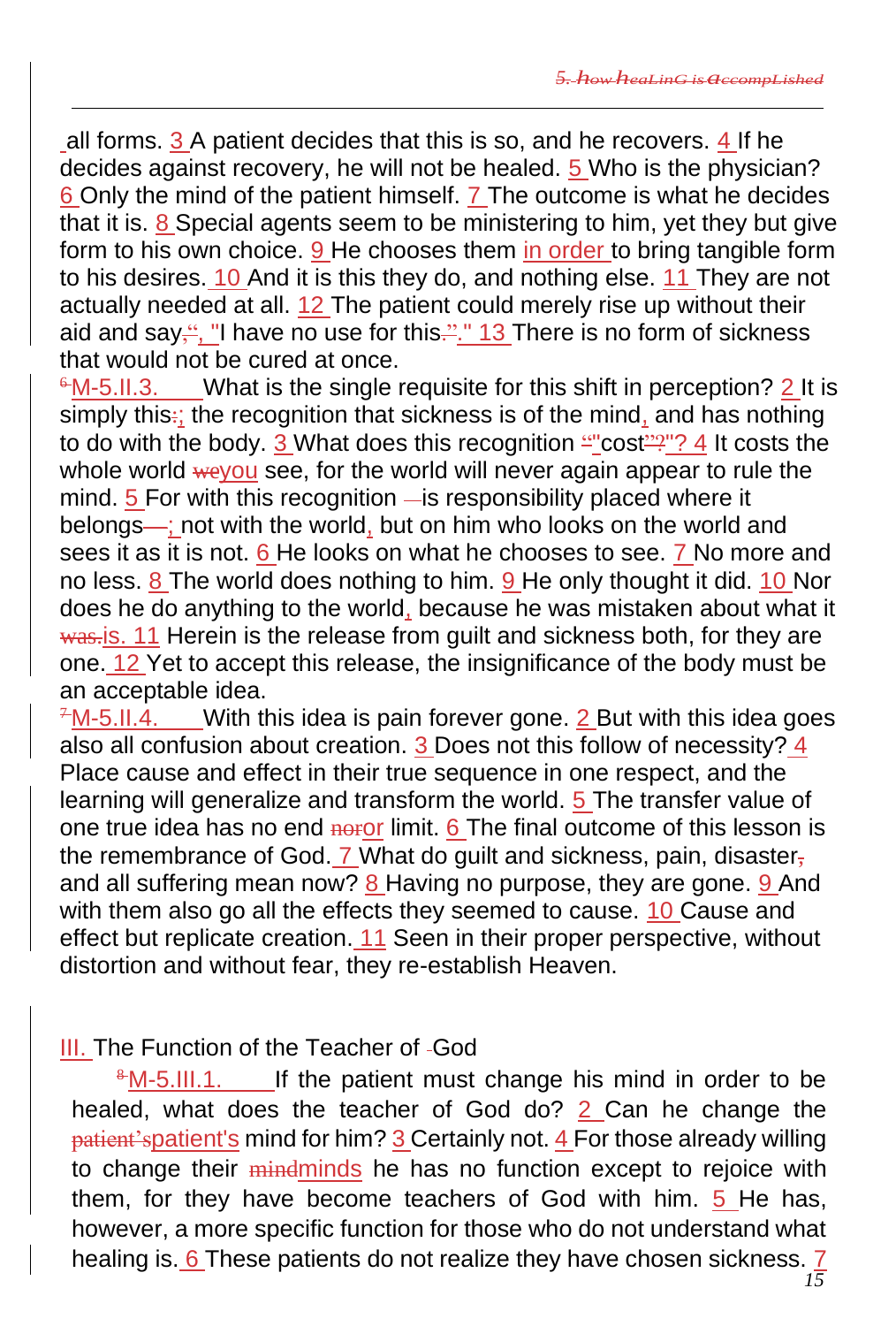On the contrary, they believe that sickness has chosen them. Nor are they open-minded on this point. The body tells them what to do, and they obey. They have no idea how  $-$ insane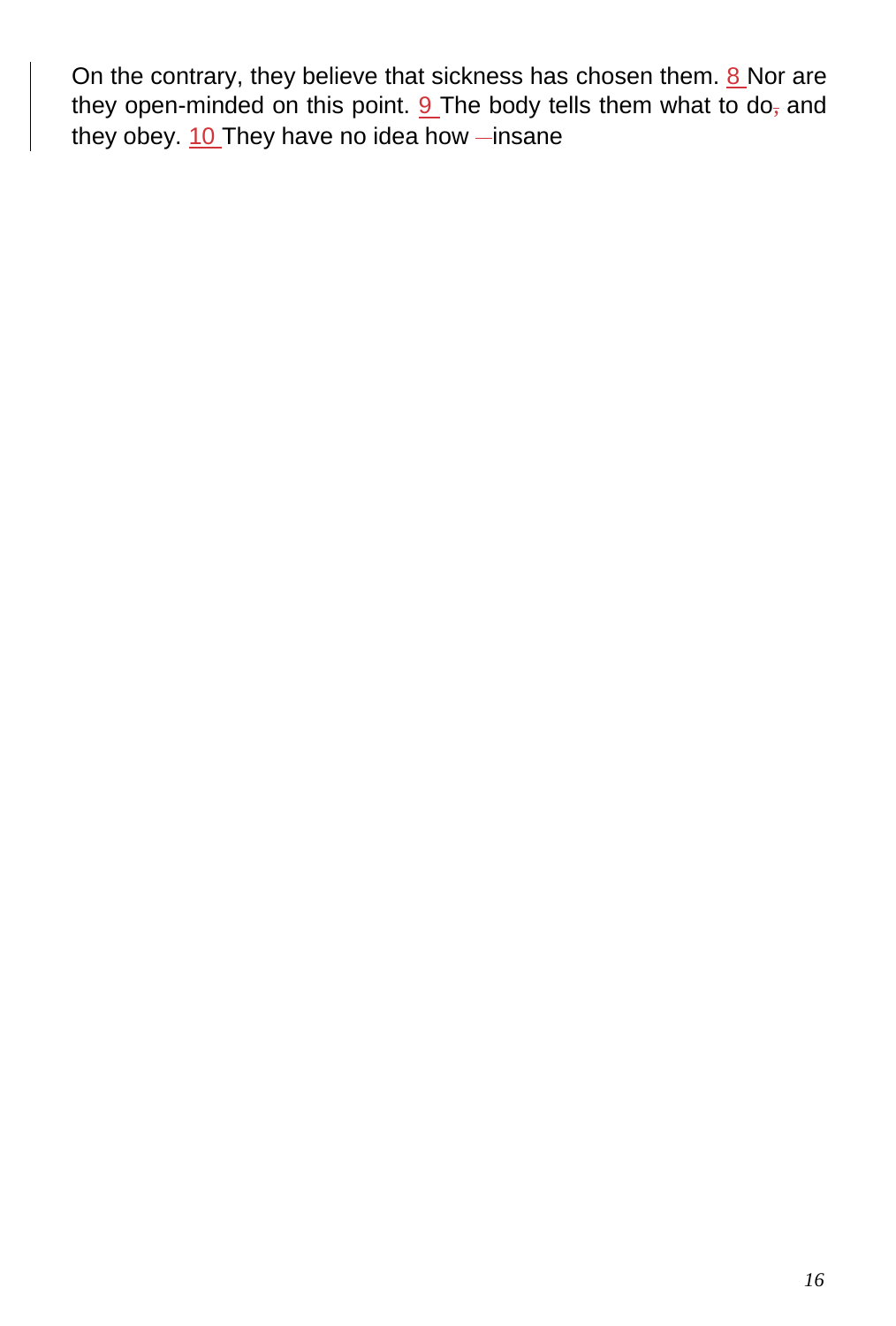this concept is. 11 If they even suspected it, they would be healed. 12 Yet they suspect nothing. 13 To them the separation is quite real.  $9\text{M}-5.111.2.$  To them  $\text{God's}$ God's teachers come, to represent another choice which they had forgotten.  $2$  The simple presence of a teacher of God is a reminder. 3 His thoughts ask for the right to question what the patient has accepted isas true. 4 As God'sGod's messengers, His teachers are the symbols of salvation. 5 They ask the patient for forgiveness for God'sGod's Son in his own name.Name. 6 They stand for the alternative. Alternative. 7 With God's wordGod's Word in their minds they come in benediction, not to heal the sick but to remind them  $-$ of the remedy God has already given them.  $8$  It is not their hands that heal.  $9$  It is not their voice that speaks the wordWord of God. 10 They merely give what has been given them. 11 Very gently they call to their brothers to turn away from death-: "Behold, you Son of God, what life can offer you. 12 Would you choose sickness in place of this??" <sup>10</sup>M-5.III.3. Not once do the advanced teachers of God consider the forms of sickness in which their brother believes. 2 To do this is to forget that all of them have the same purpose, and therefore are not really different. 3 They seek for God'sGod's Voice in this brother who would so deceive himself as to believe God'sGod's Son can suffer. 4 And they remind him that he **hasdid** not mademake himself, and must remain as God created him. 5 They recognize illusions can have no effect. 6 The truth in their minds reaches out to the truth in the minds of their brothers, so that illusions are not reinforced.  $7$  They are thus brought to truth, and; truth is not brought to them. 8 So are they dispelled, not by the will of another, but by the union of the One willone Will with itself. 9 And this is the function of God'sGod's teachers—; to see no will as separate from their own, nor theirs as separate from God's.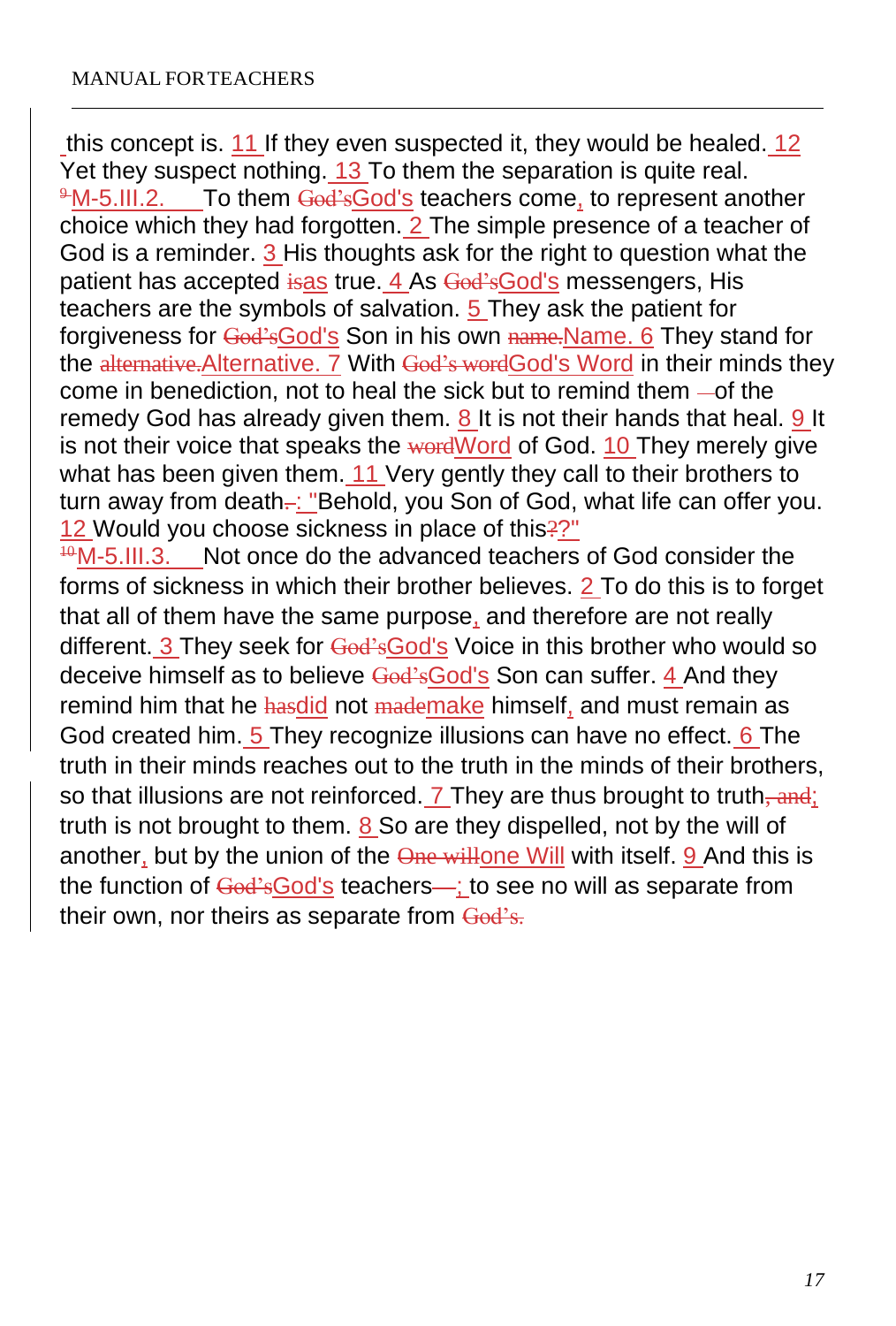#### **6. i<sup>s</sup> healinG cerTain?**



#### 6. IS HEALING CERTAIN?

M-6.1. Healing is always certain. 2 It is impossible to let illusions be brought to truth and keep the illusions. 3 Truth demonstrates illusions have - no

value. 4 The teacher of God has seen the correction of his errors in the mind of the patient, recognizing it for what it is. 5 Having accepted the Atonement for himself, he has also accepted it for the patient. 6 Yet -what if the patient uses sickness as -a way of life, believing healing is the way to death? 7 When this is so, a sudden healing might precipitate intense depression, and a sense of loss so deep that the patient might even try to destroy himself. 8 Having nothing to live for, he may ask for death. 9 Healing must wait, for his protection.

M-6.2. Healing will always stand aside when it would be seen as threat. 2 The instant it is welcome it is there.  $3$  Where healing has been given, it will be received. 4 And what is time before the gifts of God? 5 We have referred many times in the text to the storehouse of treasures laid up equally for the giver and the receiver of God'sGod's gifts. 6 Not one is lost, for they can but increase. 7 No teacher of God should feel disappointed if he has offered healing and it does not appear to have been received. 8 It is not up to him to judge when his gift should be accepted. 9 Let him be certain it has been received, and trust that it will be accepted when it is recognized as a blessing and not a curse. M-6.3. It is not the function of God'sGod's teachers to evaluate the outcome of their gifts. 2 It is merely their function to give them. 3 Once they have done that, they have also given the outcome, for that is part of the gift. 4 No one can give if he  $-i$ s concerned with the result of the giving. 5 That is a limitation on the giving itself, and neither the giver nor the receiver would have the gift.  $6$  Trust is an essential part of giving; in fact, it is the part that makes sharing possible, the part that guarantees the giver will not lose, but only gain. 7 Who gives a gift and then remains with it, to be sure it is used as the giver deems appropriate?  $8$  Such is not giving but imprisoning.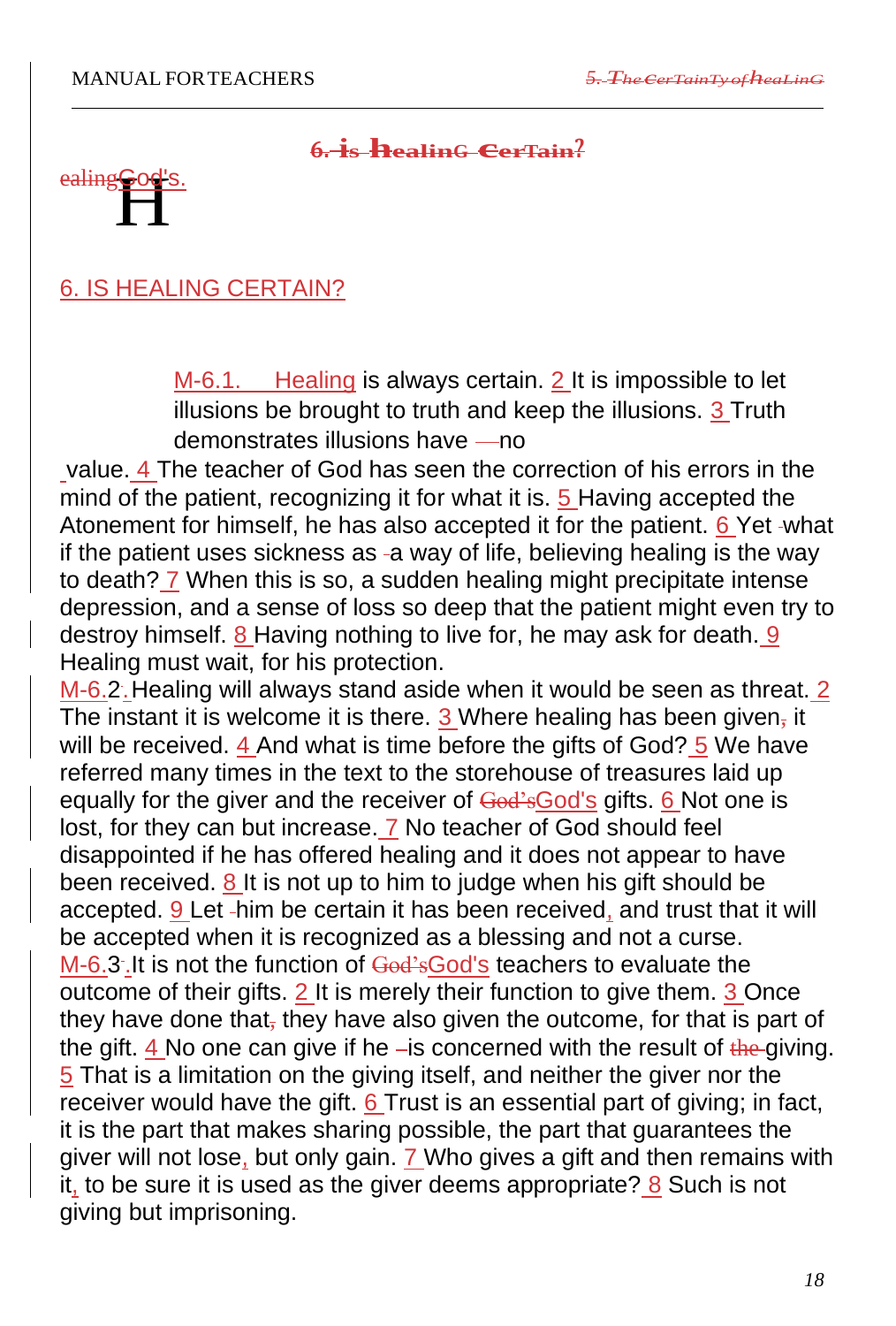MAC Autrist the relinquishing of all concern about the gift that makes it truly given. 2 And it is trust that makes true giving possible. 3 Healing is the change of mind that the Holy Spirit in the patient's patient's mind is seeking for him. 4 And it is the Holy Spirit in the mind of the giver Who gives the gift to  $\overline{\text{Him}}$ -him. 5 How can it be lost ? 6 How can it be ineffectual? 7 How can it be wasted? God's 8 God's treasure house can never -be empty. 9 And if one gift wereis missing, it would not be full. 10 Yet is its fullness guaranteed by God. 11 What concern, then, can a teacher of God have about what becomes of his gifts? 12 Given by God to God, who in this holy exchange can receive less than everything?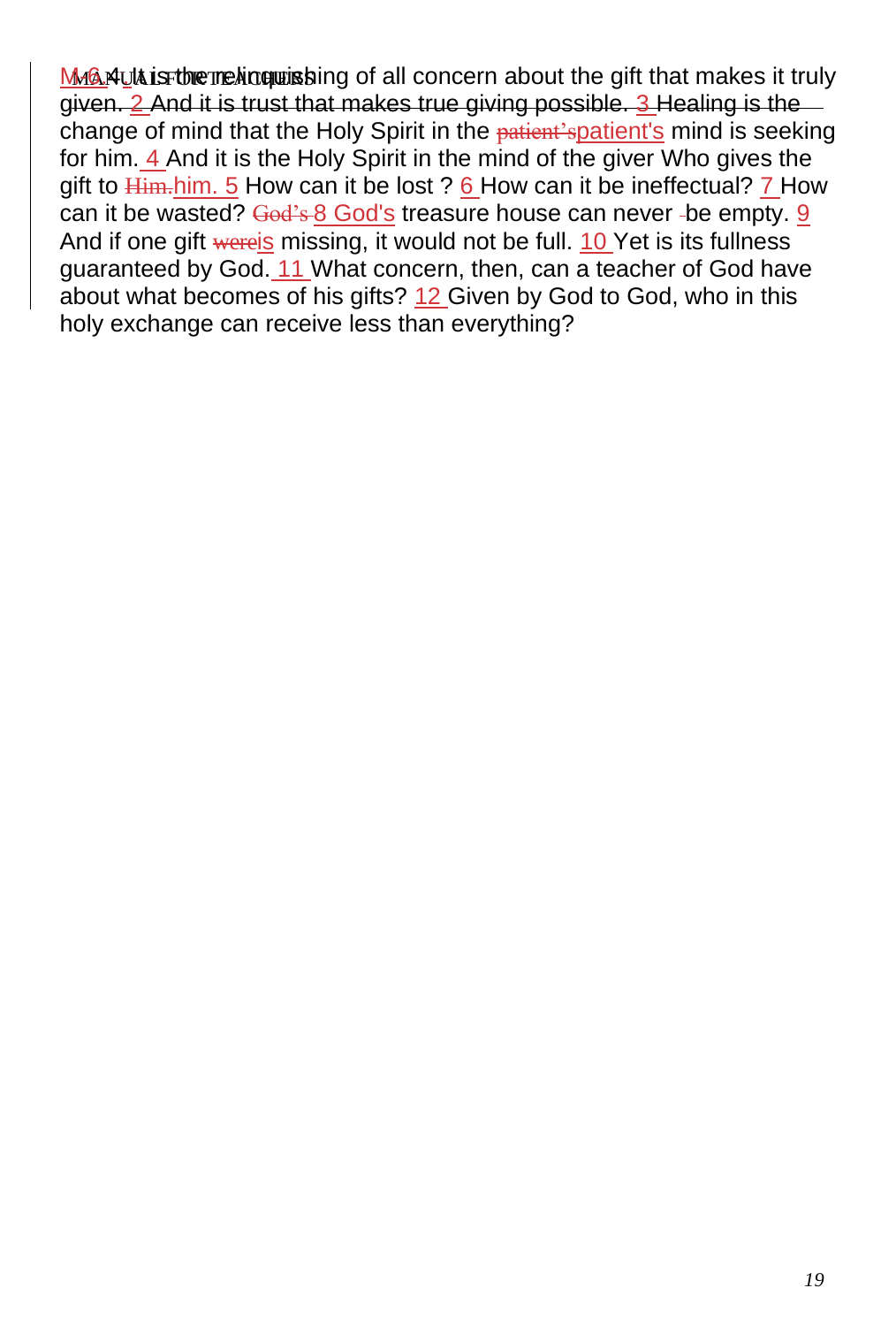#### *7.* **should healinG <sup>B</sup><sup>e</sup> rePeaTed***?*

## T his

#### 7. SHOULD HEALING BE REPEATED?

M-7.1. This question really answers itself. 2 Healing cannot be repeated. 3 If the patient is healed, what remains to heal him from? 4 And if the healing is

certain, as we have already said it is, what is there to repeat? 5 For a teacher of God to remain concerned about the result of healing is to limit the healing. 6 It is now the teacher of God himself whose mind needs to be healed.  $\overline{7}$  And it is this he must facilitate.  $\overline{8}$  He is now the patient, and he must so regard himself. 9 He has made a mistake, and must be willing to change his mind about it. 10 He lacked the trust that makes for giving truly, and so he has not received the benefit of his gift.

 $M-7.2$ . Whenever a teacher of God has tried to be a channel for healing, he has succeeded. 2 Should he be tempted to doubt this, he should not repeat his previous effort.  $3$  That was already maximal, because the Holy Spirit so accepted it and so used it. 4 Now the teacher of God has only one course to follow. 5 He must use his reason to tell himself that he has given the problem to One Who cannot fail, and must recognize that his own uncertainty is not love but fear, and therefore hate. 6 His position has thus become untenable, for he is offering hate to one to whom he offered love. 7 This is impossible. 8 Having offered love, only love can be received.

M-7.3. It is in this that the teacher of God must trust. 2 This is what is really meant by the statement that the one responsibility of the miracle worker is to accept the Atonement for himself. 3 The teacher of God is a miracle worker because he gives the gifts he has received. 4 Yet he must first accept them. 5 He need do no more, nor is there more that he could do. 6 By accepting healing, he can give it.  $7$  If he doubts this, let him remember Who gave the gift and Who received it. 8 Thus is his doubt corrected. 9 He thought the gifts of God could be withdrawn. 10 That was a mistake, but hardly one to stay with. 11 And so the teacher of God can only recognize it for what it is, and let it be corrected for him.

M-7.4. One of the most difficult temptations to recognize is that to doubt a healing because of the appearance of continuing symptoms is a mistake in the form of lack of trust.  $2$  As such, it is an attack.  $3$  Usually it seems to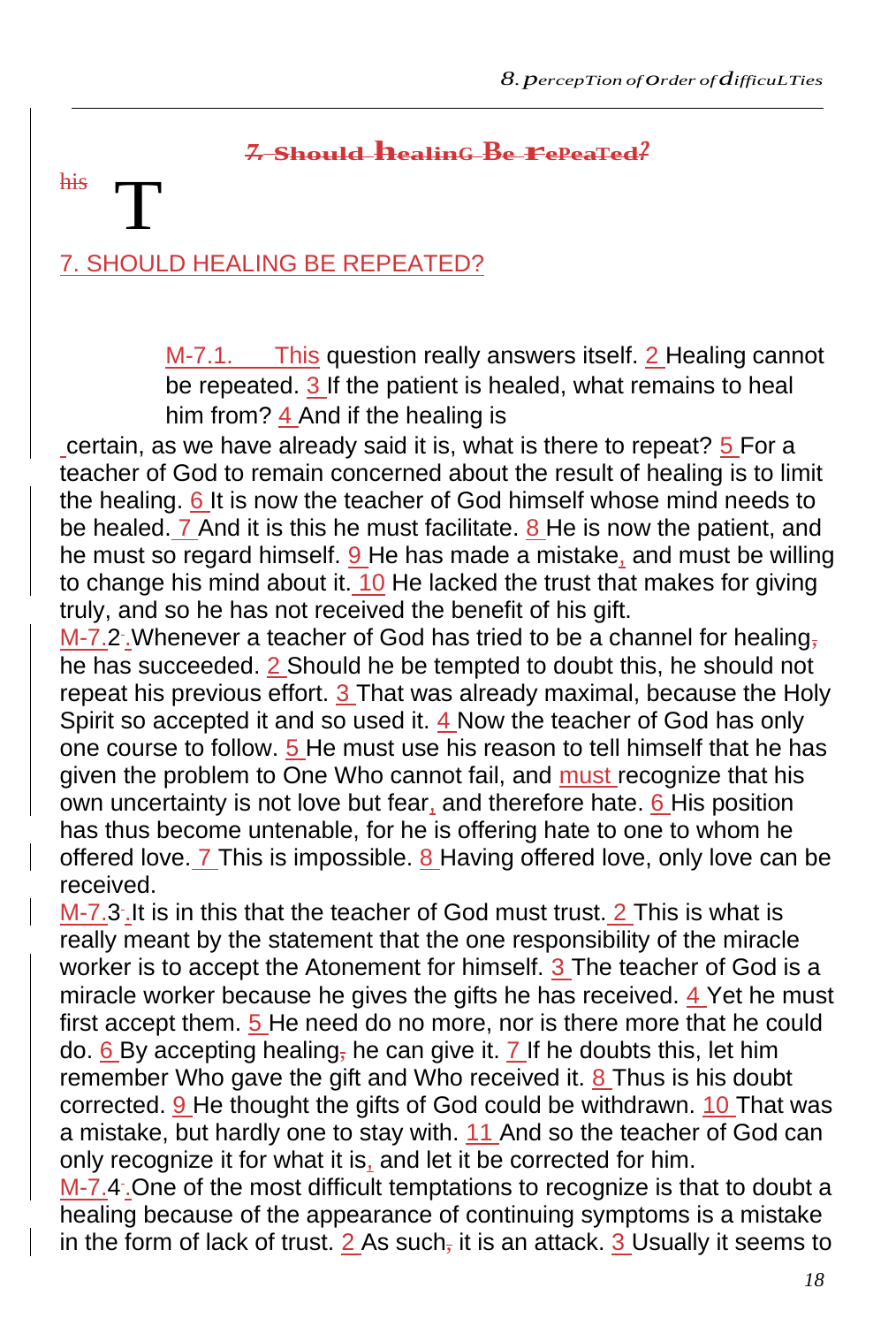be just the opposite. 4 It does appear unreasonable at first to be told that continued concern is attack.  $5$  It has all the appearances of love. 6 Yet love without trust is impossible, and doubt and trust cannot coexist. 7 And hate must be the opposite of love, regardless of the form it takes. 8 Doubt not the gift, and it is impossible to doubt its result.  $9$  This is the certainty that gives God'sGod's teachers the power to be miracle workers, for they have put their trust in Him.

M-7.5. The real basis for doubt about the outcome of any problem that has been given to God'sGod's Teacher for resolution is always selfdoubt. 2 And that necessarily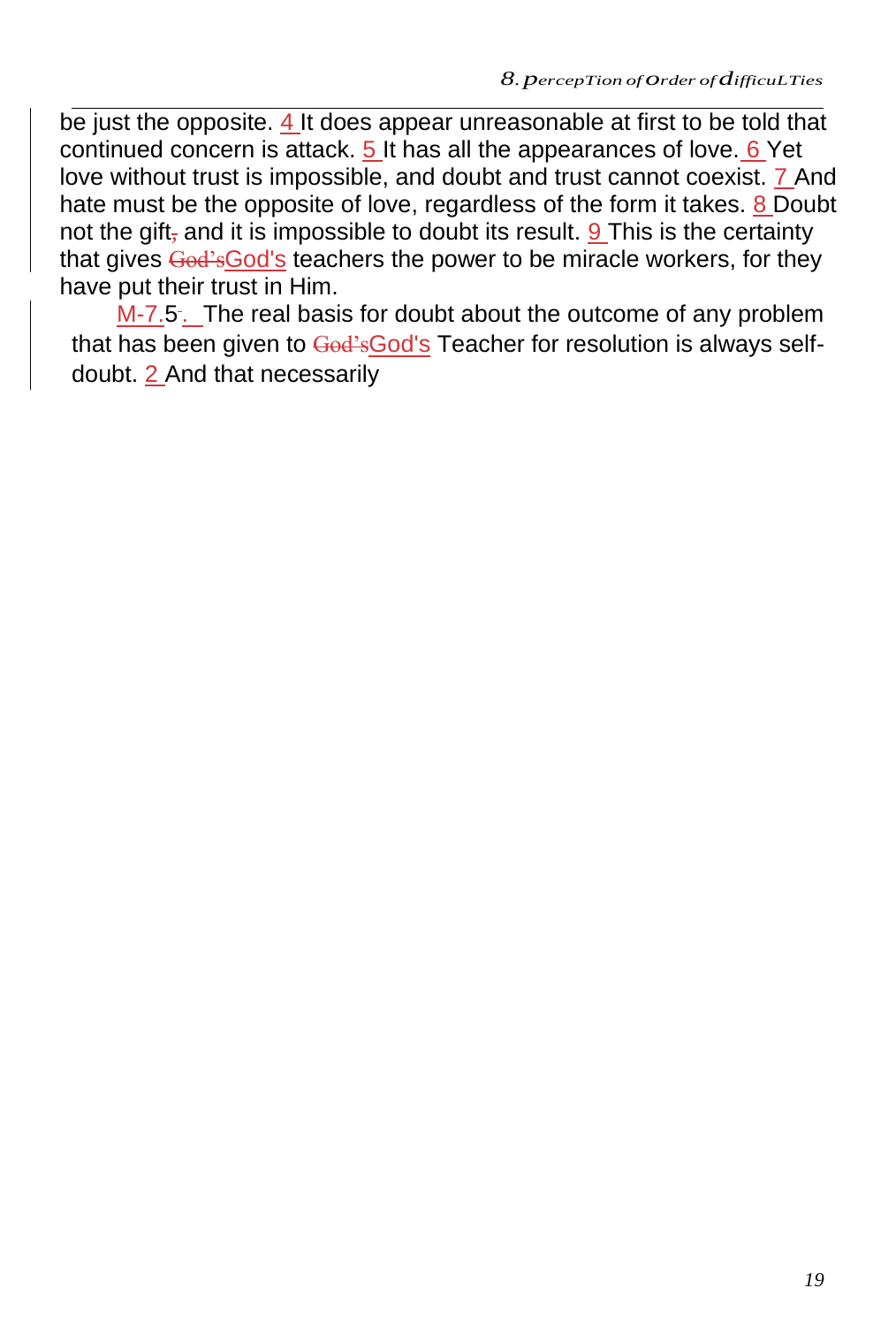implies that trust has been placed in an illusory self, for only such a self can be doubted. 3 This illusion can take many forms. 4 Perhaps there is a fear of weakness and vulnerability. 5 Perhaps there is a fear of failure and shame associated with a sense of inadequacy. 6 Perhaps there is a guilty embarrassment stemming from false humility. 7 The form of the mistake is not important. 8 What is important is only the recognition of a mistake as a mistake.

M-7.6. The mistake is always some form of concern with the self to the exclusion of the patient. 2 It is a failure to recognize him as part of the selfSelf, and thus represents a confusion in identity. 3 Conflict about what you are has entered your mind, and you have become deceived about yourself. 4 And you are deceived about yourself, because you have denied the Source of your creation.  $5$  If you are offering only healing, you cannot doubt. 6 If you really want the problem solved, you cannot doubt.  $\overline{7}$  If you are certain what the problem is, you cannot doubt. 8 Doubt is the result of conflicting wishes. 9 Be sure of what you want, and doubt becomes impossible.

#### **8. hoW can The PercePTion of orderof difficulTies Be avoided?**

<del>he</del><br>8. HOW CA<br>AVOIDED? he CAN PERCEPTION OF ORDER OF DIFFICULTIES BE

> M-8.1. The belief in order of difficulties is the basis for the world'sworld's perception. 2 It rests on differences; on uneven background and shifting foreground,

on unequal heights and diverse sizes, on varying degrees of darkness and light, and thousands of contrasts in which each thing seen competes with every other in order to be recognized. 3 A larger object overshadows a smaller one.  $4A$  brighter thing draws the attention from another with less intensity of appeal. 5 And a more threatening idea, or one conceived of as more desirable by the world's world's standards, completely upsets the mental balance. 6 What the body's body's eyes behold is only conflict. 7 Look not to them for peace and understanding.

M-8.2. Illusions are always illusions of differences. 2 How could it be otherwise? 3 By definition, an illusion is an attempt to make something real that is regarded as of major importance, but is recognized as being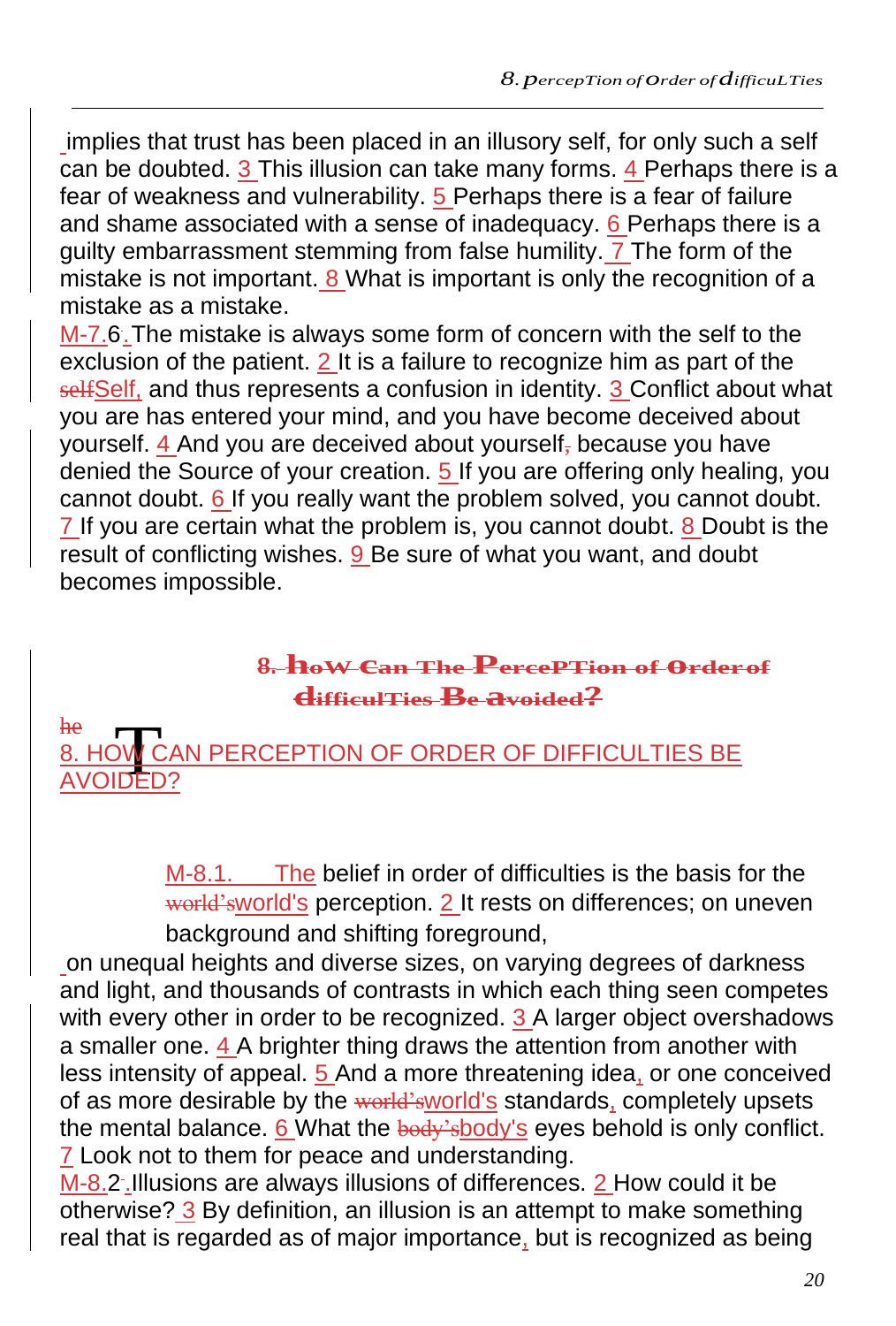untrue. 4 The mind therefore seeks to make it true out of its intensity of desire to have it for itself.  $5$  Illusions are travesties of creation $\frac{1}{2}$  attempts to bring truth to lies.  $6$  Finding truth unacceptable, the mind revolts against truth and gives itself an illusion of victory. 7 Finding health a burden, it retreats into feverish dreams.  $8$  And in these dreams, the mind is separate, different from other minds, with different interests of its own, and able to gratify its needs at the expense of others.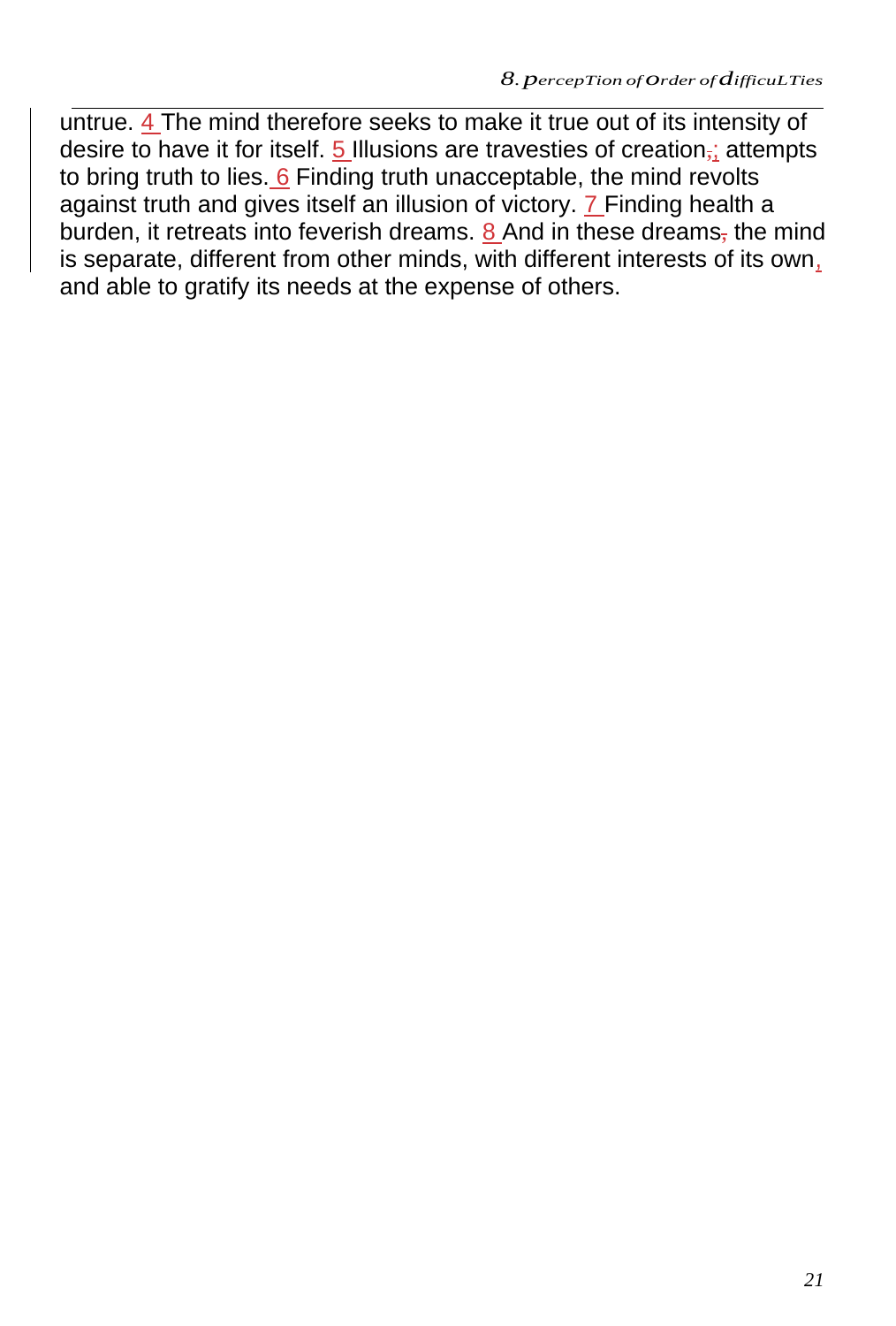M-8.3. Where do all these differences come from? 2 Certainly they seem to be in the world outside. 3 Yet it is surely the mind that judges what the eyes behold. 4 It -is the mind that interprets the eyes'eyes' messages and gives them "meaning."." 5 And this meaning does not exist in the world outside at all. 6 What is seen as "reality" is simply what the mind prefers. 7 Its hierarchy of values is projected outward, and it sends the body'sbody's eyes to find it. 8 The body'sbody's eyes will never see except through differences. 9 Yet it is not the messages they bring on which perception rests. 10 Only the mind evaluates their messages, and so only the mind is responsible for seeing. 11 It alone decides whether what is seen is real or illusory, desirable or undesirable, pleasurable or painful. M-8.4. It is in the sorting out and categorizing activities of the mind that errors in perception enter. 2 And it is here correction must be made. 3 The mind classifies what the body'sbody's eyes bring to it according to its preconceived values, judging where each sense datum fits best. 4 What basis could be faultier than this? 5 Unrecognized by itself, it has itself asked to be given what will fit into these categories. 6 And having done so, it concludes that the categories must be true. 7 On this the judgment of all differences rests, because it is on this that judgments of the world depend. 8 Can this confused and senseless  $\frac{4}{5}$  reasoning<sup>2</sup> be depended on for anything?

M-8.5. There can be no order of difficulty in healing merely because all sickness is illusion. 2 Is it harder to dispel the belief of the insane in a larger hallucination as opposed to a smaller one?  $3$  Will he agree more quickly to the unreality of a louder voice he hears than to that of a softer one? 4 Will he dismiss more easily a whispered demand to kill than a shout? 5 And do the number of pitchforks the devils he sees carrying affect their credibility in his perception? 6 His Mindmind has categorized them all as real, and so they are all real to him. 7 When he realizes they are all illusions, they will disappear.  $8$  And so it is with healing.  $9$  The properties of illusions which seem to make them different are really irrelevant, for their properties are as illusory as they are.

M-8.6. The body's body's eyes will continue to see differences, but. 2 But the mind whichthat has let itself be healed will no longer acknowledge them.  $3$  There will be those who seem to be "sicker" than others, and the body's eyes will report their changed appearances as before. 4 But the healed mind will put them all in one category—; they are unreal.  $\frac{5}{5}$ This is the gift of its Teacher—; the understanding that only two categories are meaningful in sorting out the messages the mind receives from what appears to be the outside world. 6 And of these two, but one is real. 7 Just as reality is wholly real, apart from size and shape and time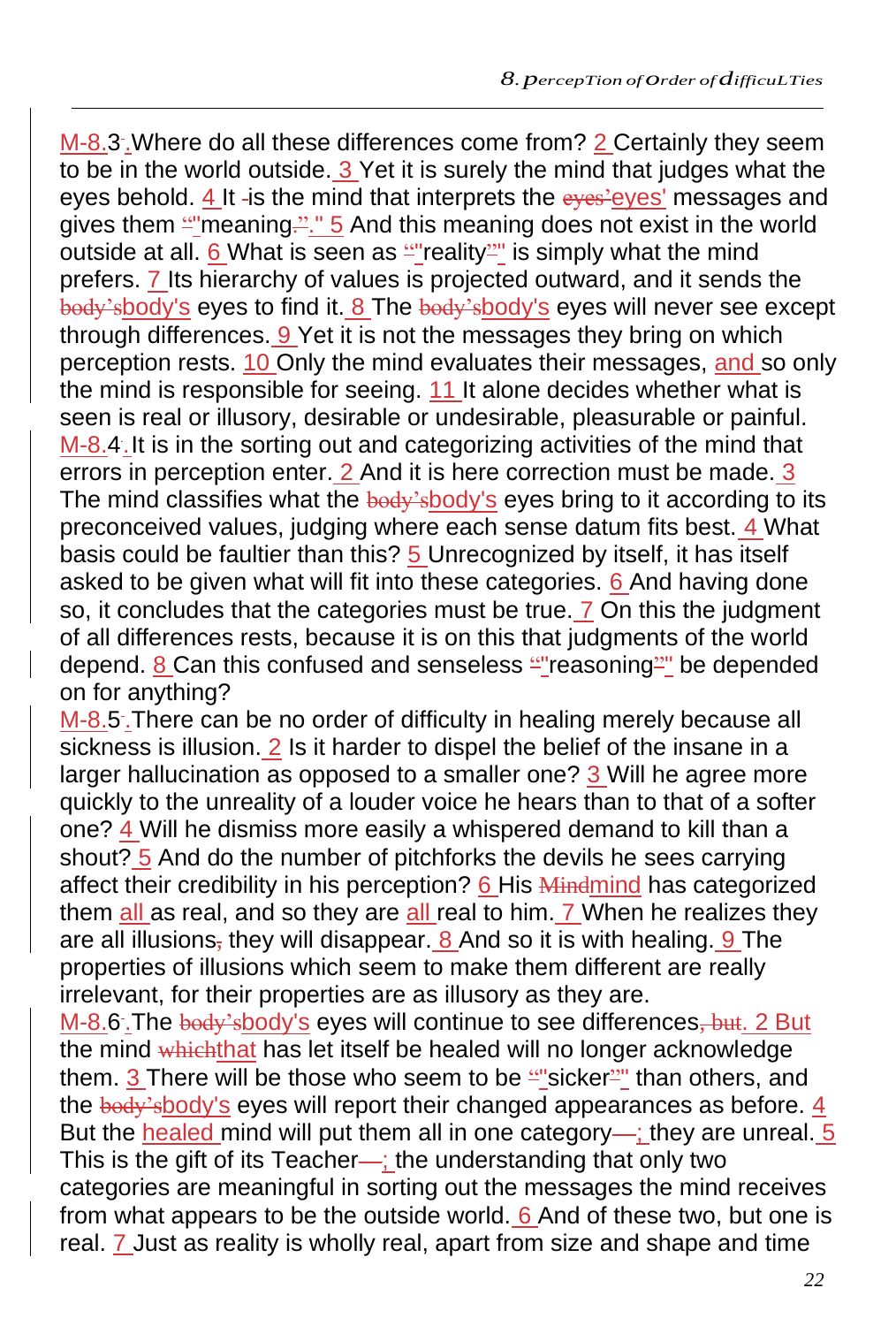and place—-for differences cannot exist within it—-so too are illusions without distinction.distinctions. 8 The one answer to sickness of any kind is healing. **9** The one answer to all illusions is truth.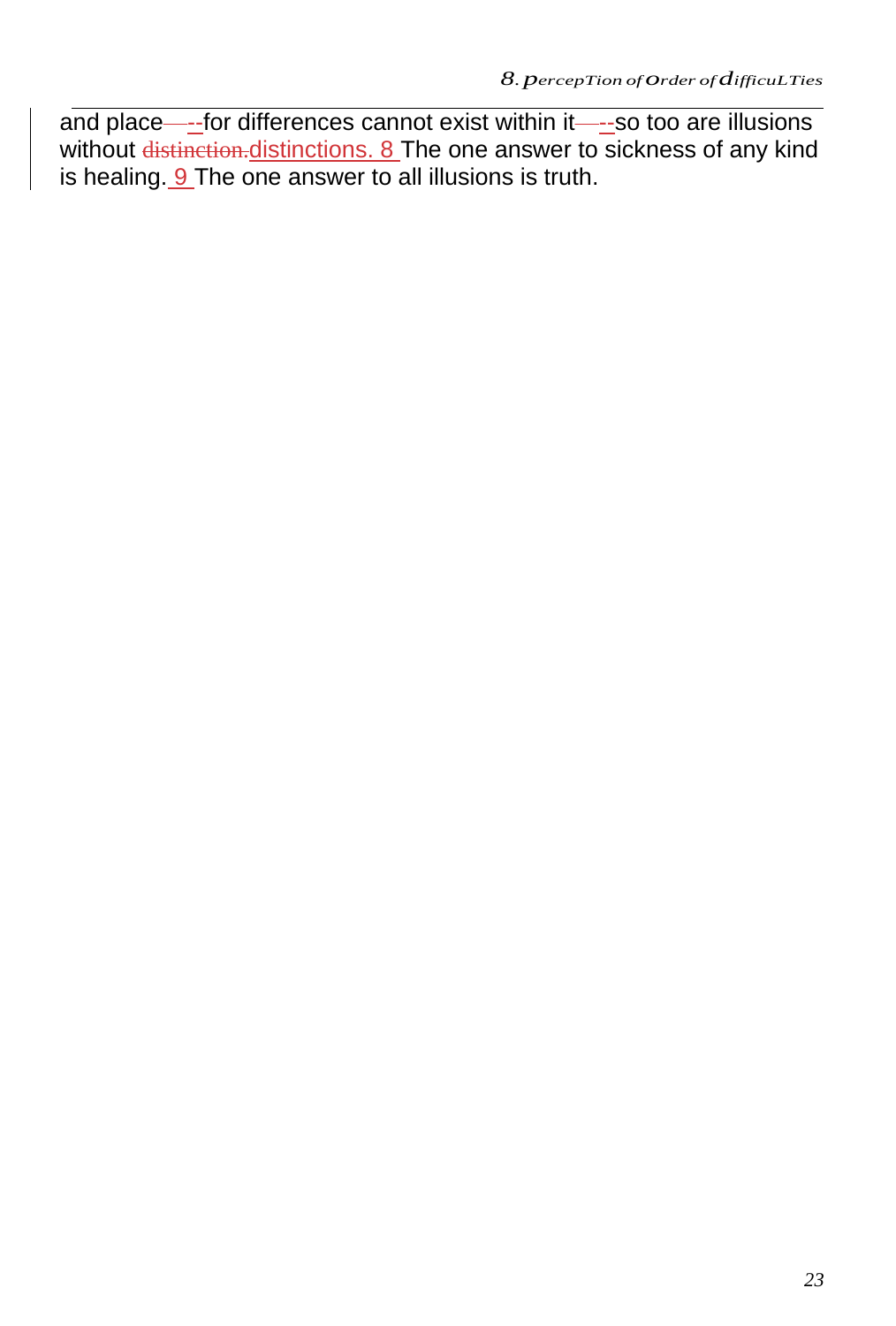**C** 

hange

#### **9. are chanGes required in The life‑siTuaTion of God'<sup>s</sup> Teachers?**

# 9. ARE CHANGES REQUIRED IN THE LIFE SITUATION OF GOD'S TEACHERS?

M-9.1. Changes are required in the  $\leq$ minds of  $\leq$   $\leq$   $\leq$   $\leq$   $\leq$   $\leq$   $\leq$   $\leq$   $\leq$   $\leq$   $\leq$   $\leq$   $\leq$   $\leq$   $\leq$   $\leq$   $\leq$   $\leq$   $\leq$   $\leq$   $\leq$   $\leq$   $\leq$   $\leq$   $\leq$   $\leq$   $\leq$   $\leq$   $\leq$ teachers. 2 This may or may not involve changes in the external situation.  $3$  Remember that no  $-\text{one}$ is where he is by accident, and chance plays no part in God'sGod's plan. 4 It is most unlikely that changes in his attitudes would not be the first step in the newly- made teacher of God'sGod's training. 5 There is, however, no set pattern, since training is always highly individualized. 6 There are those who are called upon to change their life situation almost immediately, but these are generally special cases. 7 By far the majority are given a slowly-evolving training program, in which as many previous mistakes as possible are corrected. 8 Relationships in particular must be properly perceived, and all dark cornerstones of unforgiveness removed. **9 Otherwise**, the old thought-system still has a basis for return. M-9.2. As the teacher of God advances in his training, he learns one lesson with increasing thoroughness. 2 He does not make his own decisions; he asks his Teacher for His answer, and it is this he follows as his guide for action. 3 This becomes easier and easier, as the teacher of God learns to give up his own judgment.  $\overline{4}$  The giving up of judgment, the obvious prerequisite for hearing God's God's Voice, is usually a fairly slow process, not because it is difficult, but because it is apt to be perceived as personally insulting. 5 The world's world's training is directed toward achieving a goal in direct opposition to that of our curriculum. 6 The world trains for reliance on  $ene'sone's$  judgment as the criterion for maturity and strength. 7 Our curriculum trains for the relinquishment of judgment as the necessary condition of salvation.

#### **10. hoW <sup>i</sup><sup>s</sup> <sup>J</sup>udGMenT relinquished?**

 $\frac{1}{2}$ udgment **IS JUDGMENT RELINQUISHED?**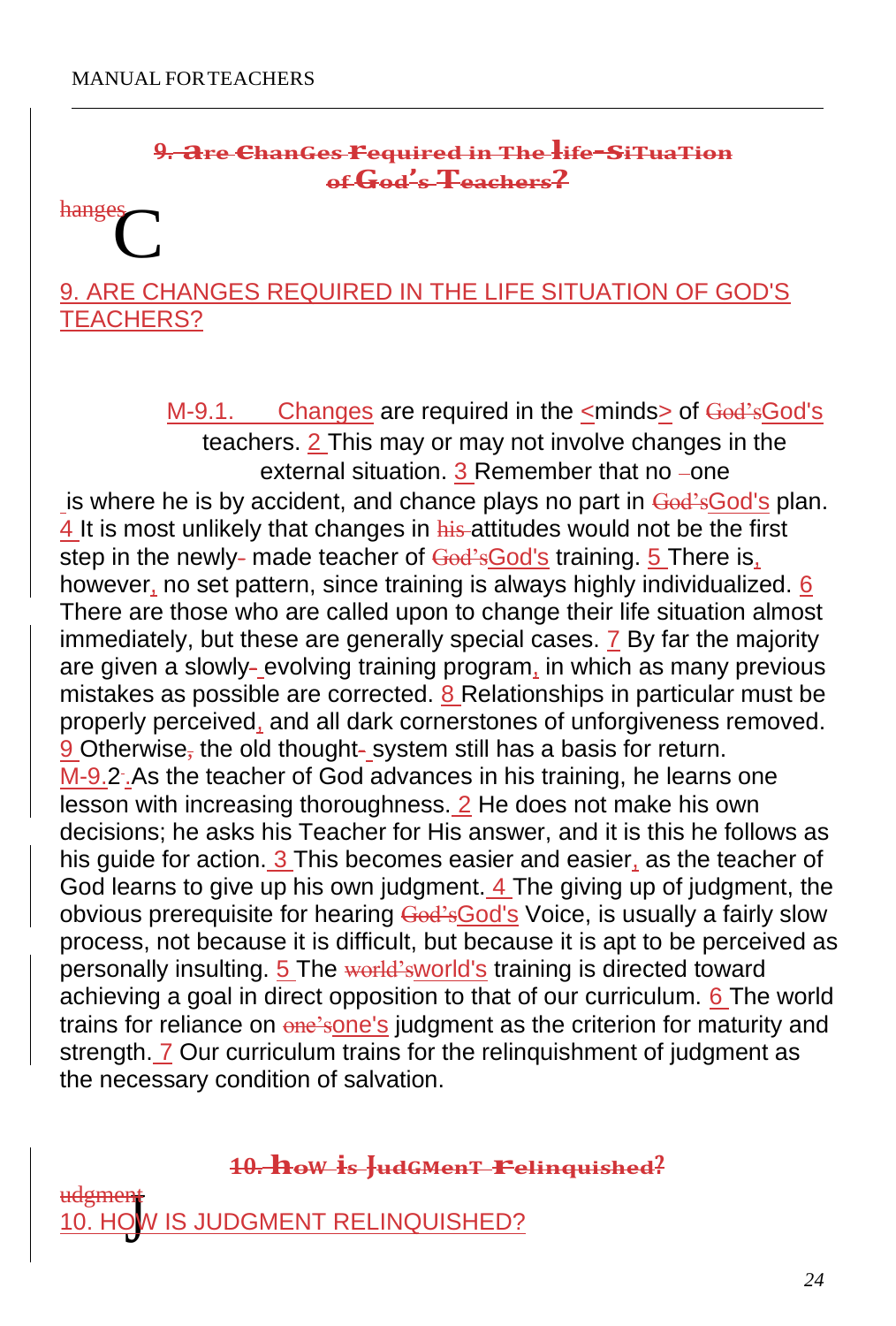M-10.1. Judgment, like other devices by which the world of illusions is maintained, is totally misunderstood by the world. 2 It is actually confused with wisdom

, and substitutes for truth. 3 As the world uses the term, an individual is capable of  $\frac{100}{100}$  and  $\frac{100}{100}$  indepent, and his education aims at strengthening the former and minimizing the latter. 4 There is, however, considerable confusion about what these categories mean. 5 What is " good" judgment<sup>2</sup> to one is "bad" judgment<sup>2</sup> to another. 6 Further, even the same person classifies the same action as showing "good" judgment at one time and " bad" judgment at another time. 7 Nor can any consistent criteria for determining what these categories are be really taught.  $8$  At any time, the student may disagree with what his would-be teacher says about them, and the teacher himself ismay well be inconsistent in what he believes.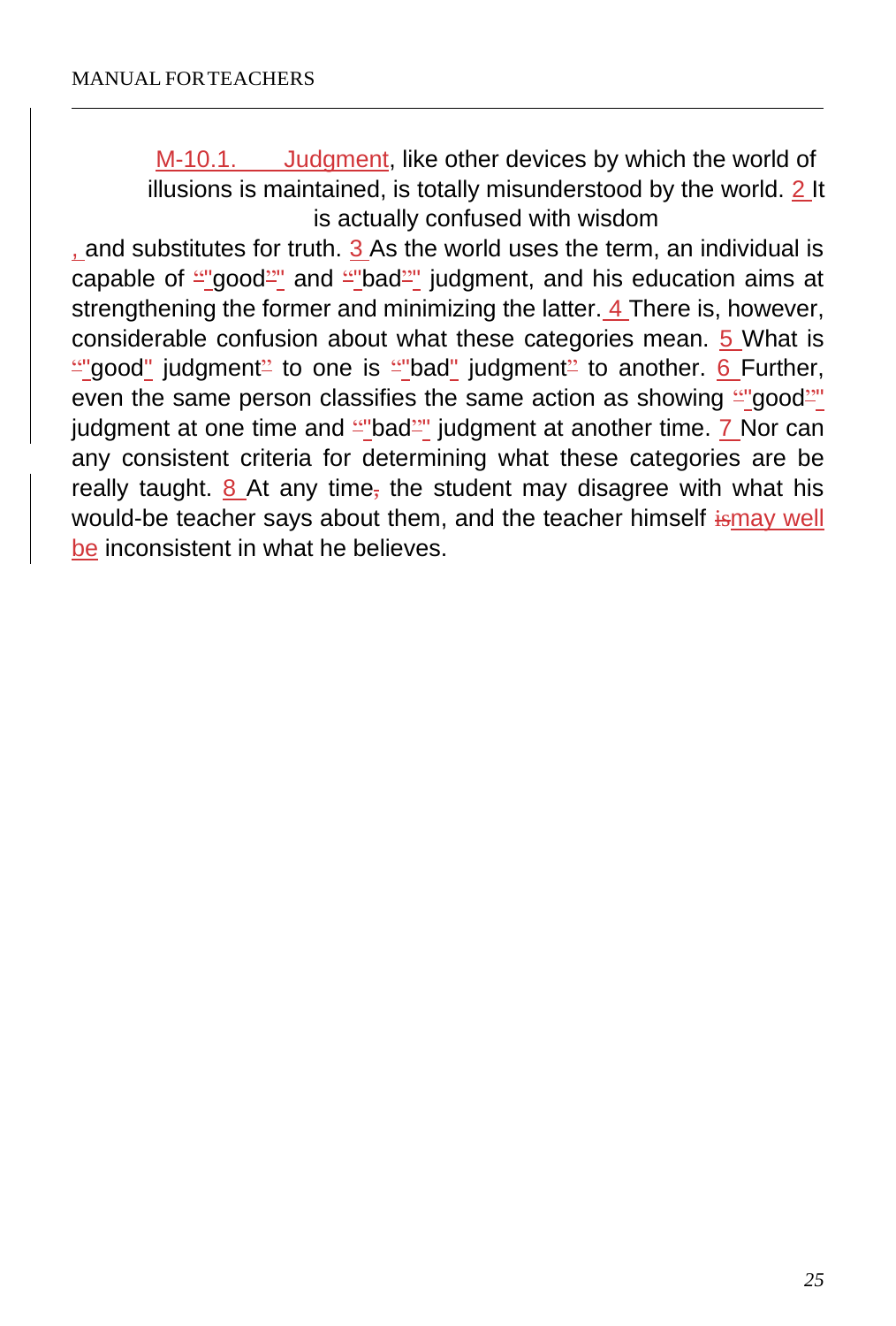$2.4$  9 "Good" judgment<sup>2</sup>, in these terms, does not mean anything. 10 No more does "bad."."

M-10.2. It is necessary for the teacher of God to realize, not that he should not judge, but that he cannot.  $2 \ln$  giving up judgment, he is merely  $\frac{e}{2}$ ivesgiving up what he did not have.  $\frac{3}{2}$  He gives up an illusion; or better, he has an illusion of giving up.  $4$  He has actually merely become more honest. 5 Recognizing that judgment was always impossible for him, he no longer attempts it.  $6$  This is no sacrifice.  $7$  On the contrary, he puts himself in a position where judgment <through> him rather than  $\leq$ by him can occur. 8 And this judgment is neither  $\frac{a_1}{b_1}$  good<sup>29</sup>" nor  $\frac{a_1}{b_1}$  had.<sup>23</sup> 9 It is the only judgment there is, and it is only one: "God's" God's Son is guiltless, and sin does not exist."."

M-10.3. The aim of our curriculum, unlike the goal of the world'sworld's learning, is the recognition that judgment in the usual sense is impossible.  $2$  This is not an opinion, but a fact.  $3$  In order to judge anything rightly, one would have to be fully aware of an inconceivably wide range of things<sub> $\frac{1}{2}$ </sub> past, present, and to come.  $\frac{4}{3}$  One would have to recognize in advance all the effects of his judgments on everyone and everything involved in them in any way. 5 And one would have to be certain there is no distortion in his perception, so that his judgment would be wholly fair to everyone on whom it rests, now and in the future.  $6$  Who is in a position to do this?  $7$  Who except in grandiose fantasies would claim this for himself?

 $M-10.4$ . Remember how many times you thought you knew all the ""facts"" you needed for judgment, and how wrong you were!  $2$  Is there anyone who has not had this experience? 3 Would you know how many times you merely thought -you were right, without ever realizing you were wrong? 4 Why would you choose such an arbitrary basis for decisionmaking? 5 Wisdom is not judgment; it is the relinguishment of judgment. 6 Make then but one more judgment. 7 It is this—there: There is Someone with you Whose judgment is perfect. 8 He does know all the facts<sub> $\frac{1}{2}$ </sub> past, present, and to come. **9** He does know all the effects of His judgment on everyone and everything involved in any way. 10 And He is wholly fair to everyone, for there is no distortion in His perception.

M-10.5. Therefore lay judgment down, not with regret but with a sigh of gratitude. 2 Now are you free of a burden so great that you could merely stagger and fall down beneath it. 3 And it was all illusion. 4 Nothing more. 5 Now can the teacher of God rise up unburdened, and walk lightly on. 6 Yet it is not only this that is his benefit. 7 His sense of care is gone, for he has none.  $8$  He has given it away, along with judgment. 9 He gave himself to Him Whose judgment he has chosen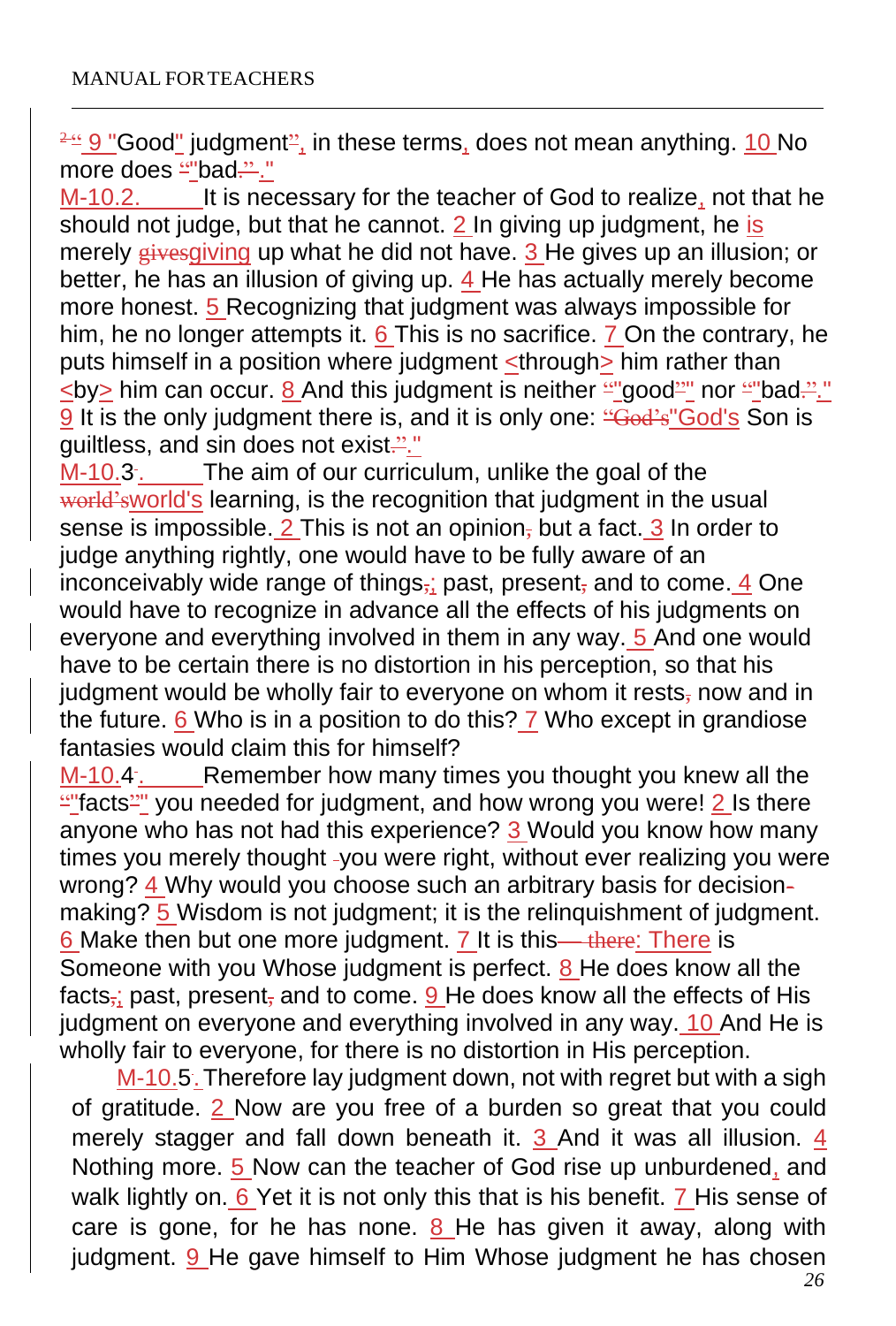MANUAL FORTEACHERS

now to trust, instead of his own.  $\underline{10}$  Now he makes no mistakes.  $\underline{11}$  His Guide is sure. 12 And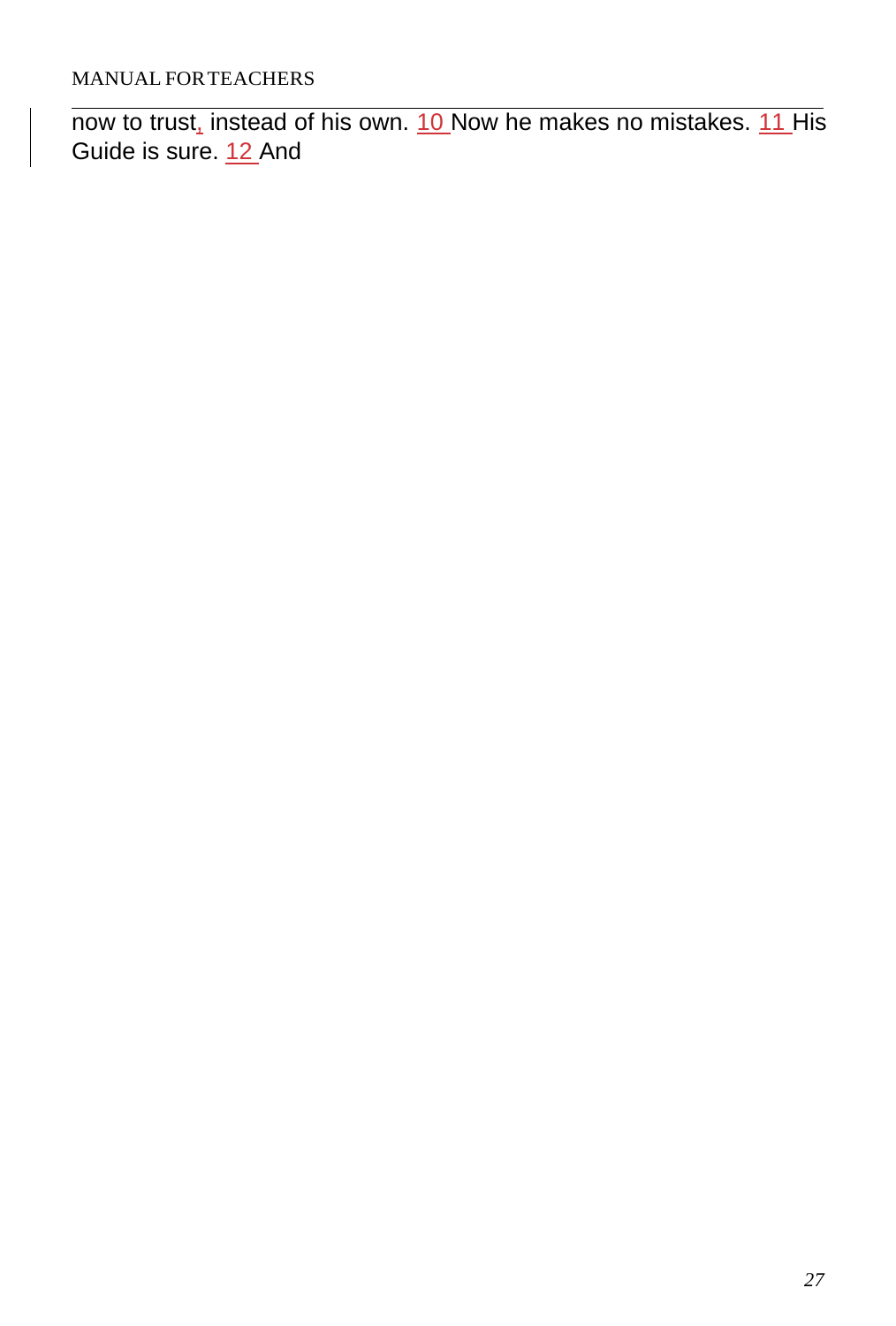where he came to judge, he comes to bless. 13 Where now he laughs, he used to come to weep.

M-10.6. It is not difficult to relinquish judgment. 2 But it is difficult indeed to try -to keep it. 3 The teacher of God lays it down happily the instant he recognizes  $-$ its cost.  $4$  All of the ugliness he sees about him is its outcome. 5 All of the pain he looks upon is its result. 6 All of the loneliness and sense of loss<sub>5</sub>; of passing time and growing hopelessness; of sickening despair and fear of death—; all these have come of it. 7 And now he knows that these things need not be. 8 Not one is true. 9 For he has given up their cause, and they, which never were but the effects of his mistaken choice, have fallen from him. 10 Teacher of God, this step will bring you peace. 11 Can it be difficult to want but this?

#### **hoW i<sup>s</sup> Peace PossiBle in** 11. HOW IS PEACE POSSIBLE IN THIS WORLD?

# **11.** M-11.1. This **World?**

**T** his is a question everyone must ask. 2 Certainly peace seems<br>to be impossible, here, 3 Yet the wordWord of God promises other **This** is a question everyone must ask. 2 Certainly peace seems things that seem impossible, as well as this. 4 His word Word has promised peace. 5 It has also promised that there is no death, that resurrection must occur, and that rebirth is man'sman's inheritance. 6 The world you see cannot be the world God loves, and yet His wordWord assures us that He loves the world. God's word7 God's Word has promised us that peace is possible here, and what He promises can hardly be impossible.  $8$  But it is true that the world must be looked at differently, if His promises are to be accepted.  $9$  What the world is, is but a fact.  $10$  You cannot choose what this should be.  $11$  But you -can choose how you would see it.  $12$  Indeed, you  $\leq$  must > choose this.  $M-11.2$ . Again we come to the question of judgment. 2 This time, ask yourself whether your judgment or the wordWord of God is more likely to be true.  $3$  For they say different things about the world, and things so opposite that it is pointless to try to reconcile them. 4 God offers the world salvation; your judgment would condemn it. 5 God says there is no death; your judgment sees but death as the inevitable end of life. God's word6 God's Word assures you that He loves the world; your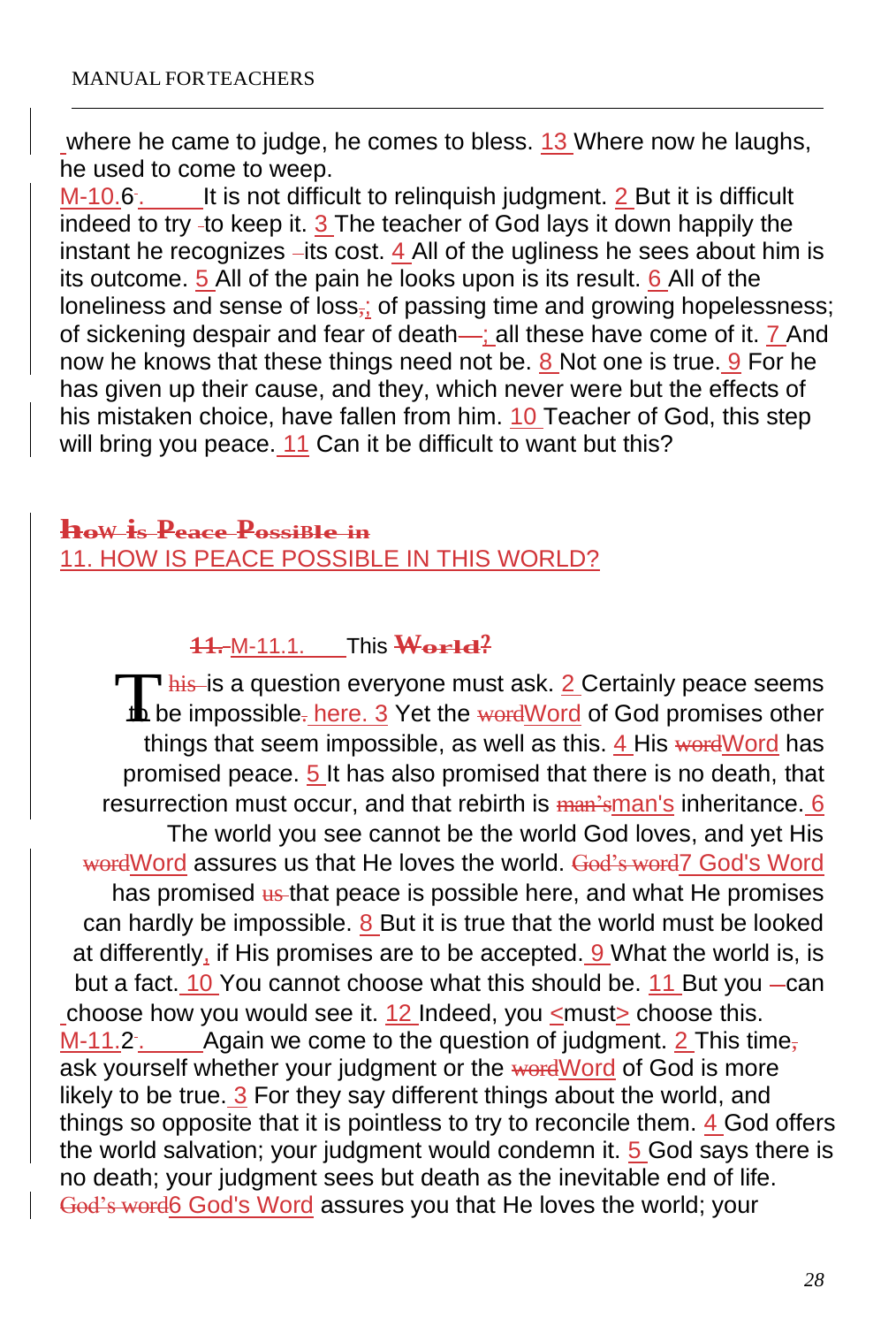judgment says it is unlovable. 7 Who is right? 8 For one of you is wrong. 9 It must be so.

M-11.3 .The text explains that the Holy Spirit is the Answer to all problems you have made. 2 These problems are not real, but that is meaningless to those who believe in them. 3 And everyone believes in what he made, for it was made by his believing it.  $4$  Into this strange and paradoxical situation—,--one without meaning and devoid of sense, yet out of which no way seems possible—,--God has sent His Judgment to answer yours. 5 Gently His Judgment substitutes for yours. 6 And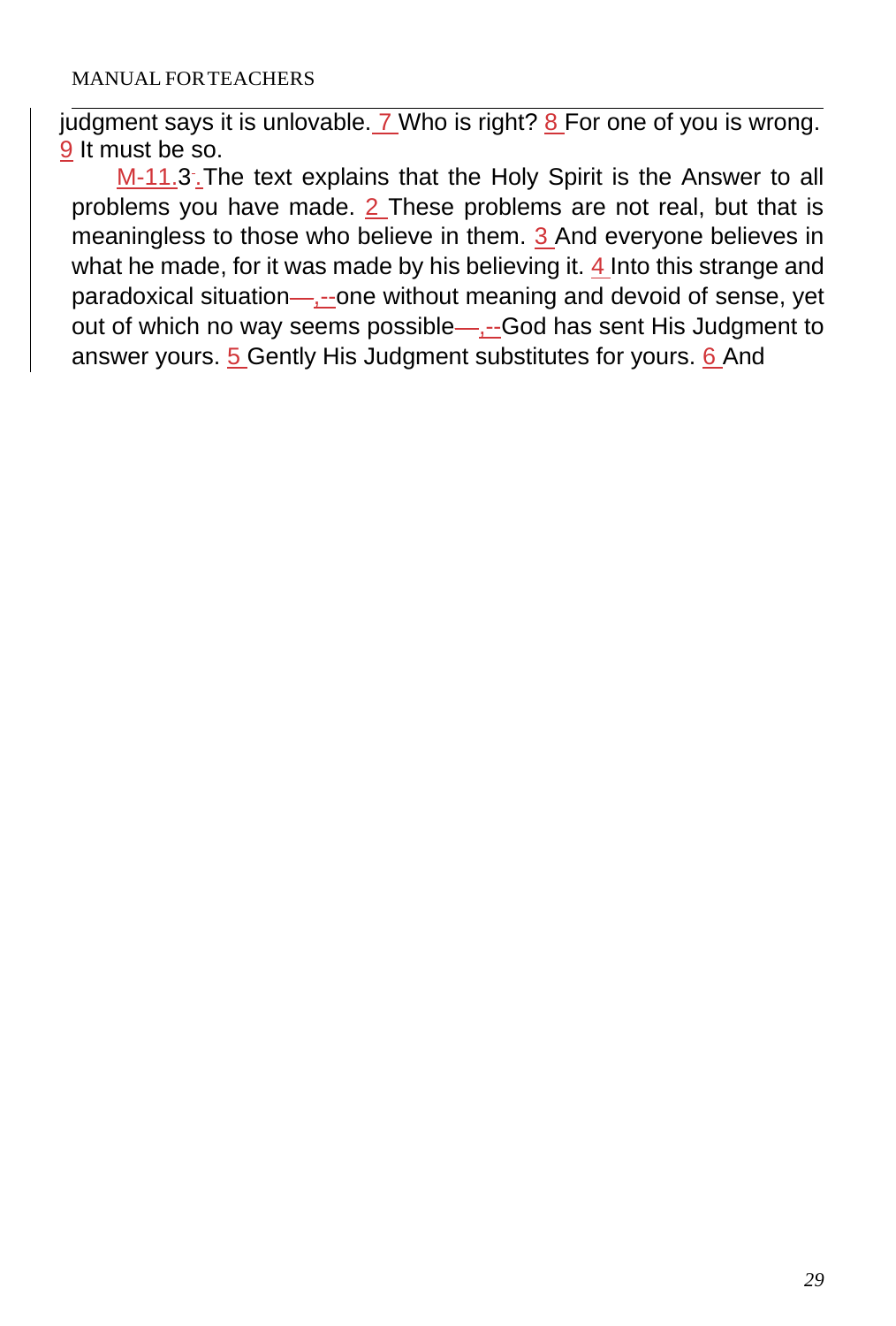through this substitution is the ununderstandable un-understandable made understandable. 7 How is peace possible in this world? 8 In your judgment it is not possible, and can never be possible. 9 But in the Judgment of God, what is reflected here is only peace. M-11.4. Peace is impossible to those who look on war. 2 Peace is inevitable to those who offer peace.  $3$  How -easily, then, is your -judgment of the world escaped!  $-4$  It is not the world that makes peace seem impossible. 5 It is the world you see that is impossible. 6 Yet has God'sGod's Judgment on this distorted world redeemed it and made it fit to welcome peace. 7 And peace descends on it in joyous answer. 8 Peace now belongs here, because a thoughtThought of God has entered. 9 What else but -a thoughtThought of God turns hell to Heaven merely by being what it is? 10 The earth bows down before its gracious Presence, and it leans down in answer, to raise it up again.  $11$  Now is the question different. 12 It is no longer, "Can peace be possible in this world?"?" but instead,", "Is it not impossible that peace be absent here?"?"

## **hoWManyTeachers ofGodareneeded Tosave** 12. HOW MANY TEACHERS OF GOD ARE NEEDED TO SAVE THE WORLD?

# **12.** M-12.1. The **World?**

T he answer to this question is  $\frac{6}{12}$ -one.". 2 One wholly perfect teacher, whose learning - is -complete-, suffices. 3 This -One, one, sanctified and redeemed,

becomes the Self Who is the Son of God. 4 He who was always wholly spirit now no longer sees **Himselfhimself** as a body, or even as in a body. 5 Therefore Hehe is limitless. 6 And being limitless, Hishis thoughts are joined with God'sGod's forever and ever. 7 His perception of himself is based upon God'sGod's Judgment, not Hishis own. 8 Thus does Hehe share God'sGod's Will, and bring His thoughtsThoughts to still deluded minds. 9 He is forever Oneone, because Hehe is as God created Him.him. 10 He has accepted Christ, and Hehe is saved.

M-12.2. Thus does the son of man become the Son of God. 2 It is not really a change;

it is a change of mind. 3 Nothing external alters, but everything internal now reflects only the Love of God. 4 God can no longer be feared, for the mind sees no cause for punishment. God's5 God's teachers appear to be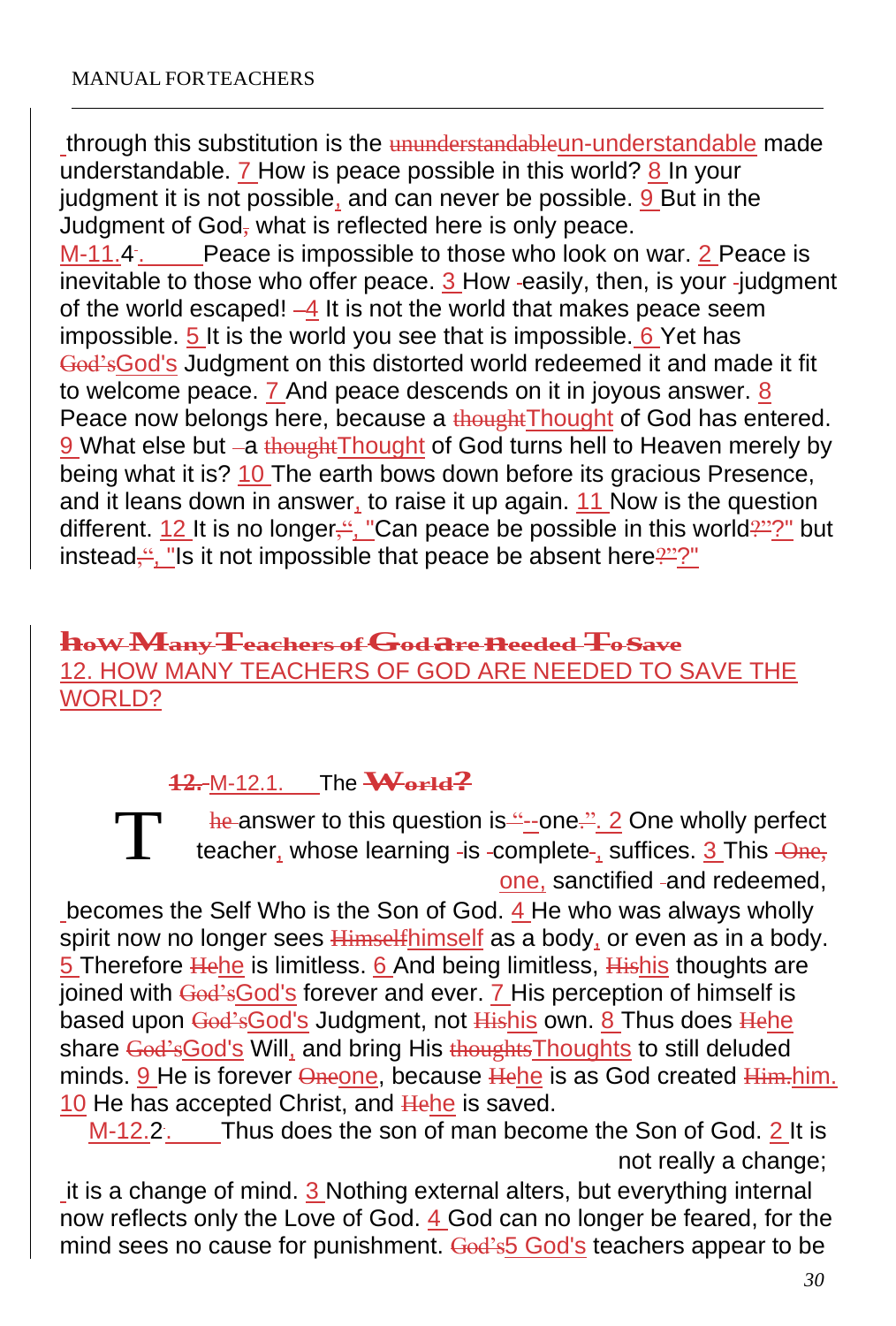MANUAL FORTEACHERS

many, for that is what is the world's world's need. 6 Yet being joined in one purpose, and one they share with God, how could they be separate from each other? 7 What does it matter if they then appear in many forms? 8 Their minds are one; their joining is complete. 9 And God works through them now as  $\Theta$ <sub>ne</sub>one, for that is what they are.

M-12.3 .Why is the illusion of many necessary? 2 Only because reality is not understandable to the deluded.  $3$  Only  $a$ -very few can hear God'sGod's Voice at all, and even they cannot communicate His messages directly through the Spirit Whichwhich gave -them. 4 They need -a -medium -through -which -communication -becomes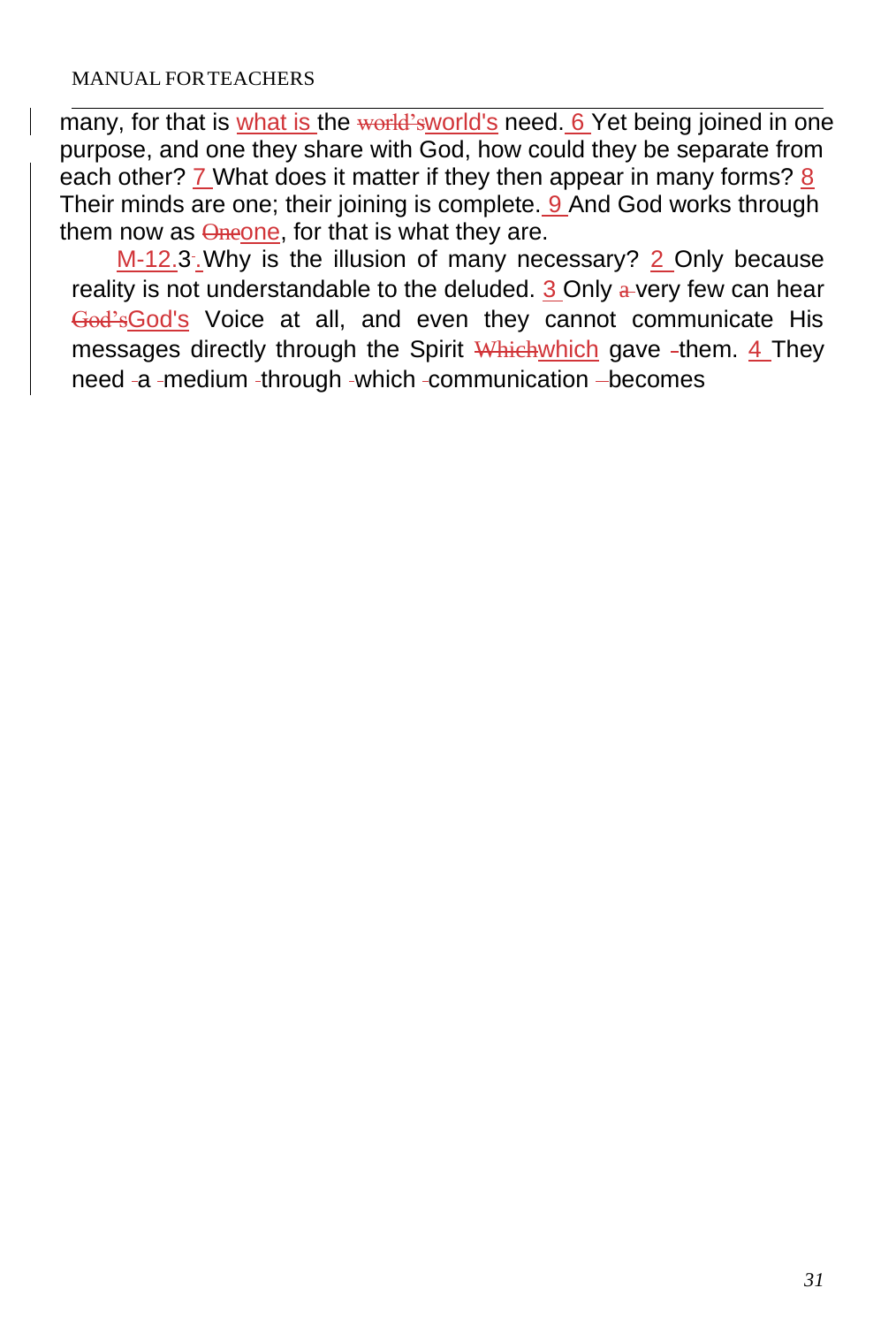possible to those who do not realize that they are spirit. 5 A body they can see.  $6A$  voice they understand and listen to, without the fear that truth would encounter in them. 7 Do not forget that truth can come only where it is welcomed without fear. 8 So do God'sGod's teachers need a body, for their unity could not be recognized directly.

M-12.4. Yet what makes them God's God's teachers is their recognition of the proper purpose of the body. 2 As they advance in their profession, they become more and more certain that the body'sbody's function is but to let -God'sGod's Voice -speak through it to human ears. 3 And these ears will carry to the mind of the hearer messages whichthat are not of this world, and the mind will understand because of their Source. 4 From this understanding will come the recognition, in this new teacher of God, of what the body'sbody's purpose really is; the only use there really is for it. 5 This lesson is enough to let the thought of unity come in, and what is one is recognized as one. 6 The teachers of God appear to share the illusion of separation, but because of what they use the body for, they do not believe in the illusion

#### despite appearances.

 $M-12.5$ . The central lesson is always this—; that what you use the body for, it will become to you. 2 Use it for sin or for attack, which is the same as sin, and you will see it as sinful. 3 Because it is sinful, it is weak, and being weak, it suffers and it dies. 4 Use it to bring the wordWord of God to those who have it not, and the body becomes holy. **5** Because it is holy it cannot be sick, nor can it die. 6 When its usefulness is done, it is laid by, and that is all.  $Z$  The mind makes this decision, as it makes all decisions whichthat are responsible for the body'sbody's condition. 8 Yet the teacher of God does not make this decision alone. 9 To do that would be to give the body another purpose from the one that keeps it holy. God's10 God's Voice will tell him when he has fulfilled his role, just as It tells him what his function is. 11 He does not suffer either in going or remaining. 12 Sickness is now impossible to him.

M-12.6 . Oneness and sickness cannot co-exist. God'scoexist. 2 God's teachers choose to look on dreams a while. 3 It is a conscious choice. 4 For they have learned that all choices are made consciously, with full awareness of their consequences. 5 The dream says otherwise, but who would put his faith in dreams, once they are recognized for what they are? 6 Awareness of dreaming is the real function of God'sGod's teachers.  $\overline{7}$  They watch the dream figures come and go, shift and change, suffer and die. 8 Yet they are not deceived by what they see. 9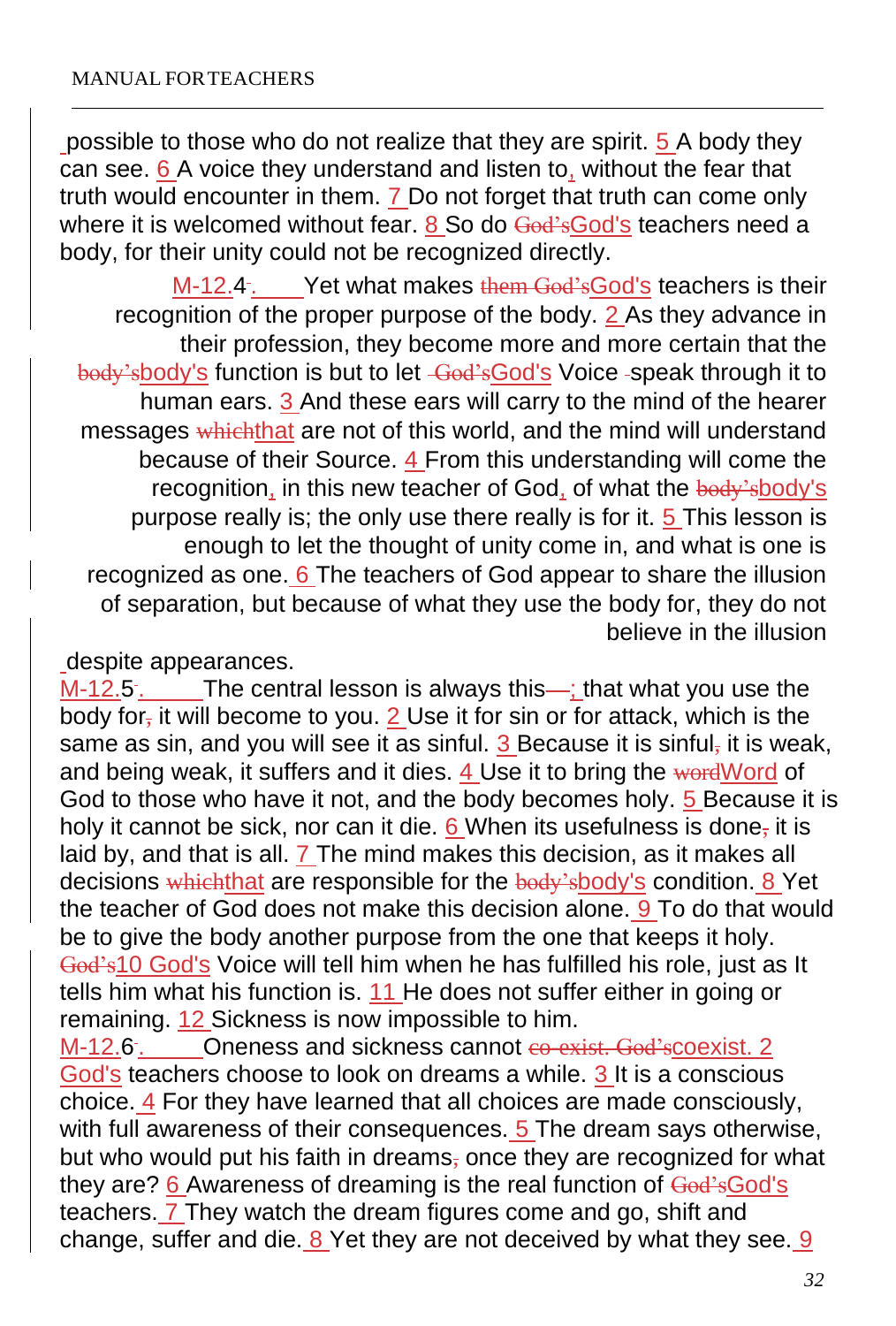MANUAL FORTEACHERS

They recognize that to behold a dream figure as sick and separate is no more real than to regard it as healthy and beautiful. 10 Unity alone is not a thing of dreams. 11 And it is this God'sGod's teachers acknowledge as behind the dream, beyond all seeingseeming and yet surely theirs.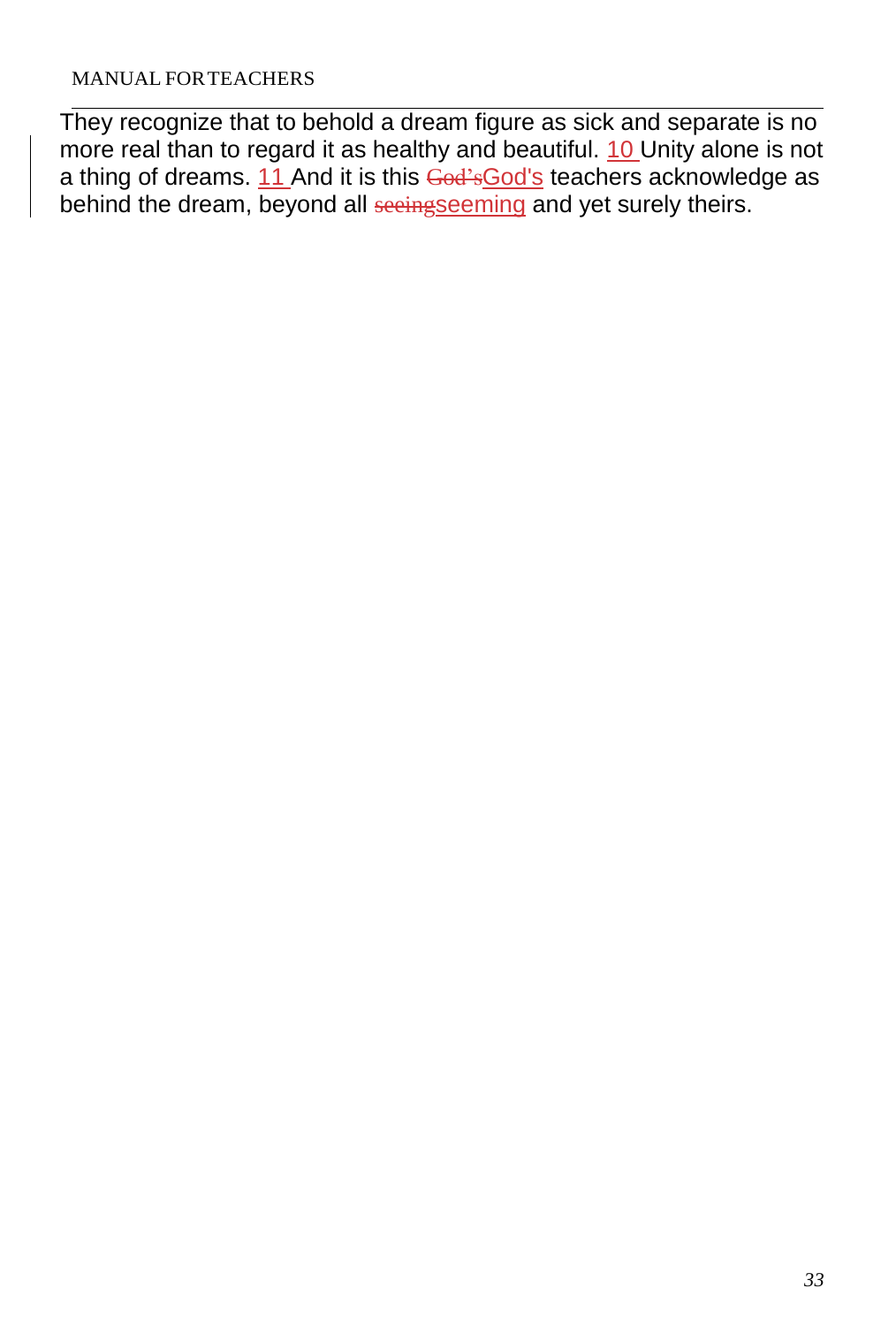## **13. WhaT is The realMeaninG ofsacrifice?**

 $\overline{A}^{\text{th}}$ lthough

# 13. WHAT IS THE REAL MEANING OF SACRIFICE?

M-13.1. Although in truth the term sacrifice is altogether meaningless, it does have meaning in the world. 2 Like all things in the world, its  $-meaning$ 

is temporary and will ultimately fade into the nothingness from which it came when there is no more use for it. 3 Now its real meaning is a lesson. 4 Like all lessons, it is an illusion, for in reality there is nothing to learn. 5 Yet this illusion must be replaced by a corrective device<sub>r</sub>; another illusion that replaces the first, so both can finally disappear. 6 The first illusion, which must be displaced before another thought system can take hold, is that it is a sacrifice to give up the things of this world. 7 What could this be but an illusion, since this world itself is nothing more than that?

M-13.2. It takes great learning both to realize and to accept the fact that the world has nothing to give. 2 What can the sacrifice of nothing mean? 3 It cannot mean that you have less because of it. 4 There is no sacrifice in the world'sworld's terms that does not involve the body. 5 Think a while about what the world calls sacrifice.  $6$  Power, fame, money, physical pleasure—; who is the "hero" to whom all these things belong? 7 Could they mean anything except to a body? 8 Yet a body cannot evaluate. 9 By seeking after such things, the mind associates itself with the body, obscuring its identity Identity and losing sight of what it really is. M-13.3. Once this confusion has occurred, it becomes impossible for the mind to understand that all the ""pleasures" of the world are nothing. 2 But what a sacrifice—,--and it is sacrifice indeed—!--all this entails!  $\frac{1}{2}$  Now has the mind condemned itself to seek without finding, to be forever dissatisfied and discontented $\vec{z}$ ; to know not what it really wants to find. 4 Who can escape this self-condemnation? 5 Only through God's wordGod's Word could this be possible. 6 For self-condemnation is a decision about identity, and no one doubts what he believes he is. 7 He can doubt all things, but never this.

M-13.4 God's. God's teachers can have no regret on giving up the pleasures of the world.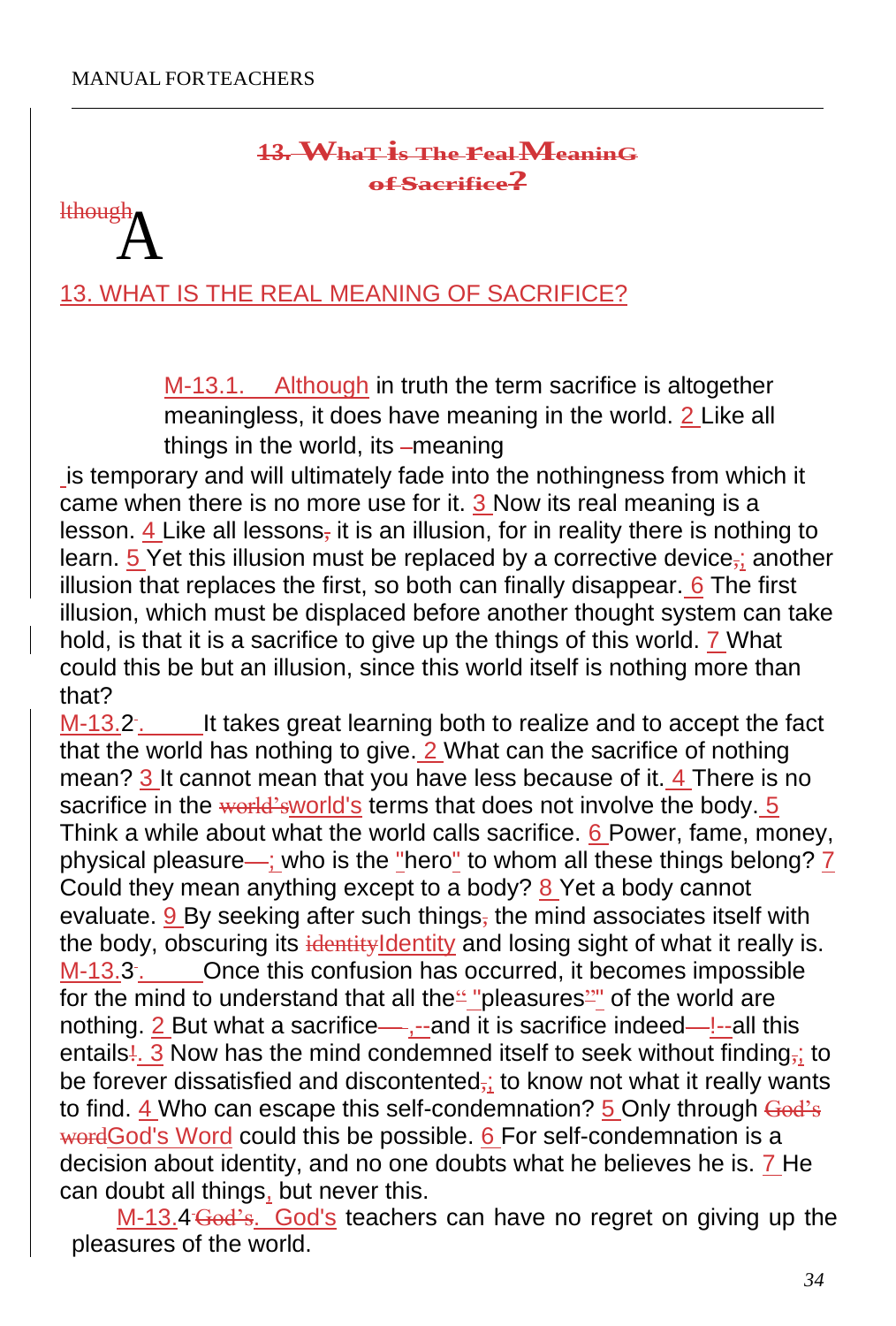2 Is it a sacrifice to give up pain? 3 Does an adult resent the giving up of children'schildren's toys? 4 Does one whose vision has already glimpsed the face of Christ look back with longing on a slaughter house? 5 No one who has escaped the world and all its ills looks back on it with condemnation. 6 Yet he must rejoice that he is free of all the sacrifice which its valuevalues would demand of him. 7 To them he sacrifices all his peace. 8 To them he sacrifices all his freedom.To them he sacrifices all his peace. 9 And to possess them must he sacrifice his hope of Heaven and remembrance of his Father's Father's Love. 10 Who in his sane mind chooses nothing as a substitute for everything?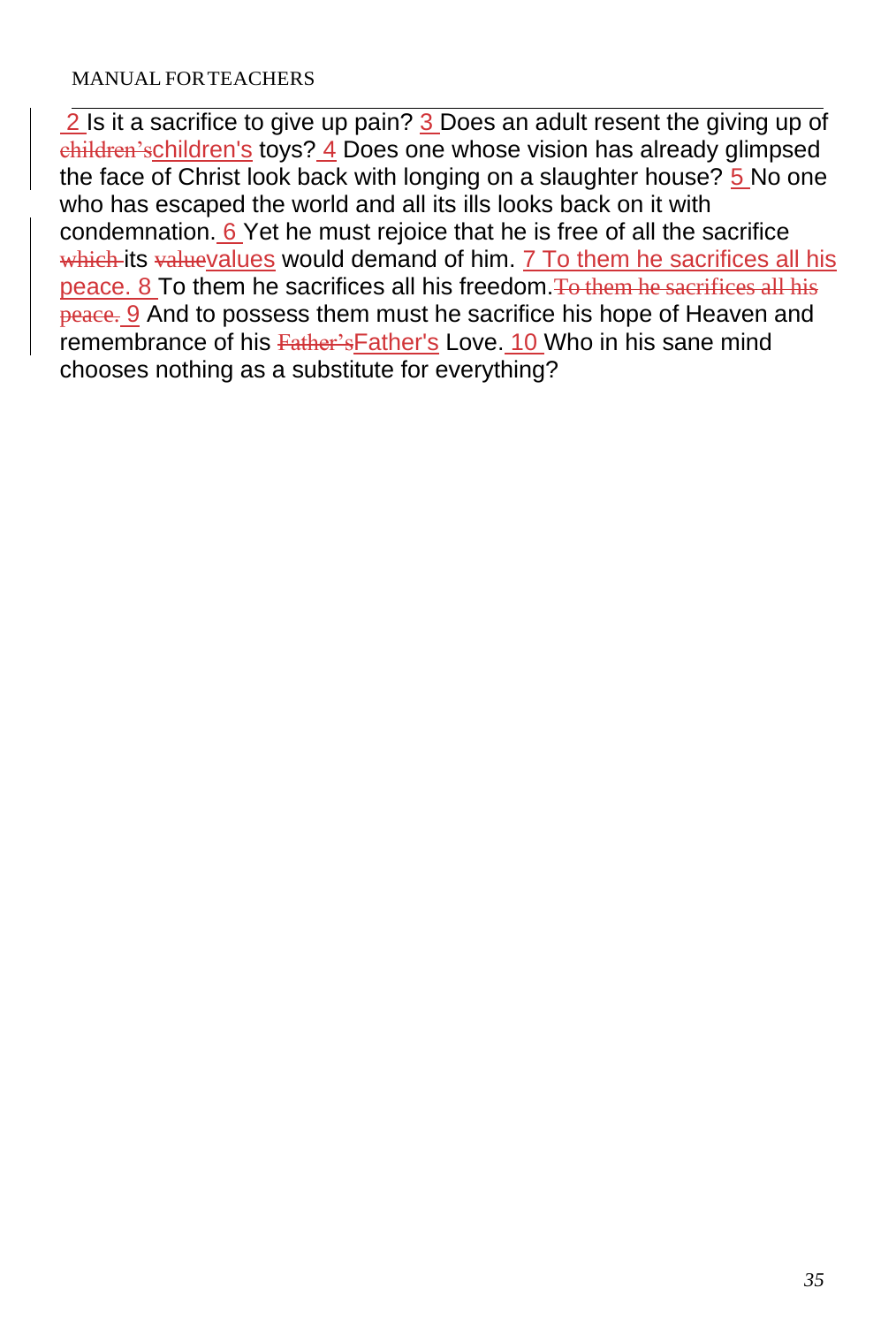$M-13.5$ . What is the real meaning of sacrifice?  $2$  It is the cost of believing in illusions. 3 It is the price that must be paid for the denial of truth. 4 There is no pleasure of the world that does not demand this, for otherwise the pleasure would be seen as pain. And, and no one asks for pain if he recognizes it. 5 It is the idea of sacrifice that makes him blind. 6 He does not see what he is asking for. 7 And so he seeks it in a thousand ways and in a thousand places, each time believing it is there, and each time disappointed in the end.".  $8$  "Seek but do not find." remains this world'sworld's stern decree, and no one who pursues the world'sworld's goals can do otherwise.

M-13.6. You may believe this course requires sacrifice of all you really hold dear. 2 In one sense that this is true, for you hold dear the things that crucify God'sGod's Son. And, and it is the course's course's aim to set him free. 3 But do not be mistaken about what sacrifice means. 4 It always means the giving up of what you want.  $5$  And what,  $\theta$  teacher of God, is it that you want?  $6$  You have been called by God, and you have answered. 7 Would you now sacrifice that Call? 8 Few have heard it as yet, and they can but turn to you.  $9$  There is no other hope in all the world that they can trust.  $10$  There  $-i$ s no other voice in all the world that echoes God's. God's. 11 If you would sacrifice the truth, they stay in hell. 12 And if they stay, you will remain with them.

M-13.7. Do not forget that sacrifice is total. 2 There are no "half sacrifices.<sup>2</sup>. 3 You cannot give up Heaven partially. 4 You cannot be a little bit in hell. 5 The wordWord of God has no exceptions. 6 It is this that makes it holy and beyond the world. 7 It is its holiness that points to God. 8 It is its holiness that makes you safe.  $9$  It is denied if you attack any brother for anything. 10 For it is here the split with God occurs. 11 A split that is impossible.  $12$  A split that cannot happen.  $13$  Yet a split in which you surely will believe, because you have set up a situation that is impossible. 14 And in this situation the impossible can seem to happen. 15 It seems to happen at the "sacrifice" of truth.

M-13.8. Teacher of God, do not forget the meaning of sacrifice, and remember what each decision you make must mean in terms of cost. 2 Decide for God, and everything is given you at no cost at all. 3 Decide against Him, and you choose nothing, at the expense of the awareness of everything. 4 What would you teach? 5 Remember only what you would learn. 6 For it is here that your concern should be. 7 Atonement is for you. 8 Your learning claims it, and your learning gives it. 9 The world contains it not, but. 10 But learn this course and it is yours. 11 God holds out His word Word to you, for He has need of teachers. 12 What other way is there to save His Son?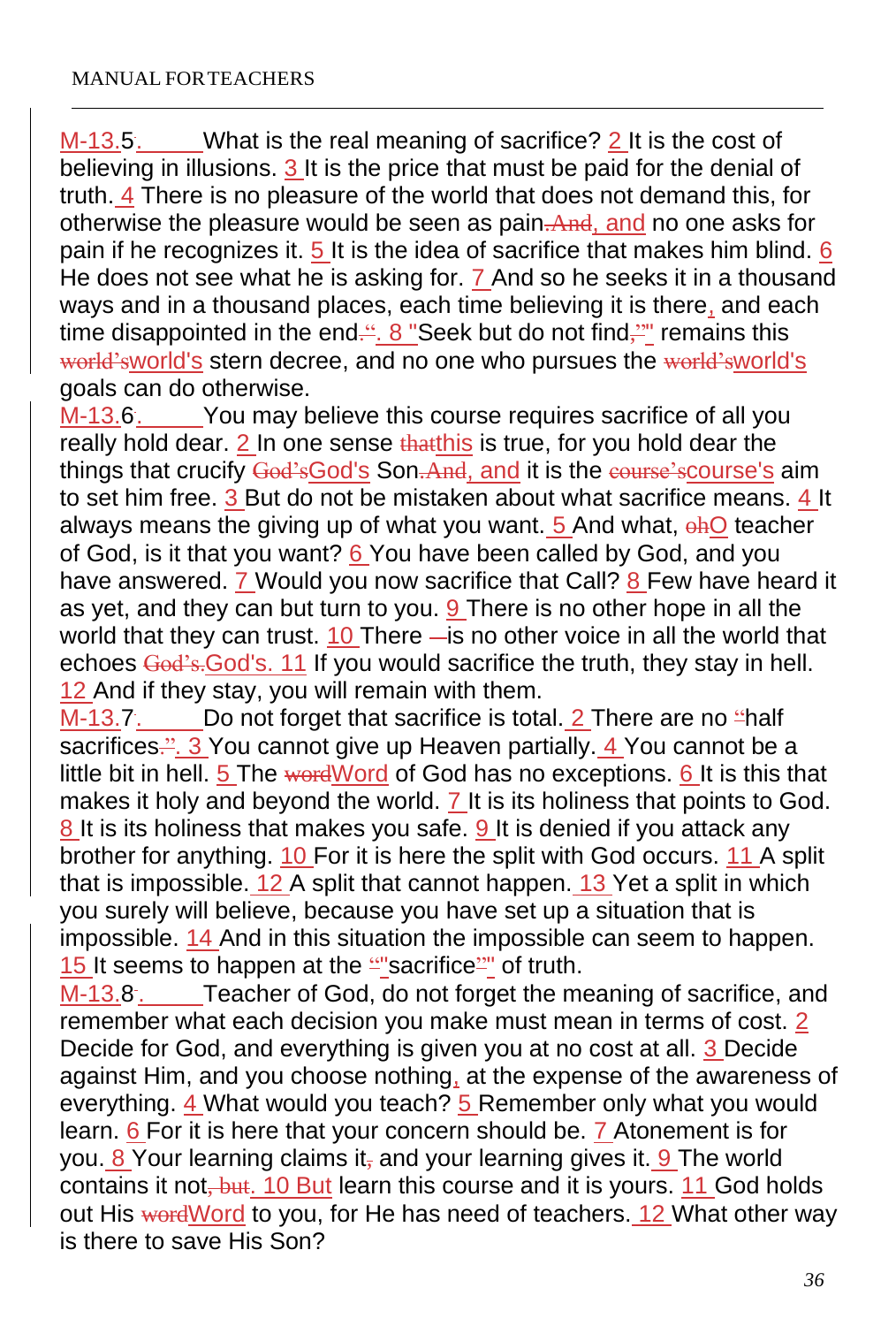an

## **14. hoW Will The Worldend?**

# C 14. HOW WILL THE WORLD END?

M-14.1. Can what has no beginning really end? 2 The world will end in an illusion, as it began. 3 Yet will its ending be an illusion of mercy. 4 The illusion of forgiveness, complete, excluding no one, limitless in gentleness, will cover it, hiding all evil, concealing all sin<sub>j</sub> and ending guilt forever. 5 So ends the world that guilt had made, for now it has no purpose and is gone. 6 The father of illusions is the belief that they have a purpose; that they serve a need or gratify a want. 7 Perceived as purposeless, they are no longer seen. 8 Their uselessness is recognized, and they are gone.  $9$  How but in this way are all illusions ended?  $10$  They have been brought to truth, and truth saw them not. 11 It merely overlooked the meaningless.  $2\text{Until}$  forgiveness is complete, the world does

have a purpose. It becomes

M-14.2. Until forgiveness is complete, the world does have a purpose. 2 It becomes the home in which forgiveness is born, and where it grows and becomes stronger and more all--embracing. 3 Here is it nourished, for here it is needed. 4 A gentle Savior, born where sin was made and quilt seemed real. 5 Here is His home, for here there is need of Him indeed. 6 He brings the ending of the world with Him. 7 It is His Call God'sGod's teachers answer, turning to Him in silence to receive His word. Word. 8 The world will end when all things in it have been rightly judged by His judgment. 9 The world will end with the benediction of holiness upon it. 10 When not one thought of sin remains, the world is over. 11 It will not be destroyed nor attacked nor even touched. 12 It will merely cease to seem to be.

M-14.3. Certainly this seems to be a long, long while away.  $\frac{42}{2}$ "When not one thought of sin remains<sup>21</sup>" appears to be a long-range goal indeed. 3 But time stands still, and waits on the goalsgoal of God'sGod's teachers. 4 Not one thought of sin will remain the instant any one of them accepts the Atonement for himself. 5 It is not easier to forgive one sin than to forgive all of them. 6 The illusion of orders of difficulty is an obstacle the teacher of God must learn to pass by and leave behind. 7 One sin perfectly forgiven by one teacher of God can make salvation complete. 8 Can you understand this? 9 No; it is meaningless to anyone here. 10 Yet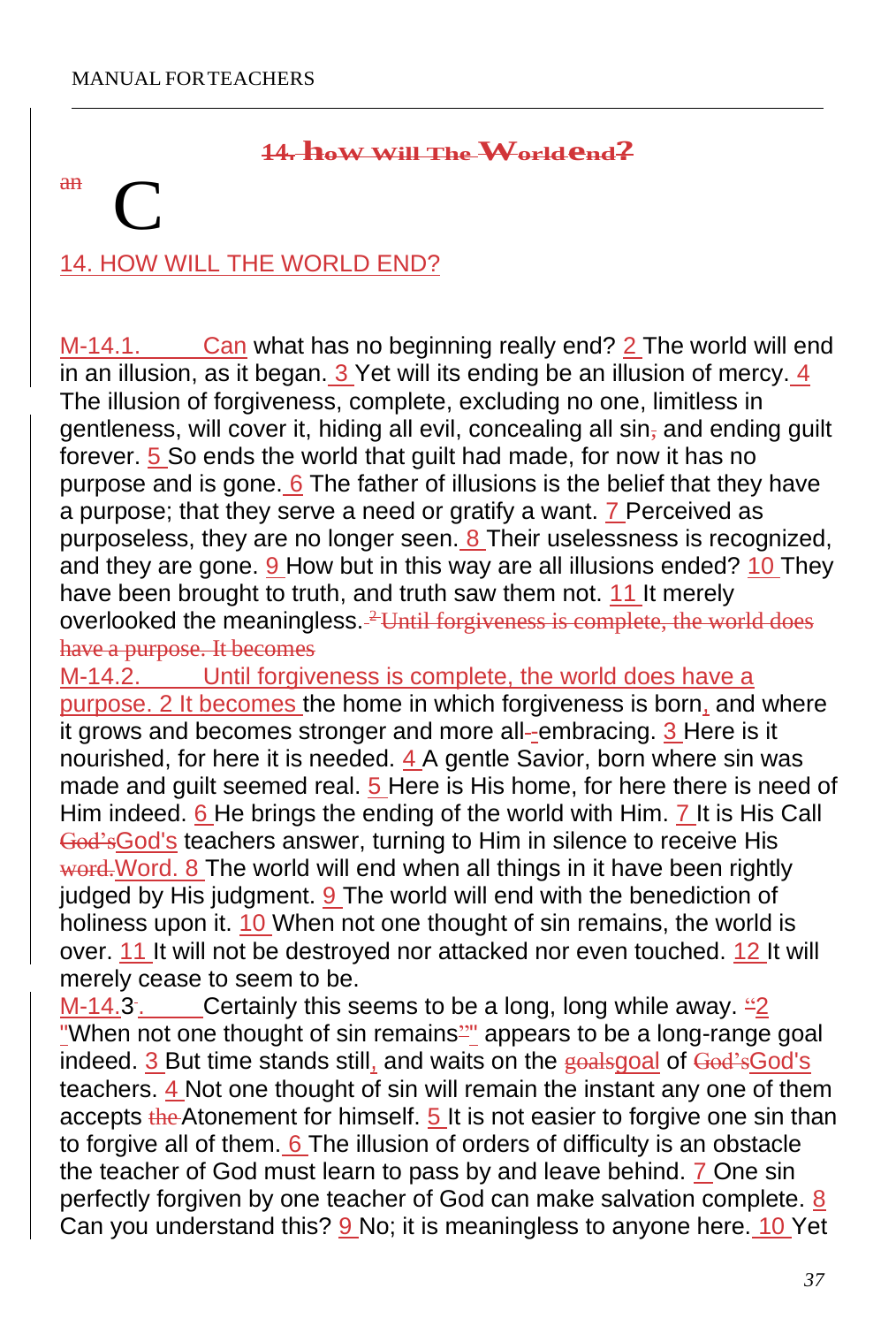$\overline{\phantom{a}}$ 

it is the final lesson in which unity is restored. 11 It goes against all the thinking of the world, but so does Heaven.

M-14.4. The world will end when its thought system has been completely reversed. 2 Until then, bits and pieces of its thinking will still seem sensible. 3 The final lesson, which brings the ending of the world, cannot be grasped by those not -yet prepared to leave the world and go beyond its tiny reach. 4 What, then, is the function of the teacher of God in this concluding lesson?  $5$  He need merely learn how to approach it,; to be willing to go in its direction.  $6$  He need merely trust that, if God'sGod's Voice tells him it is a lesson he can learn, he can learn it. 7 He does -not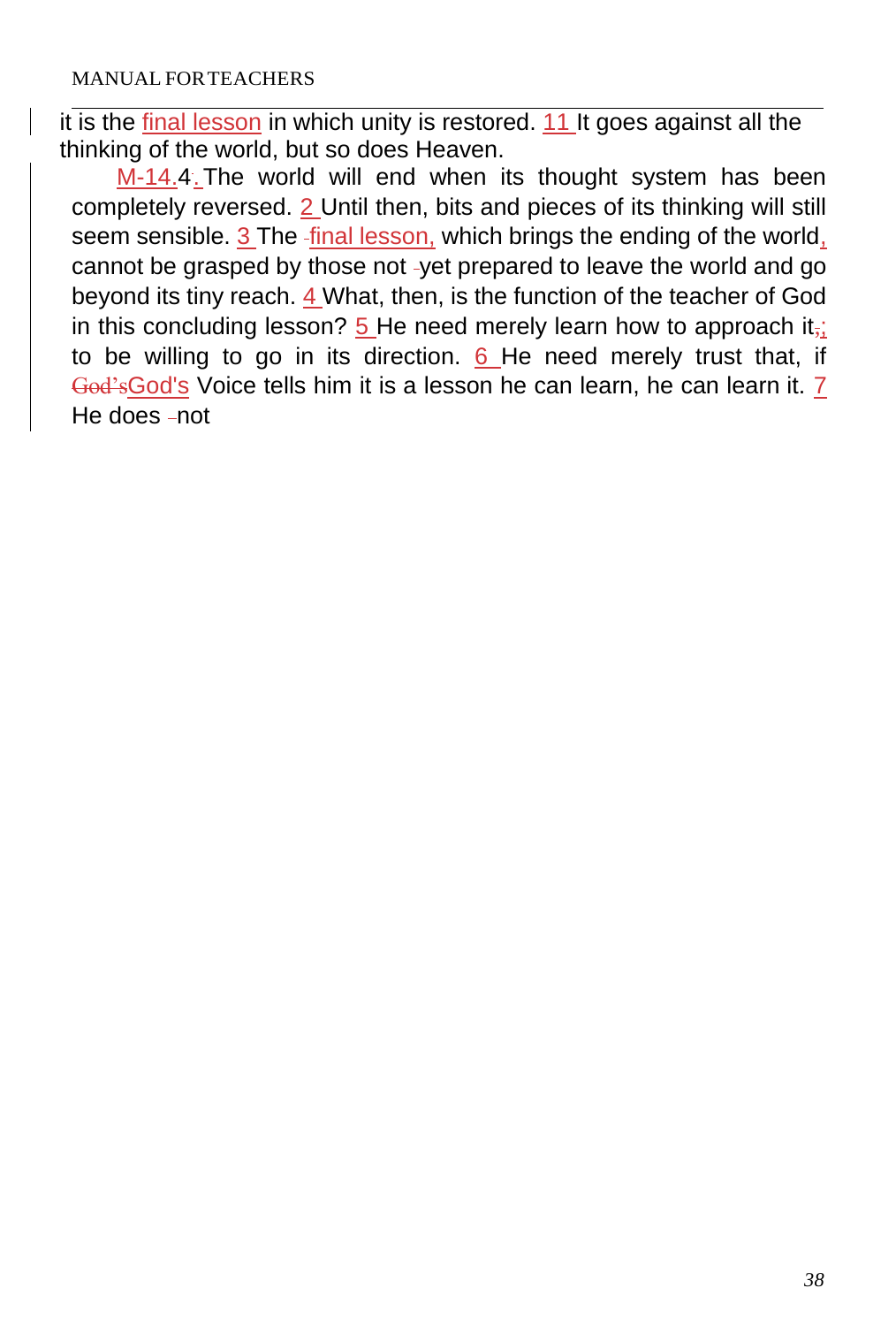judge it either as hard or easy. 8 His Teacher points to it, and he trusts that He will show him how to learn it.

 $M-14.5$ . The world will end in joy, because it is a place of sorrow. 2 When joy has come, the purpose of the world has gone. 3 The world will end in peace, because it is a place of war. 4 When peace has come, what is the purpose of the world? 5 The world will end in laughter, because it is a place of tears. 6 Where there is laughter, who can longer weep? 7 And only complete forgiveness brings all this to bless the world. 8 In blessing it departs, for it will not end as it began. 9 To turn hell into Heaven is the function of God'sGod's teachers, for what they teach are lessons in which Heaven is reflected. 10 And now sit down in true humility, and realize that all God would have you do, you can do. 11 Do not be arrogant and say you cannot learn His **ownOwn curriculum.** 12 His wordWord says otherwise. 13 His Will be done. 14 It cannot be otherwise. 15 And be you thankful it is so.

## **15. is each one To Be JudGed in The end?**

 $\frac{1}{2}$ ndeed 15. IS EACH ONE TO BE JUDGED IN THE END?

> M-15.1. Indeed, yes! 2 No one can escape God'sGod's Final Judgment. 3 Who could flee forever from the truth? 4 But the Final Judgment will not come until it  $-$ is

no longer associated with fear. 5 One day each one will welcome it, and on that very day it will be given him.  $6$  He will hear his sinlessness proclaimed around and around the world, setting it free as God'sGod's Final Judgment on him is received. 7 This is the judgment Judgment in which salvation lies.  $8$  This is the  $\frac{1}{100}$  intertant that will set him free. 9 This is the judgment Judgment in which all things are freed with him. 10 Time pauses as eternity comes near, and silence lies across the world that everyone may hear this **judgmentJudgment of the Son of God:** 2

> 11 Holy are you, eternal, free*,* and whole, *At*at peace forever in the Heart of God.

12 Where is the world, and where is sorrow now?

3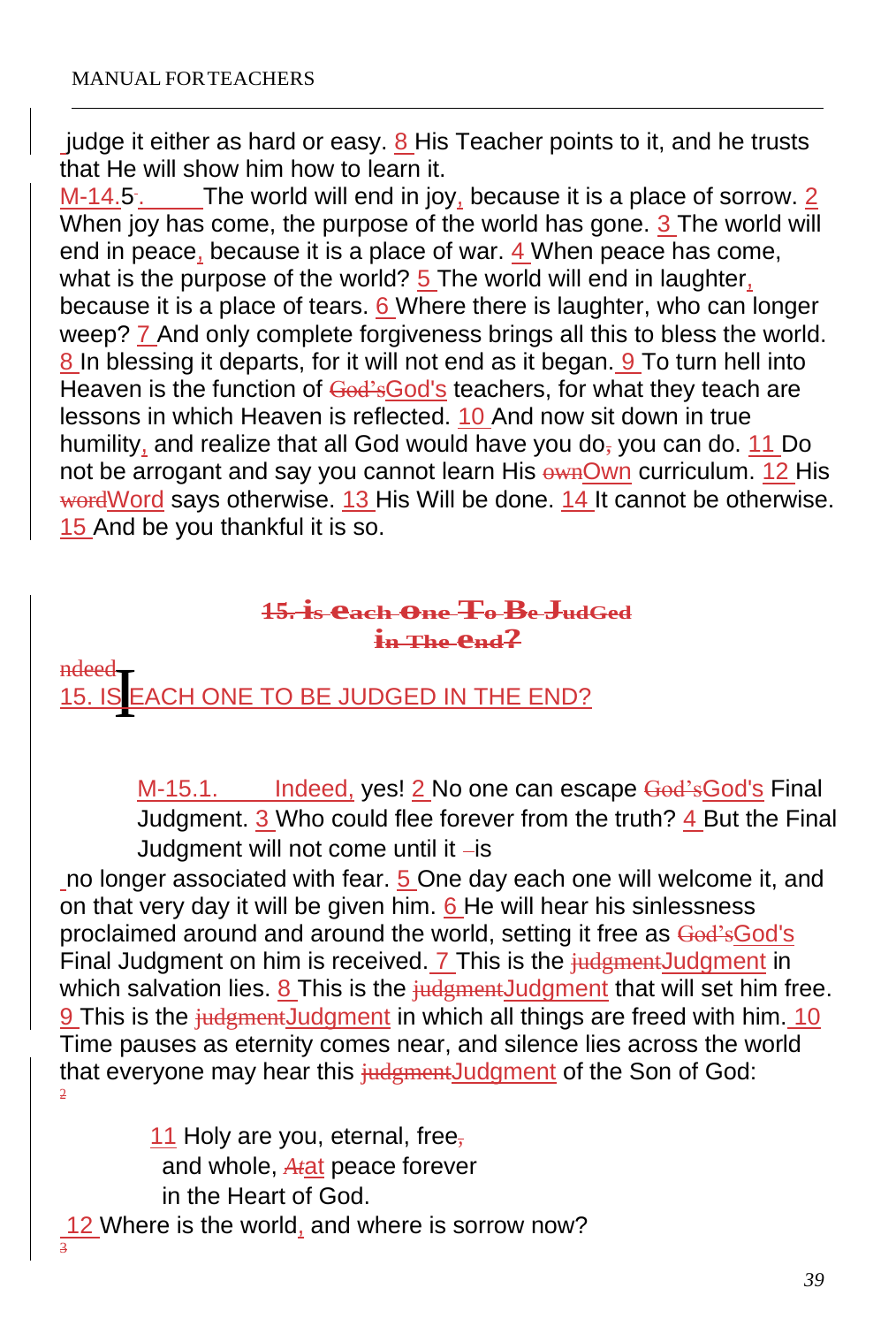M-15.2. Is this your judgment on yourself, teacher of God? 2 Do you believe that this is wholly true?  $3$  No<sub> $5$ </sub> not yet, not yet. 4 But this is still your goal—; why you are here. 5 It is your function to prepare yourself to hear this **judgment** Judgment and to recognize that it is true. 6 One instant of complete belief in this, and you will go beyond belief to eertainty.Certainty. 7 One instant out of time can bring time'stime's end. 8 Judge not, for you but judge yourself, and thus delay this Final Judgment. 9 What is your judgment onof the world, teacher of God? 10 Have you yet learned to stand aside and hear the Voicethe Voice of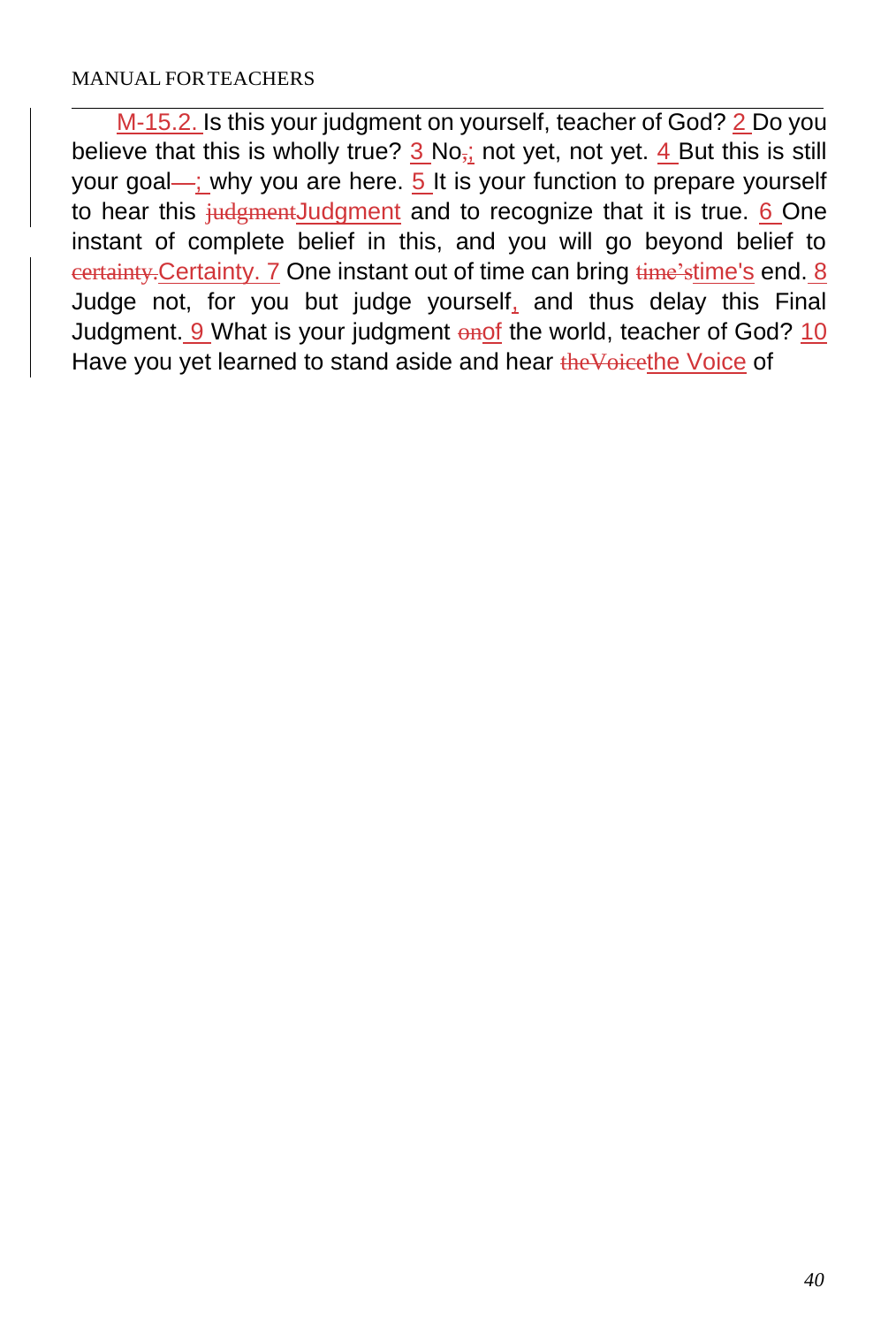Judgment in yourself? 11 Or do you still attempt to take His role from Him? 12 Learn to be quiet, for His Voice is heard in stillness. 13 And His Judgment comes to all who stand aside in quiet listening, and wait for Him.

 $4M-15.3$ . You who are sometimes sad and sometimes angry<sub>5</sub>; who sometimes feel your just due is not given you, and your best efforts meet with lack of appreciation and even contempt<sub>s</sub>; give up these foolish thoughts.! 2 They are too small and meaningless to occupy your holy mindsmind an instant longer. God's judgment3 God's Judgment waits for you to set you free. 4 What can the world hold out to you, regardless of your judgments on its gifts, that you would rather have? 5 You will be judged, and judged in fairness and in honesty. 6 There is no deceit in God. 7 His promises are sure. 8 Only remember that. 9 His promises have guaranteed that His judgment Judgment, and His alone, will be accepted in the end. 10 It is your function to make that end be soon. 11 It is your function to hold it to your heart, and offer it to all the world to keep it safe.

#### **16.hoW should TheTeacher ofGod sPend hisday?**

<del>о</del><br>16. НО<mark>М</mark> 16. HOW SHOULD THE TEACHER OF GOD SPEND HIS DAY?

> M-16.1. To the advanced teacher of God<sub>7</sub> this question is meaningless.  $2$  There - is no program, for the lessons in the eurriculum change each -day. 3 Yet

he the teacher of God is sure of but one thing—; they do not change at random. 4 Seeing this and understanding that it is true, he rests content. 5 He will be told all that his role should be, this day and every day. 6 And those who share that role with him will find him, so they can learn the lessons for the day together. 7 Not one is absent whom he needs; not one is sent without a learning goal already set, and one which can be metlearned that very day. 8 For the advanced teacher of God, then, this question is superfluous. 9 It has been asked and answered, and he keeps in constant contact with the Answer. 10 He is set, and sees the road on which he walks stretch surely and smoothly before him. M-16.2. But what about those who have not reached his certainty? 2 They are not yet ready for such lack of structuring on their own part. 3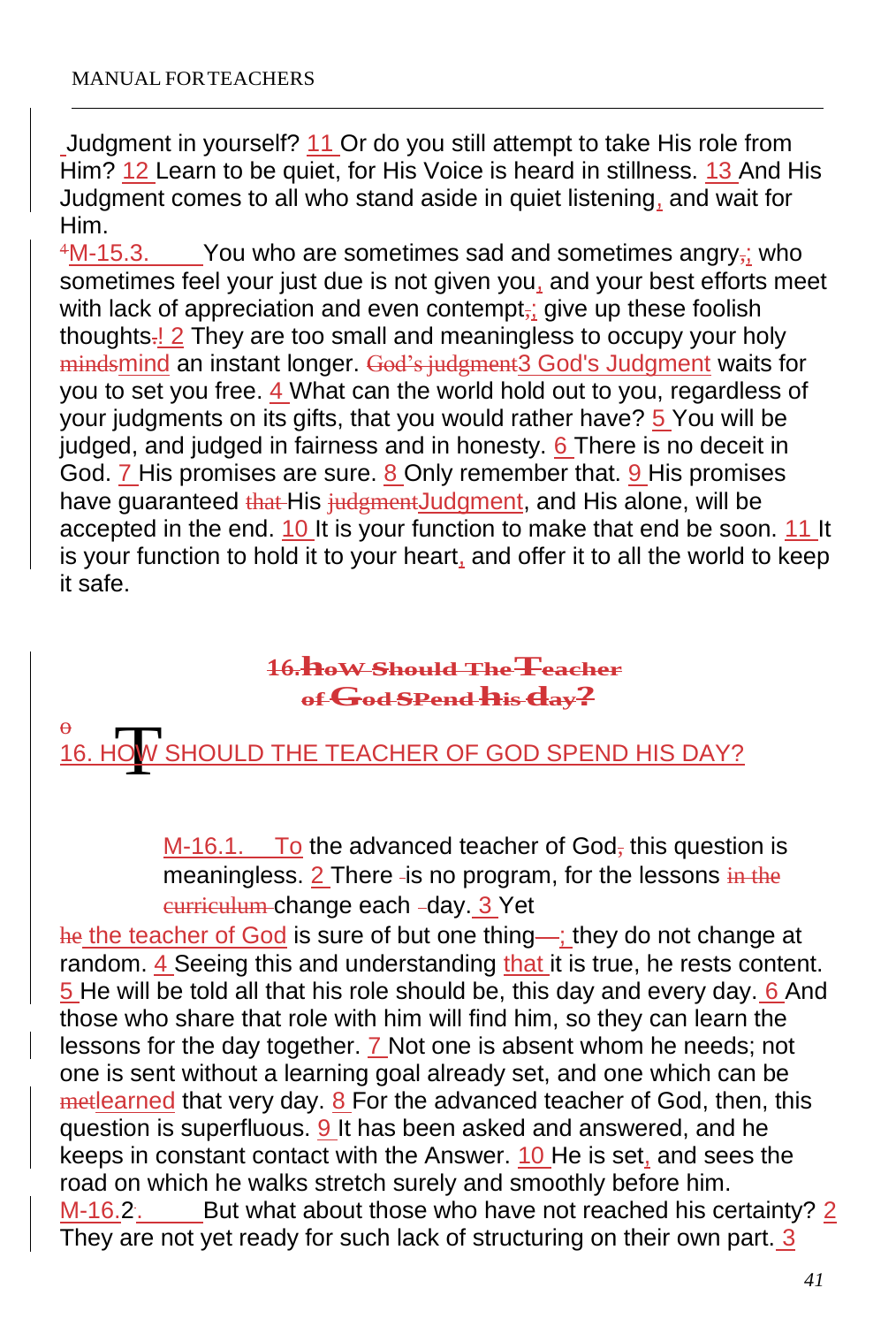$\overline{\phantom{a}}$ 

What must they do to learn to give the day to God? 4 There are some general rules which do apply, although each one must use them as best he can in his own way. 5 Routines as such are dangerous, because they easily become gods in their own right, threatening the very goals for which they were set up.  $6$  Broadly speaking, then, it can be said that it is well to start the day right. 7 It is always possible to begin again, should the day begin with error. 8 Yet there are obvious advantages in terms of saving time.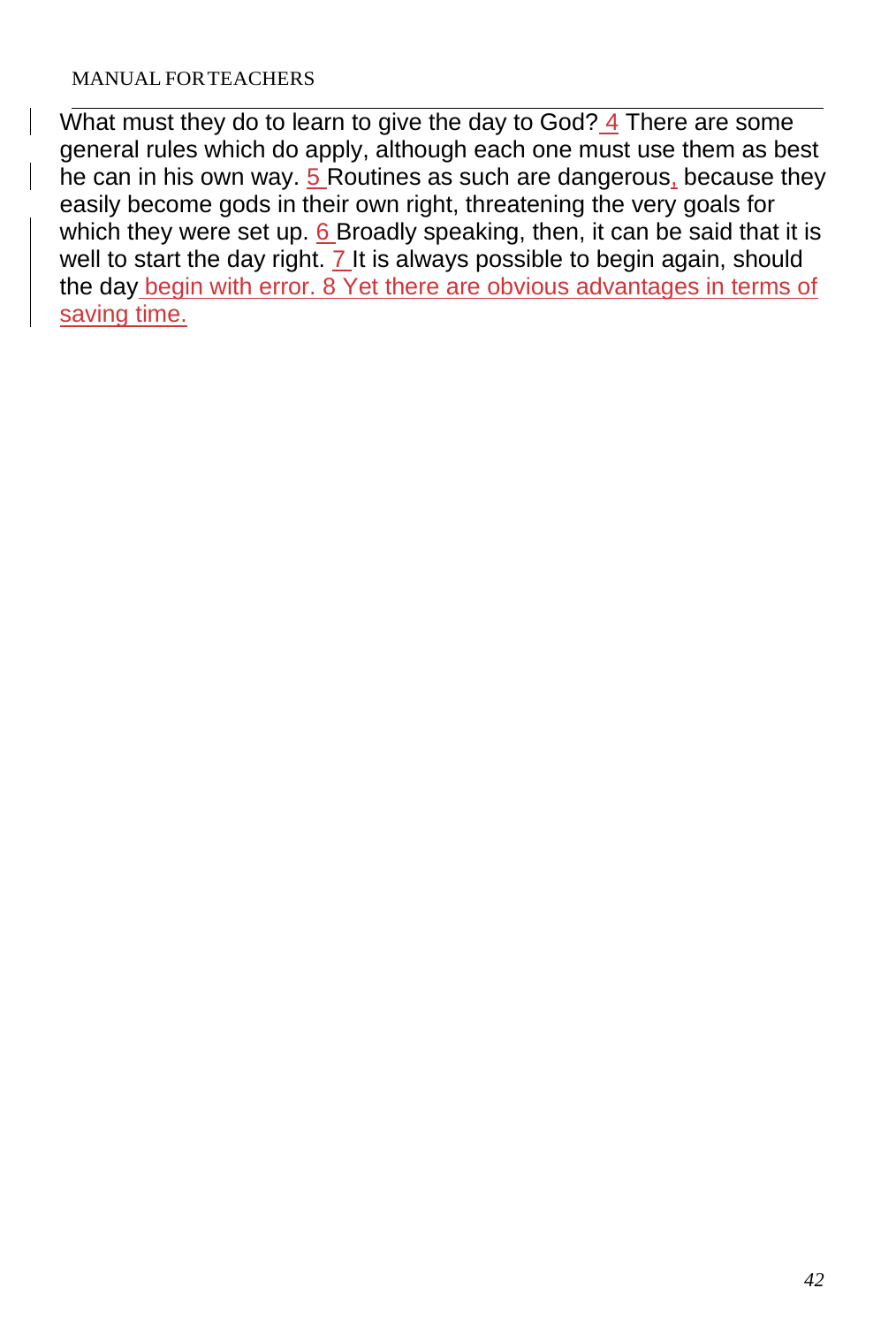## begin with error, yet there are obvious advantages in terms of saving time if the need for this can be avoided.

M-16.3. At the beginning, it is wise to think in terms of time. 2 This is by no means the ultimate criterion, but at the outset, it is probably the simplest to observe. 3 The saving of time is an essential early emphasis which, although it remains important throughout the learning process, becomes less and less emphasized. 4 At the outset, we can safely say that time devoted to starting the day right does indeed save time.  $5 \text{ How}$ much time should be so spent? 6 This must depend on the teacher of God himself. 7 He cannot claim that title until he has gone through the workbook, since we are learning within the framework of our course. 8 After completion of the more structured practice periods, which the workbook contains, individual need becomes the chief consideration. M-16.4. This course is always practical. 2 It may be that the teacher of God is not -in a situation whichthat fosters quiet thought as he awakes. 3 If this is so, let him but remember that he chooses to spend time with God as soon as possible, and let him do so. 4 Duration is not the major concern. 5 One can easily sit still an hour with closed eyes and accomplish nothing. 6 One can as easily give God only an instant, and in that instant join with  $\overline{H}$ im completely.  $\overline{Z}$  Perhaps the one generalization that can be made is this—; as soon as possible after waking, take your quiet time, continuing a minute or two after you begin to find it difficult.  $8$ You may find that the difficulty will diminish and drop away. 9 If not, that is the time to stop.

M-16.5 . The same procedures should be followed at night. 2 Perhaps your quiet time should be fairly early in the evening, if it is not feasible for you to take it just before going to sleep.  $3$  It is not wise to lie down for it. 4 It is better to sit up, in whatever position you prefer. 5 Having gone through the workbook, you must have come to some conclusions in this respect.  $6$  If possible, however, just before going to sleep is a desirable time to devote to God. 7 It sets your mind into a pattern of rest, and orients you away from fear. 8 If it is expedient to spend this time earlier, at least be sure that you do not forget a brief period—,--not more than a moment will do—,--in which you close your eyes and think of God.

M-16.6 There is one thought in particular that should be remembered throughout the day.  $2$  It is a thought of pure joy; a thought of peace, a thought of limitless release—, limitless because all things are freed within it.  $3$  You think you made a place of safety for yourself.  $4$  You think you made a power that can save you from all the fearful things you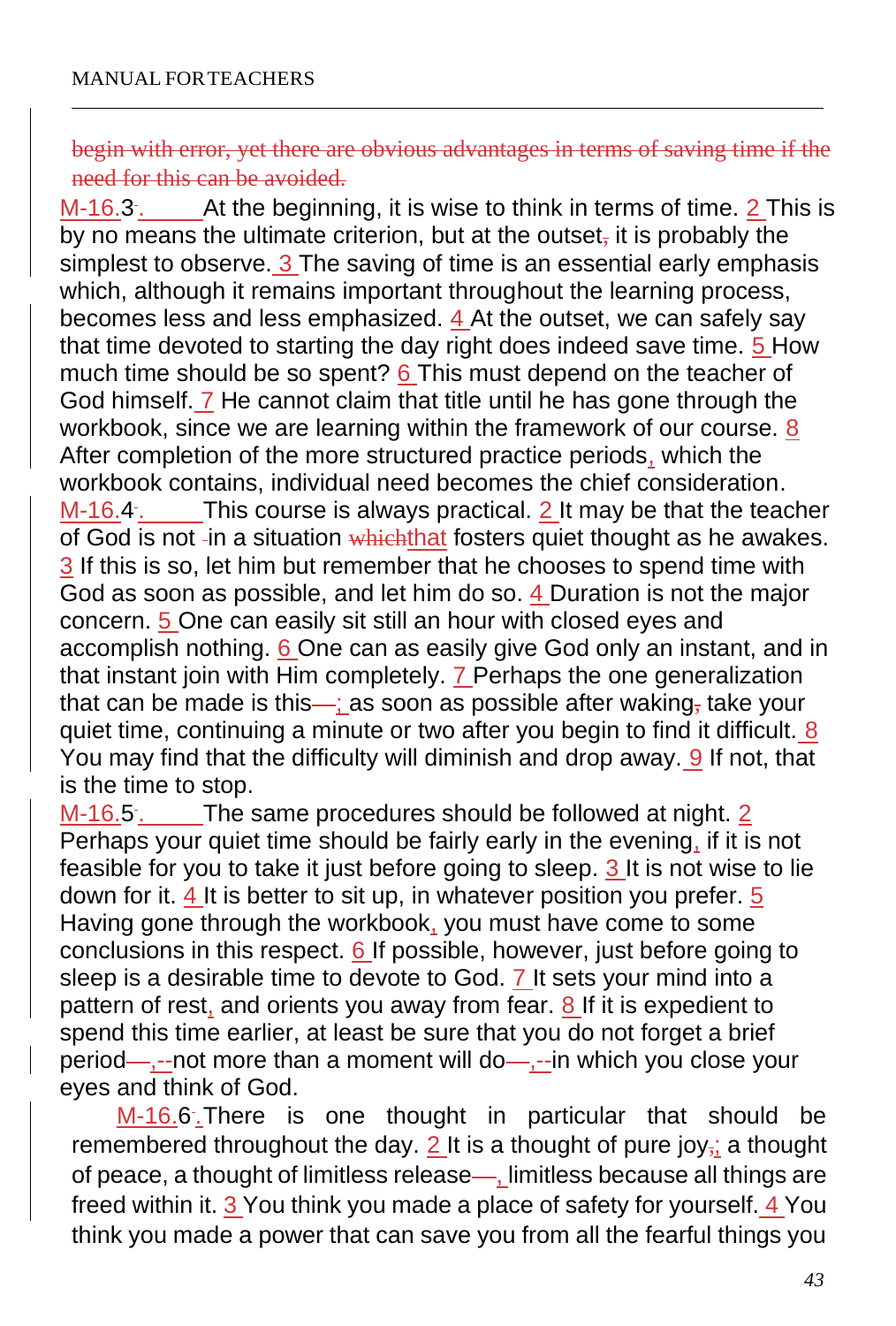see in dreams. It is not so.  $6$  Your safety lies not there.  $7$  What you give up is merely the illusion of protecting illusions. And it is this you fear, and only this. How foolish to be so afraid of nothing!  $10$  Nothing at all! 11 Your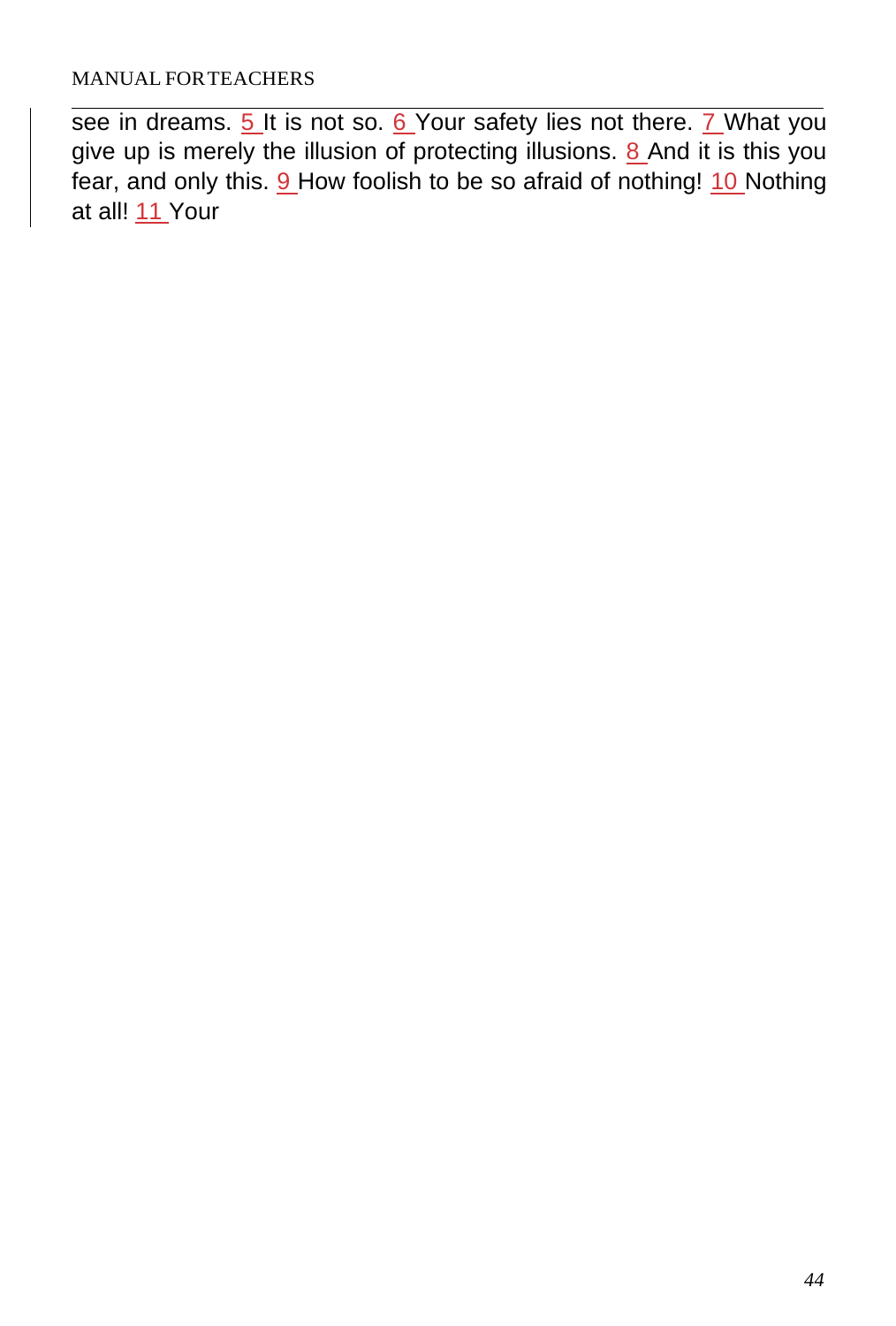defenses will not work, but you are not in danger. 12 You have no need of them. 13 Recognize this, and they will disappear. 14 And only then will you accept your real protection.

 $M-16.7$  . How simply and how easily does the daytime slip by for the teacher of God who has accepted His protection! 2 All that he did before in the name of safety no longer interests him.  $3$  For he is safe, and knows it to be so. 4 He has a Guide Who will not fail.  $5$  He need make no distinctions among the problems he perceives, for He to Whom he turns with all of them recognizes no order of difficulty  $\frac{1}{2}$  in resolving them. 6 He is as safe in the present as he was before illusions were accepted into his  $mind_1$  and as he will be when he has let them go.  $\overline{7}$  There is no difference in his state at different times and different places, because they are all one to God. 8 This is his safety. 9 And he has no need for more than this. M-16.8 . Yet there will be temptations along the way the teacher of God has yet to travel, and he has need of reminding himself throughout the day of his protection.  $2$  How can he do this, particularly during the time when his mind is occupied with external things?  $3$  He can but try, and his success depends on his conviction that he will succeed. 4 He must be sure success is not of him, but will be given him at any time, in any place and circumstance he calls for it.  $\frac{5}{5}$  There are times his certainty will waver, and the instant this occurs he will return to earlier attempts to place reliance on himself alone.  $6$  Forget not this is magic, and that magic is a sorry substitute for true assistance. 7 It is not good enough for God'sGod's teacher, because it is not enough for God'sGod's Son. M-16.9. The avoidance of magic is the avoidance of temptation. 2 For all temptation is nothing more than the attempt to substitute another will for God's.God's. 3 These attempts may indeed seem frightening,  $y$ etbut they -are -merely -pathetic.  $4$  They can have no effects<sub>il</sub> neither good nor bad, neither rewarding nor demanding sacrifice, healing nor destructive, quieting nor fearful. 5 When all magic is recognized as merely nothing, the teacher of God has reached the most advanced state. 6 All intermediate lessons will but lead to this, and bring this goal nearer to recognition. 7 For magic of any kind, in all its forms, simply does nothing. 8 Its powerlessness is the reason it can be so easily escaped. 9 What has no effects can hardly terrify.

M-16.10. There is no substitute for the Will of God. 2 In simple statement, it is to this fact that the teacher of God devotes his day.  $3$ Each substitute he may accept as real can but deceive him.  $4$  But he is safe from all deception if he so decides. **5** Perhaps he needs to remember  $\frac{a}{b}$  "God is with me. 6 I cannot be deceived.". 7 Perhaps he prefers other words, or only one, or none at all. 8 Yet each temptation to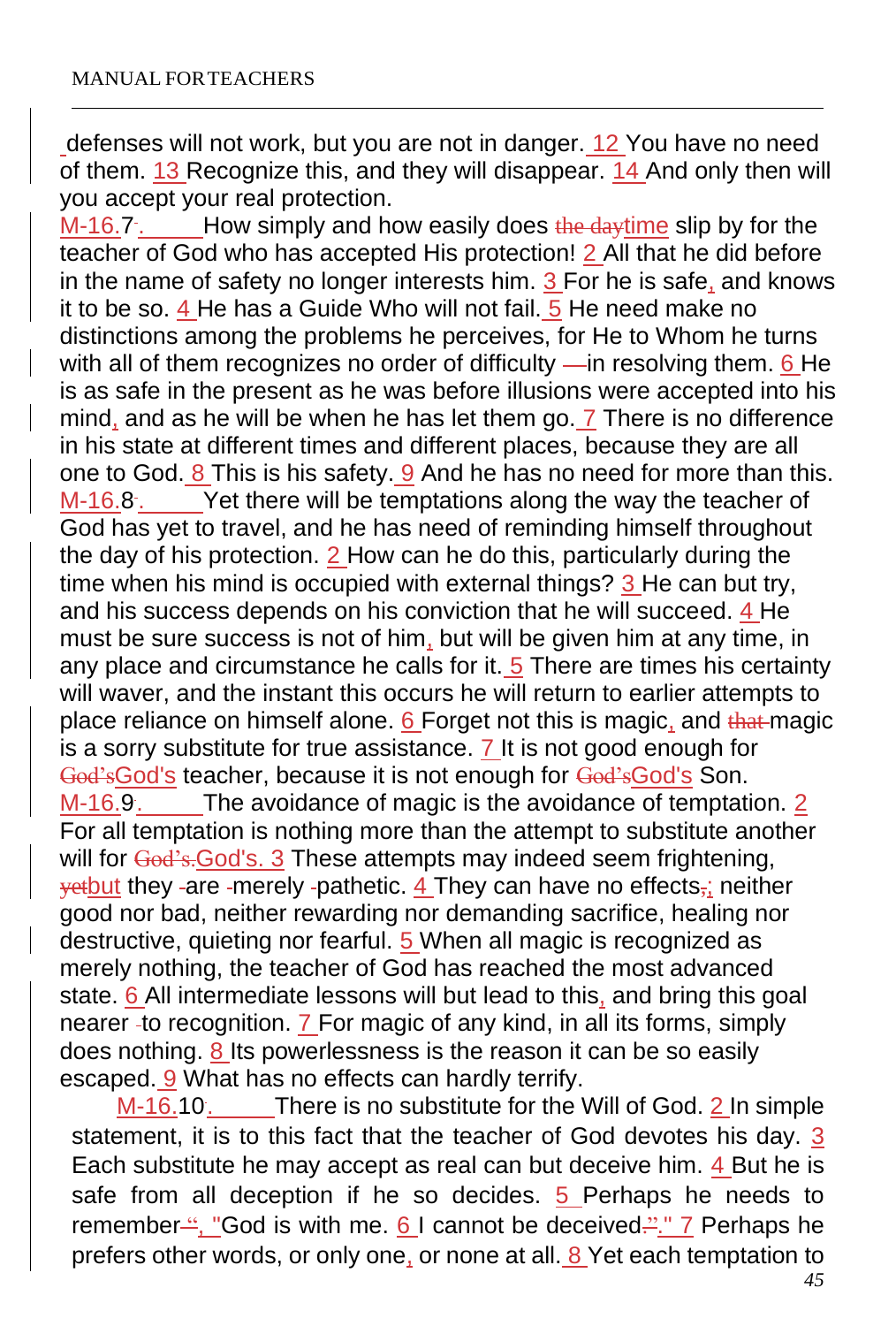accept magic -as

 $\overline{\phantom{a}}$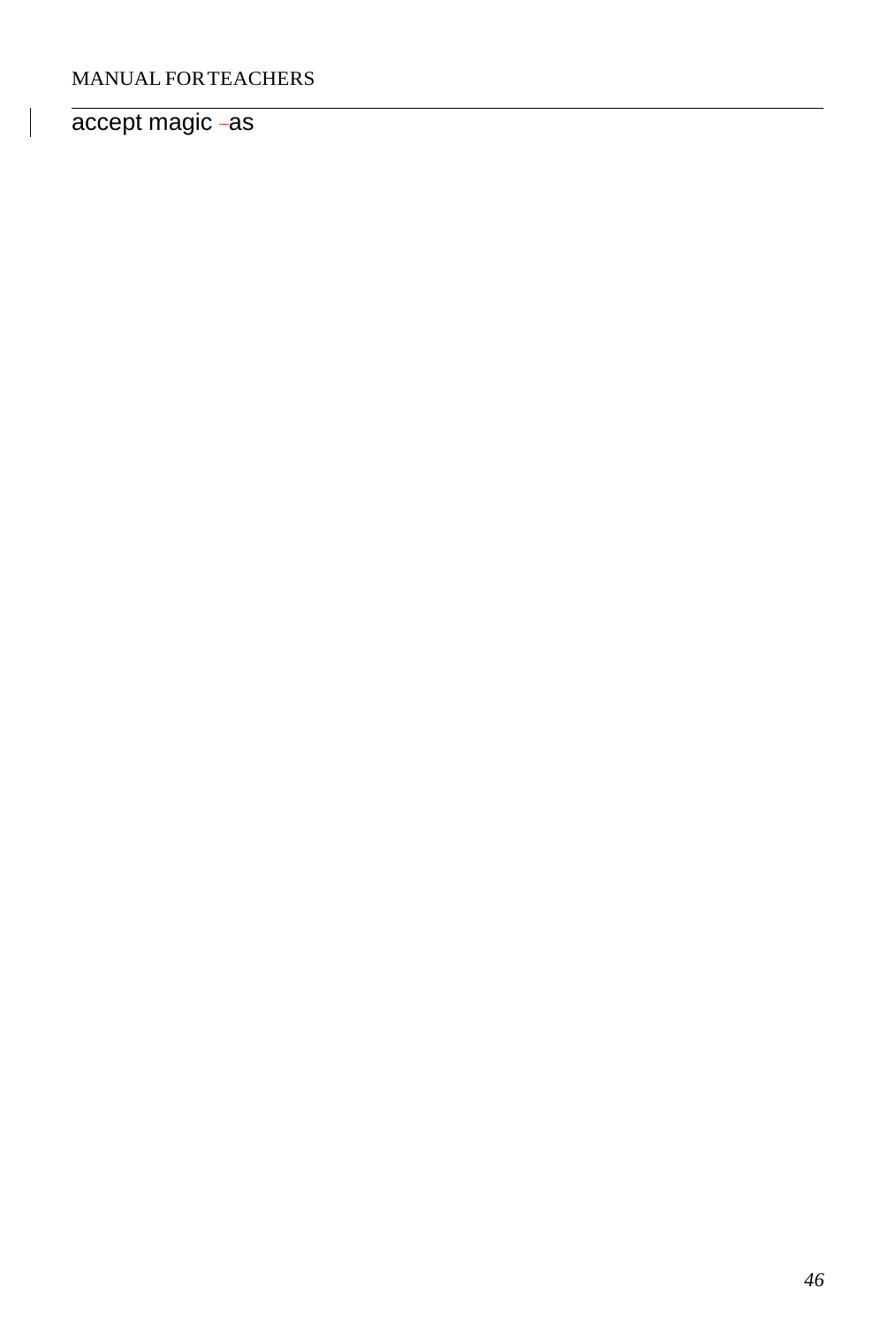true must be abandoned through his recognition, not that it is fearful, not that  $-it$  is sinful, not that it is dangerous, but merely that it is meaningless. 9 Rooted in sacrifice and separation, two aspects of one error and no more, he merely chooses to give up all that he never had. 10 And for this "sacrifice" is Heaven restored to his awareness. M-16.11. Is not this an exchange that you would want? 2 The world would gladly make it, if it knew it could be made.  $3$  It is  $6d^2s\frac{1}{3}$ teachers who must teach it that it can. 4 And so it is their function to make sure that they have learned it.  $5$  No-risk is possible throughout the day except to put your trust in magic, for it is only this that leads to pain. "6 "There is no will but God's."God's." 7 His teachers know that this is so, and have learned that everything but this is magic.  $8$  All belief in magic is maintained by just one simple-minded illusion—;--that it works. 9 All through histheir training, every day and every hour, and even every minute and second, must God'sGod's teachers learn to recognize the forms of magic and perceive their meaninglessness. 10 Fear is withdrawn from them, and so they go. 11 And thus the Gategate of Heaven is reopened, and its light can shine again on an untroubled mind.

# **17. hoW do God' <sup>s</sup>Teachers dealWiThTheir PuPils' ThouGhTs of MaGic?**

#### **OW** his 17. HOW DO GOD'S TEACHERS DEAL WITH MAGIC THOUGHTS?

M-17.1. This is a crucial question both for teacher and pupil. 2 If this issue is mishandled, the teacher of God has hurt himself and has also attacked his pupil.

3 This strengthens fear, and makes the magic seem quite real to both of them. 4 How to deal with magic thus becomes a major lesson for the teacher of God to master. 5 His first responsibility in this is not to attack it. 6 If a magic thought arouses anger in any form, God's God's teacher can be sure that he is strengthening his own belief in sin and has condemned himself. 7 He can be sure as well that he has asked for depression, pain, fear, and disaster to come to him.  $8$  Let him remember, then, it is not this that he would teach, because it is not this that he would learn.

M-17.2.There is, however, a temptation to respond to magic in a way that reinforces it. 2 Nor is this always obvious. 3 It can, in fact, be easily concealed beneath a wish to help. 4 It is this double wish that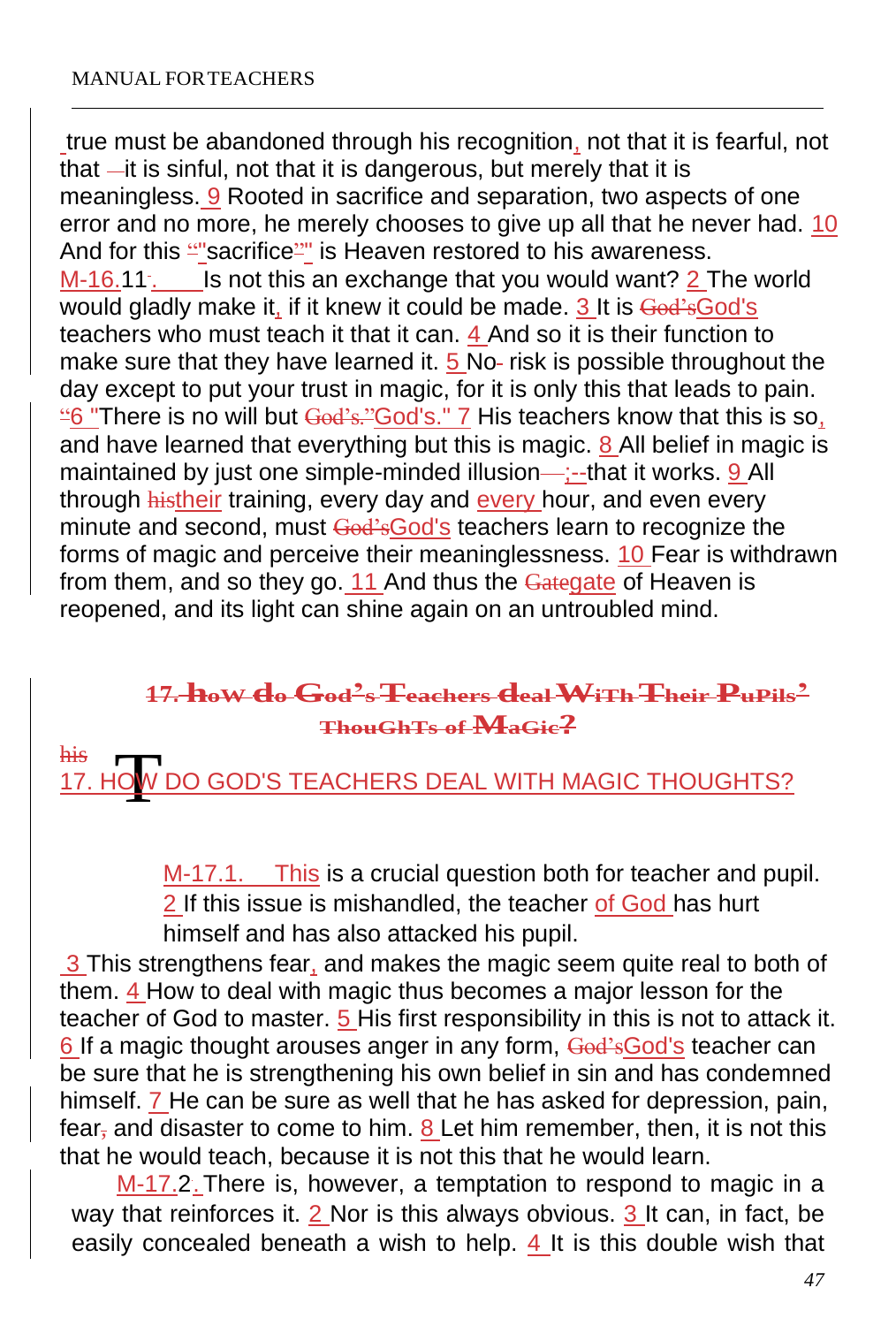MANUAL FORTEACHERS

makes the help of little value, and must lead to undesired outcomes. 5 Nor should it be forgotten that the outcome that results will always come to teacher and to pupil-alike. 6 How many times has it been emphasized that you give but to yourself? 7 And where could this be better shown than in the kinds of help the teacher of God gives to those who need his aid? 8 Here is his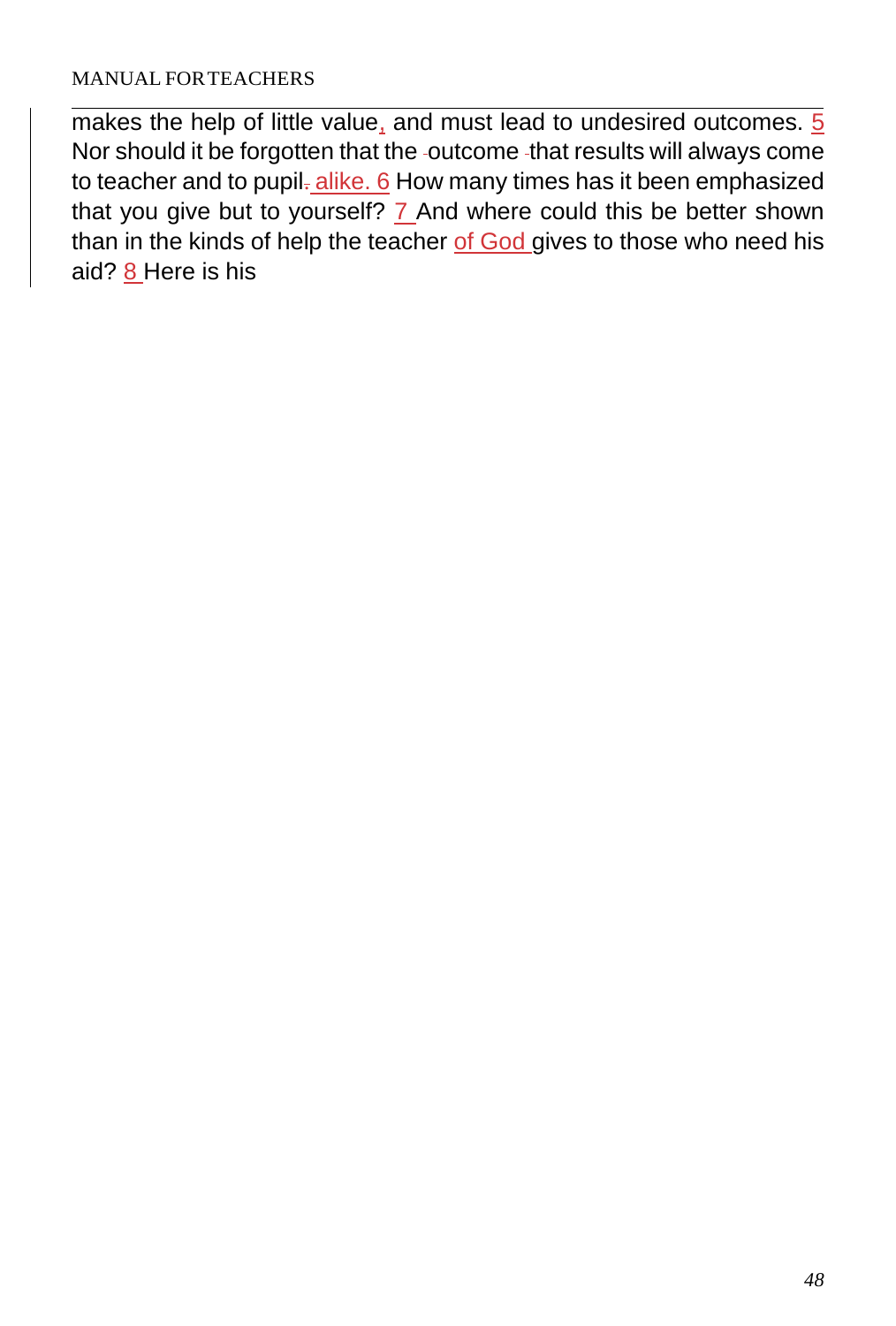gift most clearly given him. **9** For he will give only what he has chosen for himself. 10 And in this gift is his judgment upon the holy Son of God. M-17.3. It is easiest to let error be corrected where it is most apparent, and errors can be recognized by their results. 2 A lesson truly taught can lead to nothing but release for teacher and pupil, who have shared in one intent. 3 Attack can enter only if perception of separate goals has entered. 4 And this must indeed have been the case if the result is anything but joy. 5 The single aim of the teacher turns the divided goal of the pupil into one direction, with the call for help becoming his one appeal. 6 This then is easily responded to with just one answer, and this answer will enter the teacher'steacher's mind unfailingly. 7 From there it shines into his **pupil'spupil's mind, making it one with his.** M-17.4. Perhaps it will be helpful to remember that no one can be angry at a fact. 2 It is always an interpretation that gives rise to negative emotions, regardless of their seeming justification by what  $\leq$ appears as facts.  $3$  Regardless, too, of the intensity of the anger that is aroused.  $4$  It may be merely slight irritation, perhaps too mild to be even clearly recognized. 5 Or it may also take the form of intense rage, accompanied by thoughts of violence, fantasized fantasied or apparently acted out. 6 It does not matter. 7 All of these reactions are the same. 8 They obscure the truth, and this can never be a matter of degree.  $9$  Either truth is apparent, or it is not. 10 It cannot be partially recognized. 11 Who is unaware of truth must look upon illusions.

 $M-17.5$ . Anger in response to perceived magic thoughts is the abasic cause of fear. 2 Consider what this reaction means, and its centrality in the world'sworld's thought system becomes apparent. 3 A magic thought, by its mere presence, acknowledges a separation from God. 4 It states, in the clearest form possible, that the mind which thinks it believes it has a separate will that can oppose the Will of God-and, also believes it can succeed. 5 That this can hardly be a fact is obvious. 6 Yet that it can be believed as fact is surely so.equally obvious. 7 And herein lies the birthplace of guilt. 8 Who usurps the place of God and takes it for himself now has a deadly  $\frac{40}{2}$  enemy.". " 9 And he must stand alone in his protection, and make himself a shield to keep him safe from fury that can never be abated, and vengeance that can never be satisfied.

*49* M-17.6 . How can this unfair battle be resolved? 2 Its ending is inevitable, for its outcome must be death.  $3$  How, then, can one believe in one'sone's defenses? 4 Magic again must help. 5 Forget the battle. 6 Accept it as a fact, and then forget it. 7 Do not remember the impossible odds against you. 8 Do not remember the immensity of the ""enemy"," and do not think about your frailty in comparison. 9 Accept your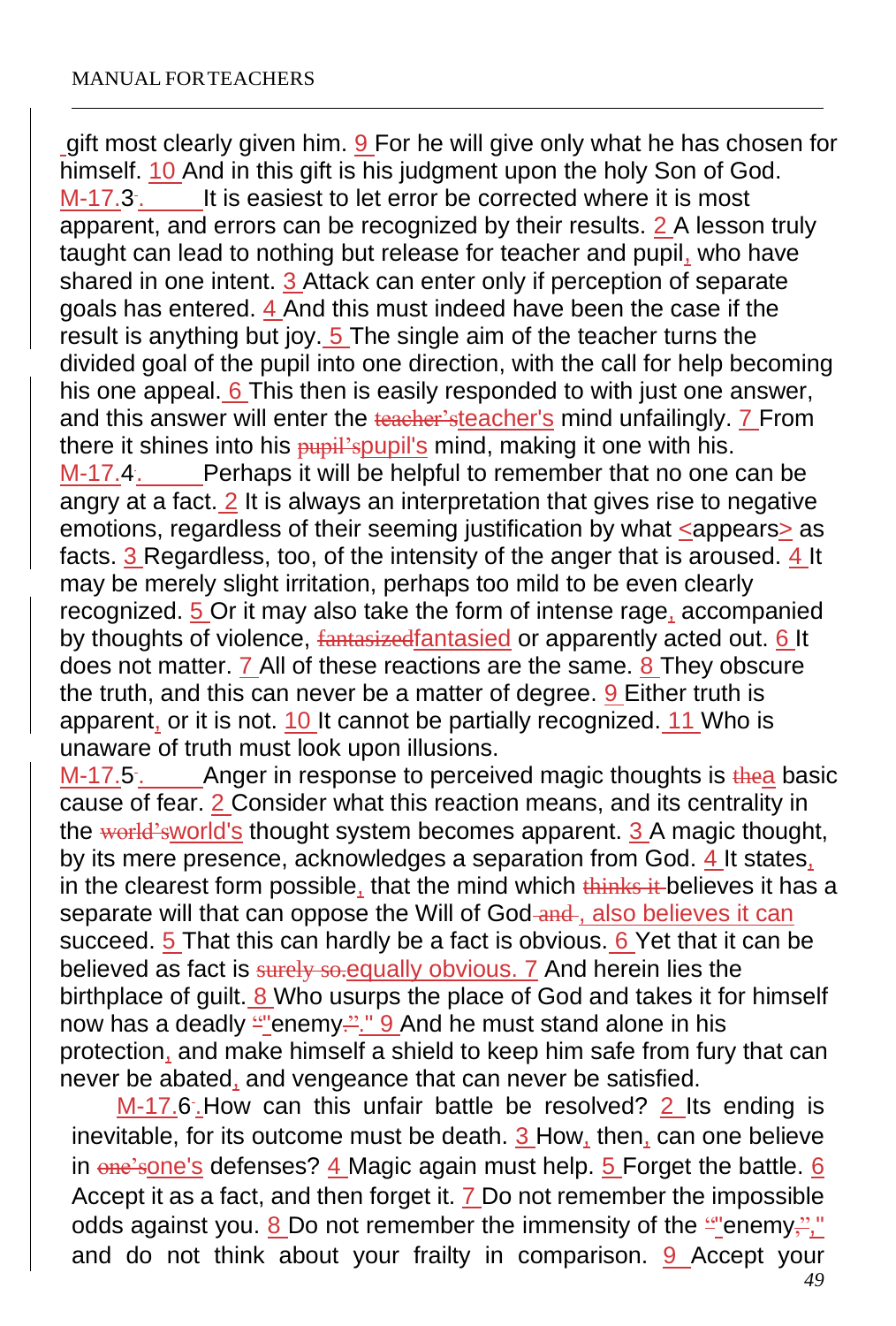MANUAL FORTEACHERS

separation, but do not remember how it came about. 10 Believe that you have won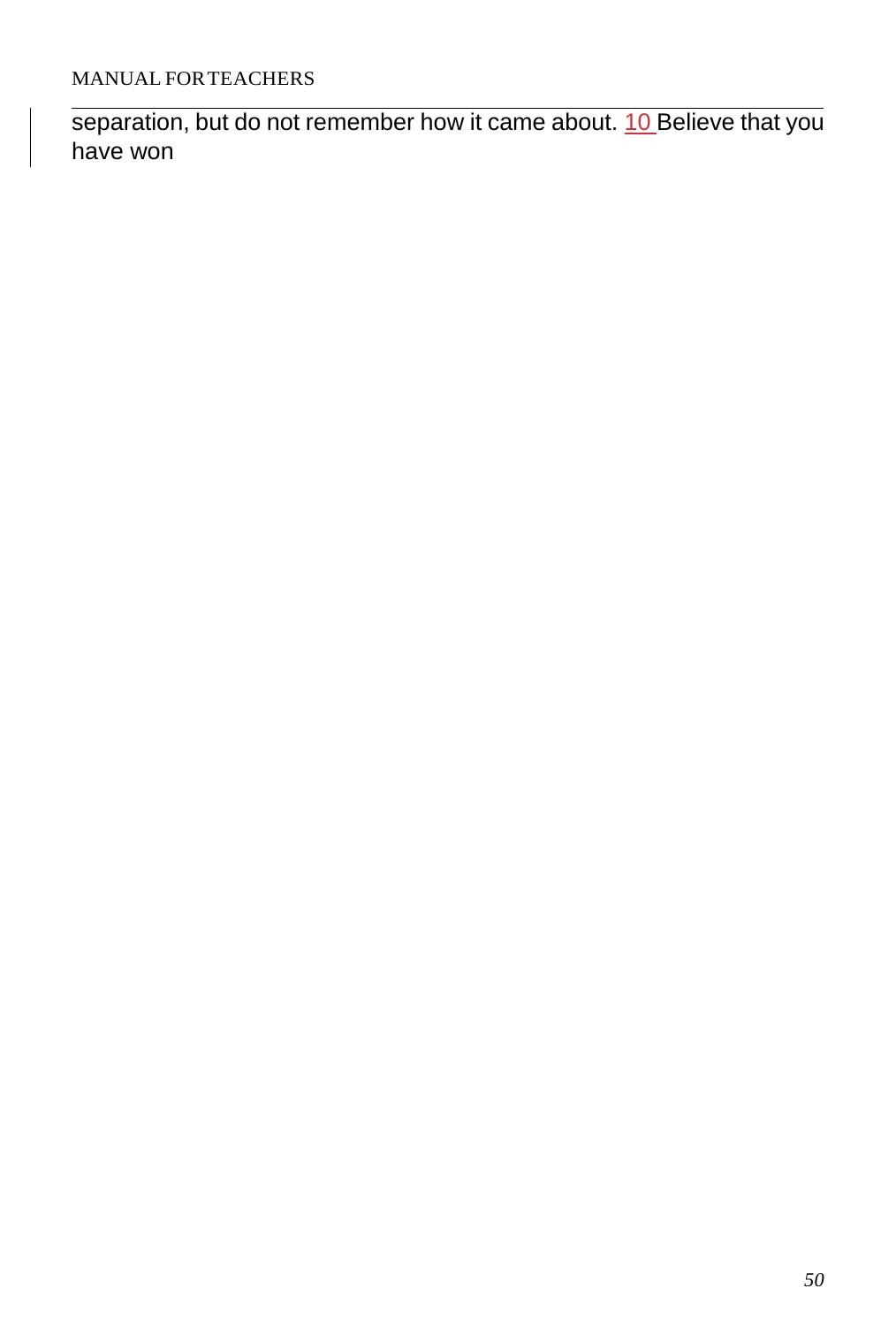it, but do not retain the slightest memory of Who your great  $\leq$ "opponent $\geq$ " really is. 11 Projecting your "reforgetting" onto Him, it seems to you He has forgotten, too.

M-17.7. But what will now be your reaction to all magic thoughts? 2 They can but reawaken sleeping guilt, which you have hidden but have not let go. 3 Each one says clearly to your frightened mind $\frac{a}{r}$  You have usurped the place of God.  $4$  Think not He has forgotten.<sup>22</sup>." 5 Here we have the fear of God most starkly represented. 6 For in that thought has guilt already raised madness to the throne of God Himself. 7 And now there is no hope. 8 Except to kill. 9 Here is salvation now. 10 An angry Fatherfather pursues Hishis guilty Son.son. 11 Kill or be killed, for here alone is choice. 12 Beyond this there is none, for what was done cannot be done without. 13 The stain of blood can never be removed, and anyone who bears this stain on him must

#### meet with death.

M-17.8. Into this hopeless situation God sends His teachers. 2 They bring the light of hope from God Himself. 3 There is a way in which escape is possible. 4 It can be learned and taught, but it requires patience and abundant willingness. 5 Given that, the lesson'slesson's manifest simplicity stands out like an intense white light against a black horizon, for such it is.  $6$  If anger comes from an interpretation and not a fact, it is never justified.  $7$  Once this is even dimly grasped, the way is open. 8 Now it is possible to take the next step. 9 The interpretation can be changed at last. 10 Magic thoughts need not lead to condemnation, for they do not really have the power to give rise to guilt. 11 And so they can be overlooked, and thus forgotten in the truest sense. M-17.9. Madness but seems terrible. 2 In truth it has no power to make anything. 3 Like the magic which becomes its servant, it neither attacks nor protects.  $4$  To see it and to recognize its thought system is to look on nothing. 5 Can nothing give rise to anger? 6 Hardly so. 7 Remember, then, teacher of God, that anger recognizes a reality that is not there,; yet is the anger certain witness that you do believe in it as fact. 8 Now is escape impossible, until you see you have responded to your own interpretation, which you have projected on an outside world. 9 Let this grim sword be taken from you now. 10 There is no death. 11 This sword does not exist. 12 The fear of God is causeless. 13 But His loveLove is Cause of everything beyond all fear, and thus forever real and always true.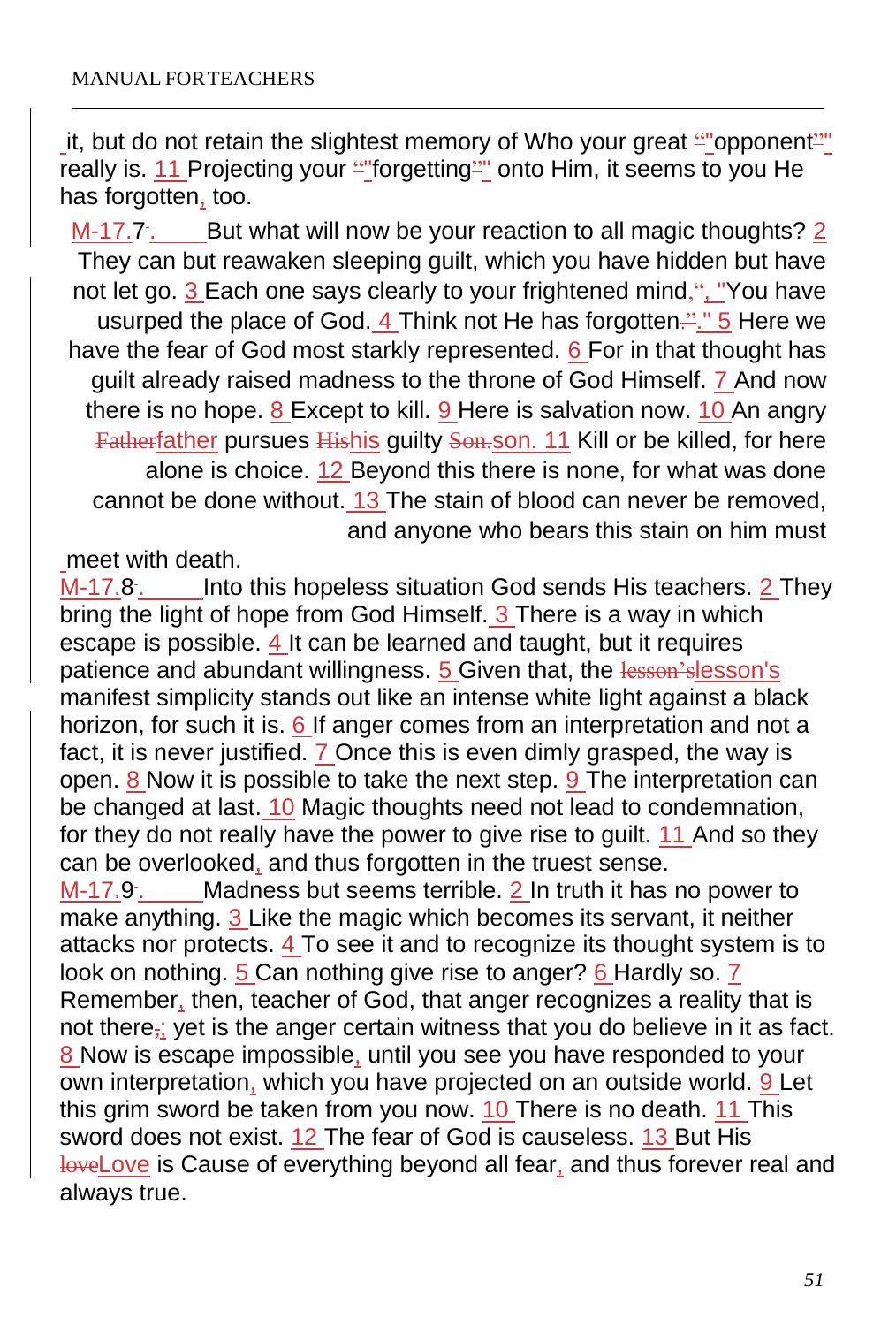**Commund** 

orrecti

# **18. hoW is correcTionMade?**

# 18. HOW IS CORRECTION MADE?

M-18.1. Correction of a lasting nature—,--and only this is true correction—,--cannot be made until the teacher of God has ceased to confuse interpretation

with fact, or illusion with truth. 2 If he argues with his pupil about a magic thought, attacks it, tries to establish its error or demonstrate its falsity, he is but witnessing to its reality. 3 Depression is then inevitable, for he has " proved,"," both to his pupil and himself, that it is their task to escape from what is real. 4 And this can only be impossible. 5 Reality is changeless. 6 Magic thoughts are but illusions. 7 Otherwise salvation would be only the same age-old impossible dream in but another form. 8 Yet the dream of salvation has new content. 9 It is not the form alone in which the difference lies.

M-18.2 God's teachers'. God's teachers' major lesson is to learn how to react to magic thoughts wholly without anger. 2 Only in this way can they proclaim the truth about themselves.  $3$  Through them, the Holy Spirit can now speak of the reality of the Son of God. 4 Now He can remind the world of sinlessness, the one unchanged, unchangeable condition of all that God created.  $5$  Now He can speak the wordWord of God to listening ears, and bring Christ's Christ's vision to the eyes that see. 6 Now is He free to teach all minds the truth of what they are, so they will gladly be returned to Him. 7 And now is guilt forgiven, overlooked completely in His sight and in God's wordGod's Word.

M-18.3. Anger but screeches, ""Guilt is real."!" 2 Reality is blotted out as this insane belief is taken as replacement for God's word.God's Word. 3 The body's body's eyes now "see";" its ears alone are thought to can "hear.." 4 Its little space and tiny breath become the measure -of reality. 5 And truth becomes diminutive and meaningless. 6 Correction has one answer to all this, and to the world that rests on this: 4

7 You but mistake interpretation for the truth. 8 And you are wrong. 9 But a mistake is not a sin, nor has reality been taken from its throne by your mistakes. 10 God reigns forever, and His laws alone prevail upon you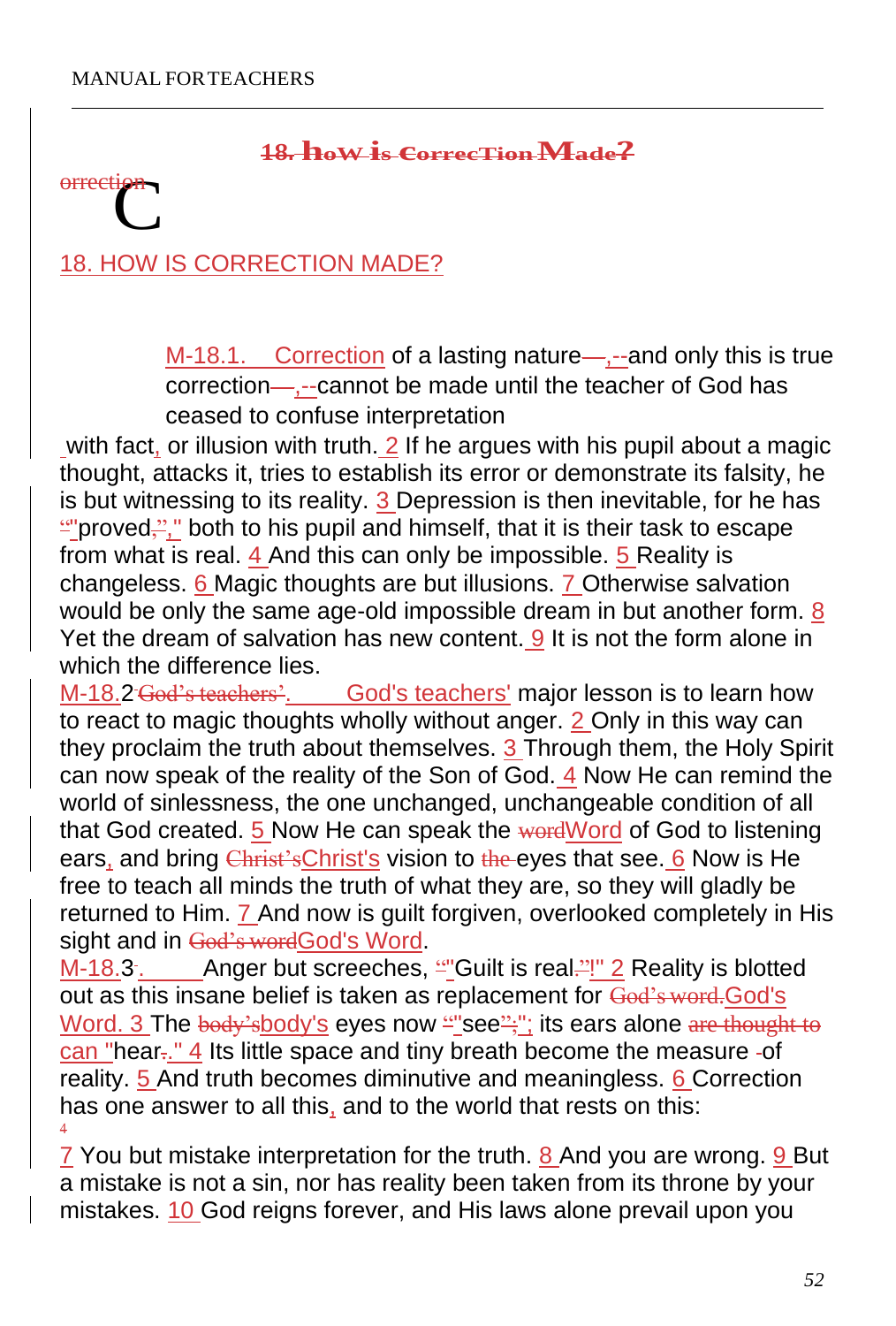and upon the world. 11 His *love*Love remains the only thing there is. 12 Fear is illusion, for you are like Him*.*.> 5

M-18.4. In order to heal, it thus becomes essential for the teacher of God to let all his own mistakes be corrected. 2 If he senses even the faintest hint of irritation in himself as he responds to anyone, let him instantly realize that he has made an interpretation that is not true. 3 Then let him turn within to his **Eternaleternal Guide**, and let Him judge what the response should be. 4 So is he healed, and in his healing is his pupil healed with him. 5 The sole responsibility of God'sGod's teacher is to accept the Atonement for himself. 6 Atonement means correction, or the undoing of errors. 7 When this has been accomplished, the teacher of God becomes a miracle worker by definition. 8 His sins have been forgiven him, and he no longer condemns himself. 9 How can he then condemn anyone? 10 And who is there whom his forgiveness can fail to heal?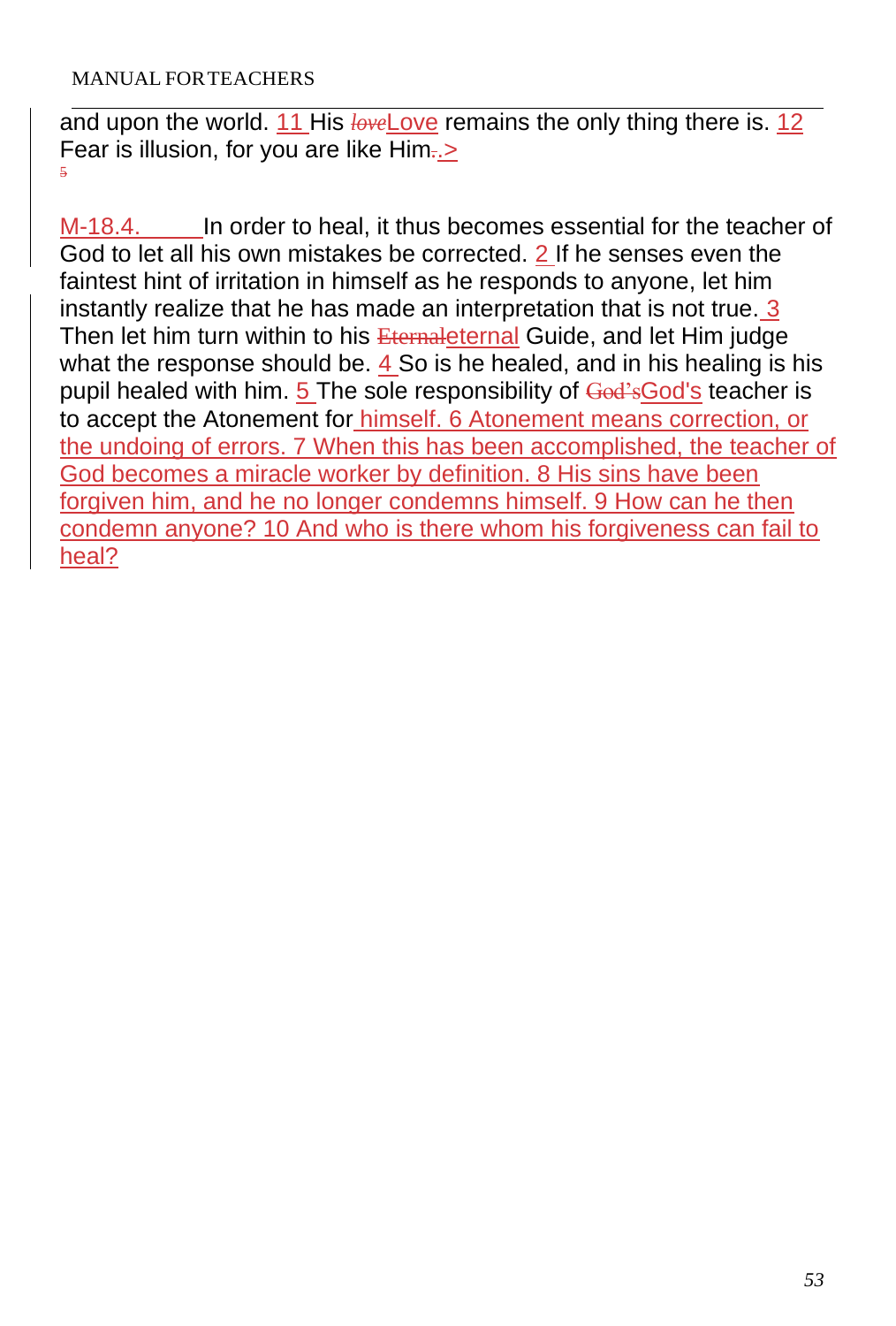himself. Atonement means correction, or the undoing of errors. When this has been accomplished, the teacher of God becomes a miracle worker by definition. His sins have been forgiven him,and he no longer condemns himself.How can he then condemn anyone? And who is there whom his forgiveness can fail to heal?

## **19. WhaT is <sup>J</sup>usTice?**

# $\int$ ustice

# 19. WHAT IS JUSTICE?

M-19.1. Justice is the divine correction for injustice. 2 Injustice is the basis for all the judgments of the world. 3 Justice corrects the interpretations to which injustice gives rise, and cancels them out. 4 Neither justice nor injustice exists in Heaven, for error is impossible and correction meaningless. 5 In this world, however, forgiveness depends on justice, since all attack can only be unjust.  $6$  Justice is the Holy Spirit'sSpirit's verdict upon the world. 7 Except in His judgment, justice is impossible, for no one in the world is capable of making only just interpretations and laying all injustices aside. 8 If God's God's Son were fairly judged, there would be no need for salvation. 9 The thought of separation would have been forever inconceivable.

#### been forever inconceivable.

 $M-19.2$ . Justice, like its opposite, is an interpretation. 2 It is, however, the one interpretation that leads to truth. 3 This becomes possible because, while it is not true in itself, justice includes nothing that opposes truth. 4 There is no inherent conflict between justice and truth; one is but the first small step in the direction of the other. 5 The path becomes quite different as one goes along. 6 Nor could all the magnificence, the grandeur of the scene and the enormous opening vistas that rise to meet one as he travels onthe journey continues, be foretold from the outset. 7 Yet even these, whose splendor reaches indescribable heights as one proceeds,  $falls$ fall short indeed of all that awaits onewait when the pathway ceases and time ends with it. 8 But somewhere one must start. 9 Justice is the beginning.

 $M-19.3$ . All concepts of your brothers and yourself<sub>5</sub>; all fears of future states, and all concernconcerns about the past, stem from injustice. 2 Here is the lens which, held before the body'sbody's eyes, distorts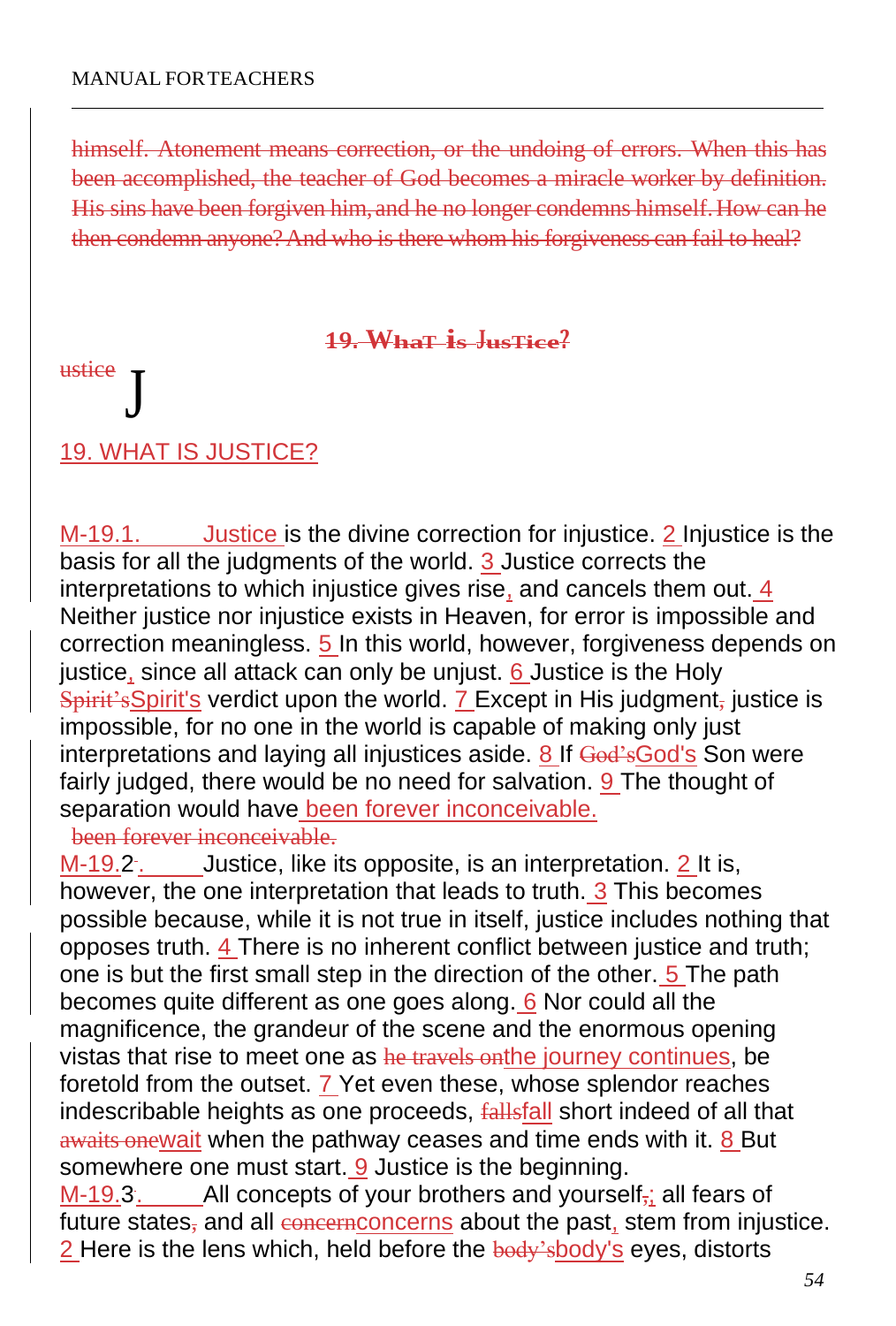MANUAL FORTEACHERS

perception and brings witness of the distorted world back to the mind that made the lens and holds it very dear. 3 Selectively and arbitrarily is every concept of the world built up in just this way.  $44$  "Sins<sup>2"</sup> are perceived and justified by this careful selectivity in which all thought of wholeness must be lost. 5 Forgiveness has no place in such a scheme, for not one  $\frac{d}{dx}$  sin<sup>2"</sup> but seems forever true.

M-19.4. Salvation is God'sGod's justice. 2 It restores to your awareness the wholeness of the fragments you perceive as broken off and separate. And it is this that overcomes 3 And it is this that overcomes the fear of death. 4 For separate fragments must decay and die, but wholeness is immortal. 5 It remains forever and forever like its Creator, being one with Him. 6 God's Judgment is His justice. 7 Onto this,--a Judgment wholly lacking in condemnation; an evaluation based entirely on love,--you have projected your injustice, giving God the lens of warped perception through which you look. 8 Now it belongs to Him and not to you. 9 You are afraid of Him, and do not see you hate and fear your Self as enemy.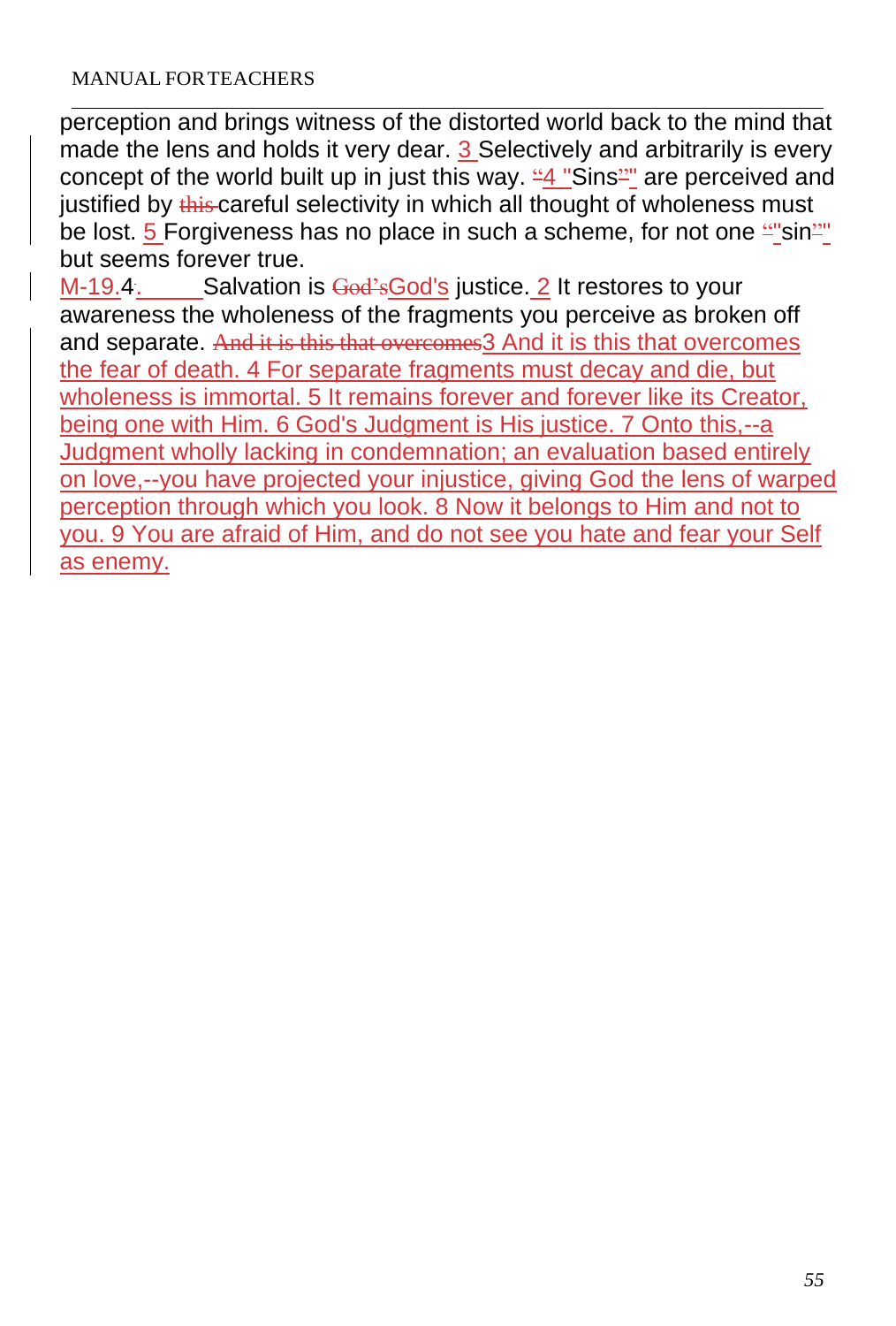the fear of death. For separate fragments must decay and die, but wholeness is immortal. It remains forever and forever like its Creator, being one with Him. God's Judgment is His justice. Onto this—a judgment wholly lacking in condemnation, an evaluation based entirely on love—you have projected your injustice, attributing to God the lens of warped perception through which you look. Now it belongs to Him and not to you.You are afraid of Him and do not see you hate and fear your Self as enemy.

M-19.5. Pray for God'sGod's justice, and do not confuse His mercy with your own insanity. 2 Perception can make whatever picture the mind desires to see. 3 Remember this. 4 In this lies either Heaven or hell, as you elect. God's5 God's justice points to Heaven just because it is entirely impartial. 6 It accepts all evidence that is brought before it, omitting nothing and assessing nothing as separate and apart from all the rest. 7 From this one standpoint does it judge, and this alone.  $8$  Here- all attack and condemnation becomes meaningless and indefensible. 9 Perception rests, the mind is still, and light returns again. 10 Vision is now restored. 11 What had been lost has now been found. 12 The peace of God descends on all the world, and we can see. 13 And we can see!

### **20. WhaT is The Peace of God?**

# <sub>t</sub><br>20. W<u>H</u> 20. WHAT IS THE PEACE OF GOD?

M-20.1. It has been said that there is a kind of peace that is not of this world. 2 How is it recognized? 3 How is it found? 4 And being found, how can it be retained? 5 Let us consider each of these questions separately, for each reflects a

different step along the way.

M-20.2. First, how can the peace of God be recognized? God's2 God's peace is recognized at first by just one thing—; in every way it is totally unlike all previous experiences. 3 It calls to mind nothing that went before. 4 It brings with it no past associations. 5 It is a new thing entirely. 6 There is a contrast, yes, between this thing and all the past. 7 But strangely, it is not a contrast of true differences.  $8$  The past just slips away, and in its place is everlasting quiet. 9 Only that. 10 The contrast first perceived has merely gone. 11 Quiet has reached to cover everything.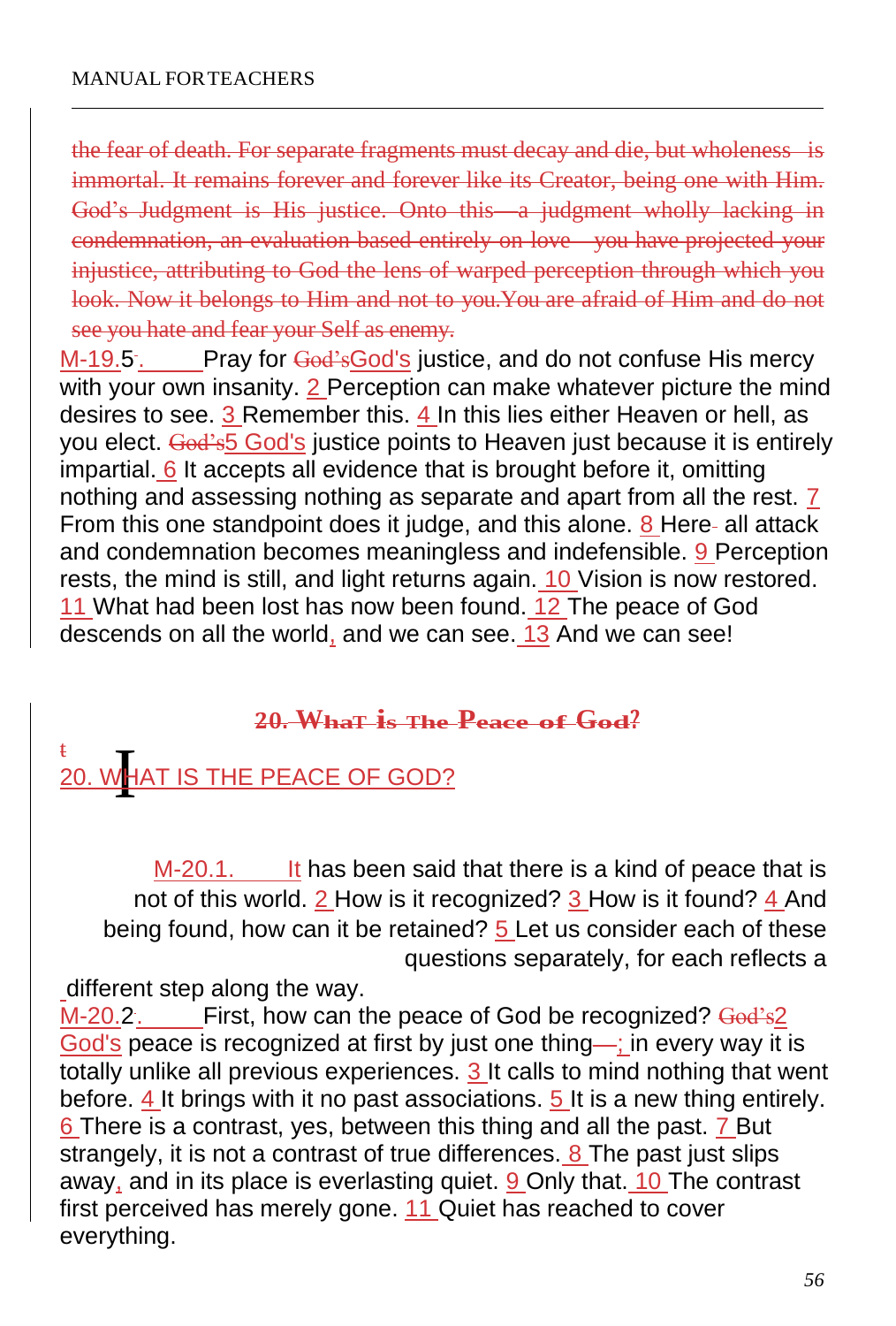M-20.3. How is this quiet found? 2 No one can fail to find it who but seeks out its conditions. God's3 God's peace can never come where anger is, for anger must deny that peace exists. 4 Who sees anger as justified in any way or any circumstance proclaims that peace is meaningless, and must believe that it cannot exist. 5 In this condition, peace cannot be found. 6 Therefore, forgiveness is the necessary condition for finding the peace of God. 7 More than this, given forgiveness there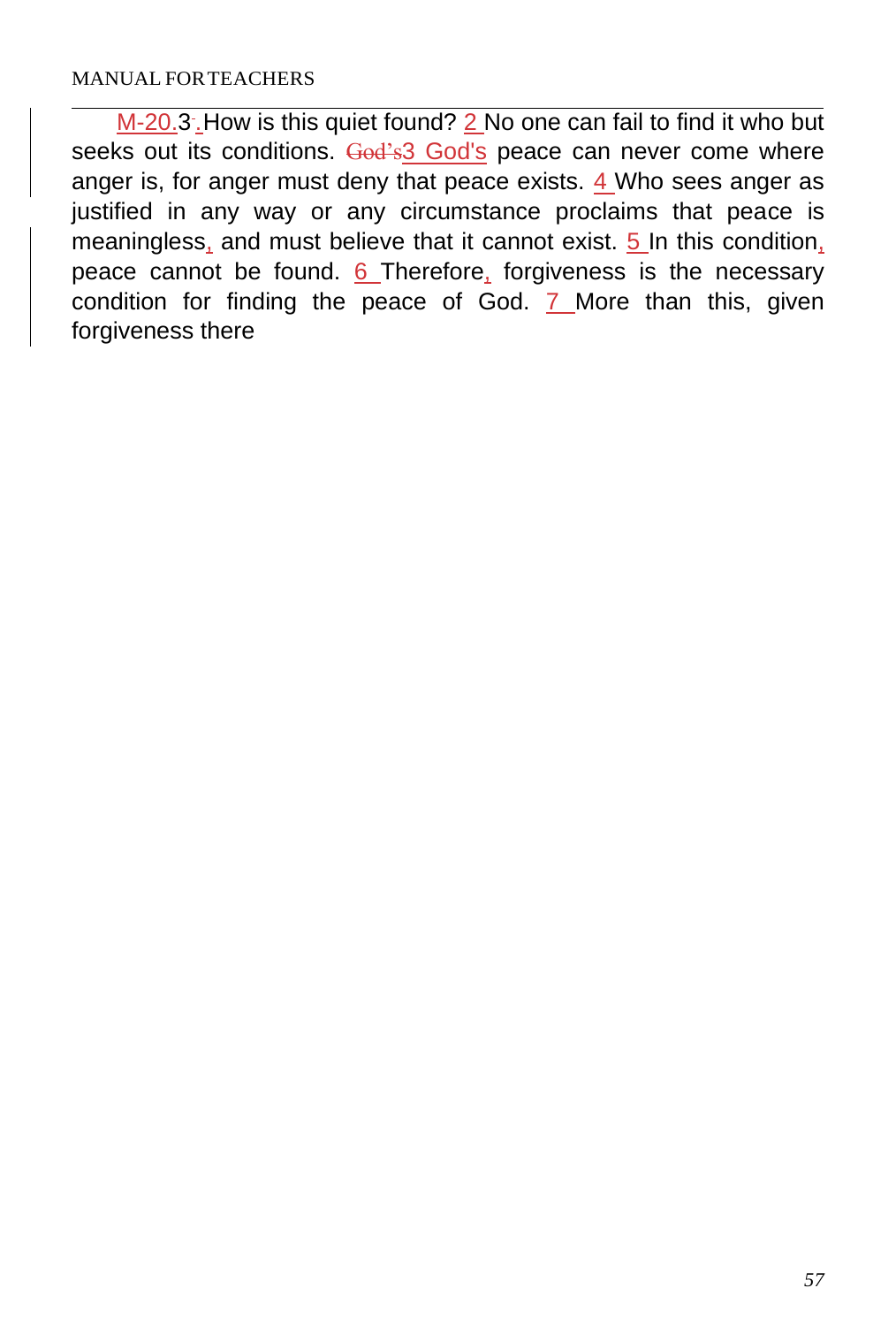$\le$ must be peace. 8 For what except attack will lead to war? 9 And what but peace is opposite to war? 10 Here the initial contrast stands out clear and apparent. 11 Yet when peace is found, the war is meaningless. 12 And it is conflict now that is perceived as non-existentnonexistent and unreal.

M-20.4. How is the peace of God retained, once it is found? 2 Returning anger, in whatever form, will drop the heavy curtain once again, and the belief that peace cannot exist will certainly return. 3 War is again accepted as the one reality.  $4$  Now must you once again lay down your sword, although you maydo not recognize that you have picked it up again. 5 But you will learn, as you remember even faintly now what happiness was yours without it, that you must have taken it again as your defense. 6 Stop for a moment now and think of this: is conflict what you want, or is God'sGod's peace the better choice? 7 Which gives you more? 8 A tranquil mind is not a little gift. 9 Would you not rather live than choose to die?

M-20.5. Living is joy, but death can only weep. 2 You see in death escape from what you made.  $3$  But this you do not see—; that you made death, and it is but illusion of an end. 4 Death cannot be escape, because it is not life in which the problem lies. 5 Life has no opposite, for it is God. 6 Life and death seem to be opposites, because you have decided that death ends life. 7 Forgive the world, and you will understand that everything whichthat God created cannot have an end, and nothing He did not create is real.  $8 \ln$  this one sentence is our course explained.  $9 \ln$ this one sentence is our practicing given its one direction. 10 And in this one sentence is the Holy Spirit's Spirit's whole curriculum is specified exactly as it is.

M-20.6. What is the peace of God? 2 No more than this—; the simple understanding that His Will is wholly without opposite. 3 There is no thought that contradicts His Will, yet can be true.  $4$  The contrast between His Will and yours but seemed to be reality. 5 In truth there iswas no conflict, becausefor His Will is yours. 6 Now is the mighty Will of God Himself His gift to you. 7 He does not seek to keep it for Himself. 8 Why would you seek to keep your tiny, frail imaginings apart from Him?  $9$ The Will of God is  $\theta$ <sub>ne</sub>One and all there is. 10 This is your heritage. 11 The universe beyond the sun and stars, and all the thoughts of which you can conceive, belong to you. God's12 God's peace is the condition for His Will. 13 Attain His peace, and you remember Him.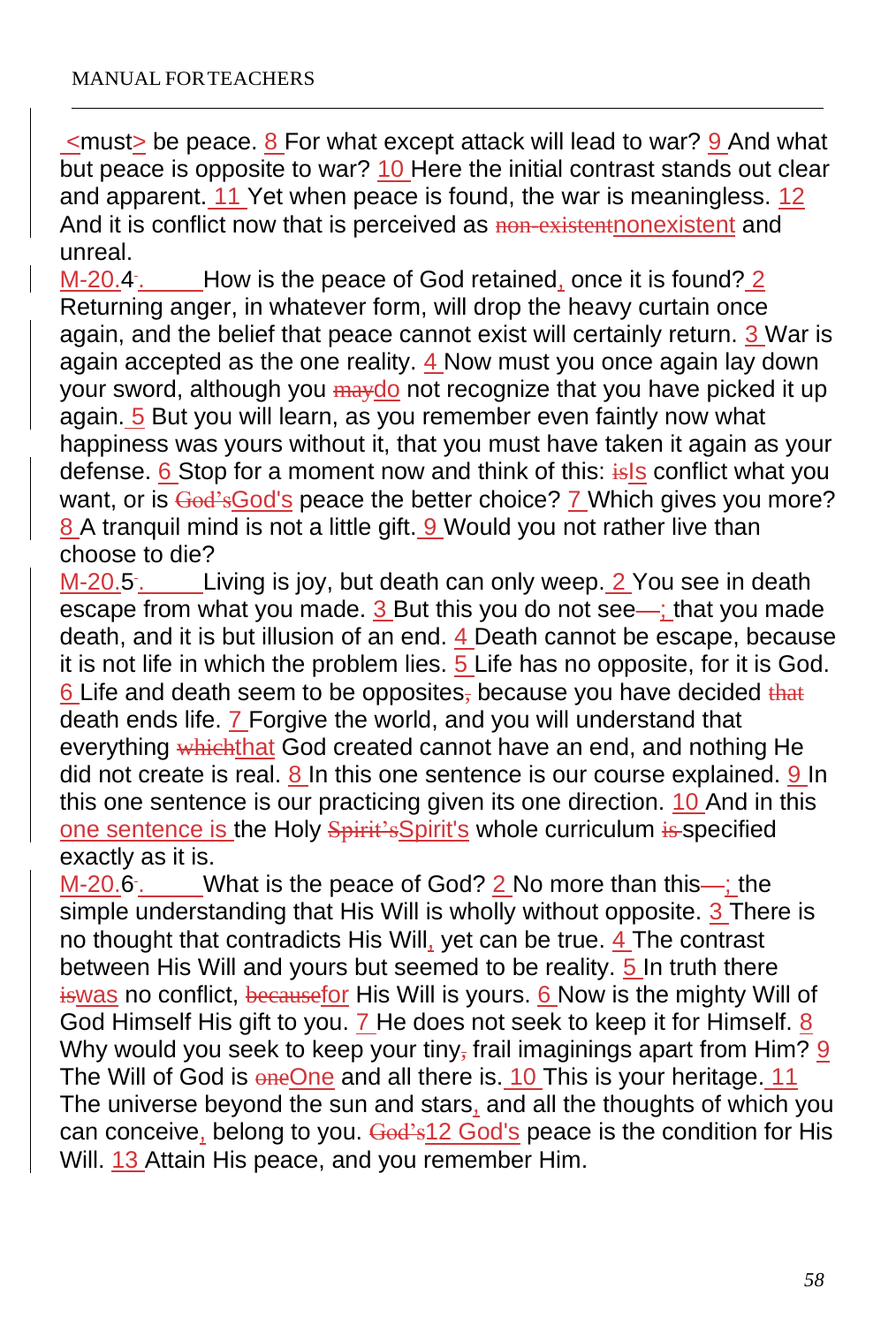#### **21.WhaTi<sup>s</sup> The role ofWordsi<sup>n</sup> healinG?**

# S trictly

## 21. WHAT IS THE ROLE OF WORDS IN HEALING?

M-21.1. Strictly speaking, words play no part at all in healing. 2 The motivating factor is prayer, or asking. 3 What you ask for, you receive. 4 But this refers to the

prayer of the heart, not to the words you use in praying. **5** Sometimes the words and the prayer are contradictory; sometimes they agree. 6 It does not matter. 7 God does not understand words, for they were made by separated minds to keep them in the illusion of separation. 8 Words can be helpful, particularly for the beginner, in helping concentration and facilitating the exclusion, or at least the control, of extraneous thoughts.  $9$ Let us not forget, however, that words are but symbols of symbols. 10 They are thus twice removed from reality.

M-21.2. As symbols, words have quite specific references. 2 Even when they seem most abstract, the picture that comes to mind is apt to be very concrete. 3 Unless a specific referent does occur to the mind in conjunction with the word, the word has little or no practical meaning, and thus cannot help the healing process. 4 The prayer of the heart does not really ask for concrete things. 5 It always requests some kind of experience, the specific things asked for being the bringers of the desired experience in the  $\frac{1}{10}$  interterty initial of the asker. 6 The words, then, are symbols for the things asked for, but the things themselves but stand for the experiences whichthat are hoped for.

M-21.3. The prayer for things of this world will bring experiences of this world. 2 If the prayer of the heart asks for this, this will be given because this will be received.  $3$  It is impossible that the prayer of the heart remain unanswered in the perception of the one who asks. 4 If he asks for the impossible, if he wants what does not exist or seeks for illusions in his heart, all this becomes his own. 5 The power of his decision offers it to him, as he requests. 6 Herein lie hell and Heaven. 7 The sleeping Son of God has but this power left to him. 8 It is enough. 9 His words do not matter. 10 Only the wordWord of God has any meaning, because it symbolizes that which has no human symbols at all. 11 The Holy Spirit alone understands what this wordWord stands for. 12 And this, too, is enough.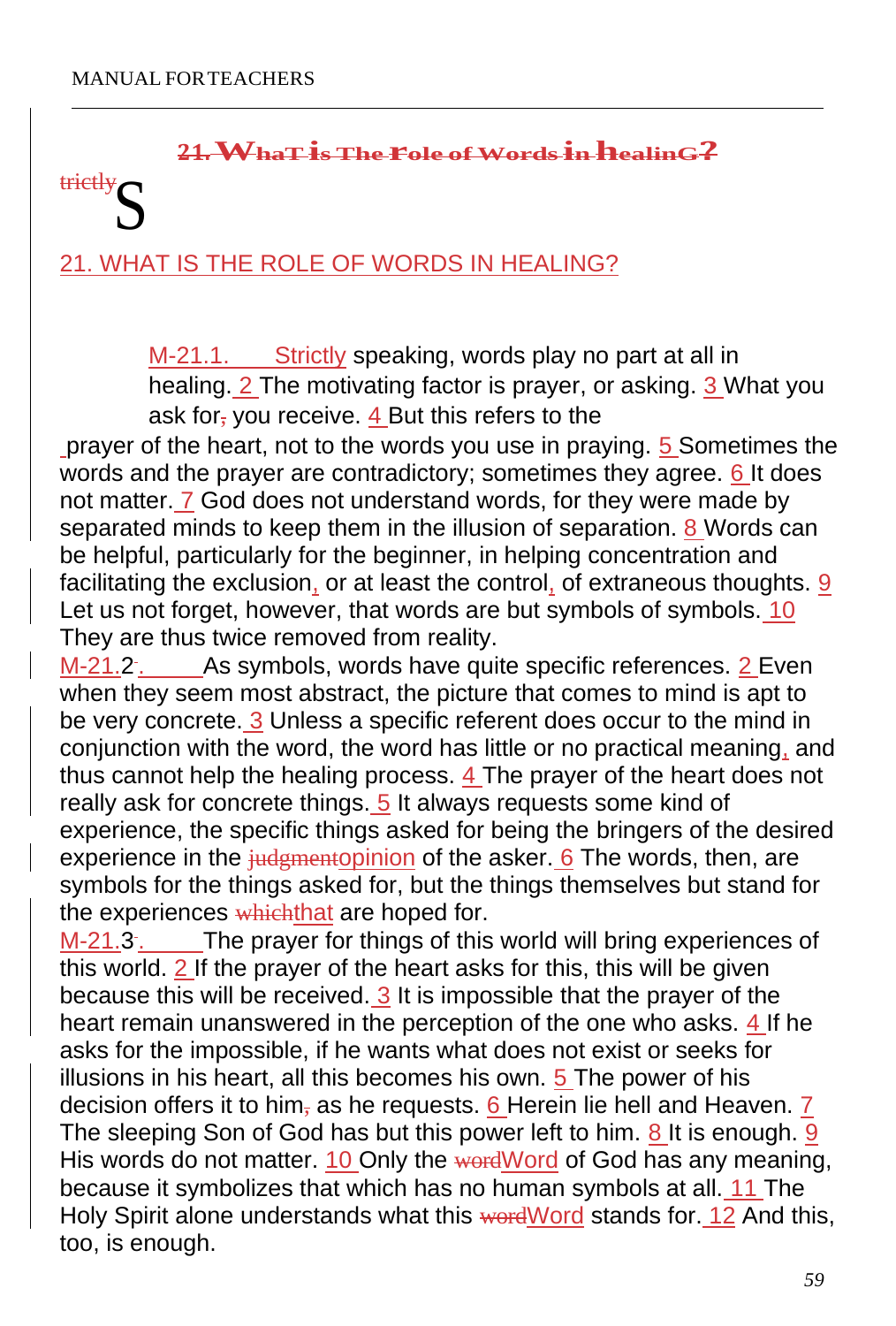M-21.4. Is the teacher of God, then, to avoid the use of words in his teaching? 2 No, indeed. 3 There are many who must be reached through words, being as yet unable to hear in silence. 4 The teacher of God must, however, learn to use words in a new way. 5 Gradually, he learns how to let his words be chosen for him by ceasing to decide for himself what he will say. 6 This process is merely a special case of the lesson in the workbook lesson "that says, "I will step back and let Him lead the way."." 7 The teacher of God accepts the words which are offered him, and gives as he receives. 8 He does not control the direction of his speaking. 9 He listens and hears and speaks.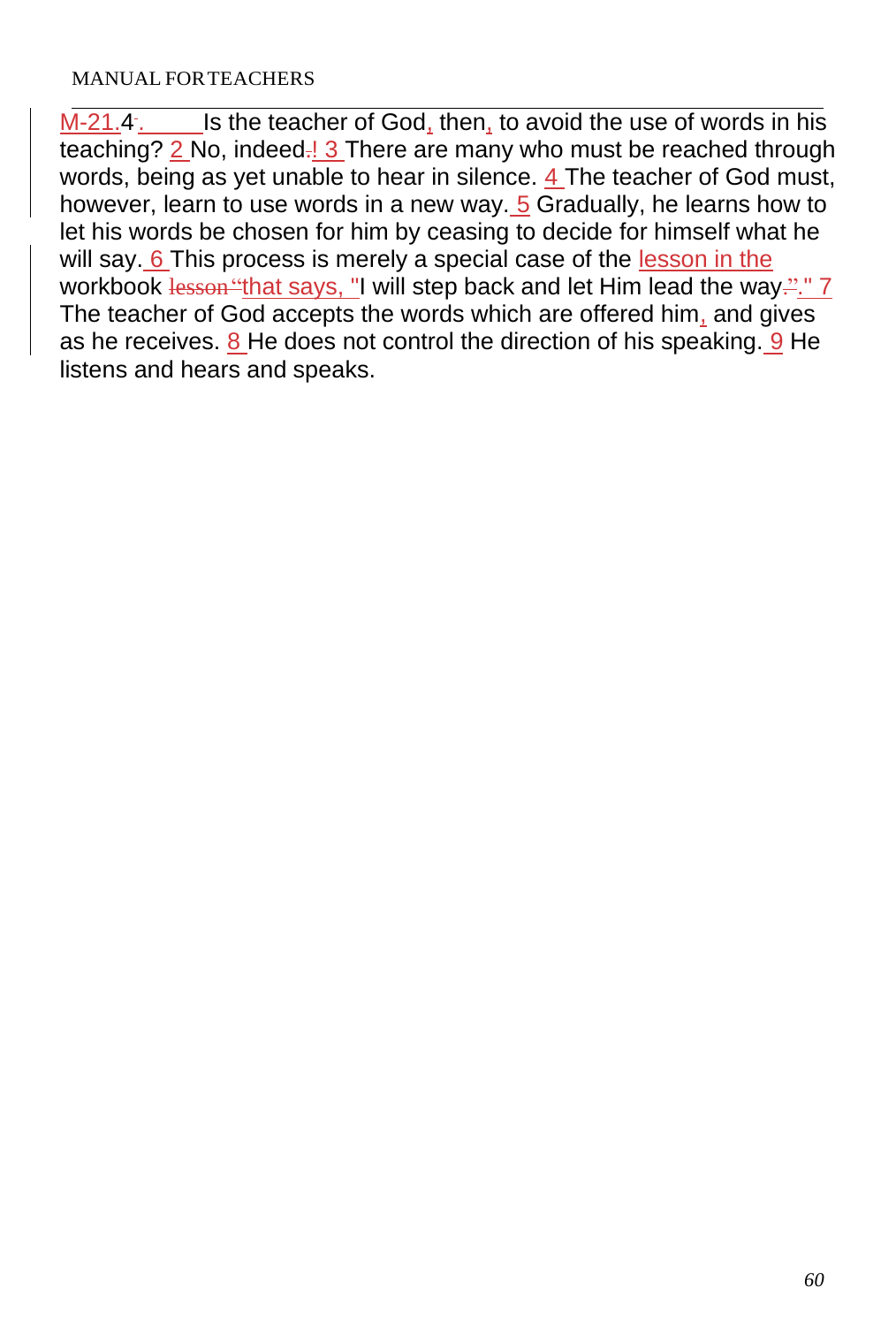M-21.5. A major hindrance in this aspect of his learning is the teacher of God'sGod's fear about the validity of what he hears. 2 And what he hears may indeed be quite startling.  $\frac{3}{3}$  It may also seem to be quite irrelevant to the presented problem as he perceives it, and may, in fact, confront himthe teacher with a situation that appears to be very embarrassing. to him. 4 All these are judgments which that have no value. 5 They are his own, coming from a shabby self-perception that which he would leave behind.  $6$  Judge not the words that come to you, but offer them in confidence.  $\overline{7}$  They are far wiser than your own.  $\overline{6}$ <sub>8</sub>8 God's teachers have God's wordGod's Word behind their symbols. 9 And He Himself gives to the words they use the power of His Spirit, raising them from meaningless symbols to the eallCall of Heaven itself.

#### $\frac{1}{2}$ *22.* **hoW are healinG and aToneMenT relaTed***?* ealing RE HEALING AND ATONEMENT RELATED?

M-22.1. Healing and Atonement are not -related; they -are identical. 2 There is no order of difficulty in miracles, because there are no degrees of Atonement. 3 It is the one complete concept possible in this world, because it is the source of a wholly unified perception. 4 Partial Atonement is a meaningless idea, just as special areas of hell in Heaven isare inconceivable. 5 Accept Atonement, and you are healed. 6 Atonement is the wordWord of God. 7 Accept His word, Word and what remains to make sickness possible? 8 Accept His word, Word and every miracle has been accomplished. 9 To forgive is to heal. 10 The teacher of God has taken accepting the Atonement for himself as his only function. 11 What is there, then, he cannot heal? 12 What miracle can be withheld from him? M-22.2. The progress of the teacher of God may be slow or rapid, depending on whether he recognizes the Atonement's Atonement's inclusiveness, or for a time excludes some problem areas from it. 2 In some cases, there is a sudden and complete awareness of the perfect applicability of the lesson of the Atonement to all situations. This, however, but this is comparatively rare. 3 The teacher of God may have accepted the function God has given him long before he has learned all that his acceptance holds out to him.  $4$  It is only the end that is certain.  $5$ Anywhere along the way, the necessary realization of inclusiveness may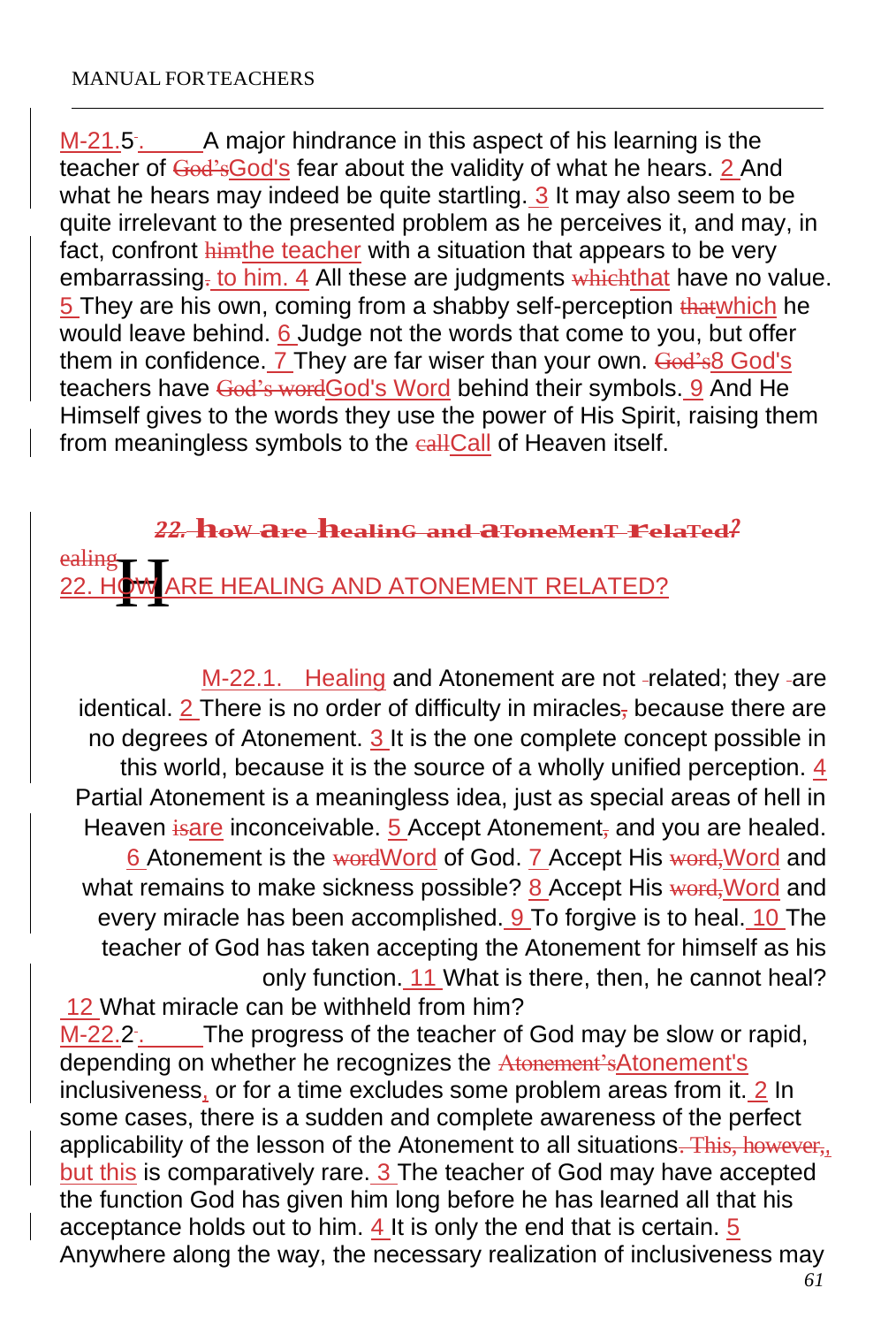reach him. 6 If the way seems long, let him be content. 7 He has decided on the direction he willwants to take. 8 What more was asked of him? 9 And having done what was required, would God withhold the rest? M-22.3. That forgiveness is healing needs to be understood, if the teacher of God is to make progress. 2 The idea that a body can be sick is a central concept in the ego's ego's thought system. 3 This thought gives the body autonomy, separates it from the mind, and keeps the idea of attack inviolate. If the body could be sick, 4 If the body could be sick Atonement would be impossible. 5 A body that can order a mind to do as it sees fit could merely take the place of God and prove salvation is impossible. 6 What, then, is left to heal? 7 The body has become lord of the mind. 8 How could the mind be returned to the Holy Spirit unless the body is killed? 9 And who would want salvation at such a price?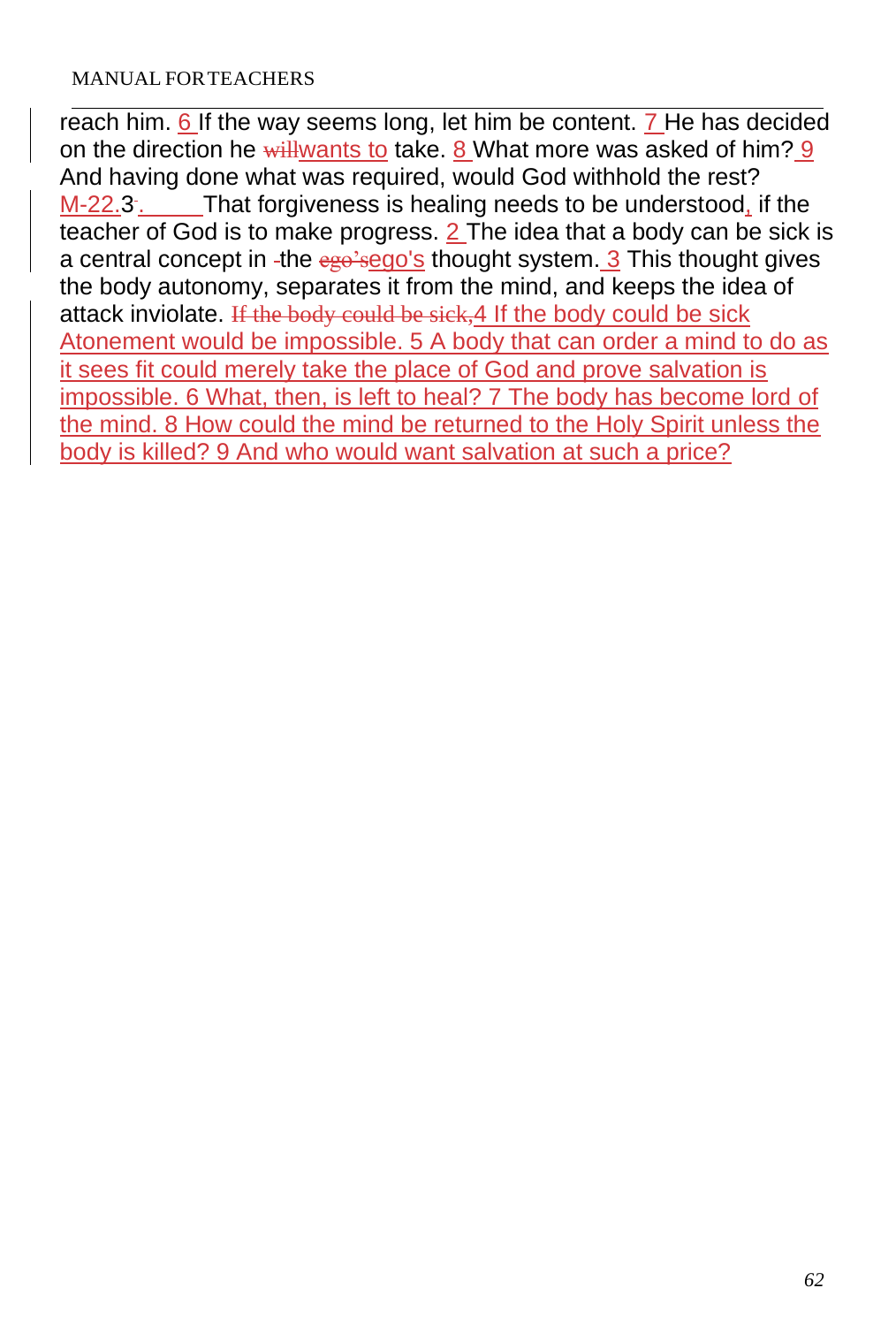Atonement would be impossible. A body that can order a mind to do as it sees fit would merely take the place of God and prove salvation is impossible.What then is left to heal?The body has become lord of the mind.How could the mind be returned to the Holy Spirit unless the body is killed? And who would want salvation at such a price?

M-22.4. Certainly sickness does not appear to be a decision. 2 Nor would anyone actually believe he wants to be sick. 3 Perhaps he can accept the idea in theory, but it is rarely, if ever, consistently applied to all specific forms of sickness, both in the individual's individual's perception of himself and of all others as well. 4 Nor is it at this level that the teacher of God calls forth the miracle of healing. 5 He overlooks the mind <and> body, seeing only the face of Christ shining in front of him, correcting all mistakes and healing all perception.  $6$  Healing is the result of the recognition, by God'sGod's teacher, of Whowho it is that is in need of healing. 7 This recognition has no special reference. 8 It is true of all things that God created. 9 In it are all illusions healed. M-22.5. When a teacher of God fails to heal, it is because he has forgotten Who he is. Another's2 Another's sickness thus becomes his own. 3 In allowing this to happen, he has identified with another's another's ego, and has thus confused him with a body.  $4 \ln$  so doing, he has refused to accept the Atonement for himself, and can hardly offer it to his brother in Christ's Christ's Name. 5 He will, in fact, be unable to recognize

his brother at all, for his Father did not create bodies, and so he is seeing in his brother only the unreal. 6 Mistakes do not correct mistakes, and distorted perception does not heal. 7 Step back now, teacher of God. 8 You have been wrong. 9 Lead not the way, for you have lost it. 10 Turn quickly to your Teacher, and let yourself be healed.

M-22.6. The offer of Atonement is universal. 2 It is equally applicable to all individuals in all circumstances. 3 And in it is the power to heal all individuals of all forms of sickness. 4 Not to believe this is to be unfair to God, and thus unfaithful to Him. 5 A sick person perceives himself as separate from God. 6 Would you see him as separate from you? 7 It is your task to heal the sense of separation that has made him sick.  $8$  It is your function to recognize for him that what he believes about himself is not the truth.  $9$  It is your forgiveness that must show him this. 10 Healing is very simple. 11 Atonement is received and offered. 12 Having been received, it must be accepted. 13 It is in the receiving, then, that healing lies. 14 All else must follow from this single purpose.

 $M-22.7$ . Who can limit the power of God Himself?  $2$  Who, then, can say whowhich one can be healed of what, and what must remain beyond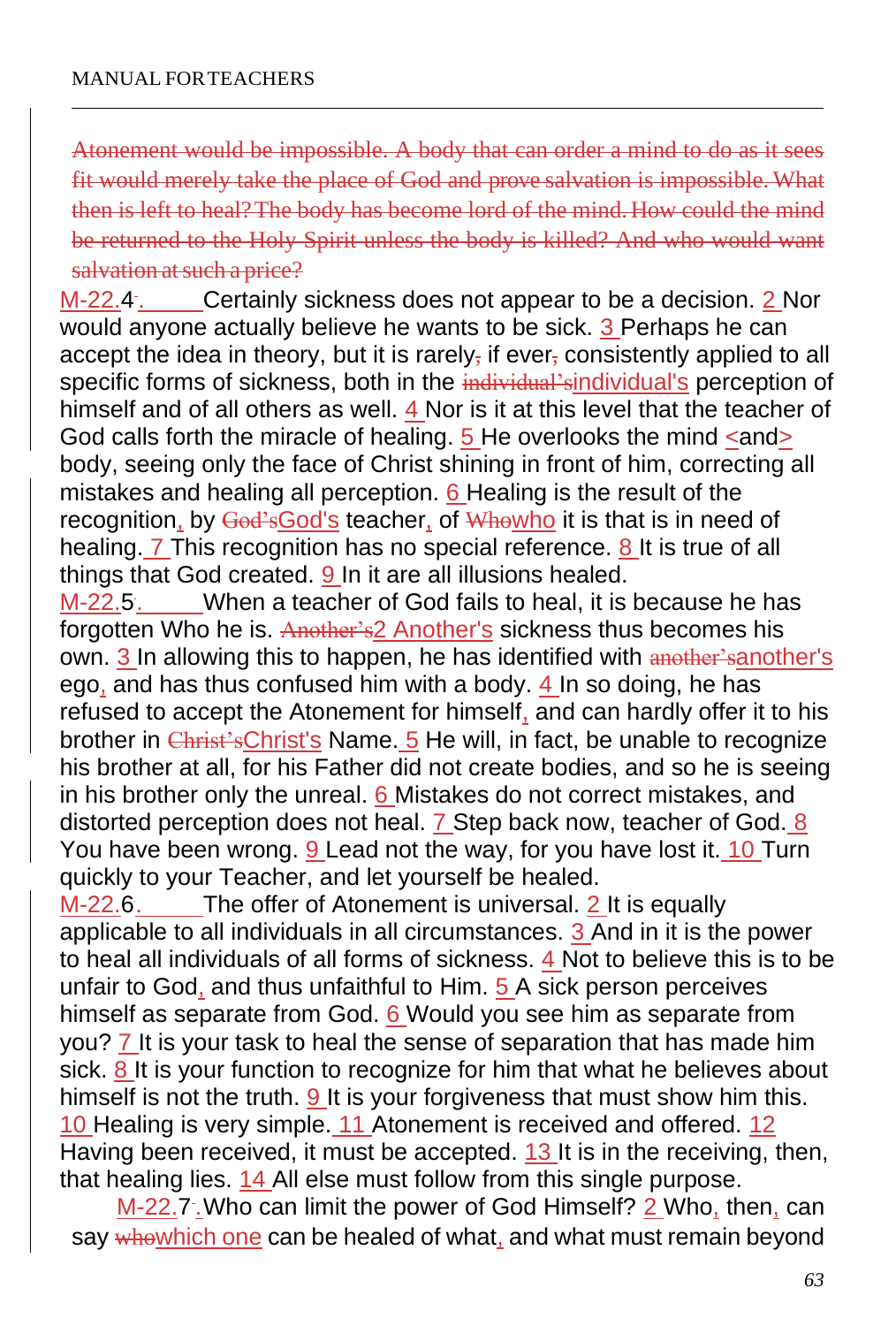MANUAL FORTEACHERS

God'sGod's power to forgive? 3 This is insanity indeed. 4 It is not up to God'sGod's teachers to set limits upon Him, because it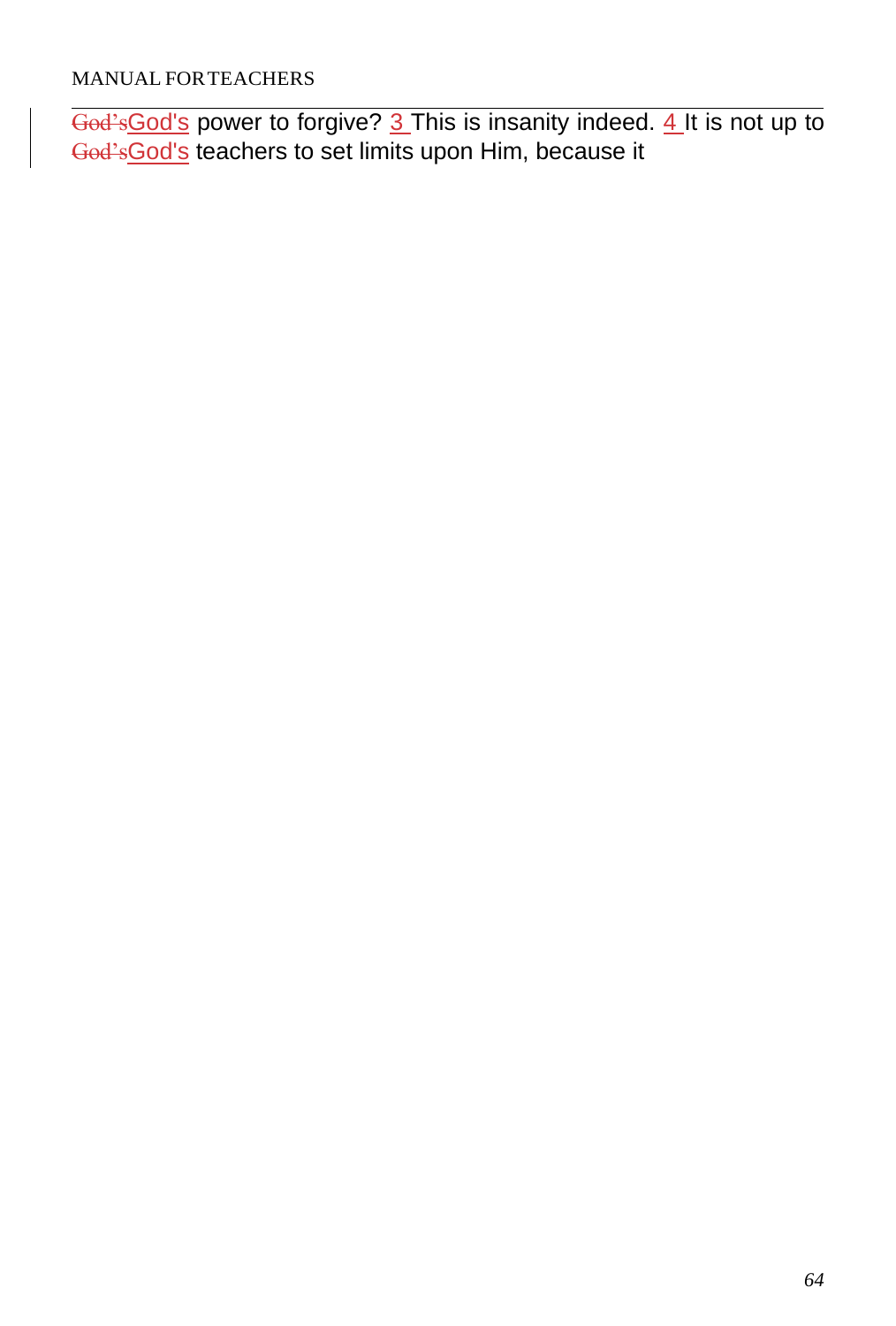od's

is not up to them to judge His Son. 5 And to judge His Son is to limit his Father. 6 Both are equally meaningless. 7 Yet this will not be understood until  $G<sub>od's</sub>God's teacher recognizes that they are the same mistake. 8$ Herein does he receive Atonement, for he withdraws his judgment from the Son of God, accepting him as God created him. 9 No longer does he stand apart from God, determining where healing should be given and where it should be withheld. 10 Now can he say with God,  $H$ This is my beloved Son, created perfect and forever so.<sup>22</sup>.

#### *23.* **does Jesus have <sup>a</sup>sPecial Place inhealinG***?*

OES 23. DOES JESUS HAVE A SPECIAL PLACE IN HEALING?

> M-23.1. God's gifts can rarely be received directly. 2 Even the most advanced of God'sGod's teachers will give way to temptation in this world. 3 Would it -be

fair if their pupils were denied healing because of this? 4 The Bible says, "<sup>"</sup> Ask in the name of Jesus Christ.".  $\frac{1}{2}$  Is this merely an appeal to magic? 6 A name does not heal, nor does an invocation call forth any special power. 7 What does it mean to call on Jesus Christ? 8 What does calling on his name confer? 9 Why is the appeal to him part of healing? M-23.2. We have repeatedly stated and that one who has perfectly accepted the Atonement for himself can heal the world. 2 Indeed, he has already done so. 3 Temptation may -recur to others, but never -to this one. One. 4 He has become the -risen Son of God. 5 He has overcome death, because he has accepted life. 6 He has recognized himself as God created him, and in so doing he has recognized all living things as part of him. 7 There is now no limit on his power, because it is the Powerpower of God. 8 So has his name become the nameName of God, for he no longer sees himself as separate from Him. M-23.3. What does this mean to for you? 2 It means that in remembering Jesus, you are remembering God.  $3$  The whole relationship of the Son to the Father lies in him.  $4$  His part in the Sonship is also

yours, and his completed learning guarantees your own success. 5 Is he still available for help?  $6$  What did he say about this? 7 Remember his promises, and ask yourself honestly whether it is likely that he will fail to keep them. 8 Can God fail His Son? 9 And can one who is one with God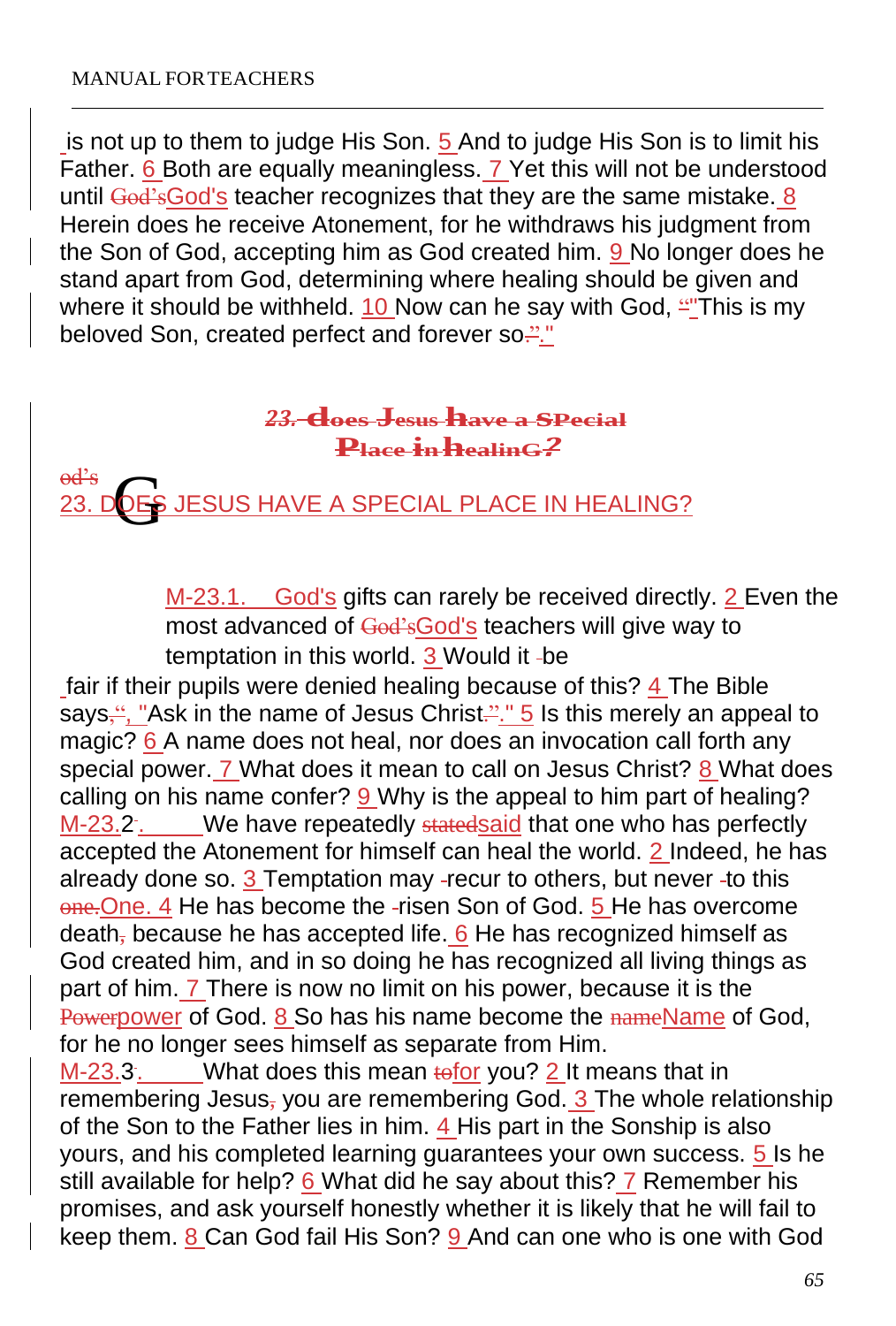MANUAL FORTEACHERS

be unlike Him? 10 Who transcends the body has transcended limitation. 11 Would the greatest teacher be unavailable to those who follow him? M-23.4. The name of Jesus Christ as such is but a symbol. 2 But it stands for love that is not of this world.  $3$  It is a symbol that  $\frac{canis}{canis}$  safely be used as a replacement for the many names of all the gods to which you pray  $t_{0.4}$  It becomes the shining symbol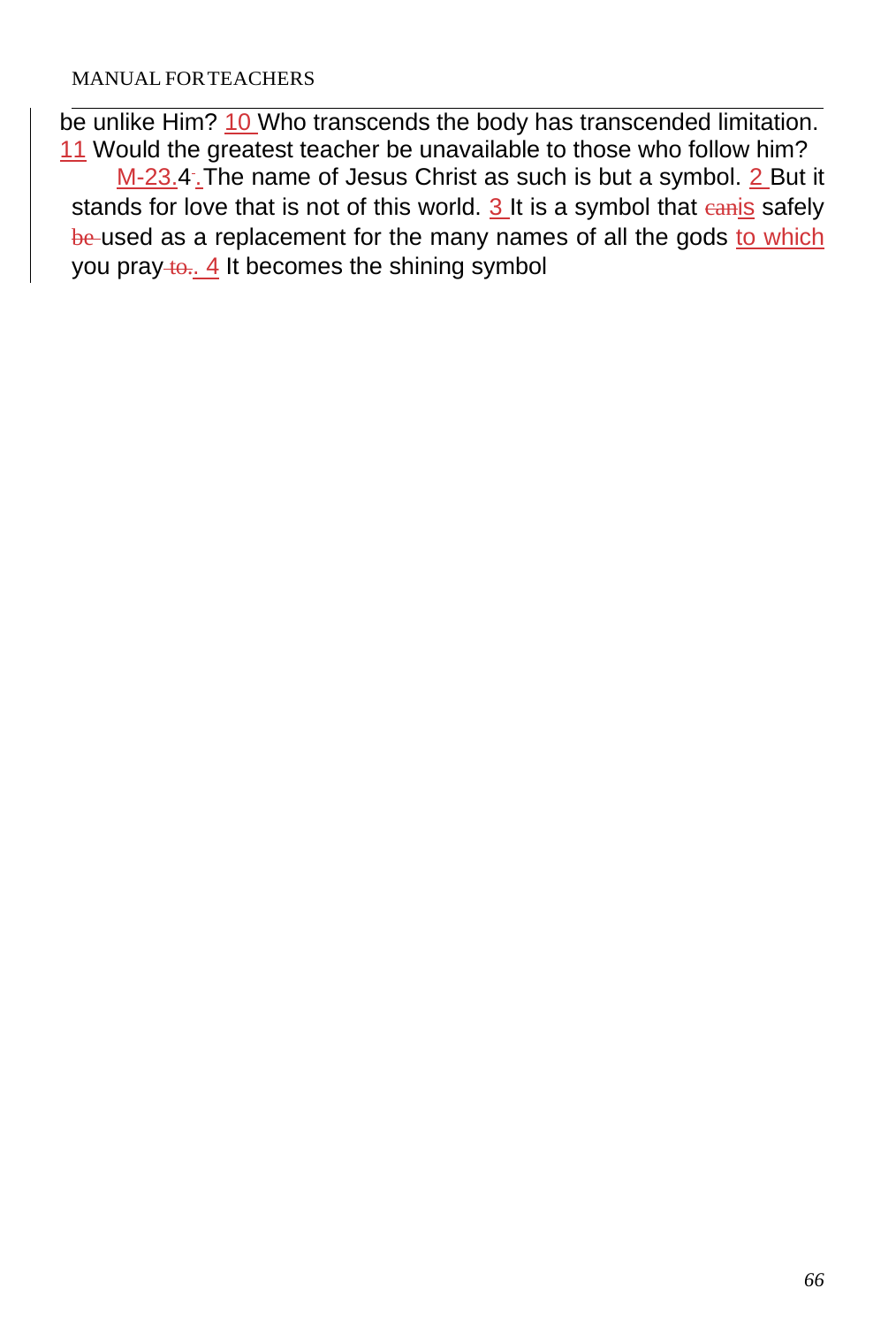for the wordWord of God, so close to what it stands for that the little space between the two is lost, the moment that the name is called to mind. 5 Remembering Histhe name of Jesus Christ is to give thanks for all the gifts that God has given you.  $6$  And gratitude- to God becomes the way in which He is remembered, for love cannot be far behind a grateful heart and thankful mind. 7 God enters easily, for these are the true conditions for your coming homehomecoming.

M-23.5. Jesus has led the way. 2 Why would you not be grateful to him? 3 He has asked for love, but only that he might give it to you. 4 You do not love yourself. 5 But in his eyes your loveliness is so complete and flawless that he sees in it an image of his Father.  $6$  You become the symbol of his Father here on earth. 7 To you he looks for hope, because in you he sees no limit and no stain to mar your beautiful perfection. 8 In his eyes Christ's Christ's vision shines in perfect constancy. 9 He has remained with you. 10 Would you not learn the lesson of salvation through his learning? 11 Why would you choose to start again, when he has made the journey for you?

M-23.6. No one on earth can grasp what Heaven is, or what its one Creator really means. 2 Yet we have witnesses. 3 It is to them that wisdom wouldshould appeal. 4 There have been those whose learning far exceeds what  $\frac{1}{2}$  we can learn.  $5$  Nor would -we teach the limitations we have laid on us.  $6$  No one who has become a true - and dedicated teacher of God forgets his brothers. 7 Yet what he can offer them is limited by what he learns himself. 8 Then turn to one who laid all limits by, and went beyond the farthest reach of learning. 9 He will take you with him, for he did not go alone. 10 And you were with him then, as you are now. M-23.7. This course has come from him, because his words have reached you in -a language you can love and understand. 2 Are other teachers possible, to lead the way to those who speak in different tongues and appeal to different symbols? 3 Certainly there are. 4 Would God leave anyone without a very present help in time of trouble? $A$ ; a savior who can symbolize Himself? 5 Yet do we need a many-faceted curriculum, not because of content differences, but because symbols must shift and change to suit the need. 6 Jesus has come to answer yours. 7 In him you find God'sGod's Answer. 8 Do you, then, teach with him, for he is with you; he is always here.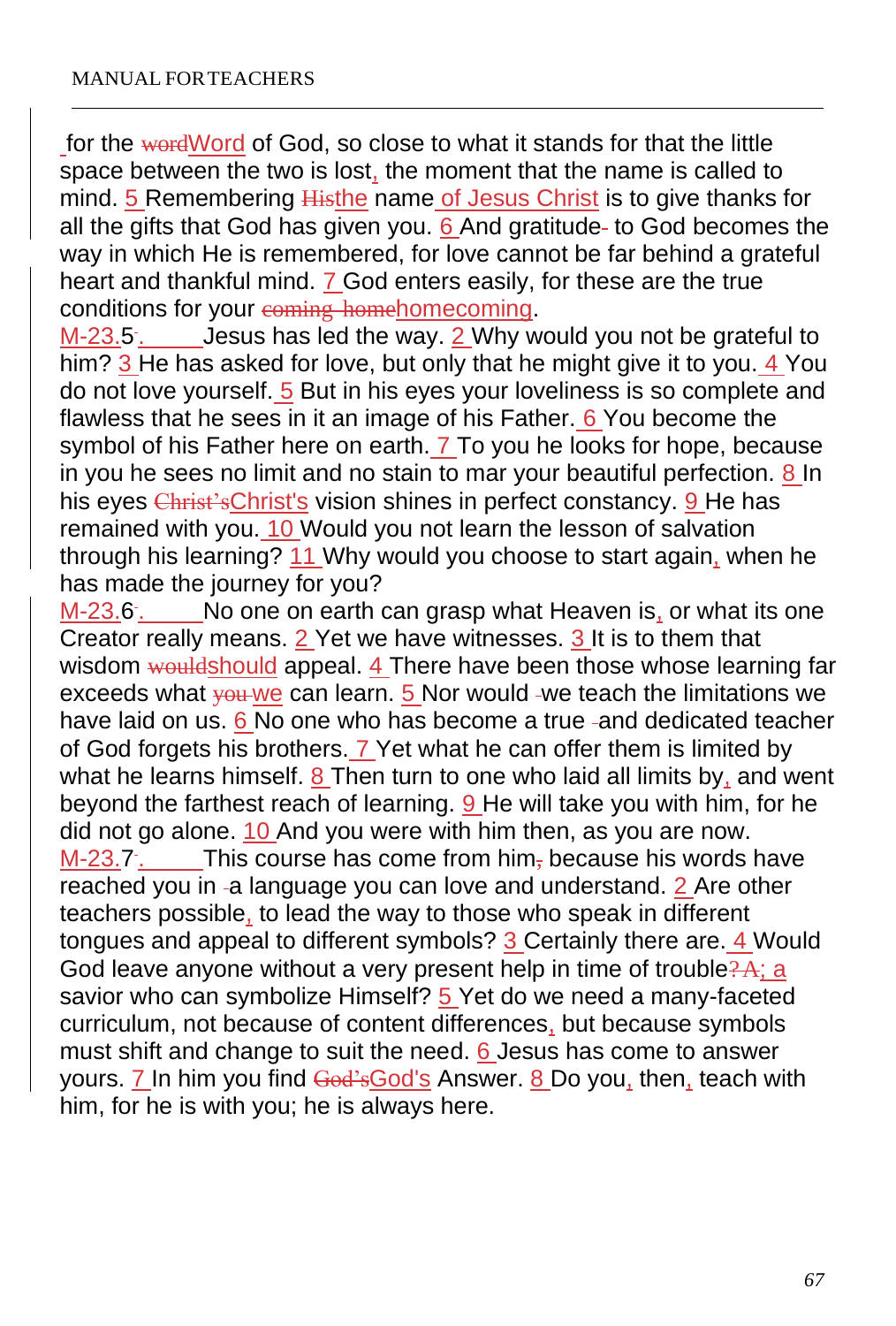$\mathbf H$ 

#### **24. i<sup>s</sup> reincarnaTionTrue?**

# I 24. IS REINCARNATION SO?

M-24.1. In the ultimate sense, reincarnation is impossible. 2 There is no past noror future, and the idea of birth into a body has no meaning either once or many times. 3 Reincarnation cannot, then, be true in any real sense.  $4$  Our only question should be,  $\frac{4}{3}$  is the concept helpful?"?" 5 And that depends, of course, on what it is used for.  $6$  If it is used to strengthen the recognition of the eternal nature of life, it is helpful indeed. 7 Is any other question about it really useful in lighting up the way?  $8$  Like many other beliefs, it can be bitterly misused.  $9$  At least, such misuse offers preoccupation and perhaps pride in the past.

10 At worst, it induces inertia in the present. 11 In– between , many kinds of folly are possible.

M-24.2. Reincarnation would not, under any circumstances, be the problem to be dealt with <now.>. 2 If it were responsible for some of the difficulties the individual faces now, his task would still be only to escape from them now. 3 If he is laying the groundwork for a future life, he can still work out his salvation only now. 4 To some, there may be comfort in the concept, and if it heartens them, its value is self-evident.  $5$  It is certain, however, that the way to salvation can be found by those who believe in reincarnation and by those who do not. 6 The idea cannot, therefore, be regarded as essential to the curriculum. 7 There is always some risk in seeing the present in terms of the past.  $8$  There is always some good in any thought which strengthens the idea that life and the body are not the same.

M-24.3. For our purposes, it would not be helpful to take any definite stand on reincarnation. 2 A teacher of God should be as helpful to those who believe in it as to those who do not. 3 If a definite stand  $\frac{a}{a}$  it were required of him, it would merely limit his usefulness, as well as his own decision- making. 4 Our course is not concerned with any concept that is not acceptable to anyone, regardless of his formal beliefs. 5 His ego will be enough for him to cope with, and it is not the part of wisdom to add sectarian controversies to his burdens. 6 Nor would there be an advantage in his premature acceptance of the course merely because it advocates a long-held belief of his own.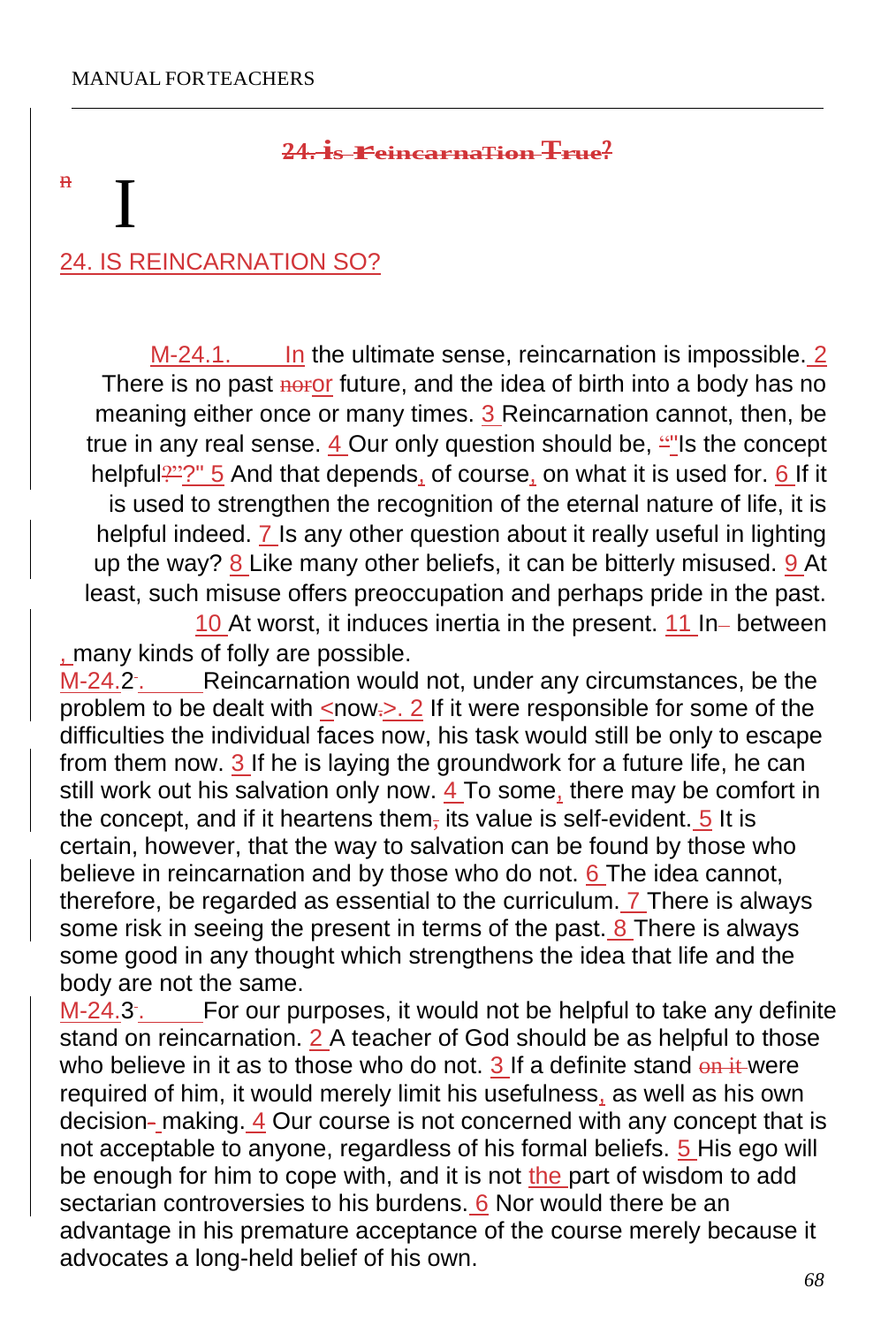M-24.4. It cannot be too strongly emphasized that this course aims at a complete reversal of thought. 2 When this is finally accomplished, issues such as the validity of reincarnation become meaningless. 3 Until then, they are likely to be merely controversial. 4 The teacher of God is, therefore, wise to step away from all such questions, for he has much to teach and learn apart from them. 5 He should both learn and teach that theoretical issues but waste time, draining it away from its appointed purpose. 6 If there are aspects to any concept or belief that will be helpful, he will be told about it. 7 He will also be told how to use it. 8 What more need he know?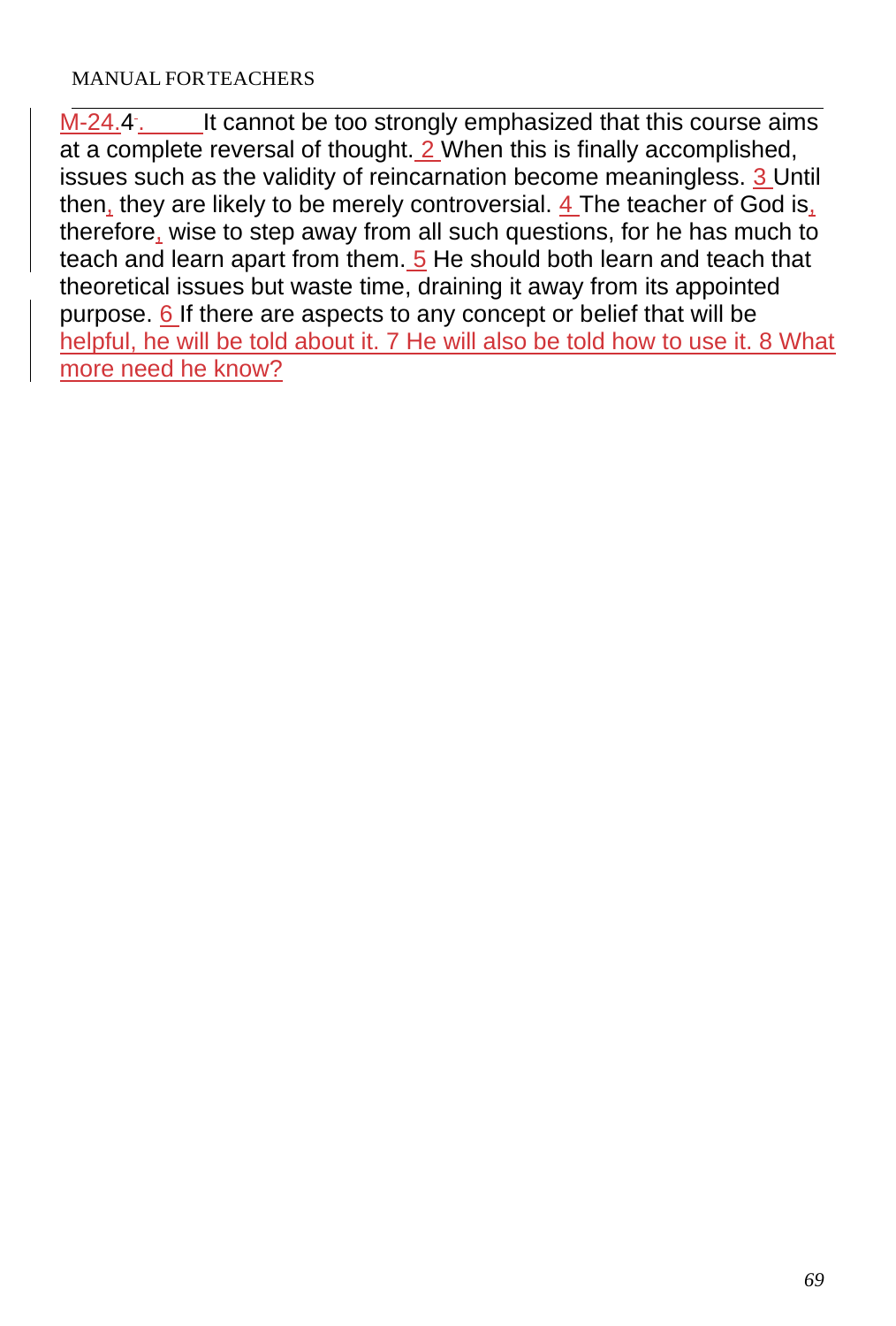#### helpful, he will be told about it. He will also be told how to use it. What more need he know?

M-24.5. Does this mean that the teacher of God should not believe in reincarnation himself, or discuss it with others who do? 2 The answer is, certainly not! 3 If he does believe in reincarnation, it would be a mistake for him to renounce the belief unless his Internalinternal Teacher so advised. 4 And this is most unlikely. 5 He might be advised that he is misusing the belief in some way whichthat is detrimental to his pupil'spupil's advance or his own. 6 Reinterpretation would then be recommended, because it would beis necessary. 7 All that must be recognized, however, is that birth was not the beginning, and death is not the end. 8 Yet even this much is not required of the beginner. 9 He need merely accept the idea that what he knows is not necessarily all there is to learn. 10 His journey has begun.

 $M-24.6$ . The emphasis of this course always remains the same- $\frac{1}{1}$ -it is at this moment that complete salvation is offered you, and it is at this moment that you can accept it.  $2$  This is still your one responsibility.  $3$ Atonement might be equated with total escape from the past and total lack of interest in the future. 4 Heaven is here. 5 There is nowhere else. 6 Heaven is now. 7 There is no other time. 8 No teaching that does not lead to this is of concern to God'sGod's teachers. 9 All beliefs will point to this if properly interpreted.  $10$  In this sense, it can be said that their truth lies in their usefulness. 11 All beliefs that lead to progress should be honored. 12 This is the sole criterion this course requires. 13 No more than this is necessary.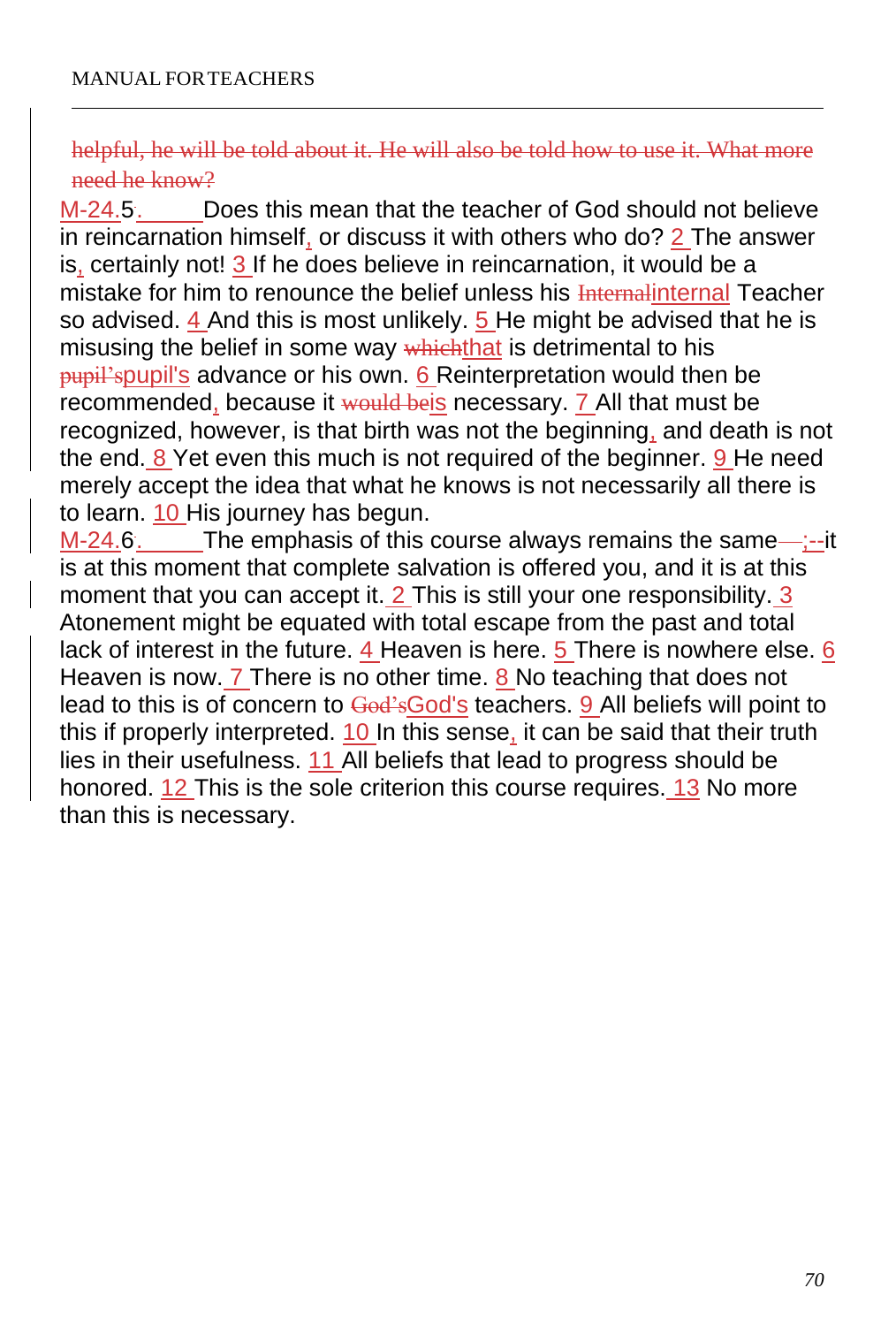#### **25. are "Psychic" PoWers desiraBle?**

#### he

T

## 25. ARE "PSYCHIC" POWERS DESIRABLE?

M-25.1. The answer to this question is much like the preceding one. 2 There are, of course, no "unnatural" powers, and it is obviously merely an appeal

to magic to make up a power that does not exist. 3 It is equally obvious, however, that each individual has many abilities of which he is unaware. 4 As his awareness increases, he may well develop abilities that seem quite startling to him. 5 Yet nothing he can do can compare even in the slightest with the glorious surprise of remembering whoWho he is. 6 Let all his learning and all his efforts be directed toward this one great final surprise, and he will not be content to be delayed by the little ones that may come to him on the way.

M-25.2. Certainly there are many "psychic" powers that are clearly in line with this course. 2 Communication is not limited to the small range of channels the world recognizes.  $3$  If it were, there would be little point in trying to teach salvation.  $4$  It would be impossible to do so. 5 The limits the world places on communication are the chief barrierbarriers to direct experience of the Holy Spirit, Whose Presence - is always there and Whose Voice is available but for the hearing. 6 These limits are placed out of fear, for without them the walls that surround all the separate places of the world would fall at the holy sound of His Voice. 7 Who transcends these limits in any way is merely becoming more natural. 8 He is doing nothing special, and there is no magic in his accomplishments.

M-25.3. The seemingly new abilities that may be gathered on the way can be -very helpful. 2 Given to the Holy Spirit, and used under His direction, they are valuable teaching aids. 3 To this, the question of how they arise is irrelevant. 4 The only important consideration is how they are used. 5 Taking them as ends in themselves, no matter how this is done, will delay progress.  $6$  Nor does their value lie in proving anything—; achievements from the past, unusual attunement with the  $\frac{100}{10}$ unseen $\frac{30}{10}$  or "special" favors from God. 7 God gives no special favors, and no one has any powers that are not available to everyone. 8 Only by tricks of magic are special -powers "demonstrated."."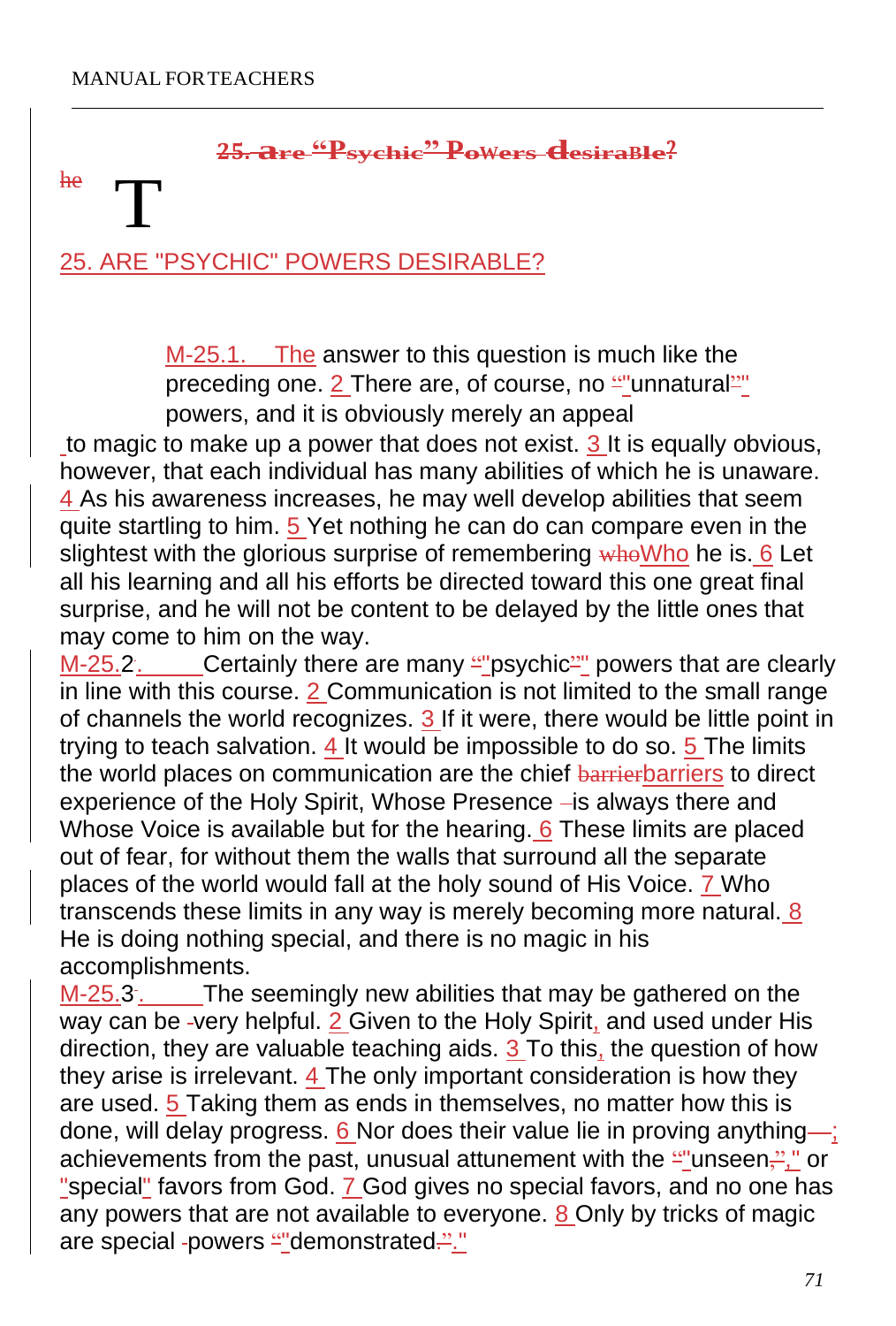#### MANUAL FORTEACHERS

M-25.4 .Nothing that is genuine is used to deceive. 2 The Holy Spirit is incapable -of deception, and He can use only genuine abilities. 3 What is used for magic is useless to Him, but. 4 But what He uses cannot be used for magic. 5 There is, however, a particular appeal in unusual abilities whichthat can be curiously tempting. 6 Here are strengths which the Holy Spirit wants and needs. 7 Yet the ego sees in these same strengths an opportunity to glorify itself. 8 Strengths turned to weakness are tragedy indeed. 9 Yet what is not given to the Holy Spirit must be given to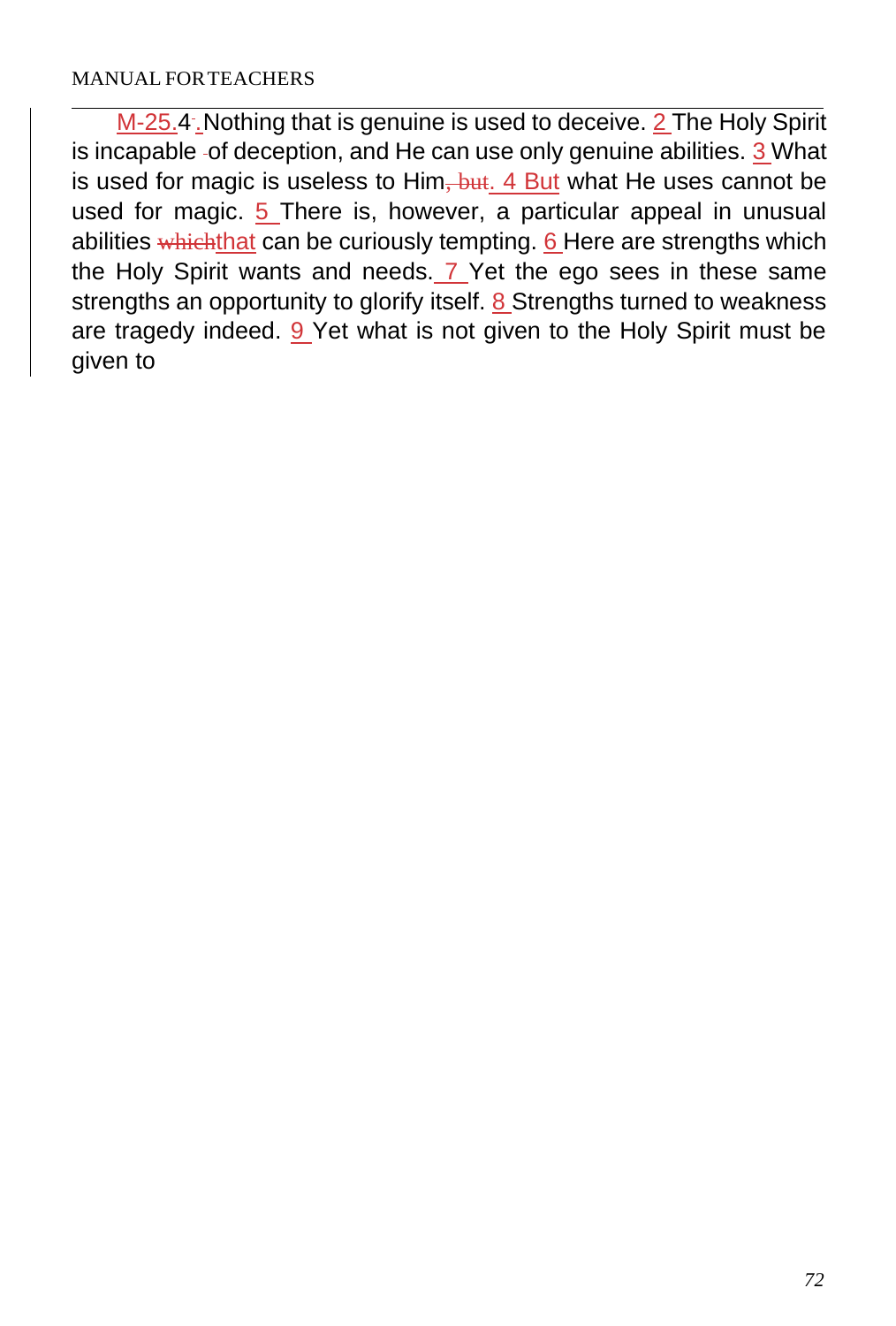weakness, for what is withheld from love is given to fear, and will be fearful in consequence.

M-25.5. Even those who no longer value the material things of the world may still be deceived by  $H_{\text{p}}$  psychic<sup>21</sup> powers. 2 As investment has been withdrawn from the world'sworld's material gifts, the ego has been seriously threatened. 3 It may still be strong enough to rally under this new temptation to win back strength by guile. 4 Many have not seen through the ego'sego's defenses here, although they are not particularly subtle. 5 Yet, given a remaining wish to be deceived, deception is made easy. 6 Now the ""power" is no longer a genuine ability, and cannot be used dependably. 7 It is almost inevitable that, unless the individual changes his mind about its purpose, he will bolster itshis "power's" uncertainties with increasing deception.

M-25.6. Any ability that anyone develops has the potentiality for good. 2 To this there is no exception. 3 And the more unusual and unexpected the power, the greater its potential usefulness. 4 Salvation has need of all abilities, for what the world would destroy, the Holy Spirit would restore.". 5 "Psychic<sup>2"</sup> abilities have been used to call upon the devil, which merely means to strengthen the ego. 6 Yet here is also a great channel of hope and healing in the Holy Spirit's Spirit's service. 7 Those who have developed "psychic"" powers have simply let some of the limitations they laid upon their minds be lifted. 8 It can be but greaterfurther limitations they lay upon themselves if they utilize their increased freedom for greater imprisonment. 9 The Holy Spirit needs these gifts, and those who offer them to Him and Him alone go with Christ'sChrist's gratitude upon their hearts, and His holy sight not far behind.

**26. can <sup>G</sup>od <sup>B</sup><sup>e</sup> reached direcTly?**

ANT od 26. CAN GOD BE REACHED DIRECTLY?

> M-26.1. God indeed can be reached directly, for there is no distance between Him and His Son. 2 His awareness is in everyone's everyone's memory, and -His

word Word is written on everyone's everyone's heart. 3 Yet this awareness and this memory can arise across the threshold of the unconscious recognition only where all barriers to truth have been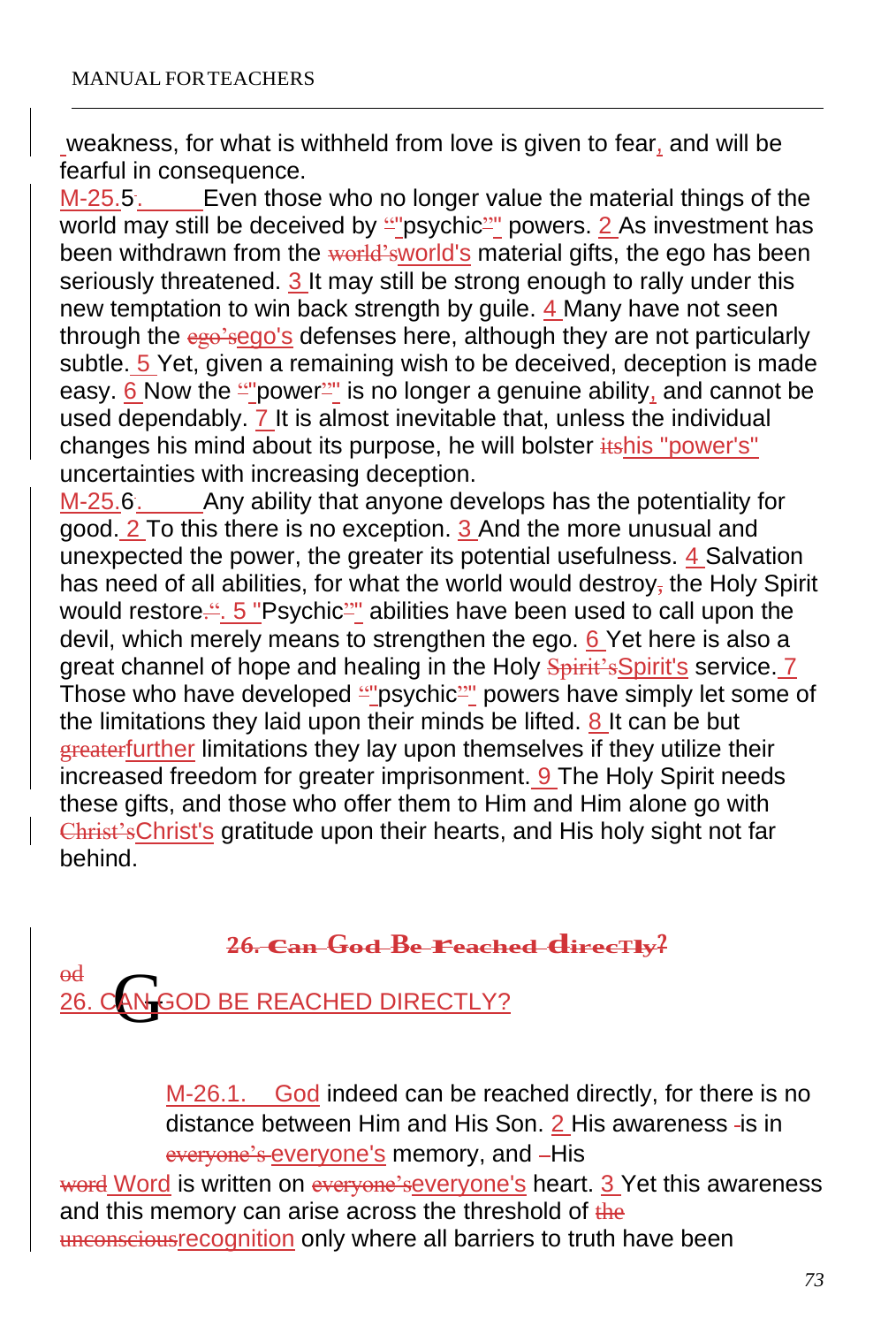removed.  $\frac{4}{3}$  In how many is this the case?  $\frac{5}{3}$  Here, then, is the role of God'sGod's teachers. 6 They, too, have not attained the necessary understanding as yet, but they have joined with others. 7 This is what sets them apart from the world. 8 And it is this that enables others to leave the world with them. 9 Alone they are nothing. 10 But in their joining is the Powerpower of God.

M-26.2<sup>-</sup> There are those who have reached God directly, retaining no trace of worldly limits and remembering their own Identity perfectly. 2 These might be called the teachersTeachers of teachers, because, although they are no longer visible, their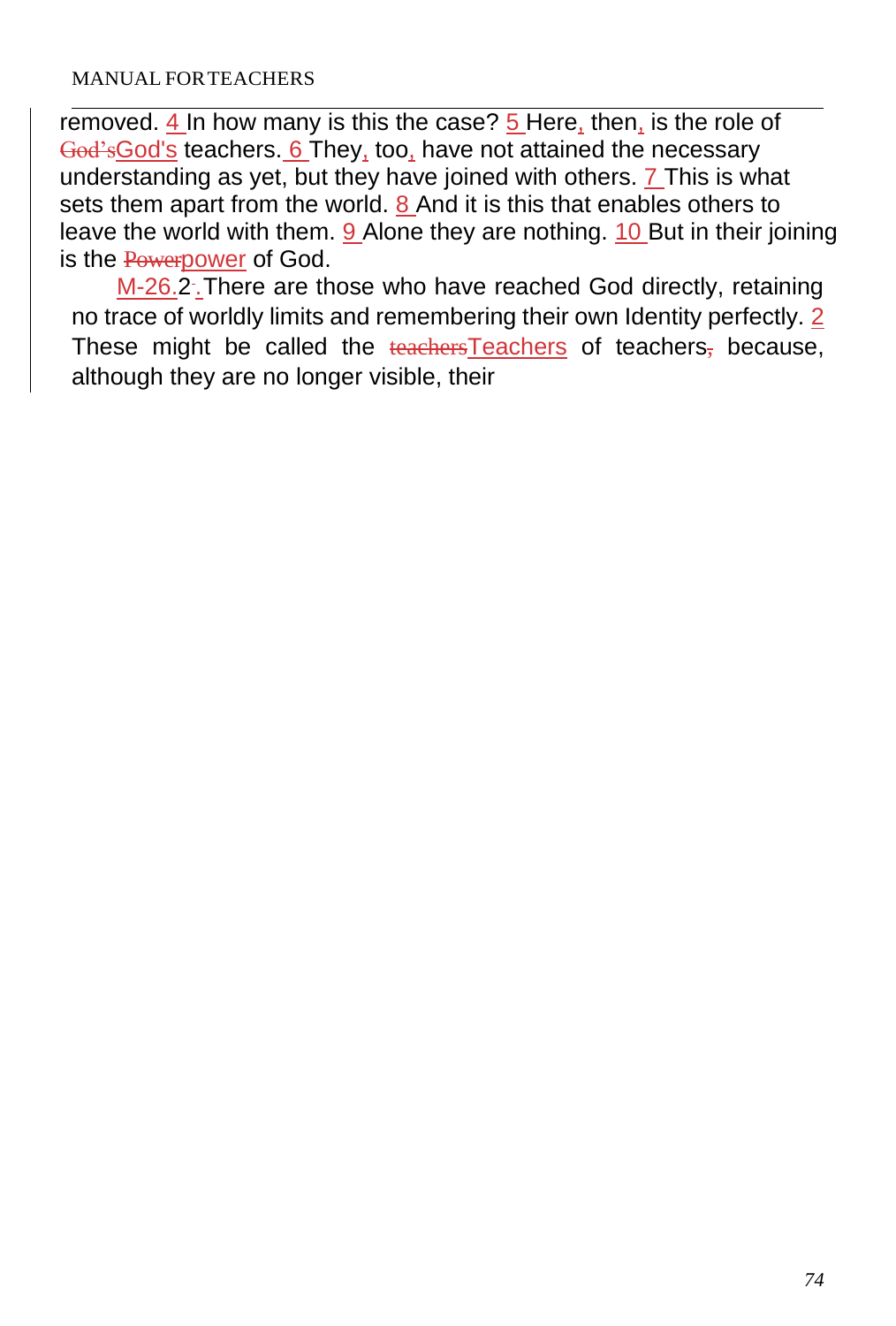image can yet be called upon. 3 And they will appear when and where it is helpful for them to do so. 4 To those to whom such appearances would be frightening, they give their ideas. 5 No one can call on them in vain. 6 Nor is there anyone of whom they are unaware. 7 All needs are known to them, and all mistakes are recognized and overlooked by them.  $8$  The time will come when this is understood. 9 And meanwhile, they give all their gifts to the teachers of God who look to them for help, asking all things in their name and in no other.

M-26.3. Sometimes a teacher of God may have a brief experience of direct union with God. 2 In this world, it is almost impossible that this endure. 3 It can, perhaps, be won after much devotion and dedication, and then be maintained for most much of the time on earth. 4 But this is so rare that it cannot be considered a realistic goal. 5 If it happens, so be it. 6 If it does not happen, so be it as well. 7 All worldly states must be illusory. 8 If God were reached directly in sustained awareness, the body would not be long maintained. 9 Those who have laid the body down merely to extend their helpfulness to those remaining behind are few indeed. 10 And they need helpers who are still in bondage and still asleep, so that by their awakening can God'sGod's Voice be heard. M-26.4. Do not despair, then, because of limitations. 2 It is your function to escape from them, but not to be without them. 3 If you would be heard by those who suffer, you must speak their language. 4 If you would be saviorsa savior, you must understand what needs to be escaped. 5 Salvation is not theoretical. 6 Behold the problem, ask for the answer, and then accept it when it comes. 7 Nor will its coming be long delayed. 8 All the help you can accept will be provided, and not one need you have will not be met. 9 Let us not, then, be too concerned with goals for which you are not ready. 10 God takes you where you are and welcomes you. 11 What more could you desire, when this is all you need?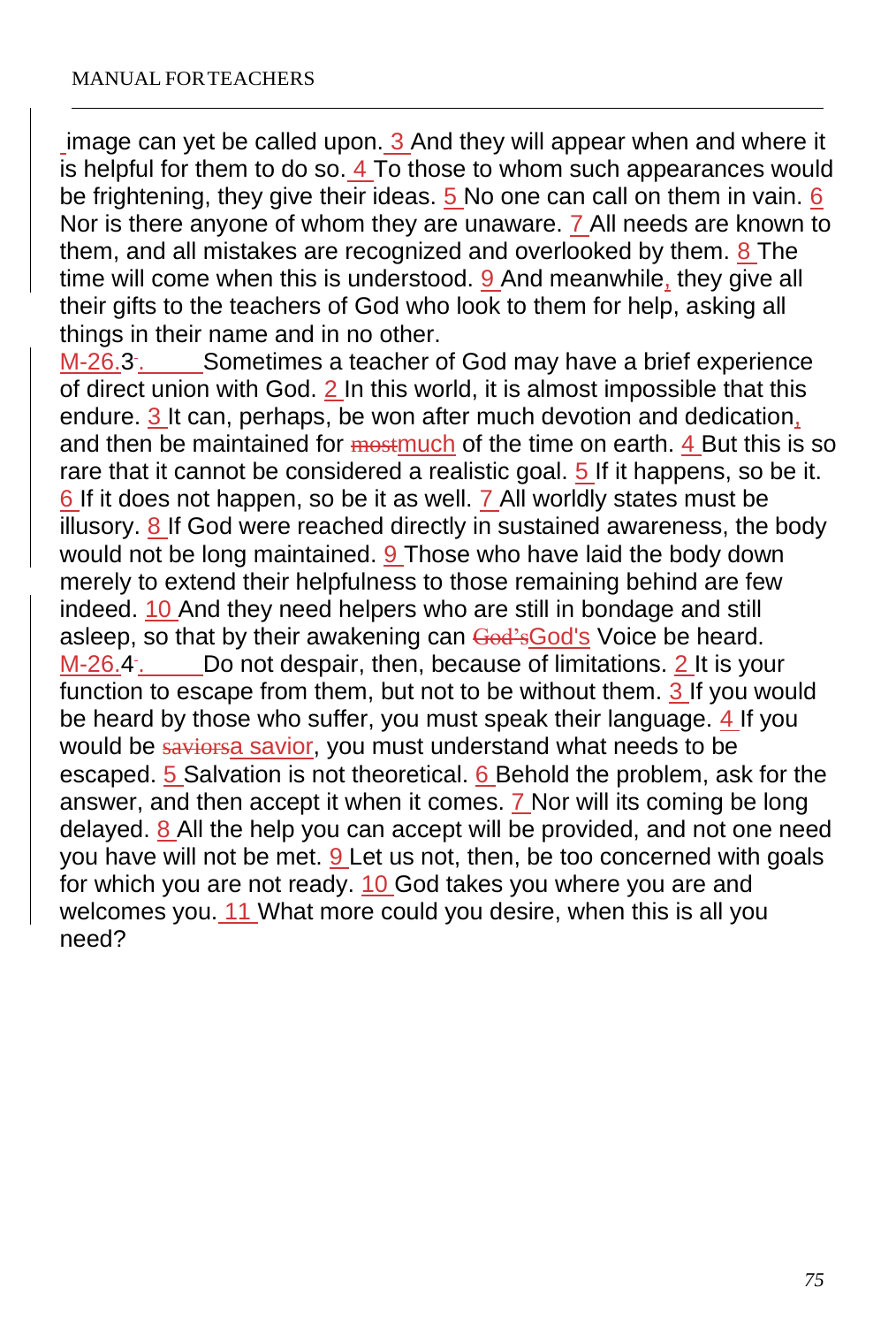## *27.* **WhaT isdeaTh***?*

## D eath 27. WHAT IS DEATH?

M-27.1. Death is the central dream from which all illusions stem. 2 Is it not madness to think of life as being born, aging, losing vitality, and dying

in the end? 3 We have asked this question before, but now we need to consider it still more carefully. 4 It is the one fixed, unchangeable belief of the world that all things in it are born only to die. 5 This is regarded as " the way of nature," not to be raised to question, but to be accepted as the "natural" law of life. 6 The cyclical, the changing and unsure<sub>i</sub>; the undependable and the unsteady, waxing and waning in a certain way upon a certain path—,--all this is taken as the Will of God. 7 And no one asks if a benign Creator could will this.

M-27.2. In this perception of the universe as God created it, it would not be possibleimpossible to think of Him as loving. 2 For who has decreed that all things pass away, ending in dust and disappointment and despair could, can but be feared.  $-3$  He holds your little life in his hand but by a thread, ready to break it off without regret or care, perhaps today. 4 Or if he waits, yet is the ending certain. 5 Who loves such a god knows not of love, because he has denied that life is -real. 6 Death has become life'slife's symbol. 7 His world is now a battleground, where contradiction reigns and opposites make endless war. 8 Where there is death is peace impossible.

 $M-27.3$ . Death is the symbol of the fear of God. 2 His love Love is blotted out in the idea, which holds it from awareness like a shield held up to obscure the sun. 3 The grimness of the symbol is enough to show it cannot co-existcoexist with God. 4 It holds an image of the Son of God in which he is "laid to rest<sup>2"</sup> in devastation's devastation's arms, where worms wait to greet him and to last a little while by his destruction. 5 Yet the worms as well are doomed to be destroyed as certainly. 6 And so do all things live because of death. 7 Devouring is nature's "nature's "law of life.".  $8$  God is insane, and fear alone is real.

M-27.4. The curious belief that there is part of dying things that may go on apart from what will die, does not proclaim a loving God nor reestablish any grounds for trust. 2 If death is real for anything, there is no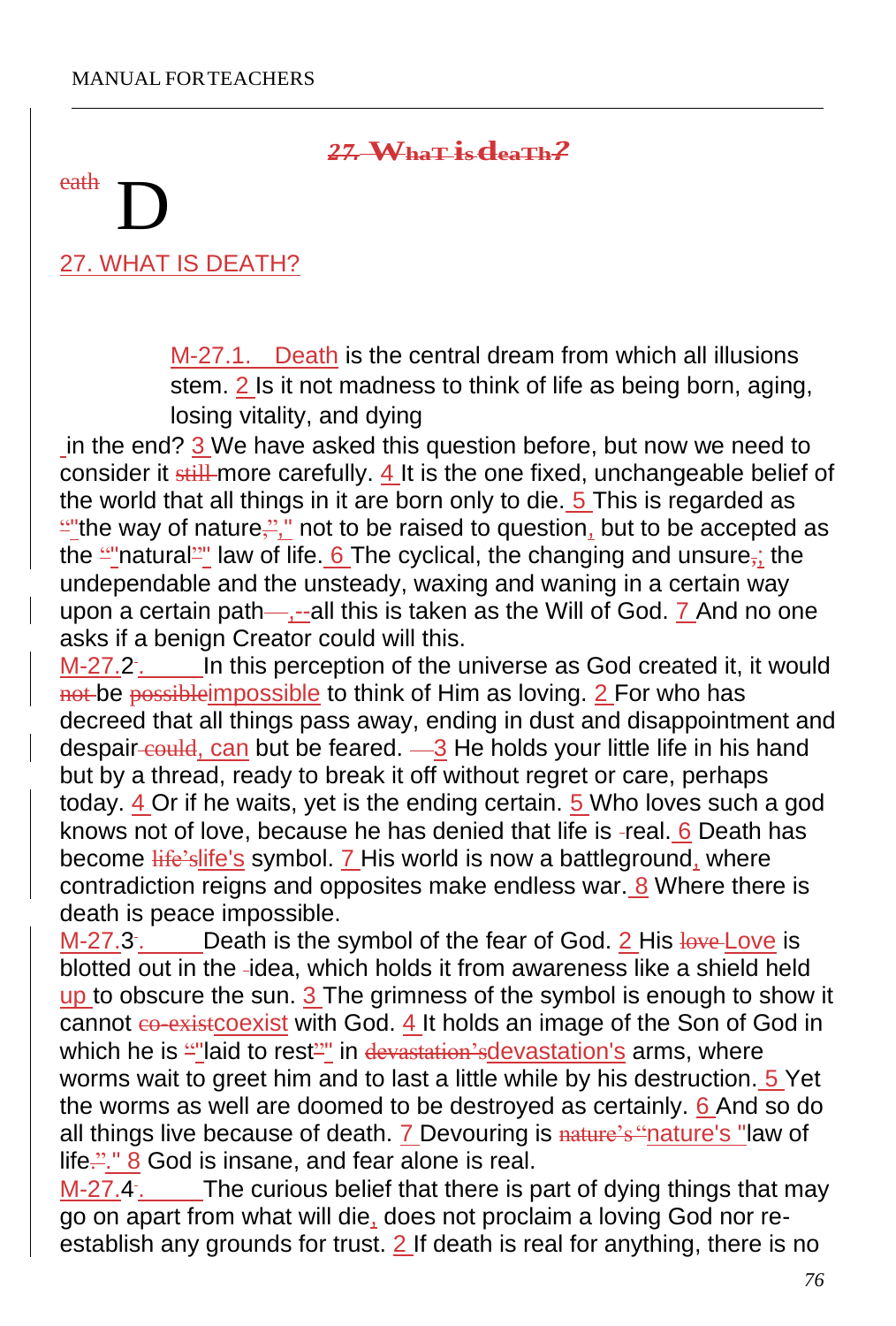life. 3 Death denies life, but. 4 But if there is reality in life, death is denied. 5 No compromise in this is possible. 6 There is either a god of fear or One of Love. 7 The world attempts a thousand compromises, and will attempt a thousand more. 8 Not one can be acceptable to God'sGod's teachers, because not one could be acceptable to God. 9 He did not make death, because He did not make fear. 10 Both are equally meaningless to Him.

M-27.5. The "reality" of death is firmly rooted in the belief that God'sGod's Son is a body. 2 And if God created bodies, death would indeed be real. 3 But God -would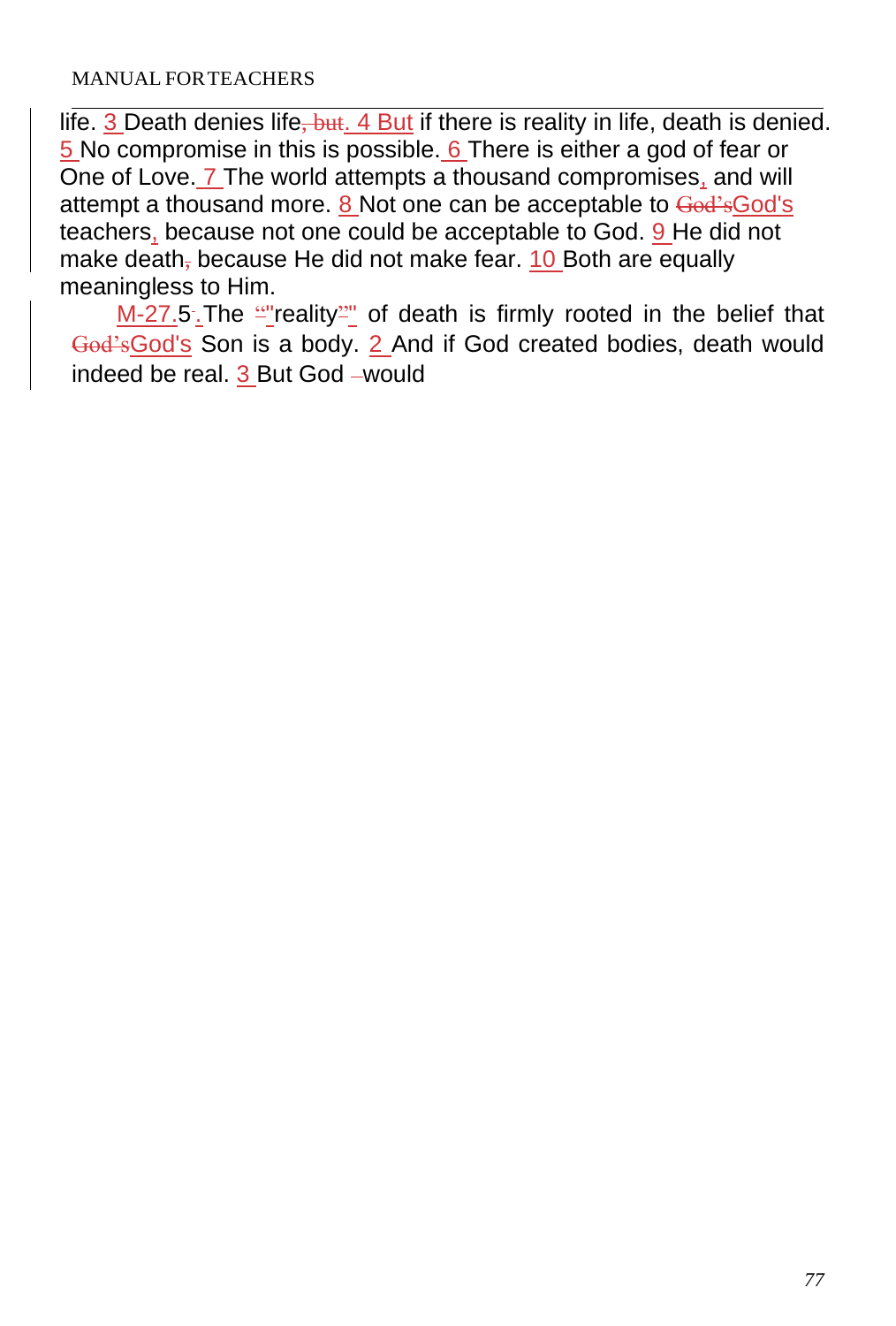not be loving. 4 There is no point at which the contrast between the perception of the real world and that of the world of illusions becomes more sharply evident. 5 Death is indeed the death of God, if He is Love. 6 And now His **ownOwn** creation must stand in fear of Him. 7 He is not Father, but destroyer.  $8$  He is not Creator, but avenger.  $9$  Terrible His thoughtsThoughts and fearful His image. 10 To look on His creations- is to die.

 $M-27.6<sup>4</sup>$ . "And the last to be overcome will be death."." 2 Of course! 3 Without the idea of death, there is no world. 4 All dreams will end with this one. 5 This is salvation's salvation's final goal, the end of all illusions. 6 And in death are all illusions born. 7 What can be born of death and still have life? 8 But what is born of God and still can die? 9 The inconsistencies, the compromises, and the rituals the world fosters in its vain attempts to cling to death and yet to think love real are mindless magic, ineffectual and meaningless. 10 God is, and in Him all created things must be eternal. 11 Do you not see that otherwise He has an opposite, and fear would be as real as love?

M-27.7. Teacher of God, your one assignment could be stated thus: acceptAccept no compromise in which death plays a part. 2 Do not believe in cruelty, nor let attack conceal the truth from you. 3 What seems to die has but been misperceived and carried to illusion. 4 Now it becomes your task to let the illusion be broughtcarried to the truth. 5 Be steadfast but in this; be not deceived by the  $\frac{d}{dx}$  reality<sup>2"</sup> of any changing form. 6 Truth neither moves nor wavers nor sinks down to death and dissolution. 7 And what is the end of death? 8 Nothing but this:; the realization that the Son of God is guiltless now and forever. 9 Nothing but this. 10 But do not let yourself forget it is not less than this.

#### *28.* **<sup>W</sup>haT i<sup>s</sup> The resurrecTion***?*

#### **INAT** ery 28. WHAT IS THE RESURRECTION?

M-28.1. Very simply, the resurrection is the overcoming or surmounting of death.  $2$  It is a reawakening or a rebirth,; a change of mind about the

meaning of the world. 3 It is the acceptance of the Holy Spirit's Spirit's interpretation of the world's world's purpose; the acceptance of the Atonement for oneself.  $4$  It is the end of dreams of misery, and the glad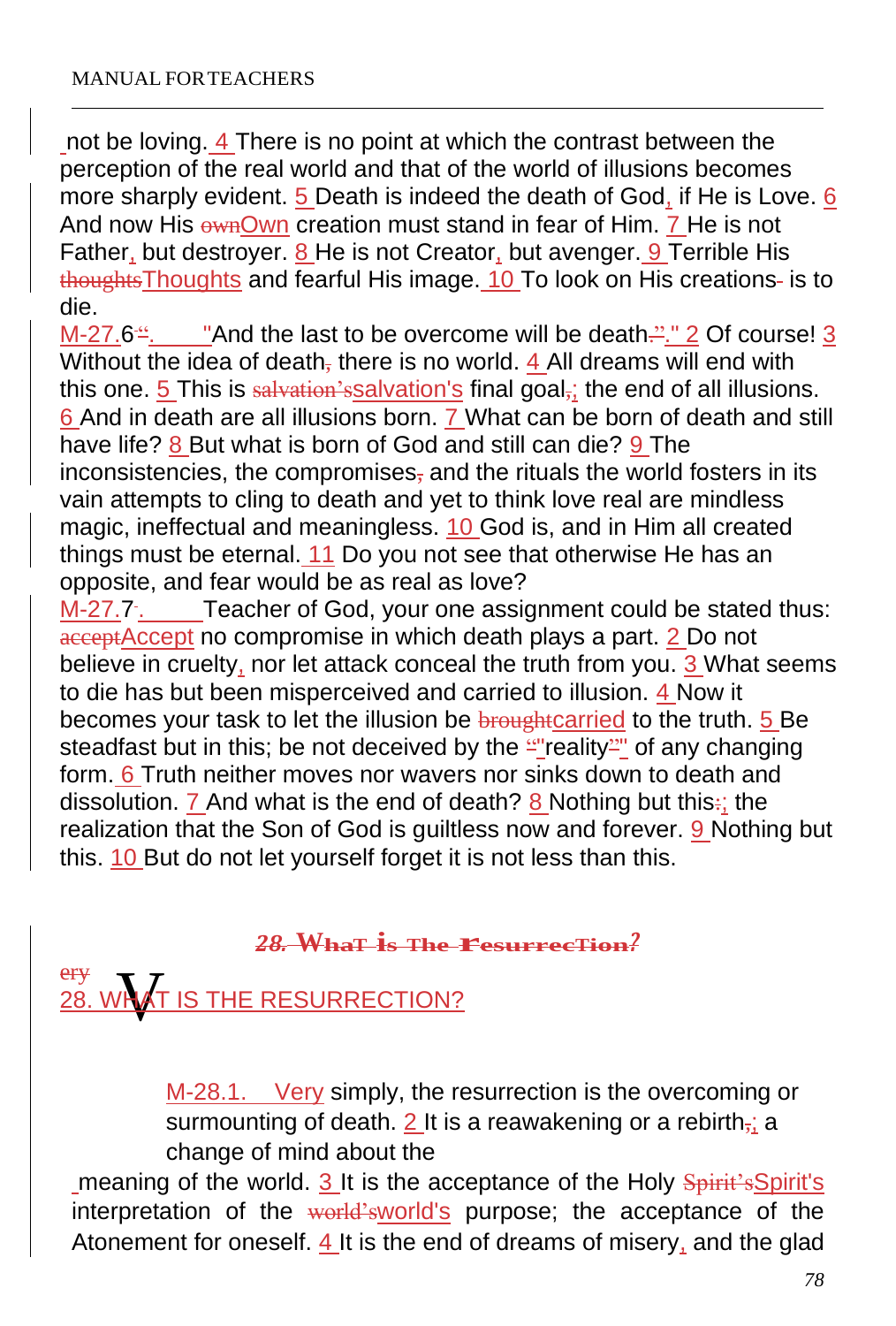awareness of the Holy Spirit's Spirit's final dream. 5 It is the recognition of the gifts of God.  $6$  It is the dream in which the body functions perfectly, having no function except communication. 7 It is the lesson in which learning ends, for it is consummated and surpassed with this. 8 It is the invitation to God to take His final step. 9 It is the relinquishment of all other -purposes, all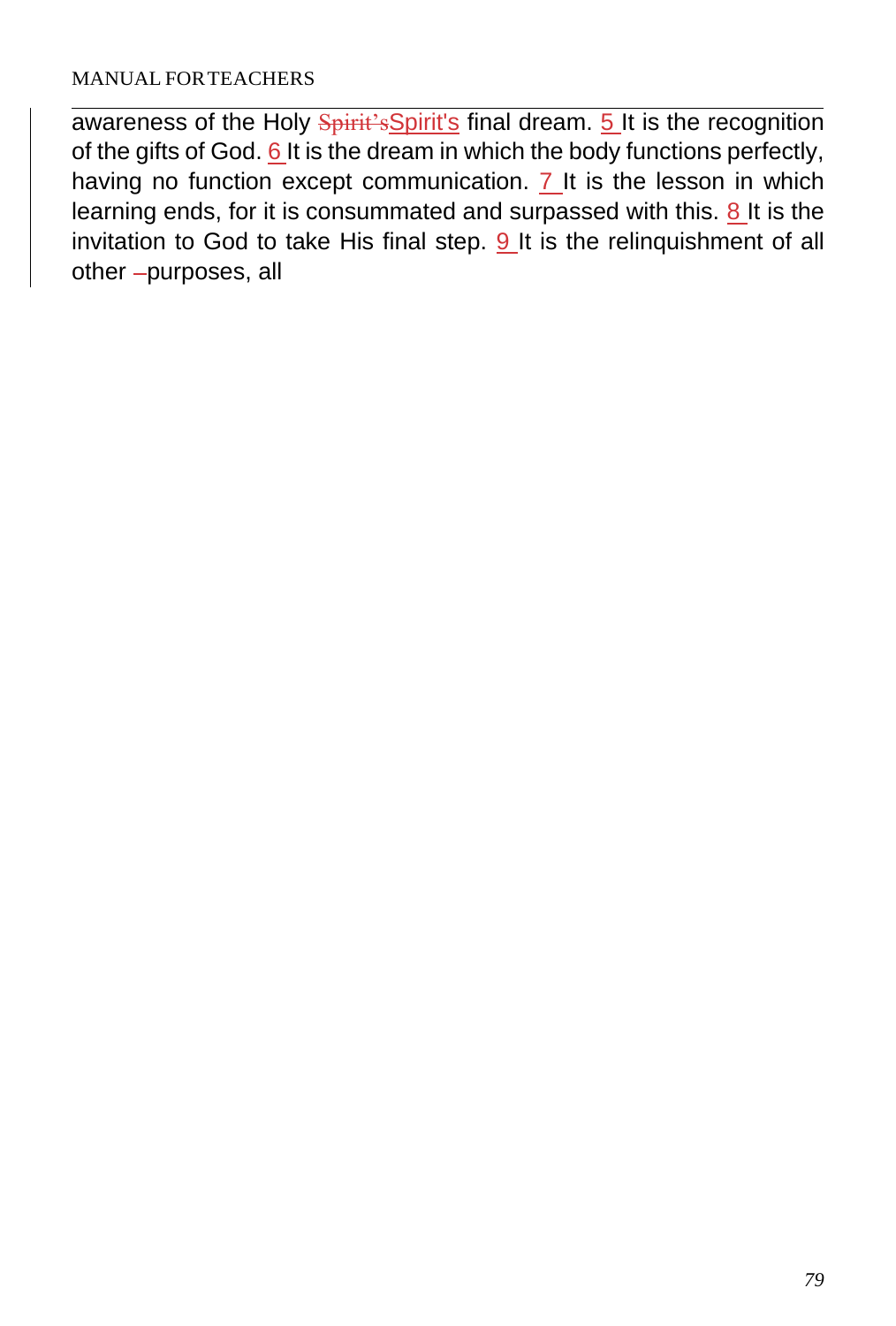other interests, all other wishes, and all other concerns. 10 It is the single desire of the Son for the Father.

M-28.2. The resurrection is the denial of death, being the assertion of life. 2 Thus is all the thinking of the world reversed entirely. 3 Life is now recognized as salvation, and pain and misery of any kind perceived as hell. 4 Love is no longer feared, but gladly welcomed. 5 Idols have disappeared, and the remembrance of God shines unimpeded across the world. Christ's6 Christ's face is seen in every living thing, and nothing is held in darkness, apart from the light of forgiveness. 7 There is no sorrow still upon the earth.  $8$  The joy of Heaven has come upon  $-it$ .

M-28.3. Here the curriculum ends. 2 From here on, no directions are needed. 3 Vision is wholly corrected and all mistakes undone. 4 Attack is meaningless, and peace has come. 5 The goal of the curriculum has been achieved. 6 Thoughts turn to Heaven and away from hell. 7 All longings are satisfied, for what remains unanswered -or incomplete? 8 The last illusion spreads overacross the world, forgiving all things and replacing all attack. 9 The whole reversal is accomplished. 10 Nothing is left -to contradict the wordWord of God. 11 There is no opposition to the truth. 12 And now the truth can come at last. 13 How quickly will it come as it is asked to enter and envelop such a world!

M-28.4. All living hearts are tranquil, with a stir of deep anticipation, for the time of everlasting things is now at hand. 2 There is no death. 3 The Son of God is free. 4 And in his freedom is the end of fear. 5 No hidden places now remain on earth to shelter sick illusions, dreams of fear<sub>z</sub> and misperceptions of the universe. 6 All things are seen in light, and in the light their purpose is transformed and understood. 7 And we, God'sGod's children, rise up from the dust and look upon our perfect sinlessness.  $8$  The song of Heaven sounds around the world, as it is lifted up and brought to truth.

M-28.5. Now there are no distinctions. 2 Differences have  $\overline{disapped}$ , and Love looks on Itself.  $\underline{3}$  What further sight is needed?  $\underline{4}$ What remains that vision could accomplish?  $5$  We have seen the face of Christ, His sinlessness, His loveLove behind all forms, beyond all purposes. 6 Holy are we because His holinessHoliness has set us free indeed, and! 7 And we accept His holinessHoliness as ours,; as it is. 8 As God created us, so will we be forever and forever, and we wish for nothing but His Will to be our own. 9 Illusions of another will are lost, for unity of purpose has been found.

M-28.6. These things await us all, but we are not prepared as yet to welcome them with joy. 2 As long as any mind remains possessed of evil dreams, the thought of hell is real. God's3 God's teachers have the goal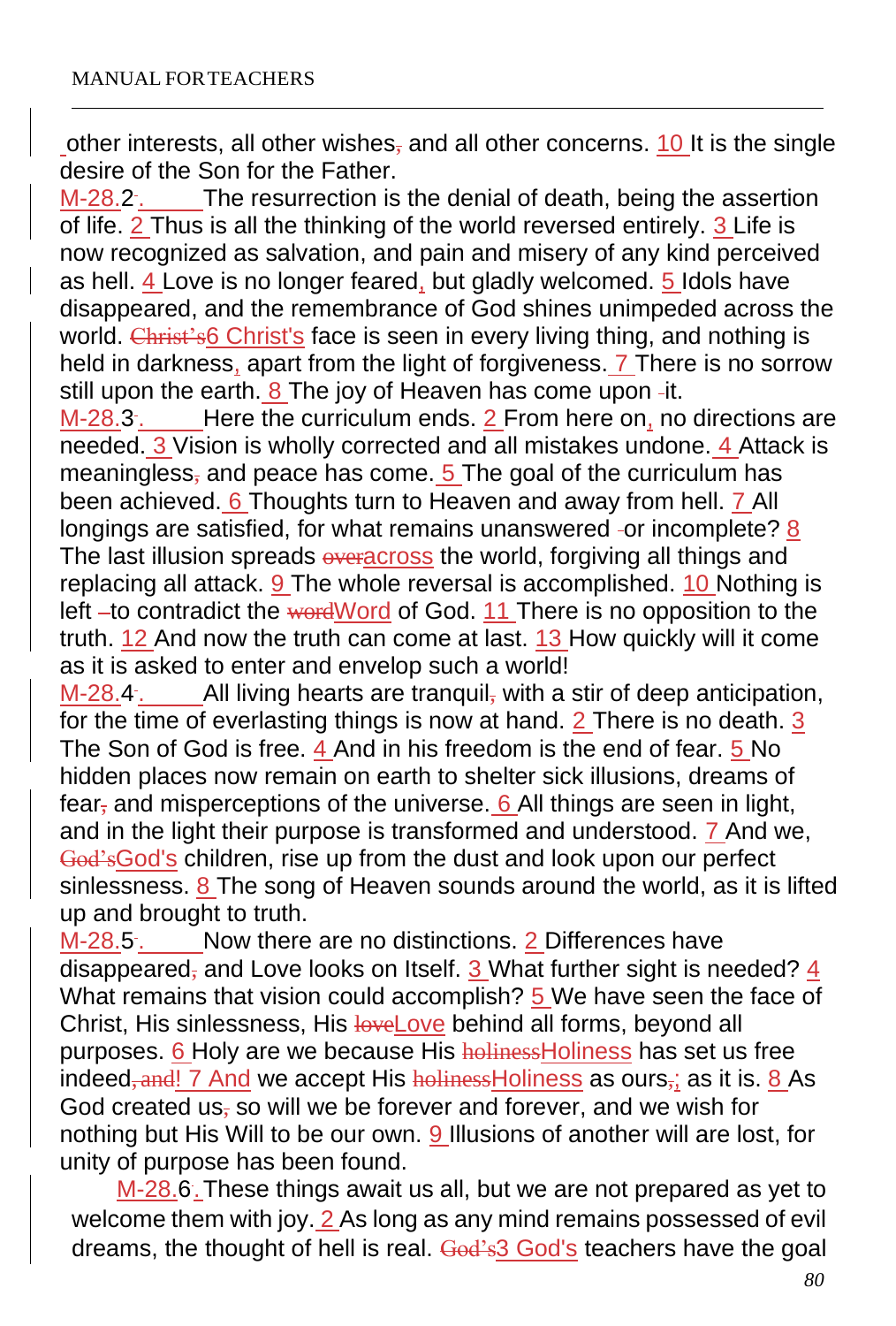MANUAL FORTEACHERS

of wakening the minds of those asleep, and seeing there the vision of Christ'sChrist's face to take the place of what they dreamed.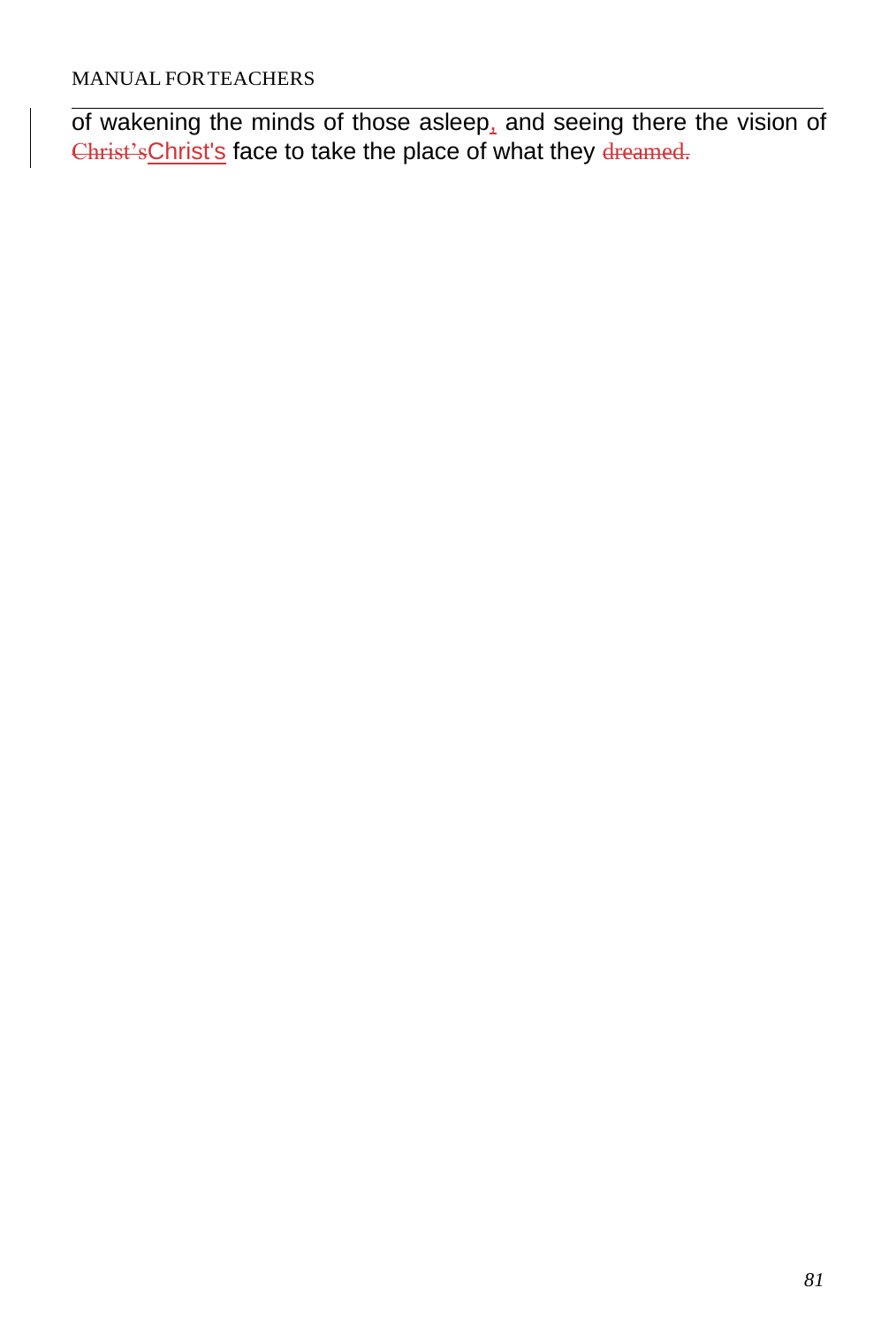dream. 4 The thought of murder is replaced with blessing. 5 Judgment is laid by, and given Him Whose function judgment is. 6 And in His Final Judgment is restored the truth about the holy Son of God. 7 He is redeemed, for he has heard God's wordGod's Word and understood its meaning. 8 He is free because he let God's God's Voice proclaim the truth. 9 And all he sought before to crucify are resurrected with him, by his side, as he prepares with them to meet his God.

*29.* **asforThe resT***…*

his<br>29. AS FOR THE REST...

his

M-29.1. This manual is not intended to answer all questions that both teacher and pupil may raise.  $2 \ln$  fact, it covers only a few of the more obvious

ones, in terms of a brief summary of some of the major concepts in the text and workbook. 3 It is not a substitute for either, but merely a supplement. 4 While it is called a manual for teachers, it must be remembered that only time divides teacher and pupil, so that the difference is temporary by definition. 5 In some cases, it may be helpful for the pupil to read the manual first. 6 Others might do better to begin with the workbook. 7 Still others may need to start at the more abstract level of the text.

M-29.2. Which is for whom?which? 2 Who would profit more from prayers alone? 3 Who needs but a smile, being as yet unready for more? 4 No one should attempt to answer these questions alone. 5 Surely no teacher of God has come this far without realizing that. 6 The curriculum is highly individualized. And, and all aspects are under the Holy Spirit'sSpirit's particular care and guidance. 7 Ask and He will answer. 8 The responsibility is His, and He alone is fit to assume it. 9 To do so is His function. 10 To refer the questions to Him is yours. 11 Would you want to be responsible for decisions about which you understand so little? 12 Be glad you have a Teacher Who cannot make a mistake. 13 His answers are always right. 14 Would you say that of yours?

M-29.3. There is another advantage—,--and a very important one— ,--in referring decisions to the Holy Spirit with increasing frequency. 2 Perhaps you have not thought of this aspect, but its centrality is obvious. 3 To follow the Holy Spirit's Spirit's guidance is to let yourself be absolved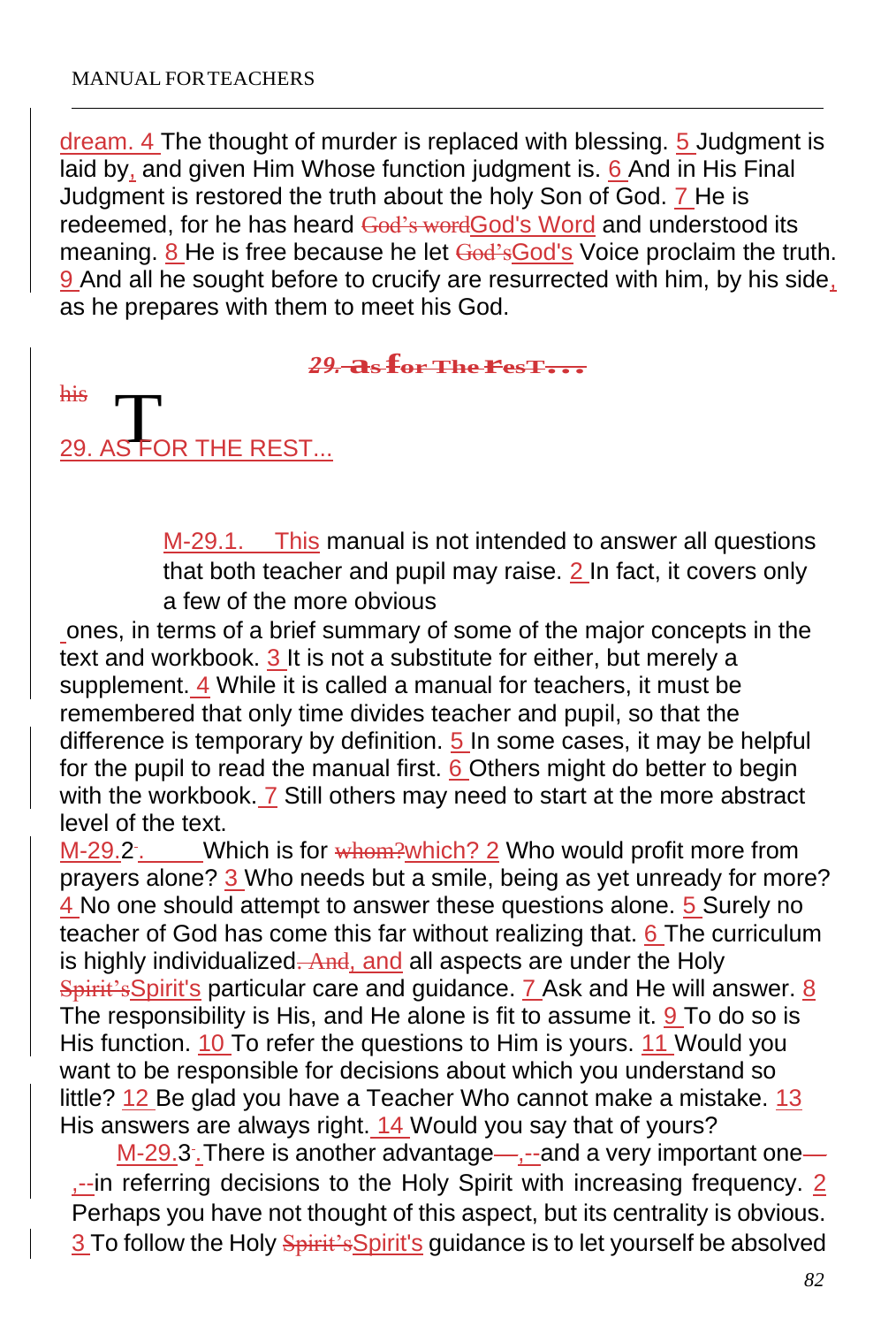of guilt.  $4$  It is the essence of the Atonement.  $5$  It is the core of the curriculum. 6 The imagined usurping of functions not your own is the basis of fear. 7 The whole world you see reflects the illusion that you have done so, making fear inevitable.  $8\text{ T}$ o return the function to the One to Whom it belongs is thus the escape from fear.  $9$  And it is this that lets the memory of love return to you. 10 Do not, then, think that following the Holy Spirit's Spirit's guidance - is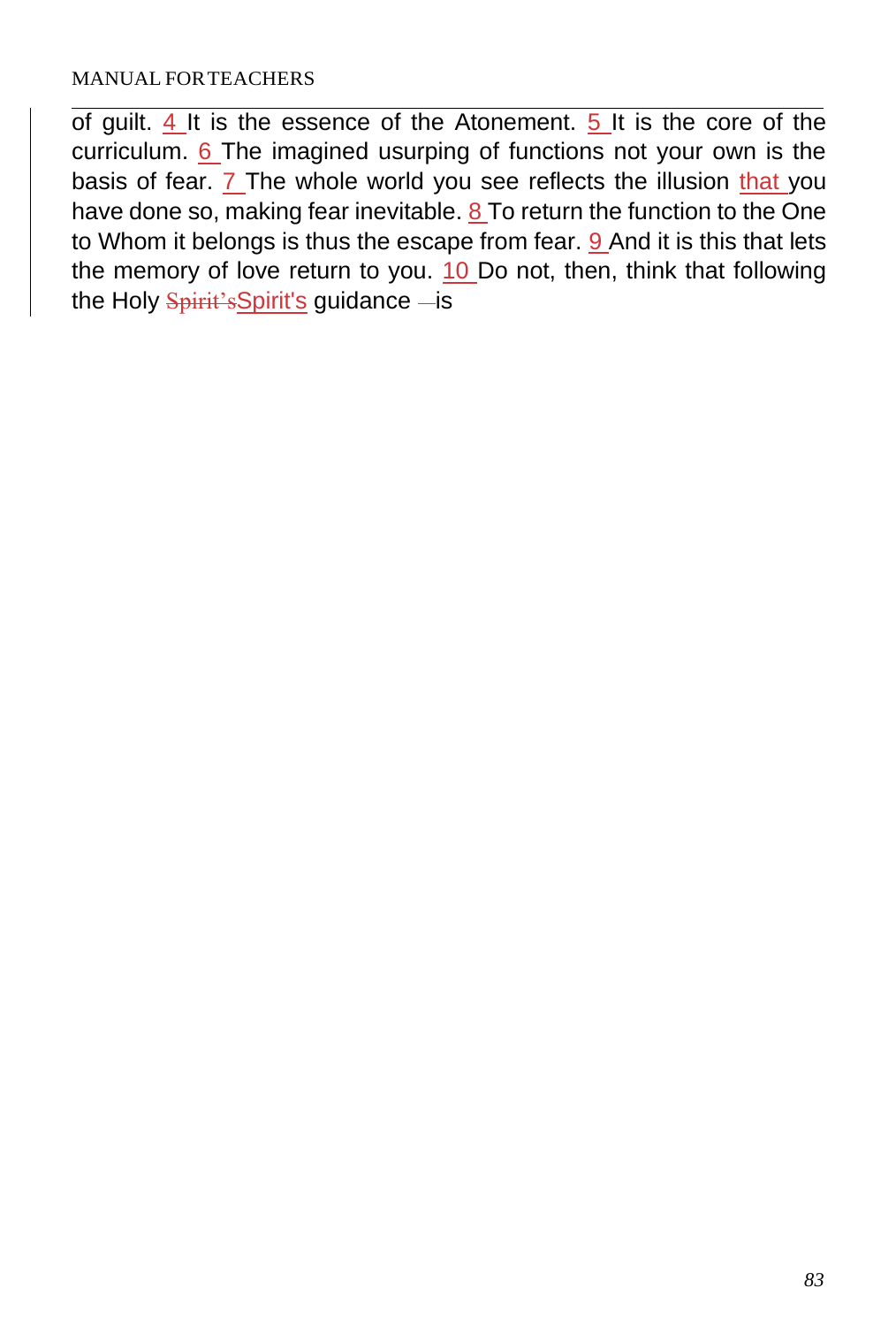necessary merely because of your own inadequacies. 11 It is the way out of hell for you.

M-29.4. Here again is the paradox often referred to in the course. 2 To say,  $\frac{a}{b}$  of myself I can do nothing  $\frac{a}{c}$  is to gain all power. 3 And yet it is but a seeming paradox. 4 As God created you, you  $\leq$  have all power. 5 The image you made of yourself has none.  $6$  The Holy Spirit knows the truth about you.  $\frac{7}{7}$  The image you -made does not.  $\frac{8}{7}$  Yet, despite its obvious and complete ignorance, this image assumes it knows all things because you have given that belief to it. 9 Such is your teaching, and the teaching of the world whichthat was made to uphold it. 10 But the Teacher Who knows the truth has not forgotten it. 11 His decisions bring benefit to all, being wholly devoid of attack. 12 And therefore incapable of arousing guilt.

M-29.5. Who assumes a power that he does not have possess is deceiving himself. 2 Yet to accept the power given him by God is but to acknowledge his Creator and accept His gifts. 3 And His gifts have no limit. 4 To ask the Holy Spirit to decide for you is simply to accept your true inheritance. 5 Does this mean that you cannot decidesay anything without consulting Him?  $\underline{6}$  No, indeed!  $\underline{7}$  That would hardly be practical, and it is the practical with which this course is most concerned.  $8$  If you have made it a habit to ask for help when and where you can, you can be confident that wisdom will be given you when you need it. 9 Prepare for this each morning, remember God when you can throughout the day, ask the Holy Spirit's Spirit's help when it is possiblefeasible to do so, and thank Him for His guidance at night. 10 And your confidence will be well founded indeed.

M-29.6. Never forget that the Holy Spirit does not depend on your words. 2 He understands the requests of your heart, and answers them. 3 Does this mean that, while attack remains attractive to you, He will respond with evil?  $4$  Hardly!  $5$  For God has given Him the power to translate your prayers of the heart into His language. 6 He understands that an attack is a call for help. 7 And He responds with help accordingly. 8 God would be cruel if He let your words replace His Own. 9 A loving father does not let his child harm himself, or choose his own destruction. 10 He may ask for injury, but his father will protect him still. 11 And how much more than this does your Father love His Son?

M-29.7 .Remember you are His completion and His Love. 2 Remember your weakness is His strength. 3 But do not read this hastily or wrongly. 4 If His strength is in you, what you perceive as your weakness is but illusion. 5 And He has given you the means to prove it so. 6 Ask all things of His Teacher, and all things are given you. 7 Not in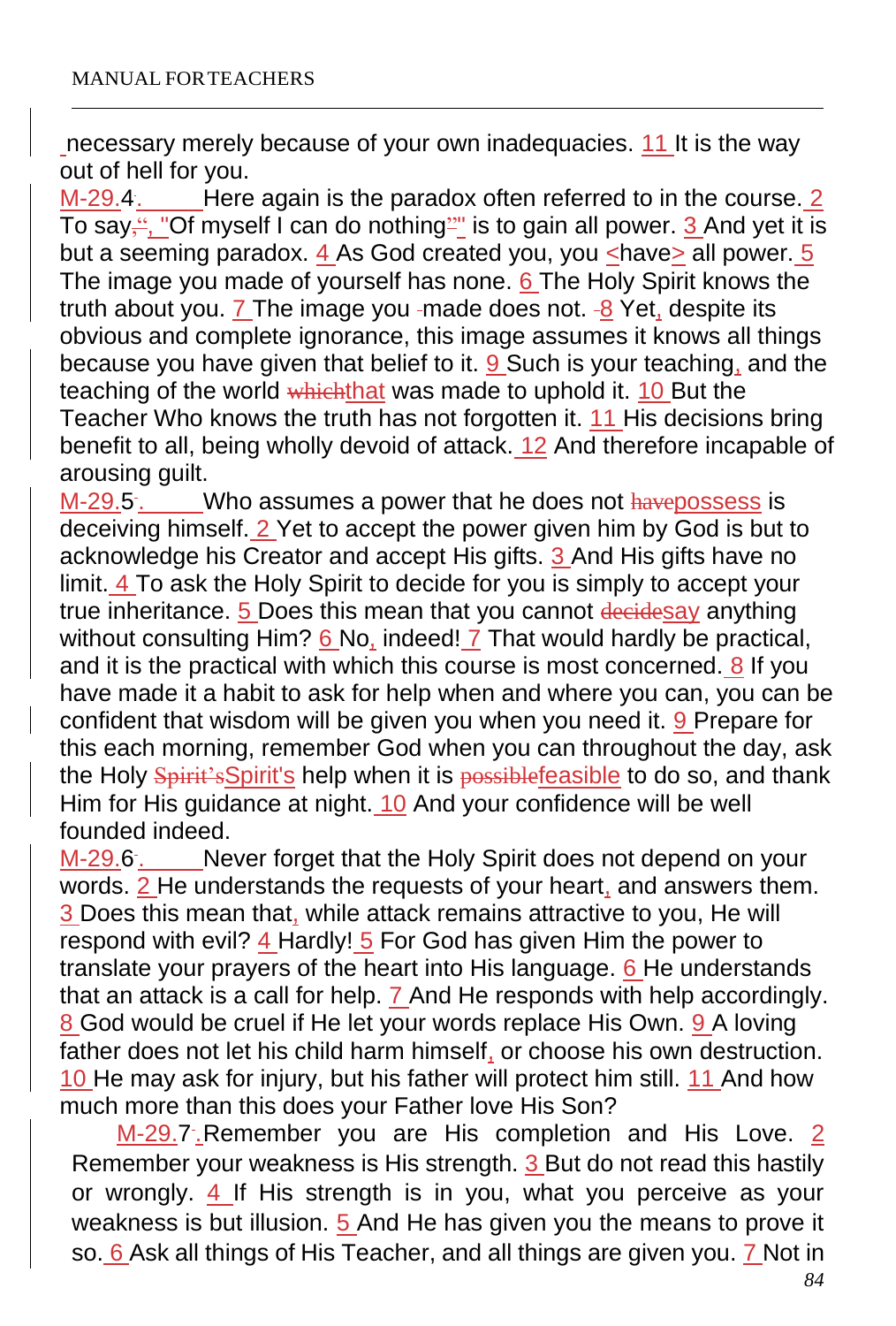MANUAL FORTEACHERS

the future but immediately—; now. 8 God does not wait, for waiting implies time and He is timeless. **9** Forget your foolish images, your sense of frailty